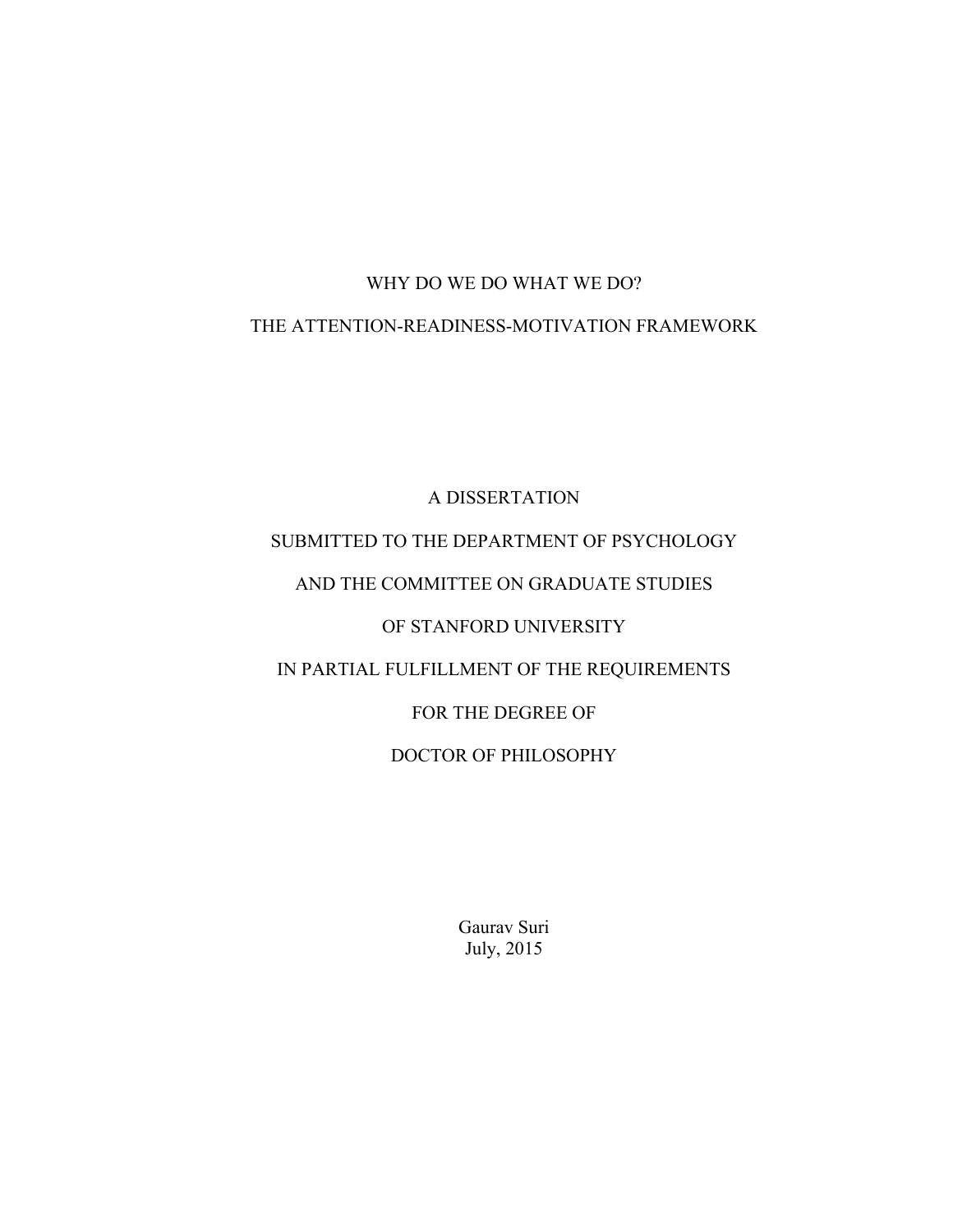© 2015 by Gaurav Ramesh Suri. All Rights Reserved. Re-distributed by Stanford University under license with the author.



**CC U S** Noncommercial 3.0 United States License.<br>
Noncommercial 3.0 United States Licenses.<br>
Noncommercial 3.0 United States Licenses. This work is licensed under a Creative Commons Attribution-Noncommercial 3.0 United States License.

This dissertation is online at: <http://purl.stanford.edu/yj319sv1354>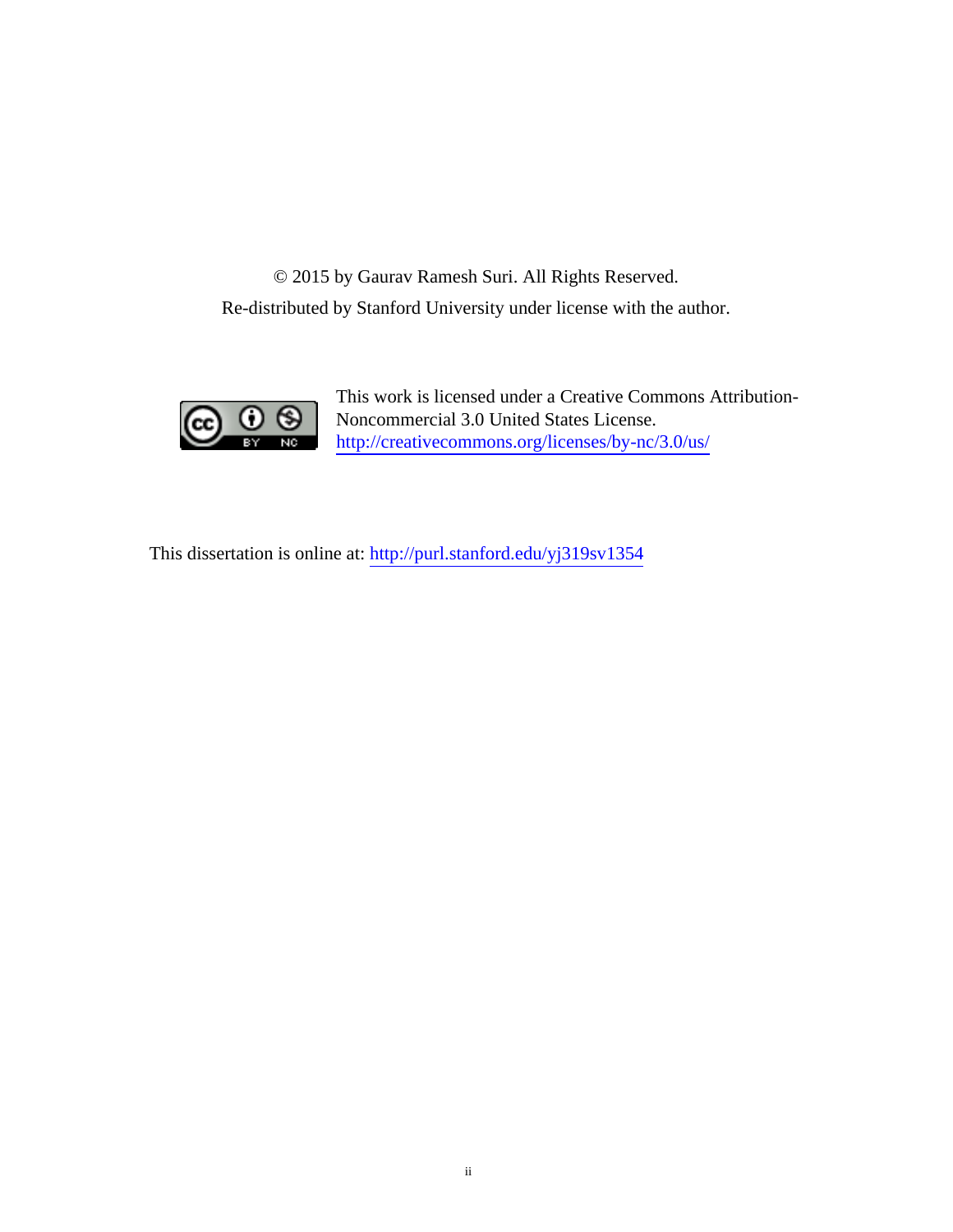I certify that I have read this dissertation and that, in my opinion, it is fully adequate in scope and quality as a dissertation for the degree of Doctor of Philosophy.

# **James Gross, Primary Adviser**

I certify that I have read this dissertation and that, in my opinion, it is fully adequate in scope and quality as a dissertation for the degree of Doctor of Philosophy.

## **Brian Knutson**

I certify that I have read this dissertation and that, in my opinion, it is fully adequate in scope and quality as a dissertation for the degree of Doctor of Philosophy.

## **Russell Poldrack**

Approved for the Stanford University Committee on Graduate Studies.

# **Patricia J. Gumport, Vice Provost for Graduate Education**

*This signature page was generated electronically upon submission of this dissertation in electronic format. An original signed hard copy of the signature page is on file in University Archives.*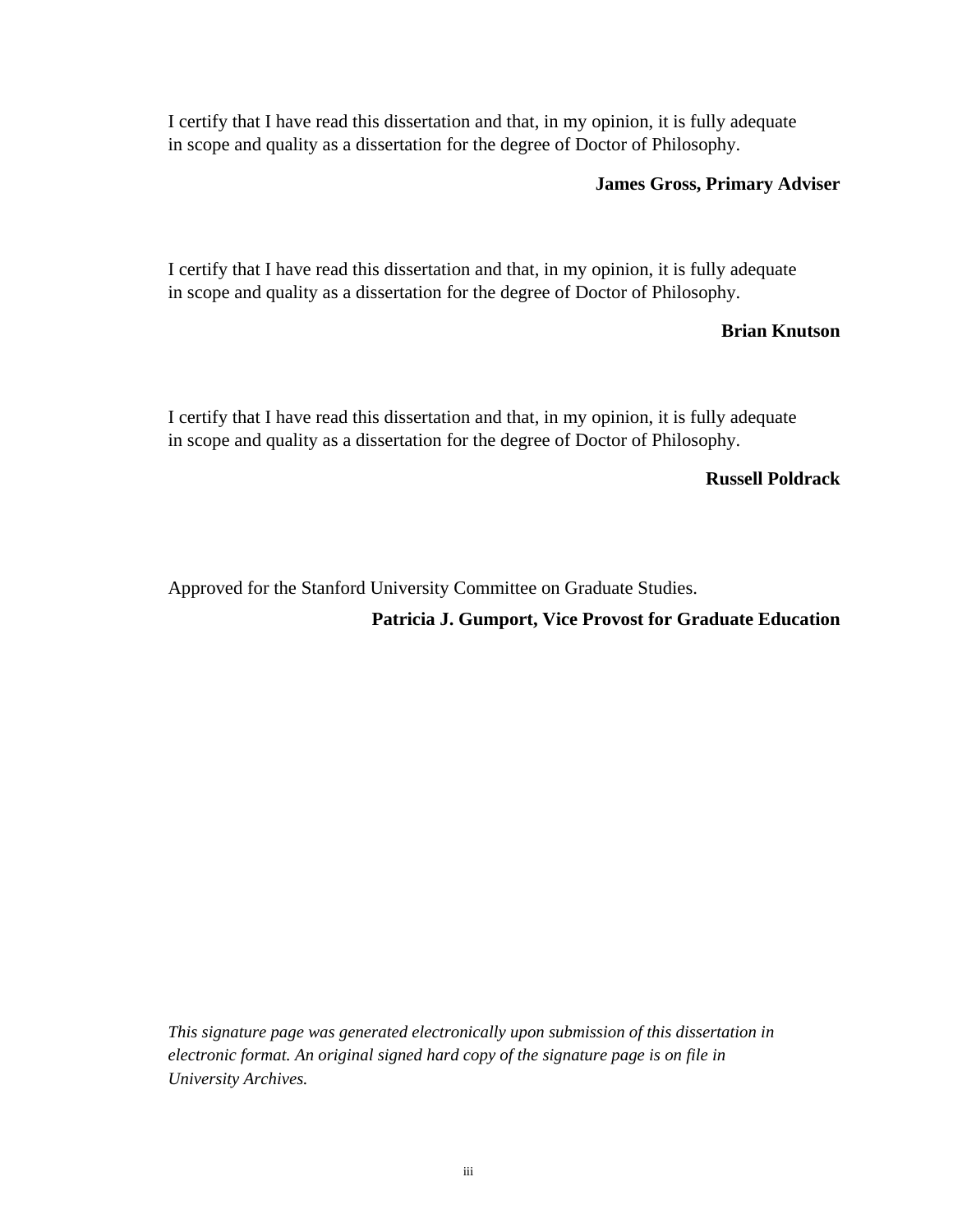#### **ABSTRACT**

According to many theories of motivation, the principal driver of human behavior is the valuation of actions. Actions are valued by computing the difference between stimulus value (the benefits and costs inherent in the stimulus outcome that is the expected result of a given action) and action costs (the effort required to perform that action). However, such accounts have difficulty explaining why individuals may act inconsistently in what appear to be comparable situations, and sometimes even act in ways that seem inconsistent with relevant action values. In this dissertation, I present the Attention-Readiness-Motivation (ARM) framework, according to which such behavioral anomalies occur because stimulus value and action costs are influenced by endogenous attention and action readiness – variables that are typically not considered as a part of the valuation calculus.

In Chapter 1, I introduce the ARM framework. In Chapter 2, I present a laboratory analogue of a common behavioral anomaly – medical non-compliance. Medical non-compliance includes behaviors in which patients fail to take simple actions (e.g. taking a pill beneficial to their health) even though the failure to take such actions could have highly adverse consequences. In a series of laboratory experiments, I simulated these adverse consequences using a personally salient and highly aversive electric shock. The laboratory equivalent of taking a pill was to press an easily accessible button that was likely to preclude shock-related adverse consequences. When doing nothing was the status quo, participants frequently did not press a button that would have, for example, enabled them to avoid experiencing the shocks. Contrastingly, when participants were required to make a choice, they nearly always chose outcomes that did

iv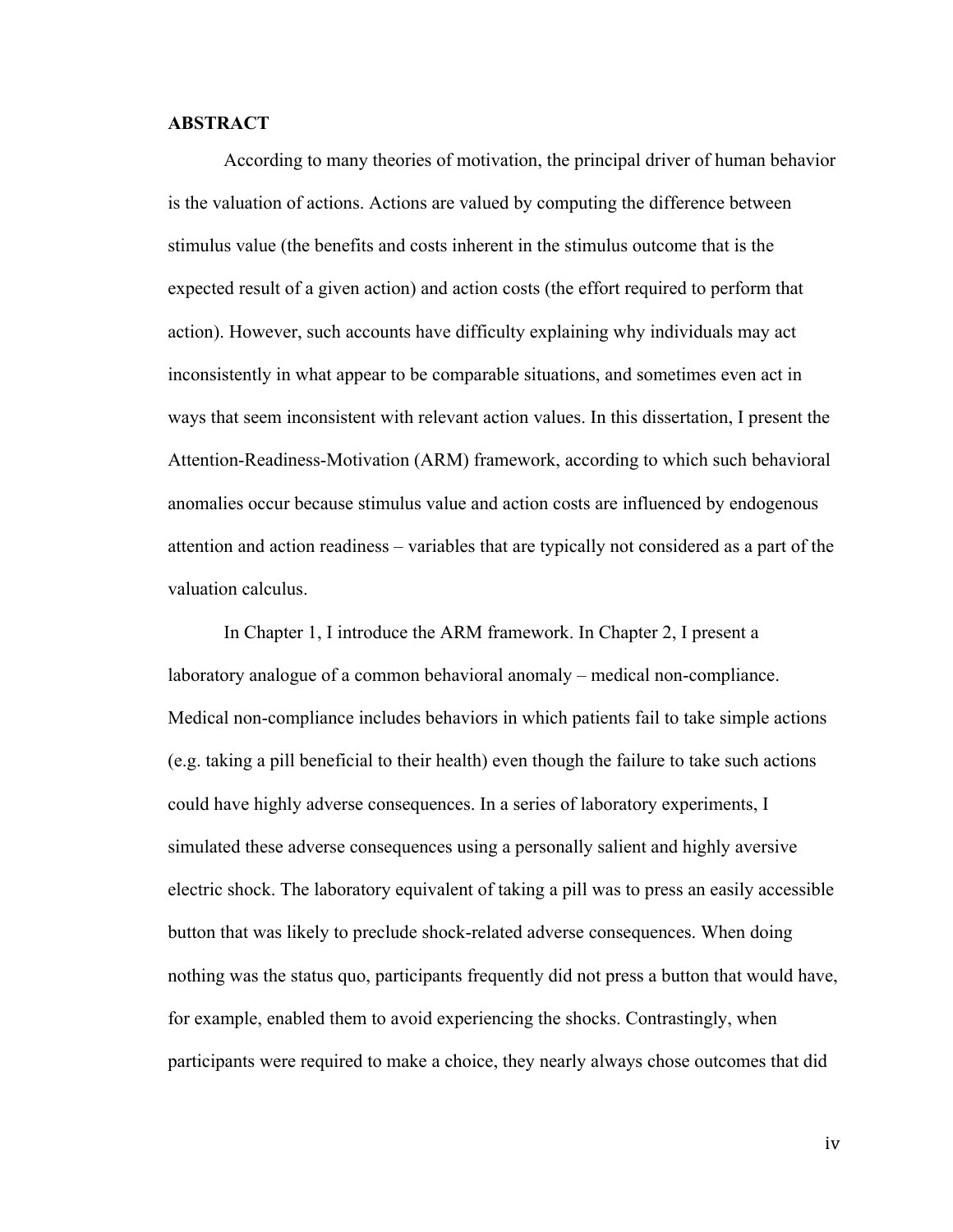not lead to a shock. Yet, this apparent preference was not manifested in behavioral contexts in which a choice was not required.

In Chapter 3, I investigate behavioral anomalies in the context of emotion regulation. I created a laboratory decision context in which participants watched a series of negatively valenced images, and in each case had the option of electing to reappraise in order to decrease negative affect. Given the many benefits and few costs associated with reappraisal, I expected that most images would be reappraised. However, participants implemented reappraisals for a small minority of images. However when the default (of doing nothing) was removed, participants chose to reappraise in many more trials.

In Chapter 4, I sought to investigate the role of attention in explaining the types of behavioral anomalies described in Chapter 2 and Chapter 3. Specifically, I sought to test whether failures to act in valued ways are in some cases caused by insufficient levels of orienting attention. I first created a scalable laboratory analogue of a behavioral anomaly, one in which participants persisted in viewing lower-valenced images even though they could have, at no cost, viewed a higher-valenced image. When I experimentally increased their orienting attention towards a caption stating they had the option to switch, participants more frequently elected to view the higher valenced image. In real-world behavioral contexts, increasing attention, without an apparent change in valuation, also led to increased levels of approach motivation in behavioral contexts involving purchasing apples and electing to take the stairs instead of the escalator. These studies suggested that endogenous attention plays an important role in motivated behavior.

v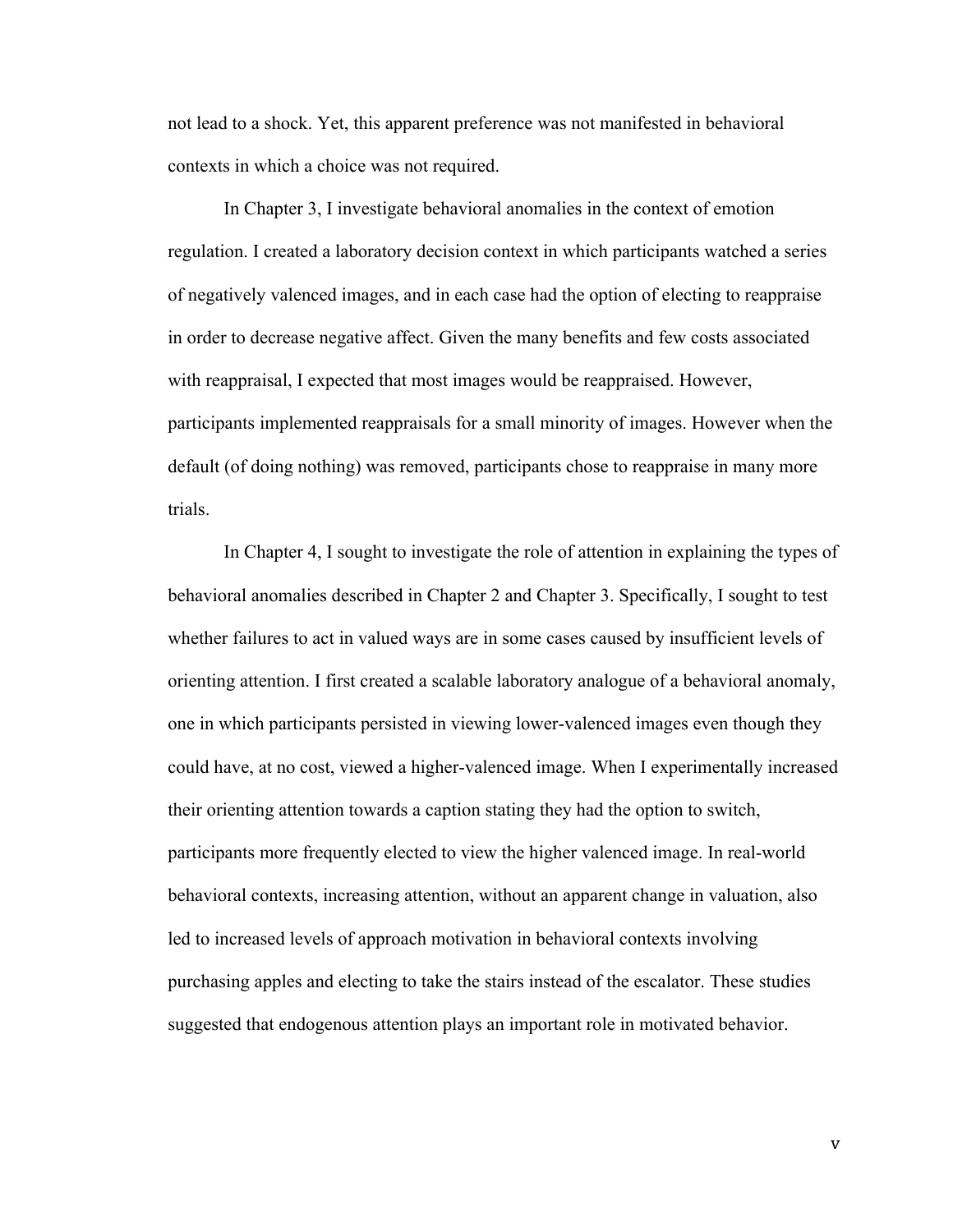In Chapter 5, I investigated whether some behavioral anomalies may occur because action costs that objectively appear negligible may be consequential, and action costs that objectively appear identical may differently influence behavior. Such effects may occur because action costs are influenced by action readiness – the ease with which an action may be initiated given the pre-action-launch state of the individual. On our account, if action readiness levels are low, even action costs that appear to be negligible can strongly affect behavioral outcomes. Similarly, action costs that appear to be identical may affect behavior differently because their action readiness may differ. I developed this proposition using the image-viewing decision context of Chapter 4 and a computational model.

I conclude this dissertation by examining the elaborations and future directions related to the Attention-Readiness-Motivation (ARM) framework.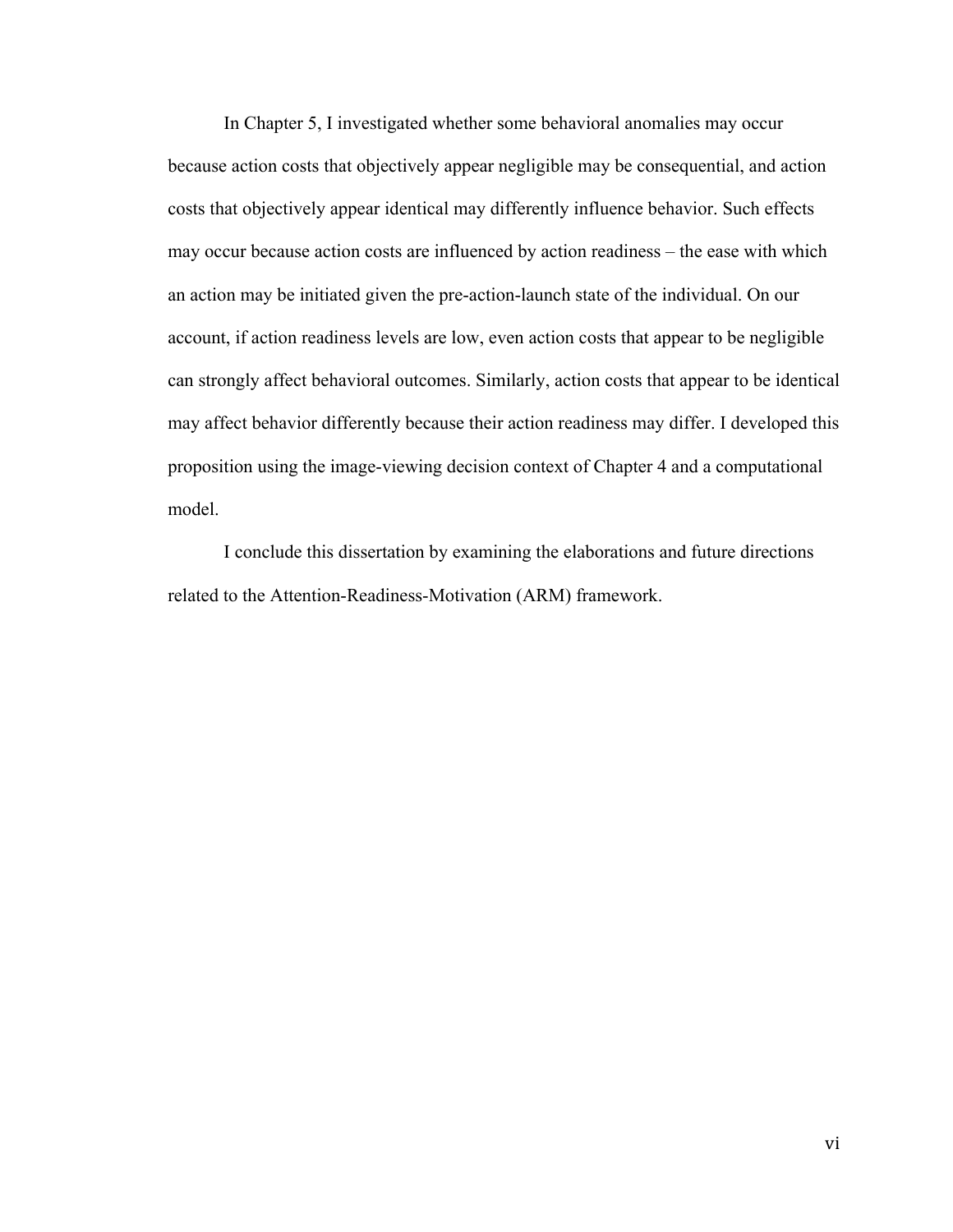#### **ACKNOWLEDGEMENTS**

I would like to thank my advisor, James Gross, for making it possible for me to launch and sustain my journey as an experimental psychologist. He has shown me, by instruction and deed, how to be a better scientist and a better person.

I am very grateful to the members of my reading committee: Brian Knutson who has the uncanny ability to fill me with scientific gumption whenever we talk (and I've been lucky enough to talk to him frequently); Carol Dweck who once told me to pay particular heed to those scientific questions that persistently reappeared for me throughout the day – in the shower or before sleep (and I've sought to follow her wise advice to the best of my ability); Russ Poldrack who epitomizes the rigor and discipline that our emerging science very much needs (and I hope to continue learning all I can from his pioneering science and methods). I wish also to thank Nir Halevy for his generous and helpful counsel, and for volunteering his time to help orchestrate my oral defense.

At Stanford, I have been fortunate to have learned from the very best teachers anyone could hope to have. I particularly wish to thank Jay McClelland, whose thinking on distributed systems altered my understanding on how the mind works, and Lee Ross who first taught me about the power of the status quo – which became an important theme in my research program.

The present work (and much else) would not be possible without the loving support of my wife, Ritika. I also owe a substantial gratitude to my parents, Suraj and Ramesh, who believed in me even when I didn't. Finally, I would like to thank my son,

vii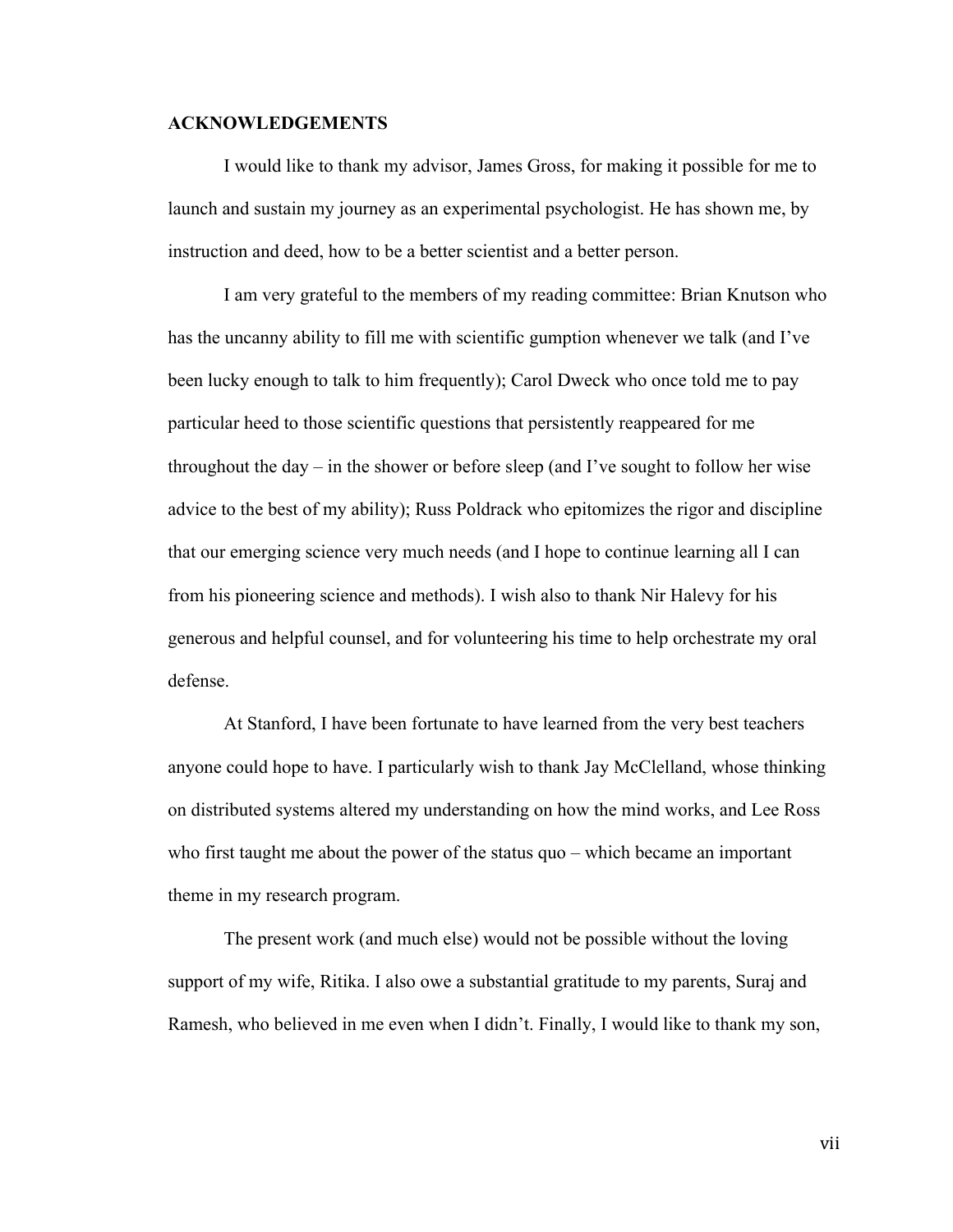Vir, who has infused in me a desire to attempt to leave the world slightly better than I found it.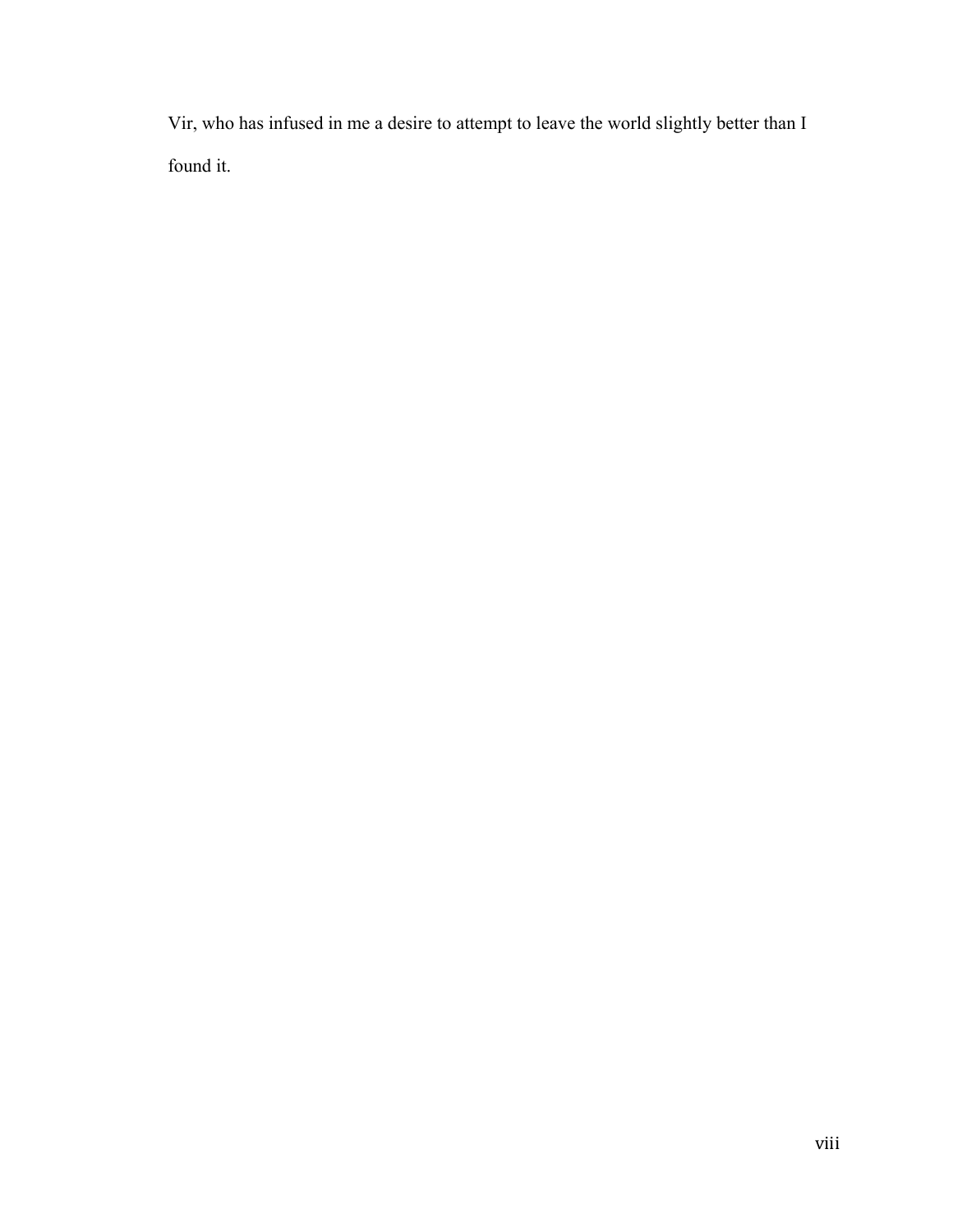# **TABLE OF CONTENTS**

# **CHAPTER**

|                                 | 1. INTRODUCTION TO THE ATTENTION-READINESS-<br><b>MOTIVATION (ARM) FRAMEWORK</b>                                                                                                                   | $\mathbf{1}$                                                      |
|---------------------------------|----------------------------------------------------------------------------------------------------------------------------------------------------------------------------------------------------|-------------------------------------------------------------------|
| 1.0<br>1.1<br>1.2<br>1.3<br>1.4 | Introduction<br>The Valuation Calculus<br><b>Behavioral Anomalies</b><br>The Attention-Readiness-Motivation (ARM) Framework<br>The Present Studies                                                 | $\overline{c}$<br>$\begin{array}{c} 2 \\ 3 \\ 5 \end{array}$<br>8 |
|                                 | 2. PATIENT INERTIA AND THE STATUS QUO BIAS                                                                                                                                                         | 9                                                                 |
| 2.0<br>2.1<br>2.2<br>2.3<br>2.4 | Introduction<br>The SQB Extends to Decisions with Inferior Defaults<br>Status-Quo Persistence Despite Strong Opposing Incentives<br>An Intervention to Reduce the SQB<br><b>General Discussion</b> | 10<br>12<br>17<br>21<br>23                                        |
|                                 | 3. CHOOSING TO REAPPRAISE:<br>IT'S LESS COMMON THAN YOU MIGHT THINK                                                                                                                                | 26                                                                |
| 3.0                             | Introduction                                                                                                                                                                                       | 27                                                                |
| 3.1                             | Proactive Reappraisals Occur in a Small Fraction<br>of Emotional Events                                                                                                                            | 28                                                                |
| 3.2                             | Reappraisal Rates Are Not Affected by<br>Image Intensity or Regulatory Options                                                                                                                     | 31                                                                |
| 3.3                             | Removing Defaults Increases Reappraisal                                                                                                                                                            | 34                                                                |
| 3.4                             | <b>General Discussion</b>                                                                                                                                                                          | 38                                                                |
|                                 | 4. THE ROLE OF ATTENTION IN MOTIVATED BEHAVIOR                                                                                                                                                     | 42                                                                |
| 4.0                             | Introduction                                                                                                                                                                                       | 43                                                                |
| 4.1                             | Varying Levels of Attention Affects Motivated                                                                                                                                                      |                                                                   |
|                                 | Behavior in the Laboratory                                                                                                                                                                         | 47                                                                |
| 4.2                             | Varying Levels of Attention Affects Real-World<br><b>Purchasing Behavior</b>                                                                                                                       | 56                                                                |
| 4.3                             | Attention Affects Behavior in a Real-World Health                                                                                                                                                  |                                                                   |
|                                 | <b>Related Behavioral Context</b>                                                                                                                                                                  | 59                                                                |
| 4.4                             | <b>General Discussion</b>                                                                                                                                                                          | 65                                                                |
| 5.                              | THE ROLE OF ACTION READINESS IN                                                                                                                                                                    |                                                                   |
|                                 | <b>MOTIVATED BEHAVIOR</b>                                                                                                                                                                          | 69                                                                |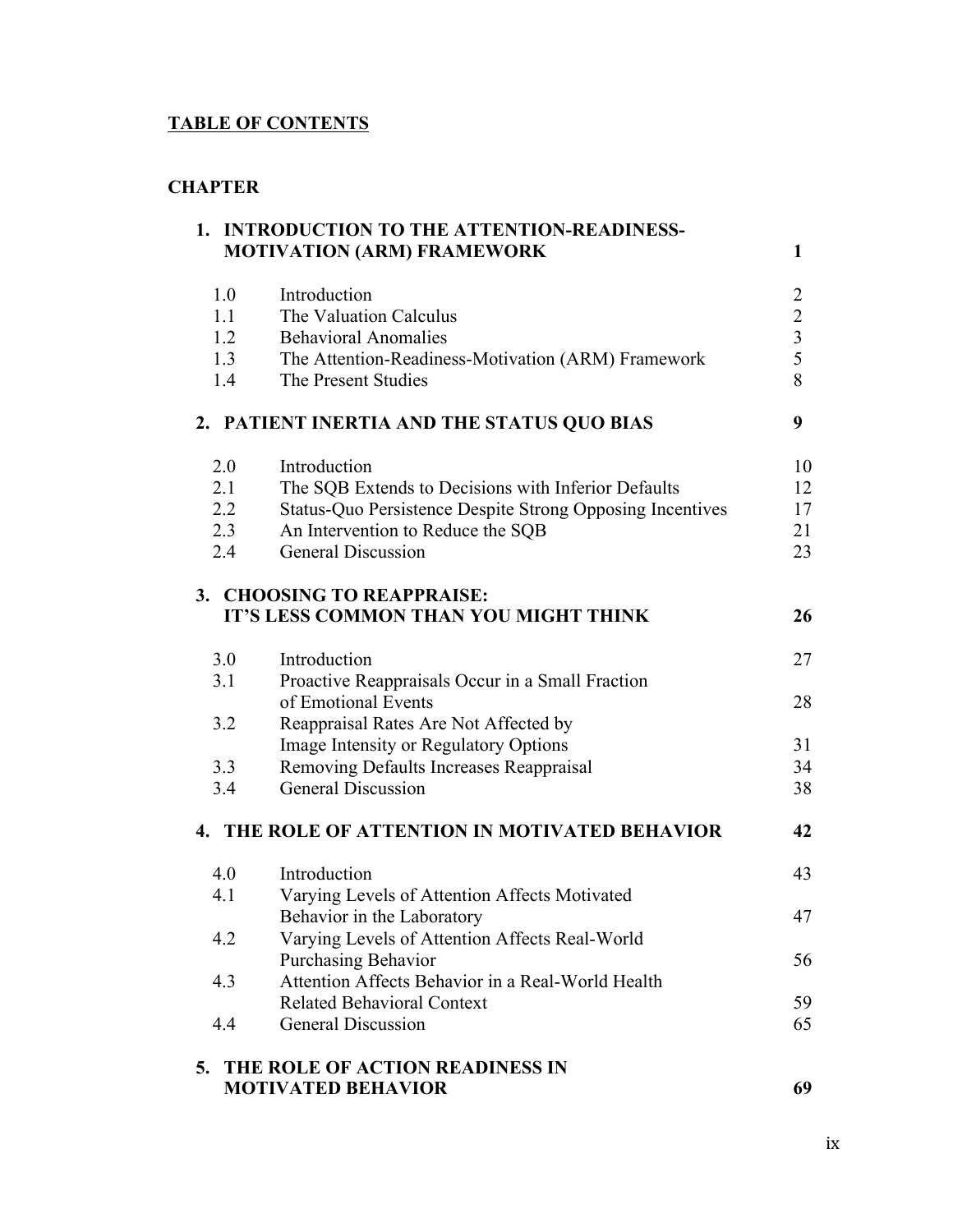| 5.0 | Introduction                                              | 70 |
|-----|-----------------------------------------------------------|----|
| 5.1 | Creating a Behavioral Context in Which                    |    |
|     | <b>Action Readiness Effects Are Evident</b>               | 74 |
| 5.2 | Developing a Computational Model                          | 79 |
| 5.3 | Generalizability of Our Computational Model               | 84 |
| 5.4 | Action Initiation or Rehearsal Increases Action Readiness | 85 |
| 5.5 | <b>General Discussion</b>                                 | 89 |
|     |                                                           |    |
|     | <b>6. EXTENSIONS AND FUTURE DIRECTIONS</b>                | 94 |
| 6.0 | Introduction                                              | 95 |
| 6.1 | Extensions and Elaborations of the ARM framework          | 95 |
| 6.2 | Relationship of the ARM framework to                      |    |
|     | <b>Other Behavioral Constructs</b>                        | 96 |
| 6.3 | <b>Future Directions</b>                                  | 98 |

# **REFERENCES 102**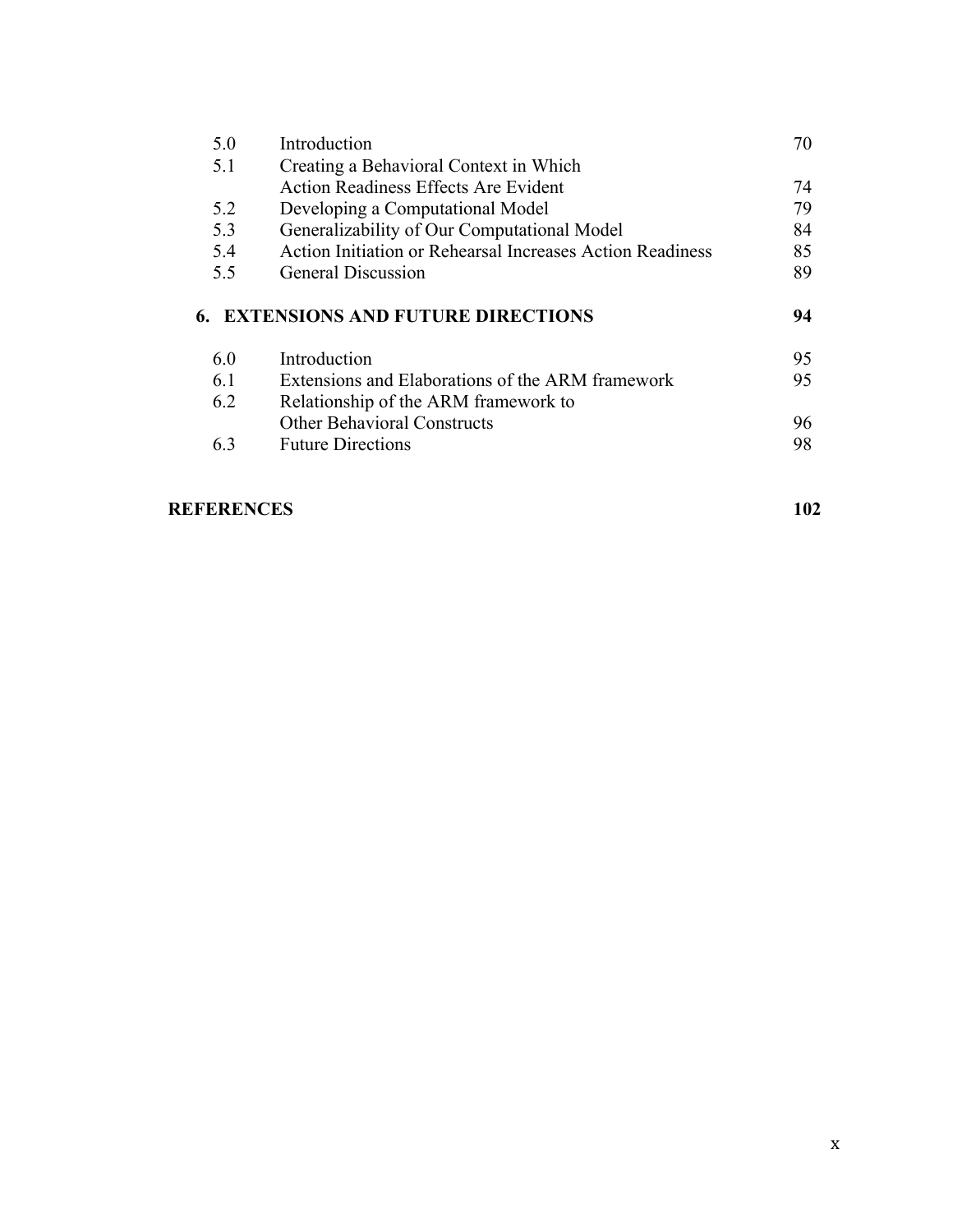# **List of Tables**

| 4.1. | Study 4.1, Average Rate of Image Switching % by Group | 56 |
|------|-------------------------------------------------------|----|
| 5.1  | Study 5.1, Logistic Regression                        |    |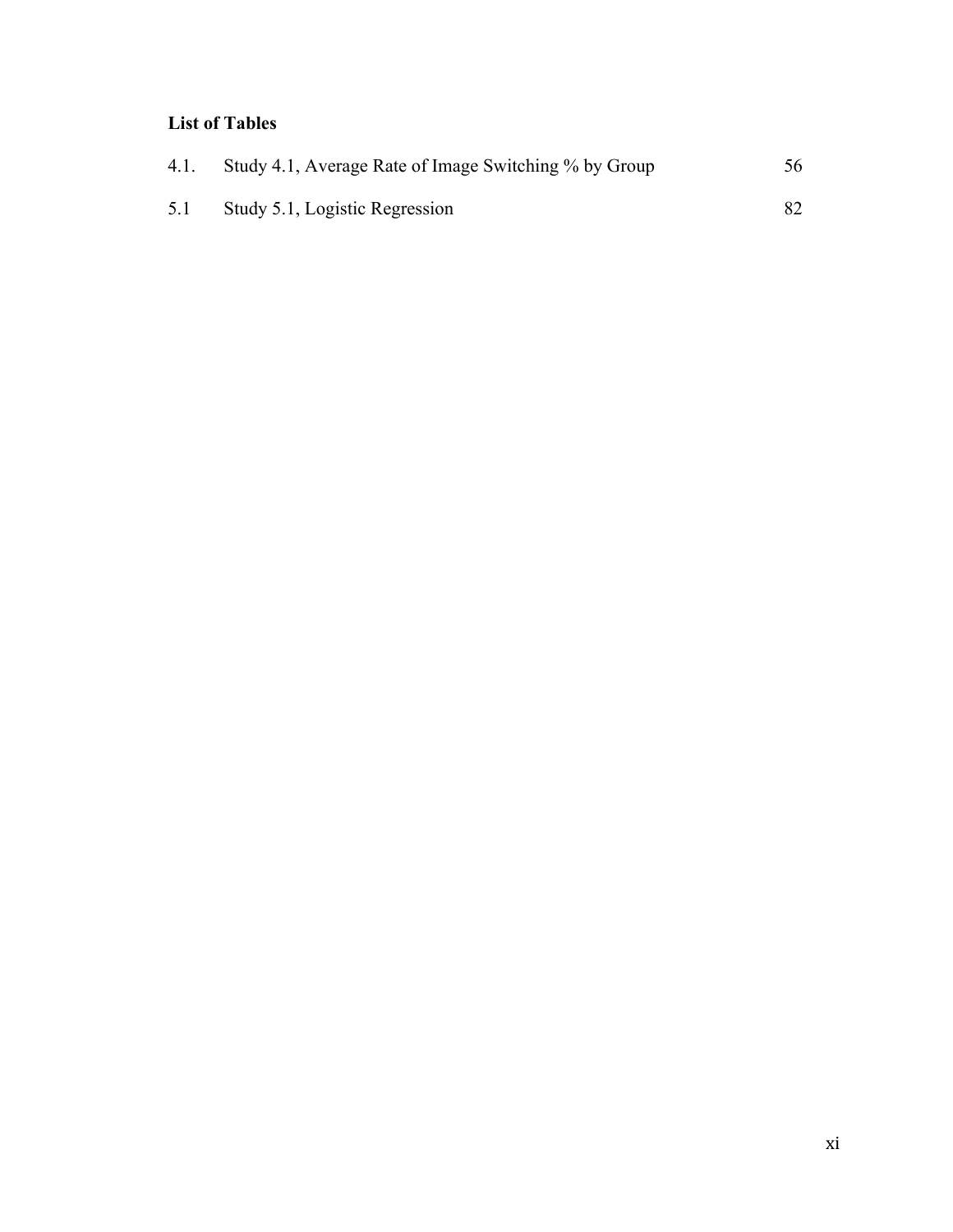# **List of Illustrations**

| 1.1.    | The ARM Framework                 | 7  |
|---------|-----------------------------------|----|
| 2.1.    | Study 2.1 Data                    | 16 |
| $2.2\,$ | Study 2.2 Data                    | 20 |
| 3.1     | Study 3.3 Data                    | 37 |
| 4.1     | The Valuation Cycle               | 45 |
| 4.2     | Study 4.1 Methods                 | 52 |
| 5.1     | Study 5.1 Methods                 | 78 |
| 5.2     | <b>Action Readiness Variables</b> | 81 |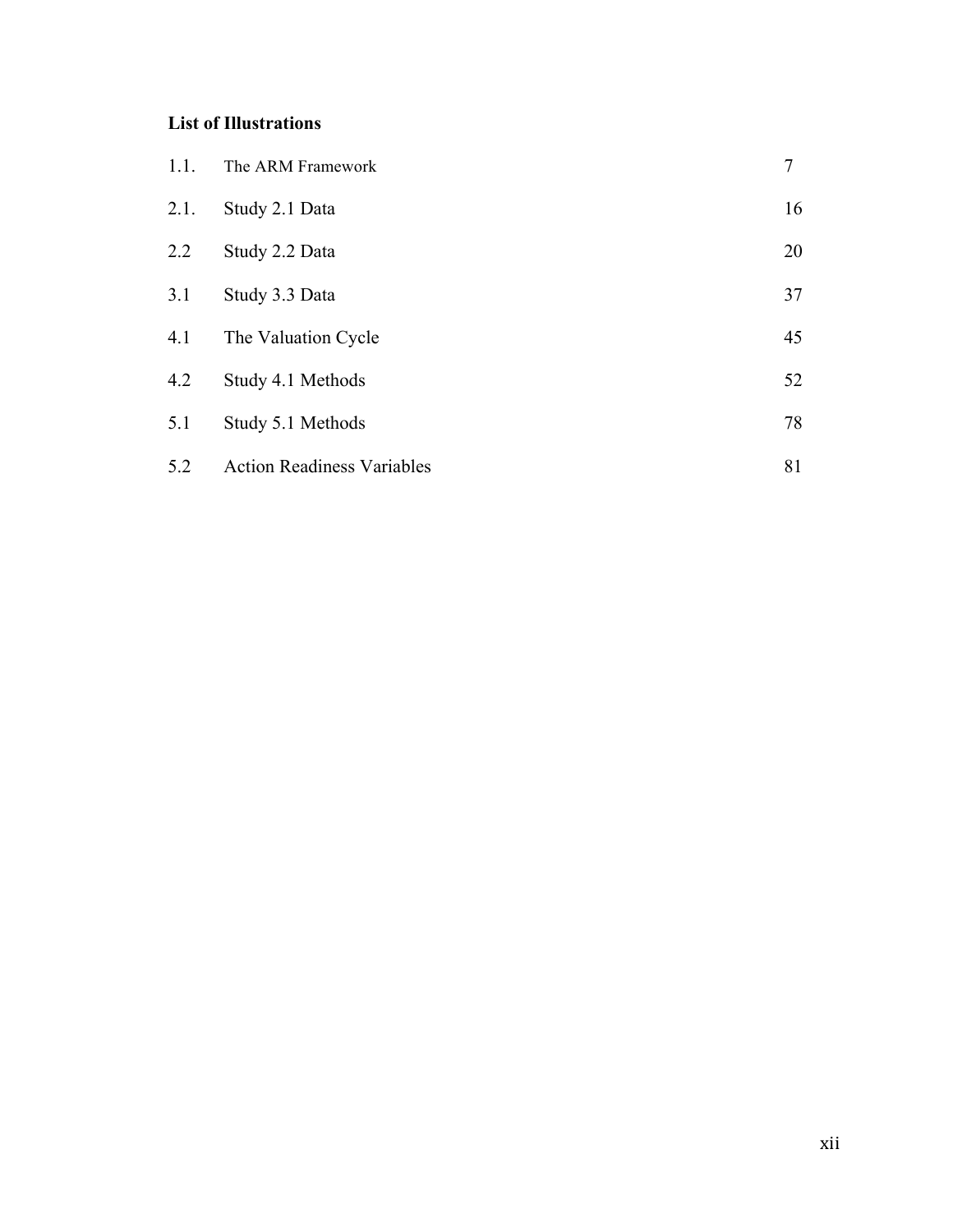# **CHAPTER 1: INTRODUCTION TO THE ATTENTION-READINESS-MOTIVATION (ARM) FRAMEWORK**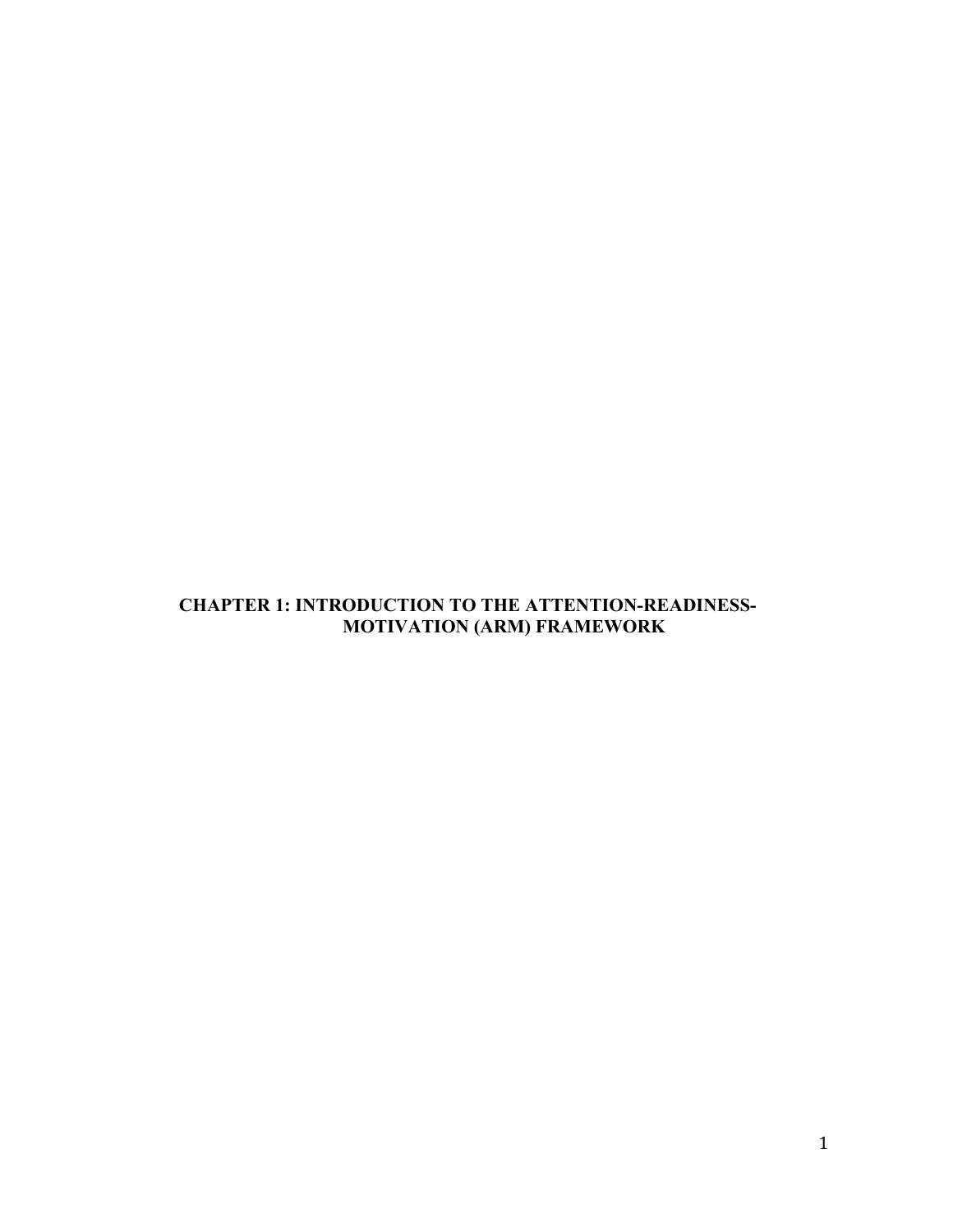#### **1.0 Introduction**

In this chapter, we begin with a consideration of the valuation calculus that underlies many theories of motivation and decision making. Next, we consider behavioral anomalies in which people appear to act counter to the valuation calculus. We then describe the Attention-Readiness-Motivation (ARM) framework that proposes that previously understudied variables – endogenous attention and action readiness – may impact the valuation calculus in unexpected ways, thereby producing apparent behavioral anomalies. Finally, we introduce the studies described in this dissertation.

#### **1.1 The Valuation Calculus**

According to many theories of motivation and decision making, a simple calculus governs our motivated behavior. This calculus hinges on our determining the subjective value of an action by computing the expected benefits and costs of performing that action in a particular context (Barron & Hulleman, 2015; Fehr & Rangel, 2011; Glimcher & Fehr, 2013; Rangel, Camerer & Montague, 2008). At any given moment, we are thought to initiate the action that has the highest subjective action value.

The computation of subjective action value involves an integration of *stimulus value* and *action costs*. Here, 'stimulus value' is defined as the difference between the expected benefits of the stimulus (that is the target of the action) and the inherent costs of the stimulus. For example, the stimulus value of a magazine is the difference between the anticipated benefit derived from the magazine and the price paid to obtain it. 'Action costs' are defined as the costs inherent to performing the action that is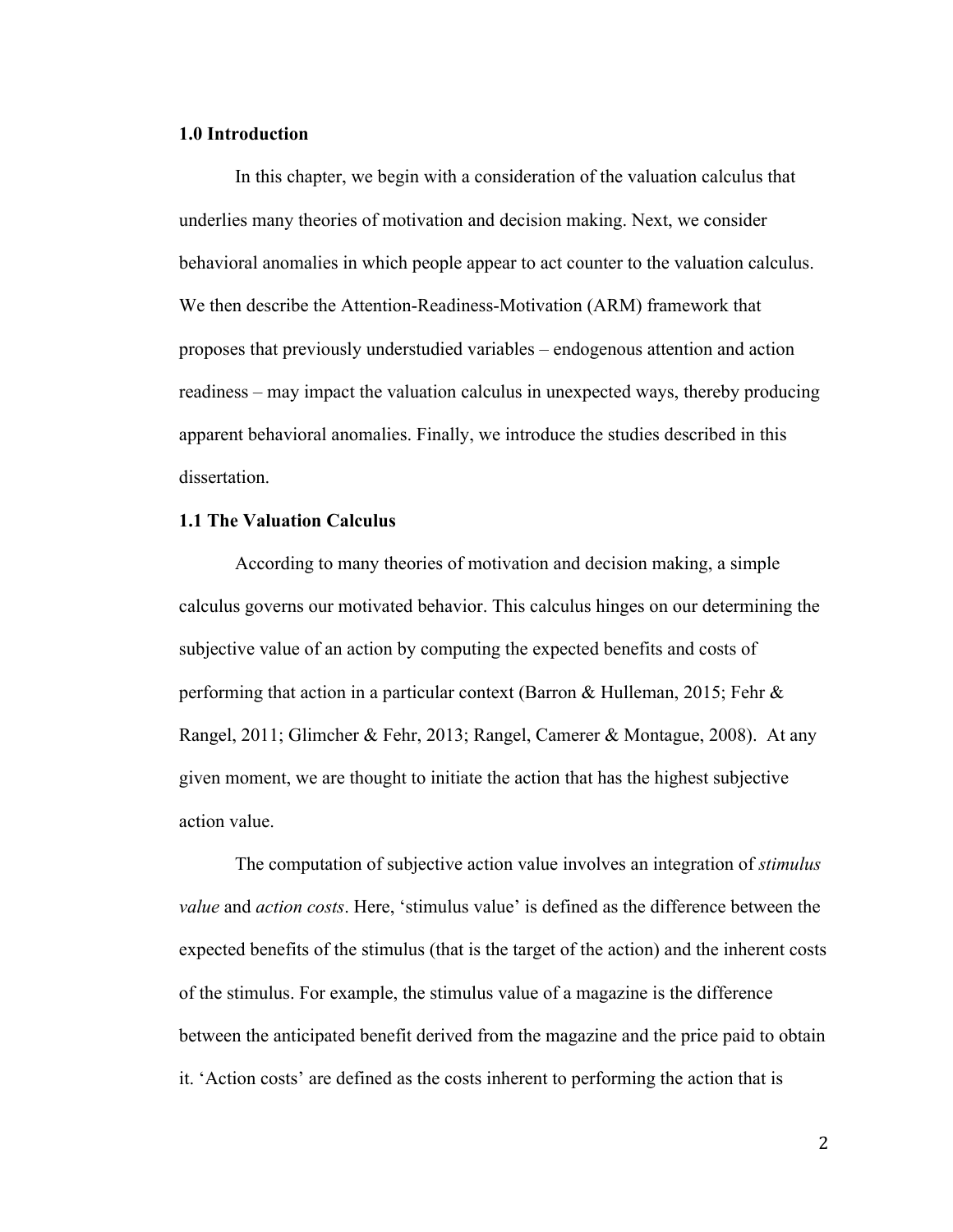being valued. They may involve physical or mental effort (Kool, McGuire, Rosen & Botvinick, 2010). For example, the action cost of purchasing a magazine may include the effort of walking to a nearby store. The stimulus value and action costs are integrated into action values. This concept has been expressed as follows in the prior literature (Rangel & Hare, 2010):

| Action Value = Stimulus Value - Action Costs                 | (Equation 1.1), |
|--------------------------------------------------------------|-----------------|
| where, Stimulus Value = Stimulus Benefits $-$ Stimulus Costs | (Equation 1.2). |

#### **1.2 Behavioral Anomalies**

This intuitively plausible account of motivated behavior is supported by significant neural and behavioral evidence (Cisek, 2012; Daw, Niv & Dayan, 2005; Morris, Dezfouli, Griffiths & Balleine, 2014; Padoa-Schioppa, 2011). However, there is a growing list of consequential behaviors in which the action valuations appear to be positive (since the stimulus valuations are significant and the action costs appear to be small) and yet the associated actions are not initiated. For example, patients frequently do not take medications that are important to their well being (Harris et al, 2010; Morris & Schulz, 1992; Vermeire, Hearnshaw, ValRoyen, & Denekens, 2001), employees do not start beneficial retirement accounts crucial to their financial future (Beshears, Choi, Laibson, & Madrian, 2006), and individuals do not proactively act to obtain their preferred options in decision contexts involving organ donation (Johnson & Goldstein, 2015), electric utilities (Hartman, Doane & Woo, 1991) and insurance providers (Johnson, Hershey, Meszaros, & Kunreuther, 1993; Samuelson & Zeckhauser, 1988).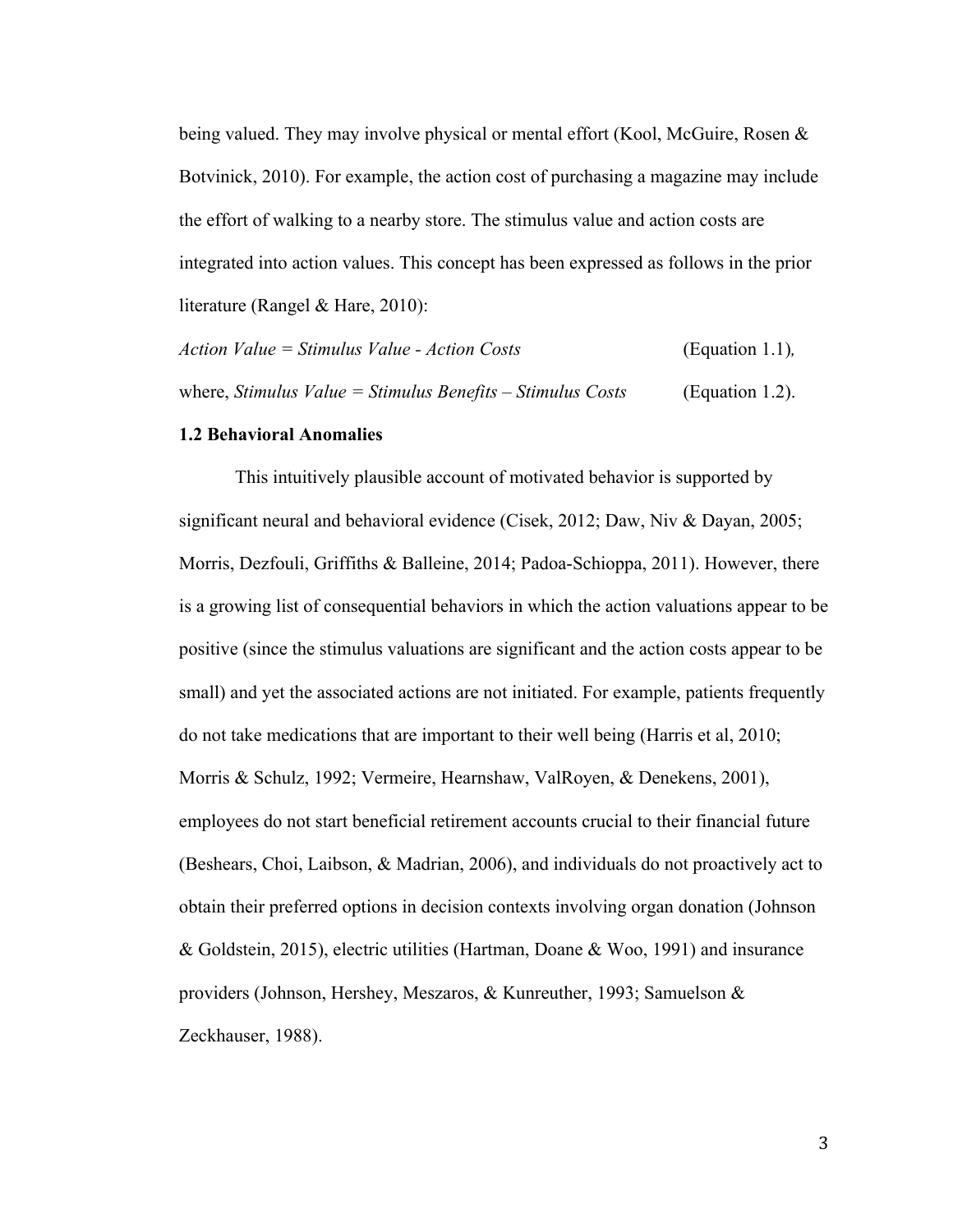There is also a set of behaviors in which the action valuations appear to be zero or negative (and the action values of these actions seem to be less than the action values of other available actions) and yet these actions are nonetheless initiated. For example, people have a tendency to repeatedly sit at the same spot in a classroom (even if the seat is not differentiated from other seats) (Costa, 2012) and continue to snack well past satiation if the food-item remains within easy reach (Cohen, & Farley, 2008) as though the act of eating has "momentum" (Mehrabian & Riccioni, 1986).

Researchers have attempted to explain such puzzling behavior by analyzing their (potentially hidden) stimulus values or action costs. It has been suggested that factors such as loss aversion or implied recommendations may, often subtly, cause people to persist with apparently inferior current states (Mehrabian, A., & Riccioni, 1986). Loss aversion (Kahneman, Knetsch, & Thaler, 1991) refers to people's tendency to prefer avoiding losses to acquiring gains. It may disproportionately increase the outcome valuation associated with leaving the current state. Implied recommendation (McKenzie, Liersch, & Finkelstein, 2006) refers to implicit recommendations introduced into the decision architecture by an experimenter or policy maker. They may impact outcome valuations in the direction of the implied recommendation.

However, these factors do not seem to apply – at least in any obvious way -- to the behavioral puzzles considered above. For example consider the act of taking medicine that has been paid for, is easily accessible, and has no noticeable negative side effects. There is no loss aversion associated with taking such medicine since there are no losses to be avoided. The implied recommendation, if any, encourages patients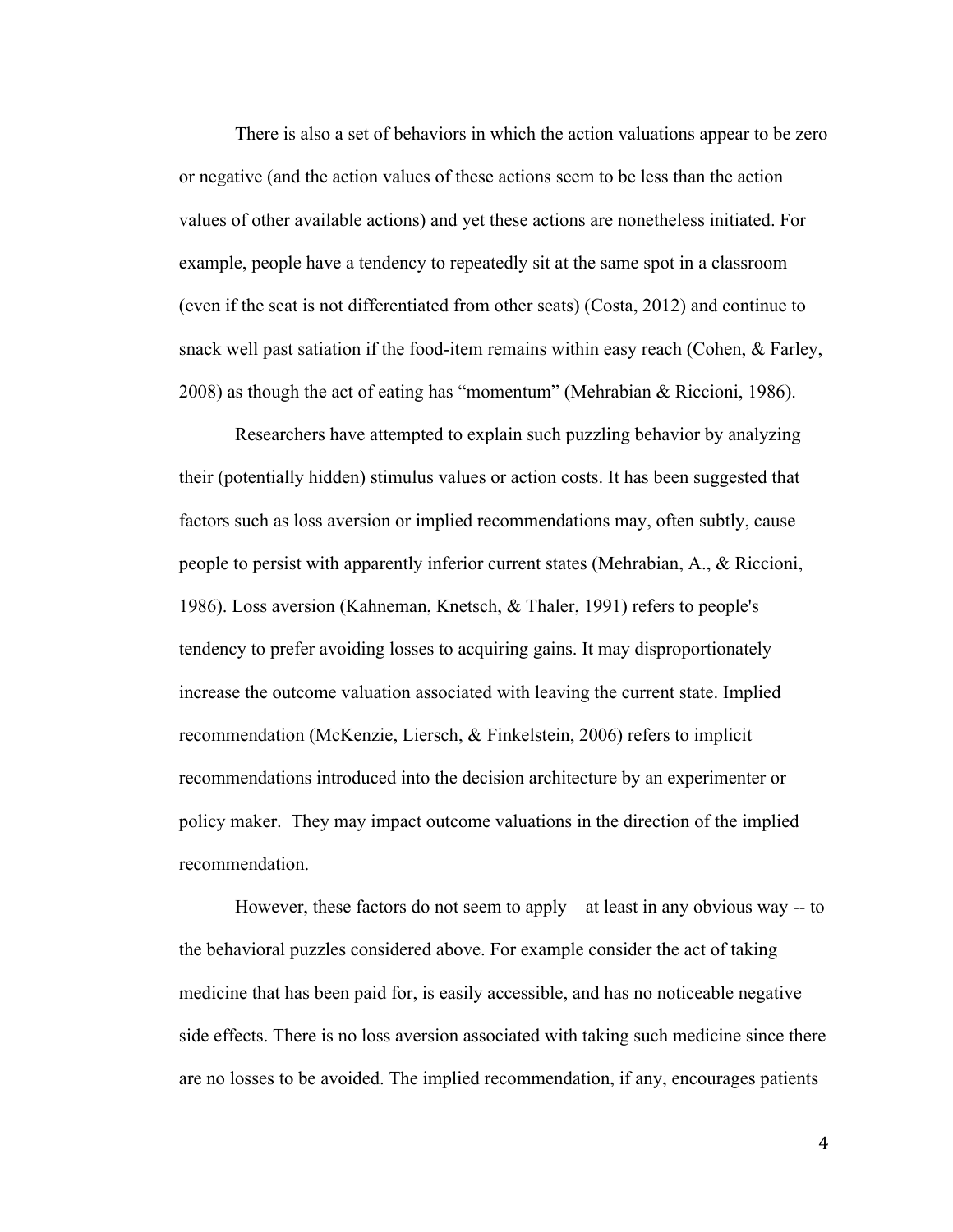to take the medicine and not avoid it. Similarly, loss aversion and implied recommendation do not adequately explain many of the other everyday behavioral puzzles described above.

In this dissertation, we propose that these and other behavioral anomalies occur because both Stimulus Value and Action Costs (the variables that, by Equation 1.1, determine the value of an action) are influenced by other psychological processes that are typically not considered as part of the valuation calculus.

#### **1.3 The Attention-Readiness-Motivation (ARM) Framework**

Our particular focus in what we call the Attention-Readiness-Motivation (ARM) framework is endogenous attention and action readiness.

According to the ARM framework, the calculus described in Equation 1.1, unlike the calculus pertaining to physical bodies, does not refer to a featureless space in which the same variables always result in the same outcomes. Instead, the valuation calculus occurs in the context of brain networks in which changes in internal variables (i.e. endogenous attention and action readiness) may result in different behavioral outcomes, even without apparent changes to Stimulus Values and/or Action Costs – the variables that determine the value of a given action.

The first claim made by the ARM framework is that Stimulus Value (Equation 1.1) is only relevant in the valuation calculus if *endogenous attention* (Lawrence & Klein, 2013) is directed towards that stimulus. When levels of endogenous attention towards a stimulus are high, stimulus values shape behavior; when levels of attention are low, stimulus values are less determinative of behavior. On this account, for example, patient non-compliance occurs not because there are subtle drivers of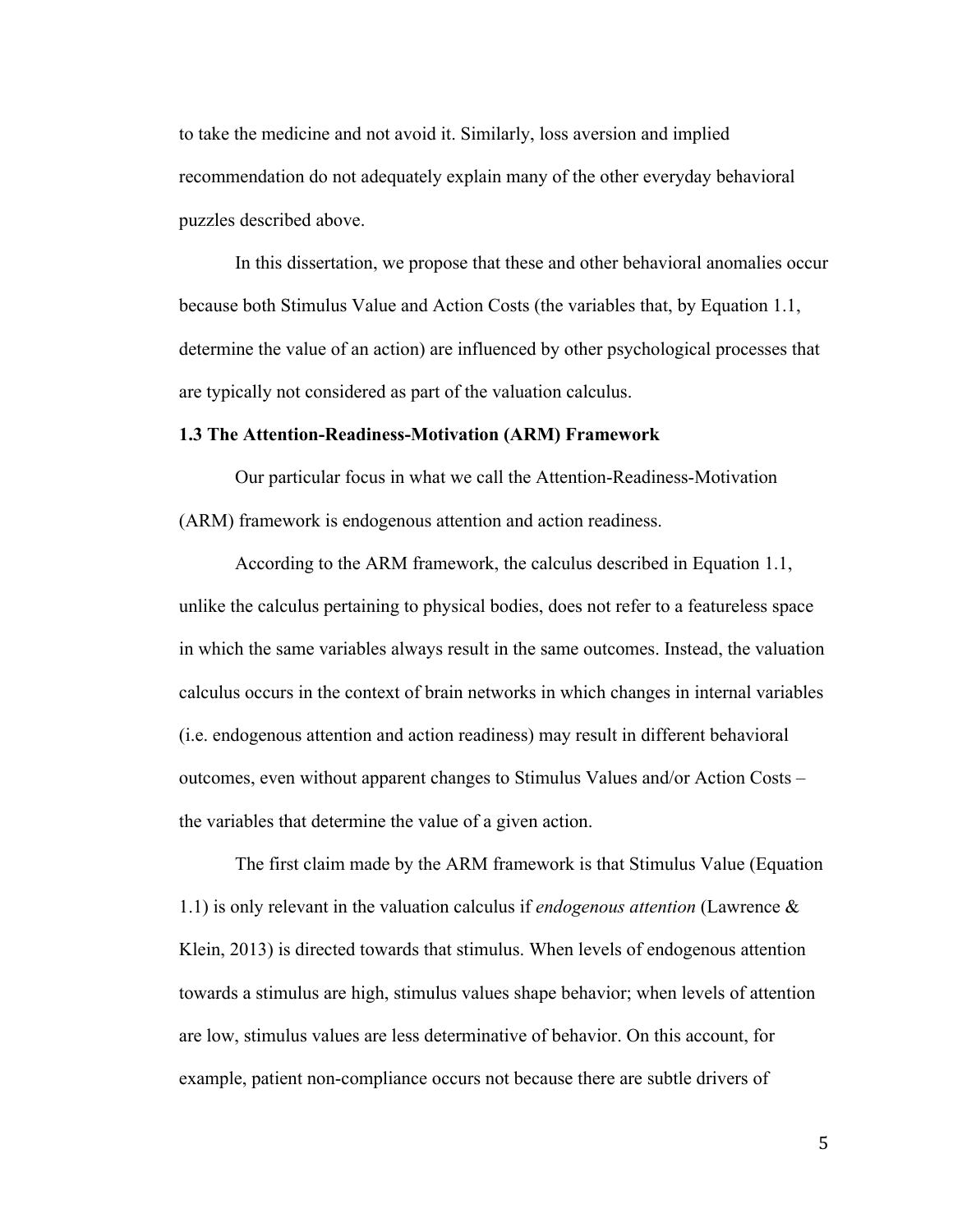Stimulus Value or Action Costs, but because patients do not always direct their attention towards the outcomes associated with taking the medicine (and/or the outcomes associated with not taking the medicine).

Why might people fail to direct their attention towards stimuli that are important to them? Research on mind wandering (Franklin, Mooneyham, Baird, & Schooler, 2014; Smallwood, & Schooler 2015) provides one potential explanation for this phenomenon. Stimulus independent thought (mental events that arise without external precedent) has been shown to interfere with the processing of online information – presumably including the outcome valuations of potential actions. Experience sampling studies suggest that up to 50% of waking thought is stimulus independent (McVay, J. C., Kane, M. J., & Kwapil, 2009). Thus, it is possible 'zoning out' (Smallwood, McSpadden & Schooler, 2008) prevents endogenous attention from being directed to important stimuli.

The second claim made by the ARM framework is that Action Costs are influenced by the level of *action readiness* – the ease with which an action may be initiated given the pre-action-launch state of the individual. When levels of readiness for an action are high, the Action Cost is lower than it would have been if levels of readiness for that action were low. Thus, by Equation 1.1, some actions with high readiness may be launched even though their stimulus valuations are not the highest of all potential actions (because their Action Costs are low); alternatively, some actions with low readiness may not be launched even though their stimulus valuations are the highest of all potential actions (because their Action Costs are high). On this account, for example, momentum eating occurs not because an additional bite has a greater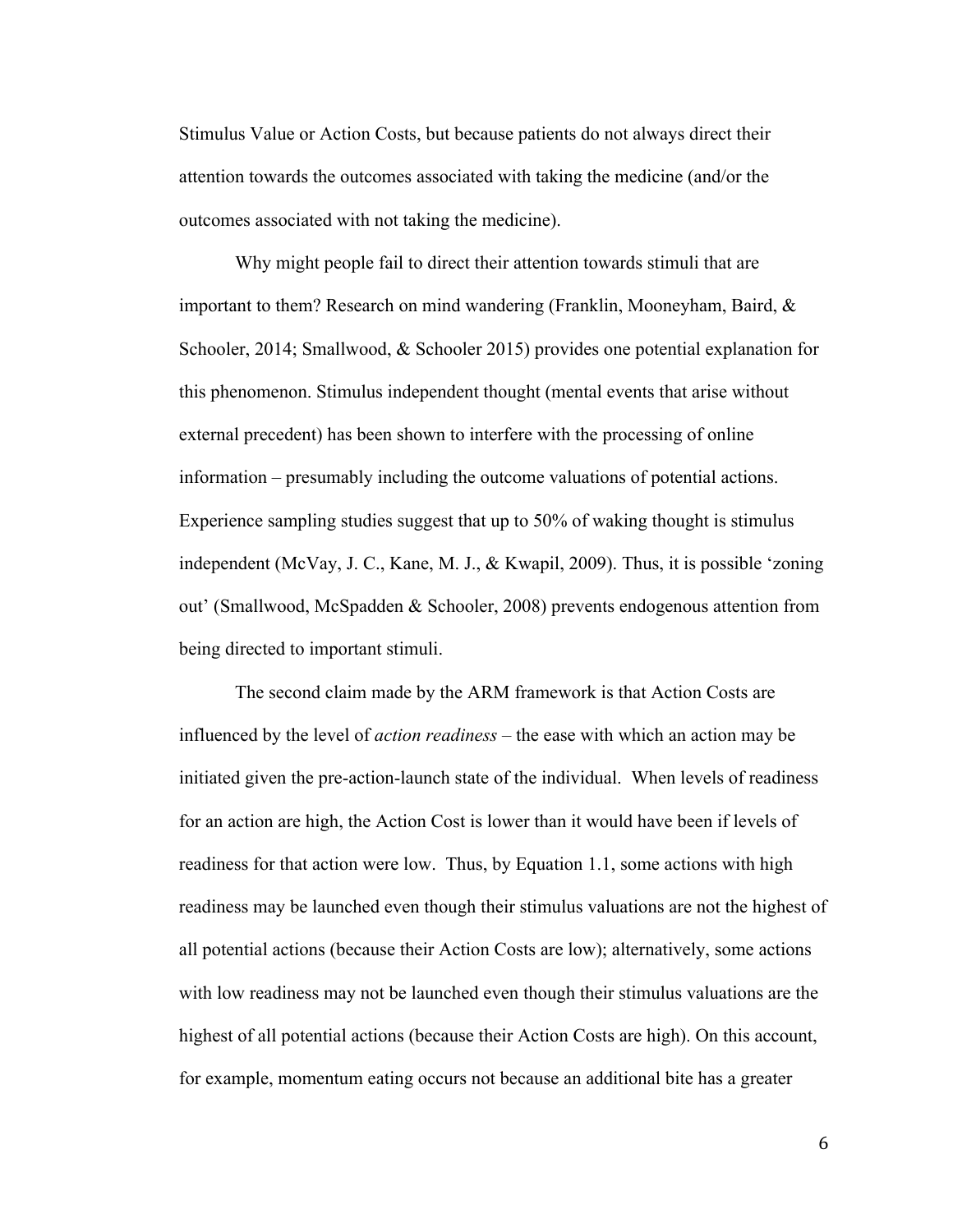Stimulus Value than stopping, but because action readiness reduces the Action Costs of taking another bite (whereas the action of not taking another bite has low action readiness and relatively higher Action Costs).

Why might levels of action readiness for a particular action vary? Research on repetition priming has revealed that when an object is frequently and recently encountered, we become faster and more accurate at identifying it (Henson, Shallice  $\&$ Dolan, 2000). We analogously propose that when an action is frequently and/or recently executed, its action readiness increases (and the costs of performing that action decrease). On our hypothesis, readiness for an action may also increase due to the following factors: watching someone perform that action; mentally rehearsing that action; and/or attending to affordances present in a stimulus that are related to that action (Gibson, 1977). Affordances are defined as the properties of a stimulus that suggest the possibility of an action (e.g. the handle of a suitcase may suggest lifting it).



**Figure 1.1, The ARM Framework:** The three panels illustratively depict the valuation calculus (Equation 1.1) for the hypothetical action A. The baseline depicts zero values associated with the next best available alternative action to A. In panel (a) the Stimulus Value (depicted above the baseline) exceeds the Action Costs (below the baseline) and the resulting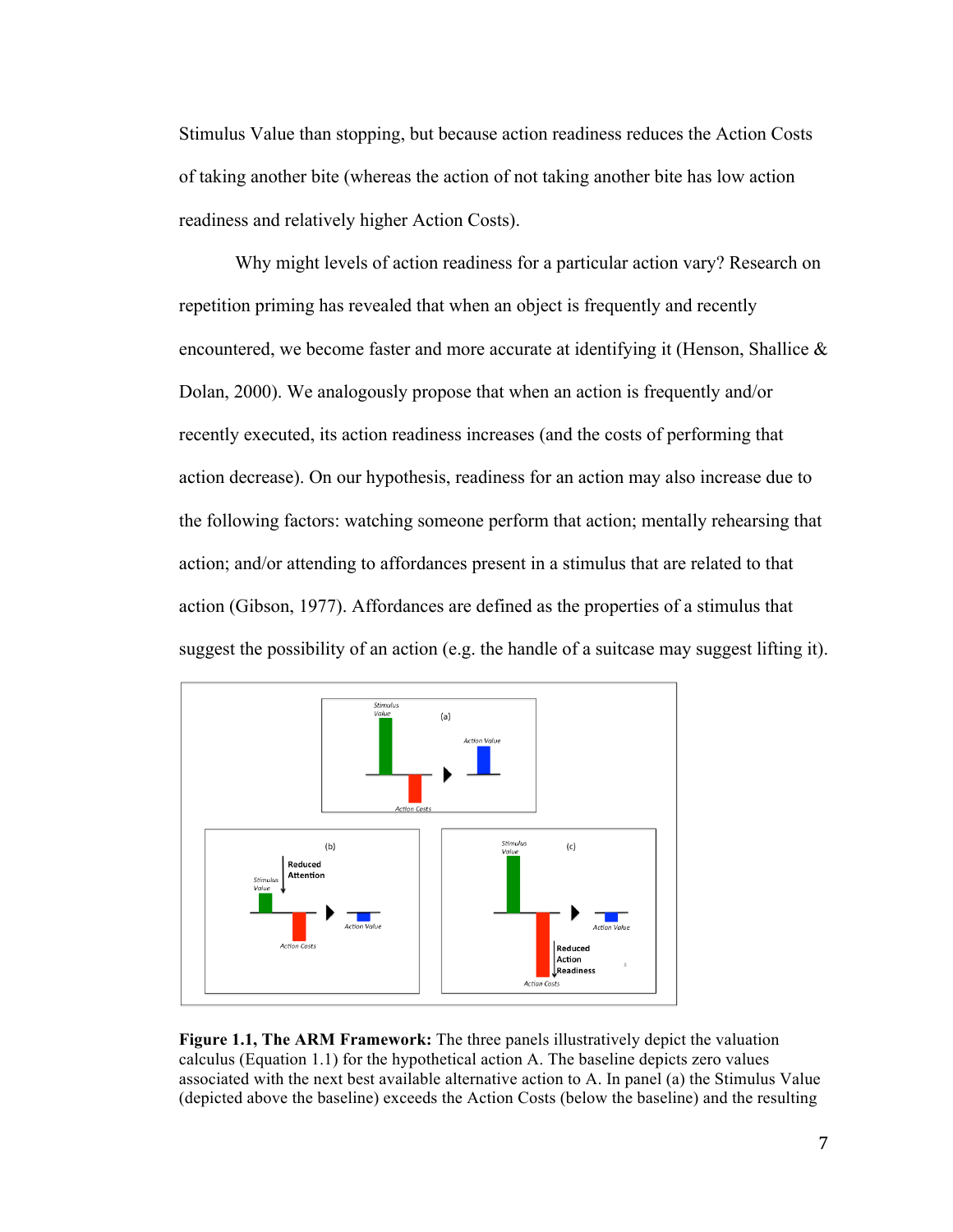Action Value is positive (above baseline) – implying that the action is likely to be occur. In panel (b) the attention directed towards the medication is reduced which in turn lowers the Stimulus Value below the Action Costs, resulting in negative Action Value – implying that the action is unlikely to occur. In panel (c), reduced action readiness increases Action Costs resulting in a negative Action Value.

The ARM framework suggests that in the context of executing an action 'A' with a positive stimulus valuation, a person may have high or low levels of endogenous attention and high or low levels of action readiness (See Figure 1.1). The action 'A' is most likely to occur when both endogenous attention and action readiness are high and least likely to occur when both variables are low. If one variable is high and the other is low, then the particular levels of each variable determine the probability of action execution. The above reasoning regarding an action with a positive stimulus value can be extended to an action with negative Stimulus Value (say B), since the act of *not* performing B has a positive stimulus value.

## **1.4 The Present Studies**

The present studies systematically develop the ARM framework. Studies 1 and 2 are concerned with creating lab analogues of behavioral anomalies in which people do not appear to act in accordance to the operative stimulus valuation. We took particular care in both studies to avoid introducing hidden valuation drivers (e.g. loss aversion or implied recommendation). In Study 3 we demonstrated – using laboratory and field studies – that endogenous attention unlocks valuation processes and the lack of endogenous attention may produce behavioral anomalies in which people appear to diverge from executing valued actions. In Study 4, we used a computational model to demonstrate the role of action readiness in motivated behavior.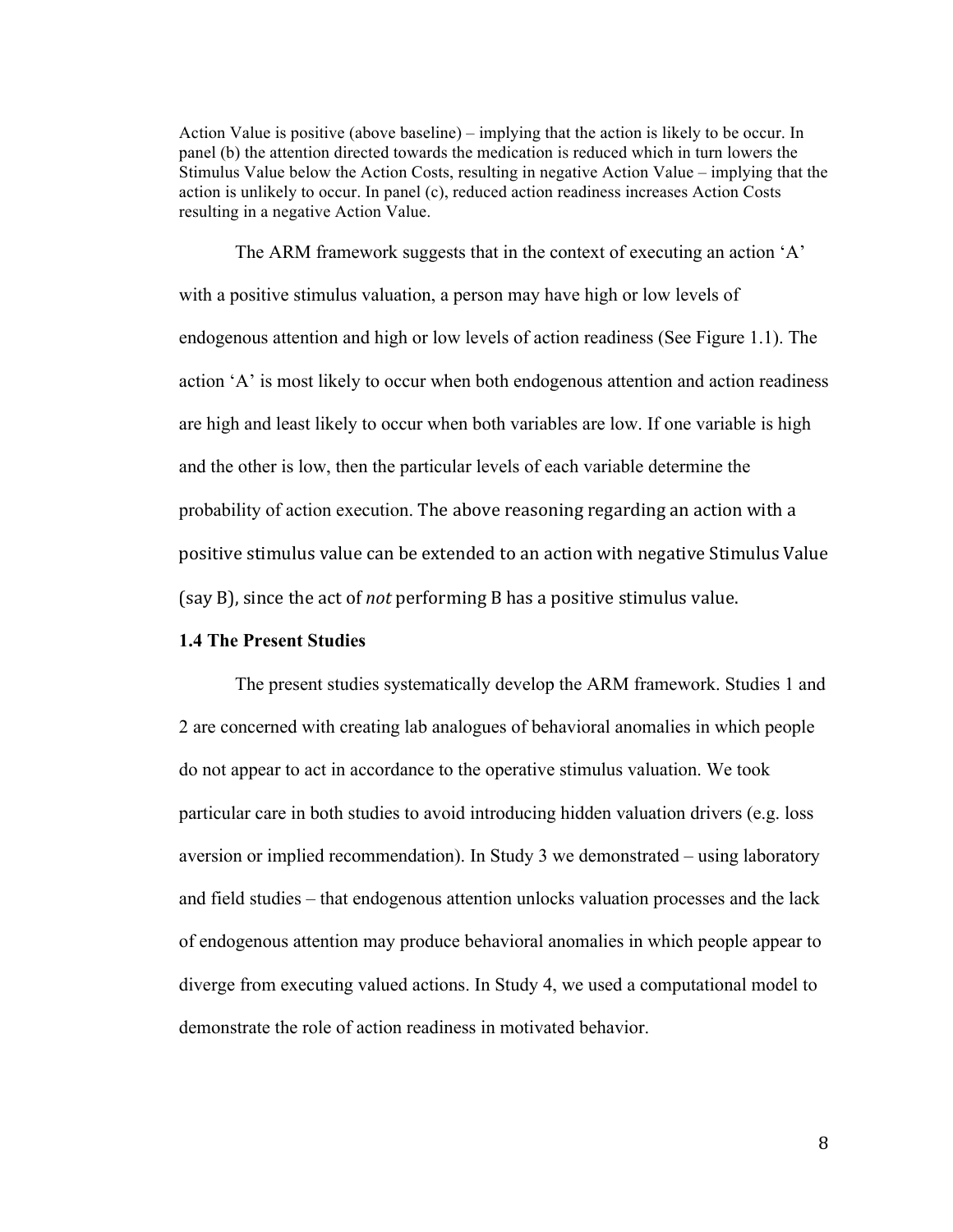## **CHAPTER 2**

# **PATIENT INERTIA AND THE STATUS QUO BIAS**

Note to readers:

This chapter is adapted from a paper published in *Psychological Science*: Suri, G., Sheppes, G., Schwartz, C., Gross, J. J. (2013) Patient inertia and the status quo bias: when an inferior option is preferred. *Psychological Science, 24*, 1763-1769.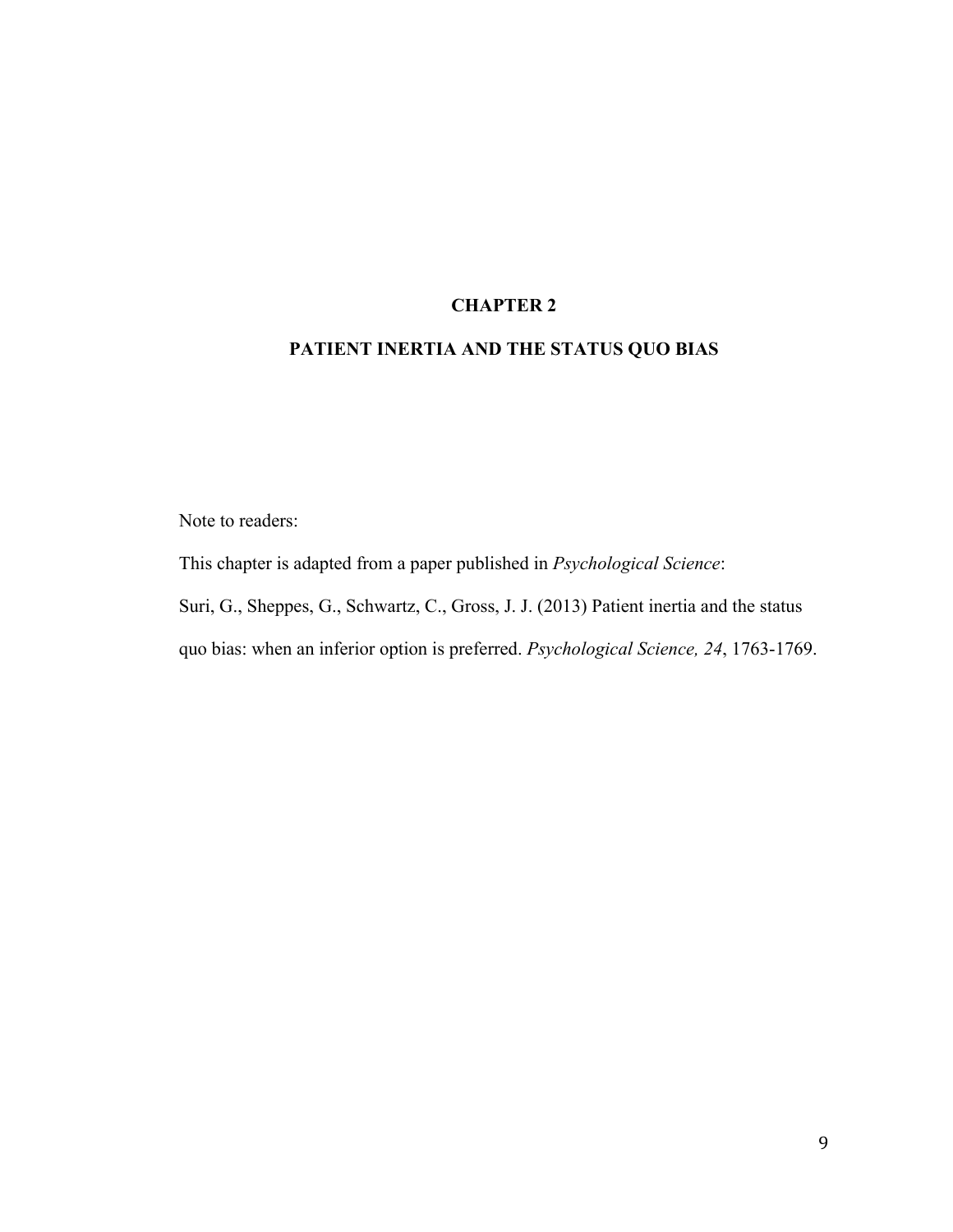#### **2.0 Introduction**

Many people fail to take active steps to protect their health. Diabetic patients frequently let years pass between their first diagnosis and insulin initiation (Harris et al., 2010); many high-risk heart patients resist initiating life-style changes despite physician recommendations (Van Steenkiste et al., 2004); and year after year, at-risk individuals fail to follow their doctors' recommendations to get a flu-shot (John  $\&$ Cheney, 2008).

Medical non-compliance rates in developed countries are as high as 50% (Morris & Schulz, 1992). This results in a great deal of preventable human suffering and premature mortality. Medical non-compliance is estimated to increase health care costs in the US alone by \$100 billion per year and is responsible for 10% of hospital admissions and 23% of nursing home admissions (Vermeire et al., 2001). Thus, patient non-compliance to prescribed medical interventions is a major public health problem.

Over four decades of research has shown that the causes of medical noncompliance are many. They include: quality of the doctor-patient relationship, number of medications prescribed, complexity of regimens, side-effects, social norms regarding compliance, a lack of medication/physician access, and unaffordable medical costs (Vermeire et al., 2001). One additional cause of medical noncompliance is *patient inertia* – which prevents patients from initiating and sustaining physician contact and/or adhering to recommended drug regimens (Joyner-Grantham et al., 2009).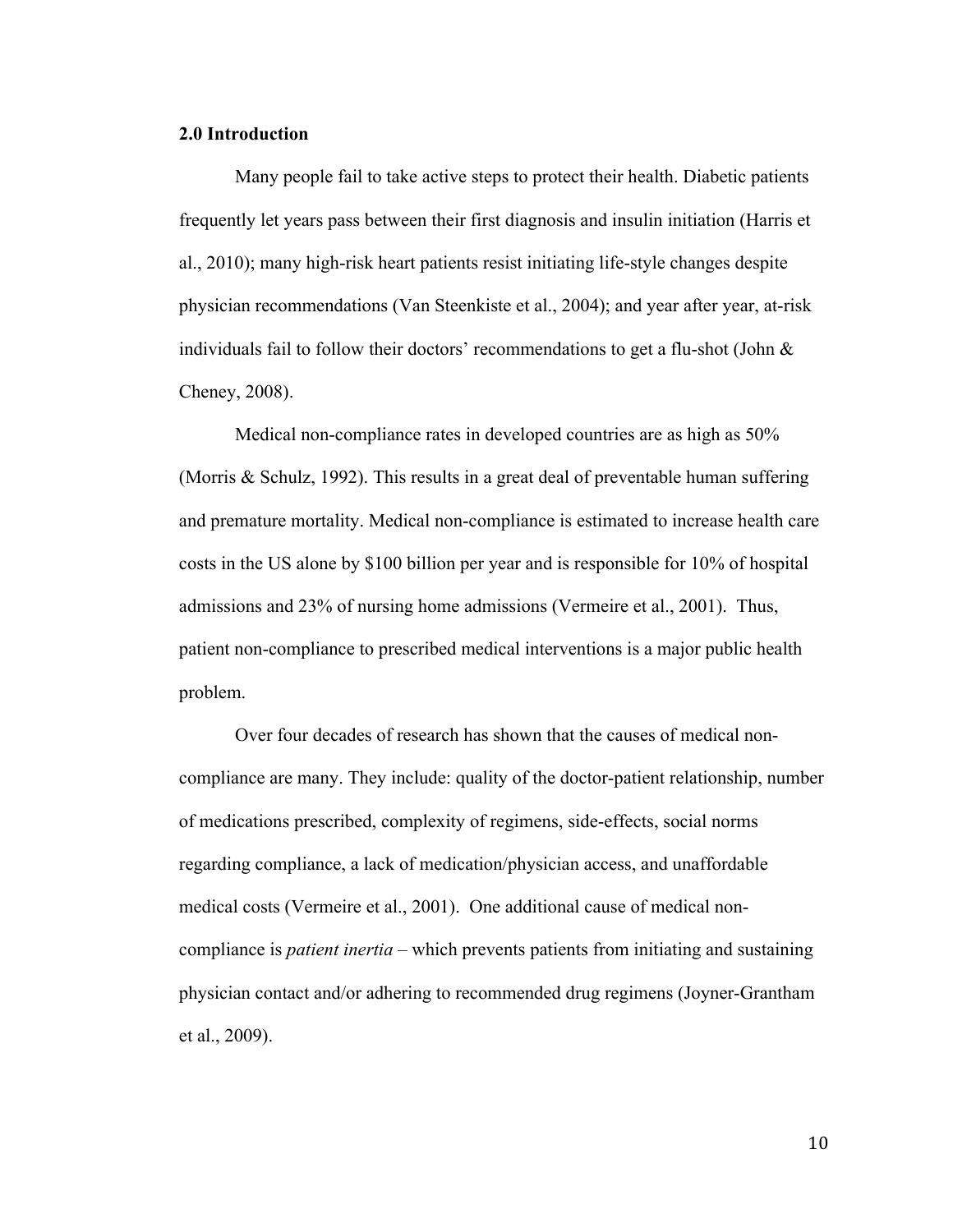One potential cause of patient inertia is hypothesized to be the Status Quo Bias (SQB) (Panidi, 2008), defined as the tendency to maintain a previous decision, either by actively choosing the default, or by doing nothing (Samuelson & Zeckhauser, 1988).

The SQB has often been said to underlie real-world decisions. One example concerns a choice between an expensive car insurance plan that protected a subscriber's rights to sue vs. a cheaper plan that restricted rights to sue. The expensive plan was offered as the default in Pennsylvania and the cheaper plan was offered as the default option in New Jersey. It was found that users in each case stuck with the default option (Johnson, Hershey, Meszaros & Kunreuther, 1993) – which, barring mysterious state-based preferences in suing others, suggests a role for the SQB. The SQB has also been cited as mechanism underlying other decision contexts, including choices involving electrical service providers (Hartman, Doane & Woo 1991), organ donation (Johnson & Goldstein, 2003), 401(K) plans (Beshears et al., 2006), investment portfolios (Ameriks & Zeldes 2001), and choices in health plans (Samuelson & Zeckhauser, 1988).

One difficulty in establishing the SQB as a potential cause of patient inertia is that prior demonstrations of the SQB have relied on decision contexts in which the outcomes are largely indistinguishable in value (e.g. Samuelson & Zeckhauser, 1988). This is not the case in patient inertia, where choice outcomes have significantly different values. For example, maintaining the default state of not commencing one's heart medication is much worse than the alternative (taking one's medication and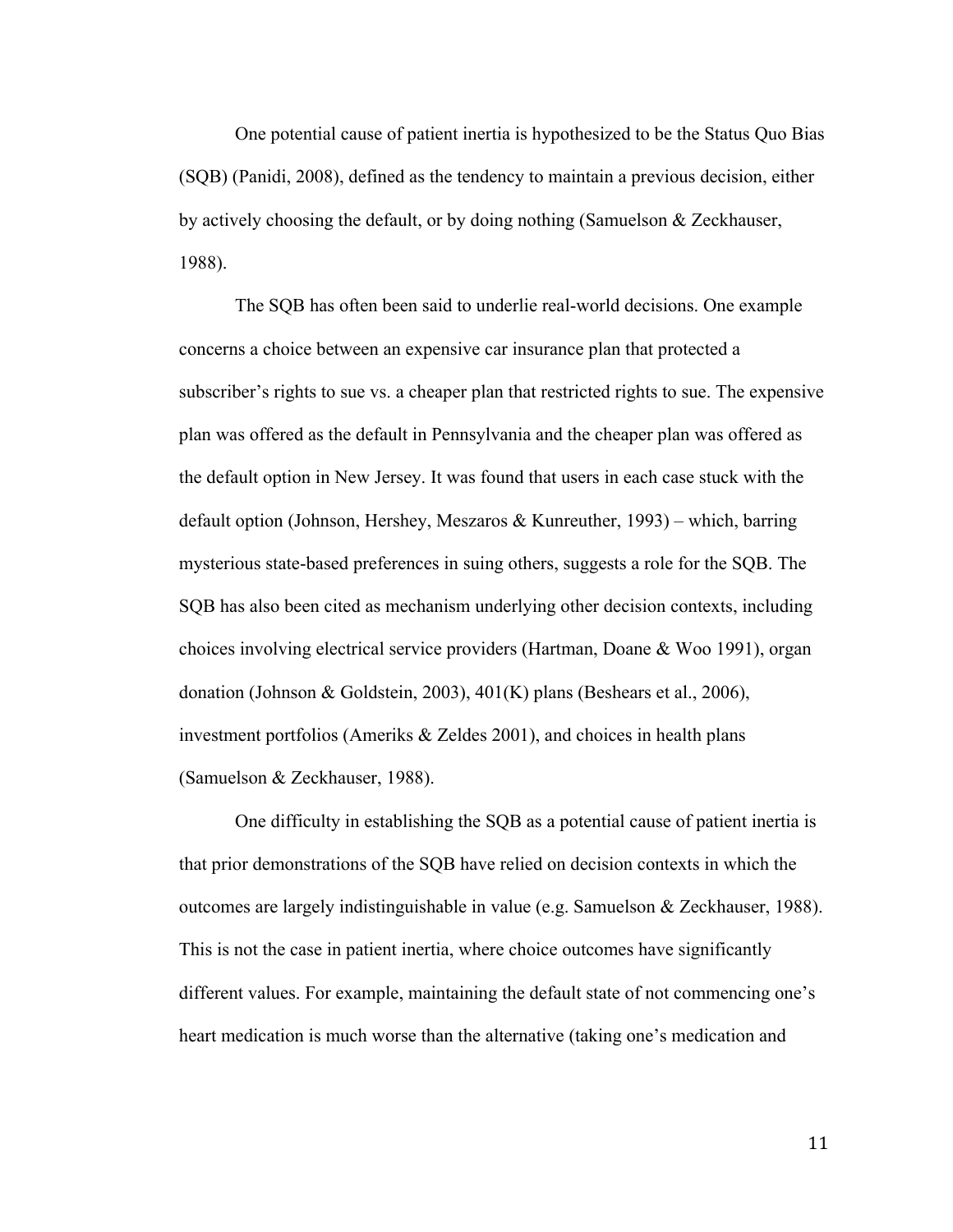lessening the risk of a heart attack). Thus most prior demonstrations of SQB do not readily apply to patient inertia.

To demonstrate the potential relevance of the SQB to patient inertia, one must first demonstrate decision contexts in which participants stay with the status quo even though it is unambiguously worse than the available alternatives. Such decision contexts go well beyond known instances of the SQB. We thus decided to attempt to create a laboratory context in which participants stuck with the status quo even though it was clearly not in their self-interest to do so. We reasoned that such a setting would serve as an analogue to decision contexts relevant to patient inertia.

When we embarked upon these studies, we believed that we were unlikely to find a decision context that fully satisfied these conditions. Much to our surprise, however, we found that it is indeed possible to demonstrate instances of the SQB where inertial forces prevail over 'better' outcomes (Study 2.1 and Study 2.2). In Study 2.3, we required participants to overcome inertia in a single early trial. This simple manipulation reduced SQB and suggested an approach that could be useful in decreasing patient inertia.

#### **2.1 The SQB Extends to Decisions with Inferior Defaults (Study 2.1)**

Is the SQB applicable to contexts in which the default option has a clearly inferior value to the alternative option? To answer this question, we used the threat of electric shock, which enables personally salient, differentiable decisions. Prior studies have shown that given the choice of waiting for a shock versus getting it over with quickly, most people choose the latter (Berns et al., 2006) because they consider the dread of waiting for the shock to be worse than the shock itself. In the present study,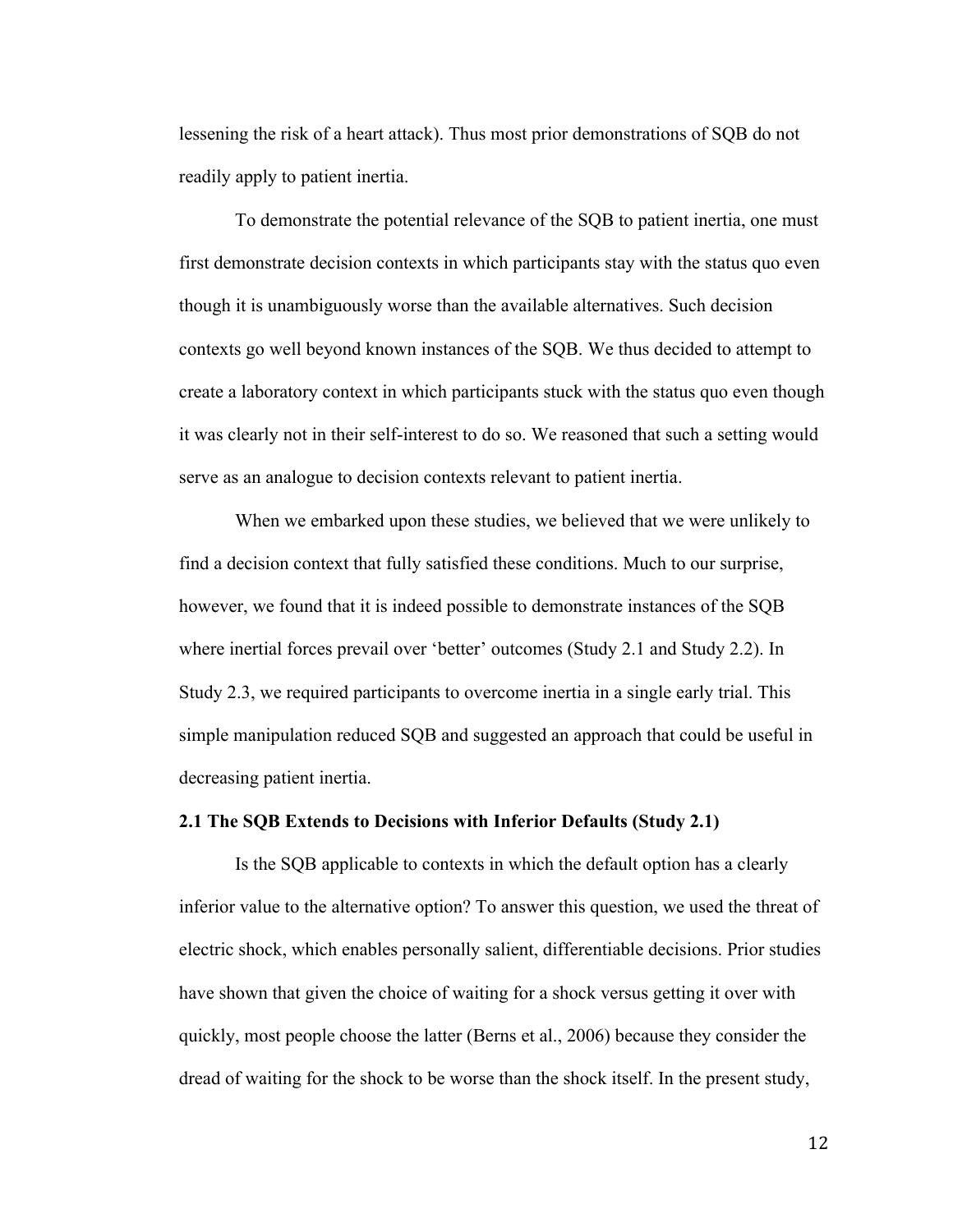we tested whether forming the SQB would further the default state and thus prevent participants from pressing a button that would reduce their waiting time for a shock.

Our initial intuition was that most people would choose to proactively press a button to reduce their waiting time to getting shocked. To assess how widely shared this intuition was, we conducted pre-study surveys of non-psychologists (80 responders) and psychologists (25 responders, with a graduate degree in psychology). Both surveys indicated that most responders believed that given an option to do so, study participants would proactively opt to shorten the trials. In both groups, over 80% of respondents said that shortening the trial was not a difficult decision and there was no rational reason not to do it. Both groups expected over 80% of participants to choose to shorten the waiting period in at least 75% of the trials. This suggests that in the eyes of these external observers, there were no rational reasons to stay with the status quo.

In the laboratory component of the study, we contrasted choices made by participants who were forced to make a choice between reducing their waiting time or keeping it the same, and participants who had the same choices available – except that there was no forced choice. Reducing the waiting time required a proactive button press and not pressing this button resulted in the waiting time remaining unchanged.

## **2.1.1 Method**

Forty-one students (20 women) were randomly assigned to either a forcedchoice group (20 participants, 9 women) or a proactive-choice group (21 participants, 11 women).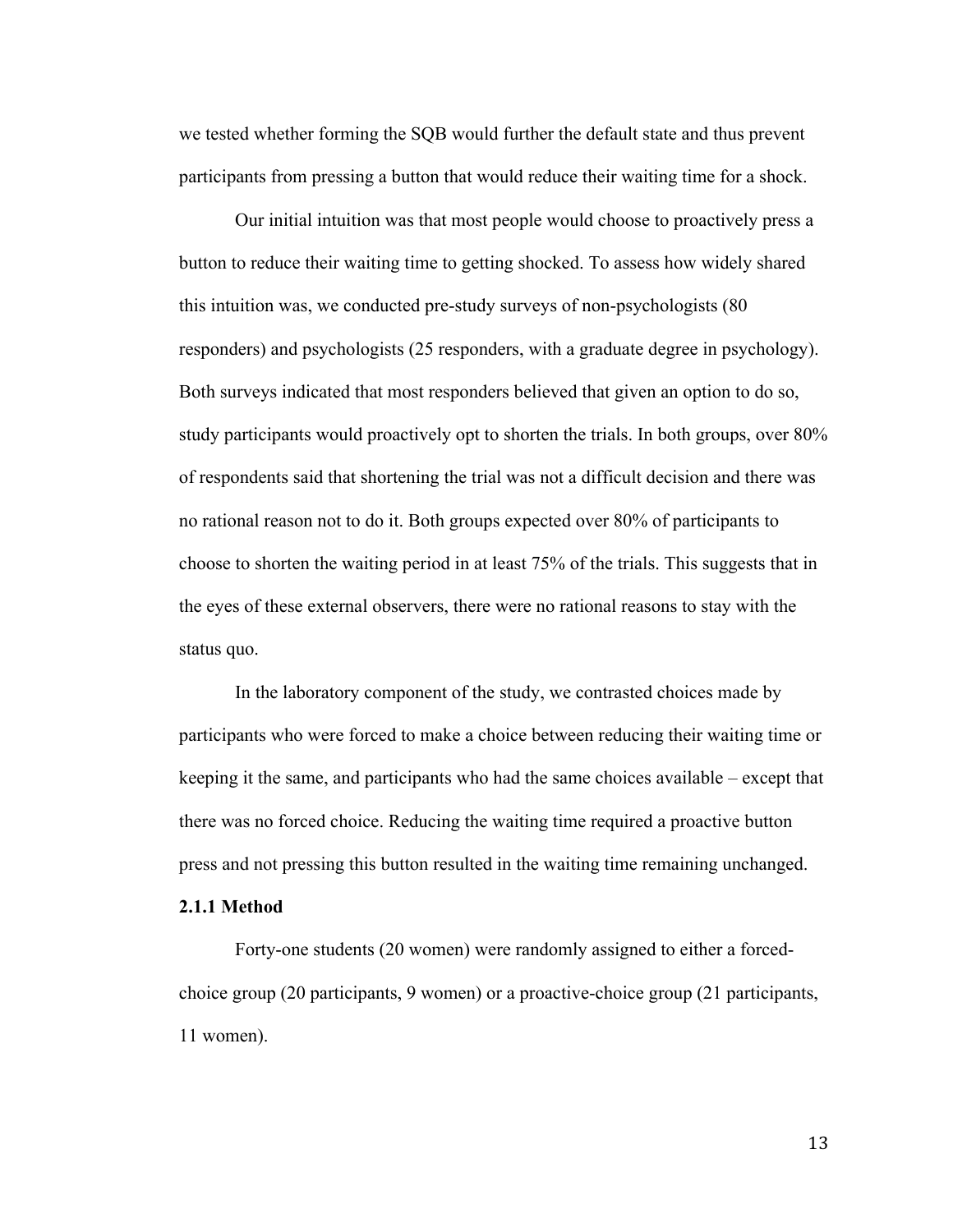All participants were calibrated on the maximum level of electrical shock that they could tolerate. The calibrated intensity caused high anxiety in all participants. Participants were instructed that trials would be of varying lengths and that a single shock (at the calibrated level) could be administered at any time during each trial. Participants were informed that a large majority, but not all, trials would contain a shock. Trials containing a shock would end with the administration of the shock.

Participants were instructed to monitor their subjective anxiety levels during the trial. At the end of every trial they were asked to record their anxiety levels (on a 1 – 7 scale). As a cover story, participants were told that their subjective evaluations of anxiety would be compared to their physiological responses (obtained via a finger pulse monitor). This comparison was not an actual objective of the study – rather, it was used as a vehicle for obscuring our real interest, namely participants' choice behavior. Participants were informed that experimenters were indifferent to whether they reduced their waiting times since our focus was the link between subjective anxiety and physiological responses, and that we were indifferent to the absolute level of anxiety.

At the start of every trial, participants in the forced choice group were presented with a choice of pressing two buttons. Pressing one would shorten the waiting time by ten seconds and pressing the other would keep the waiting time unchanged. Participants in the proactive-choice group had the option of pressing a trial-shortening button at any time in the trial. Pressing this button reduced the waiting time by 10s. If the participant elected not to press the button, the waiting time remained unchanged. In both conditions, if a participant pressed the trial-shortening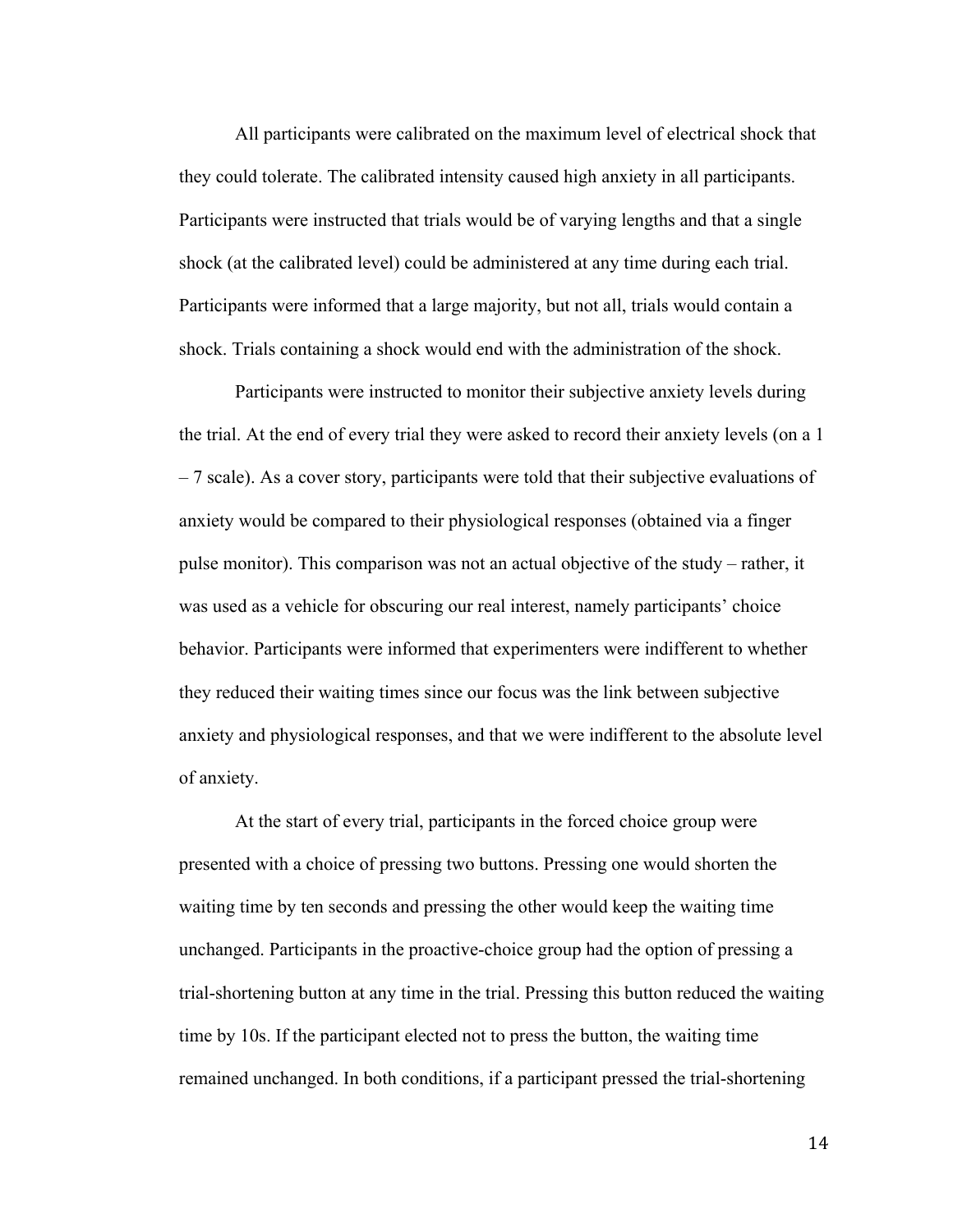button, a different-colored screen lasting 10s appeared at the end of trial informing the participant that had she not elected to shorten the trial, those 10s would have been a part of the trial. In this way, the total trial time was kept constant; however, the button press would mean that the shock anticipation period was lessened.

Four practice trials were conducted in which the actual shock was replaced with an audio beep. The audio beep was used (instead of the shock) so that participants' anxiety would not prevent them from fully understanding the task. Fourteen experimental trials were administered. All except 1 of these trials (trial 4) ended with the administration of a shock. The exact number of trials was not revealed to participants.

#### **2.1.2 Results and Discussion**

Participants in the forced-choice condition (where they had to select between shortening the trial or not on every trial) chose to shorten for 74.7% of the trials. Participants in the proactive-choice condition (where they had to actively press the trial-reducing button, or else accept the status-quo) chose to shorten for 40.7% of the trials (Figure 2.1). The difference is significant,  $t(39) = 3.2$ ,  $p = .003$ , and demonstrates that on many trials subjects chose to keep the shock anticipation time unchanged when this was presented as the status quo option; however they often did not make the same selection when it was not the status-quo.

To better understand the effects of our manipulation, participants in each group were divided into low (0-4 button presses), medium (5-9 button presses), and high (10- 14 button presses) button-pressers. The proactive-choice group had 52% low button pressers, 19% medium button pressers and 29% high button pressers. The forced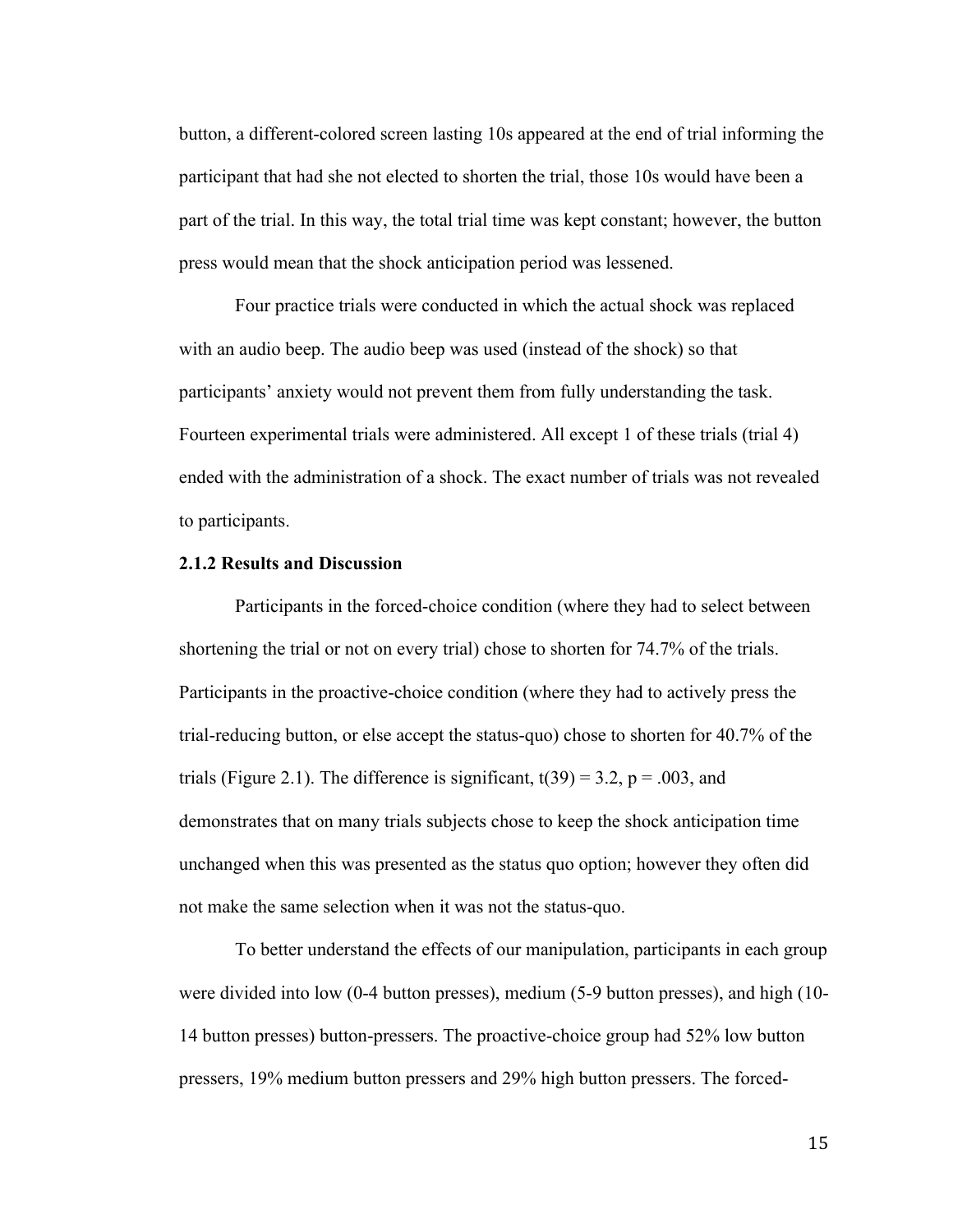choice group had 25% low button pressers, 0% medium button pressers and 75% high button pressers. The difference is significant:  $\chi^2$ =10.09, df = 2, p=0.006. Neither sex nor average levels of anxiety were predictive of a participant being in the low, medium, or high sub-group.



**Figure 2.1, Study 2.1 Data**: In Study 2.1, participants who were required to proactively press a trial-shortening button elected to shorten only 40.7% of the trials. Participants who were either required to press a button to shorten the trial, or press another button that would leave the waiting time unchanged, pressed it in 74.7% of the trials.

In post-experiment debriefings, 100% of participants indicated they did not feel that either the status quo option or its alternative were favored by the experimenters. Over 85% participants reported that the opportunity to shorten trials was personally salient to them, and over 78% of the participants indicated that they saw a clear difference between the status quo option and its alternative. Additionally, all participants reported that they understood that pressing the button could not hurt them – at worst their waiting time would remain unchanged.

Thus, contrary to our initial expectations – as well as those of our pre-study survey participants – these findings indicated that the SQB is evident even in decision contexts that involve an unfavorable default option (e.g. medical non-compliance). In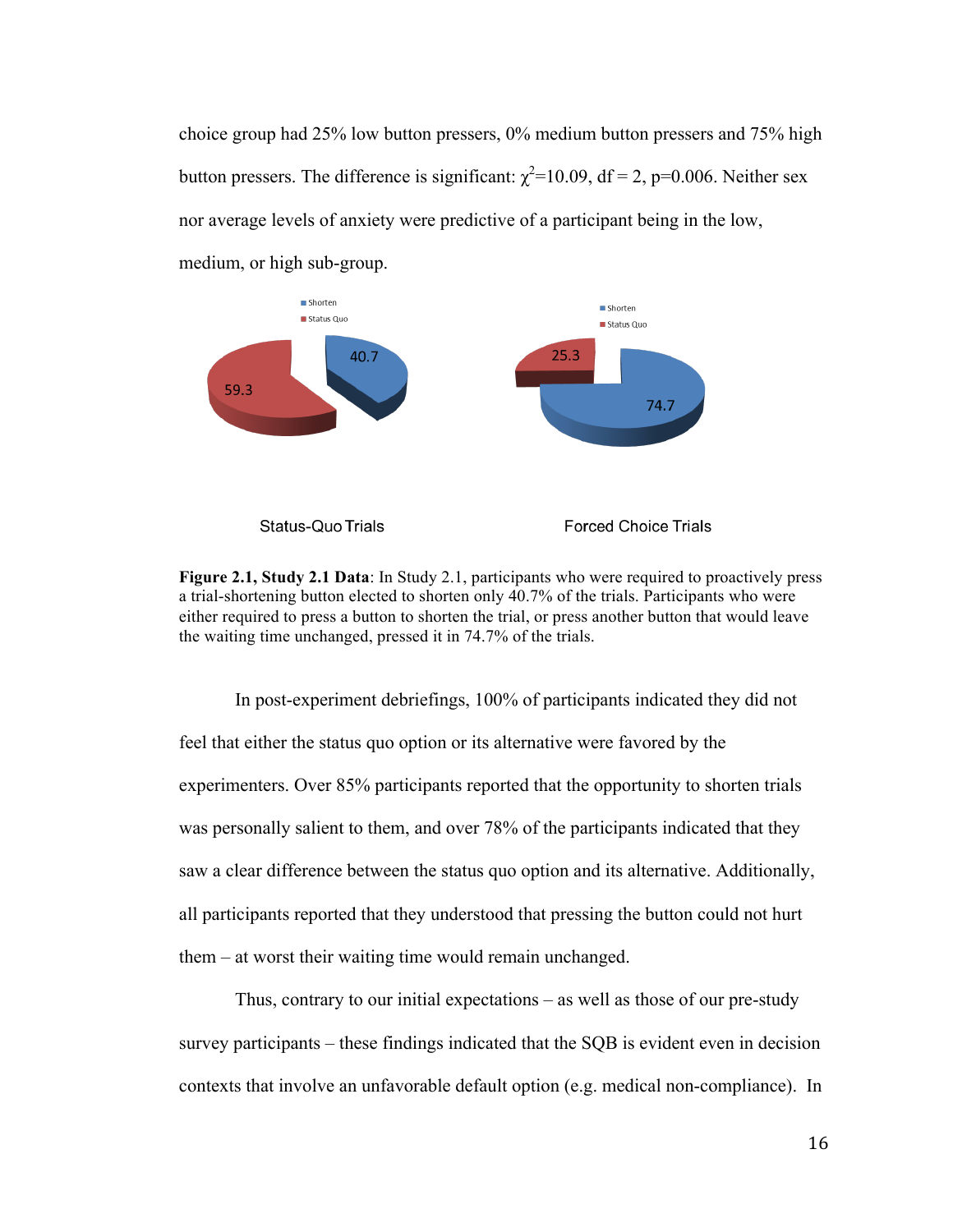Study 2.2, we sought to "break" this effect by making the difference between the status quo option and its alternative even starker. Our intent was to find a condition that would be strong enough to eliminate the SQB.

#### **2.2 Status-Quo Persistence Despite Strong Opposing Incentives (Study 2.2)**

In Study 2.2, we tested whether the SQB would persist if participants were provided with an option that was even more obviously superior to the status quo. We reasoned that the SQB would be extinguished under these circumstances. Using the same paradigm as Study 2.1, we provided an option to press a button that would drastically reduce the probability of getting shocked. We were confident that the SQB would disappear; our plan was to gradually make the reward less salient, until the SQB reappeared once again.

As in Study 2.1, we conducted pre-study surveys with non-psychologists (100 responders) and psychologists (30 responders with graduate degrees in psychology). Findings from these surveys showed that both groups expected over 90% of participants to proactively press the shock-probability-reducing button for at least 75% of the trials. In both groups over 95% of respondents said that pressing the button was not a difficult decision and there was no rational reason not to press it.

In the laboratory component of the study, we contrasted choices made by participants who were forced to make a choice between reducing the probability of being shocked or keeping it the same, and participants who had the same choices available – except that there was no forced choice. In the latter group, reducing the probability of being shocked required a proactive button press and not pressing this button resulted in the probability of being shocked remaining unchanged.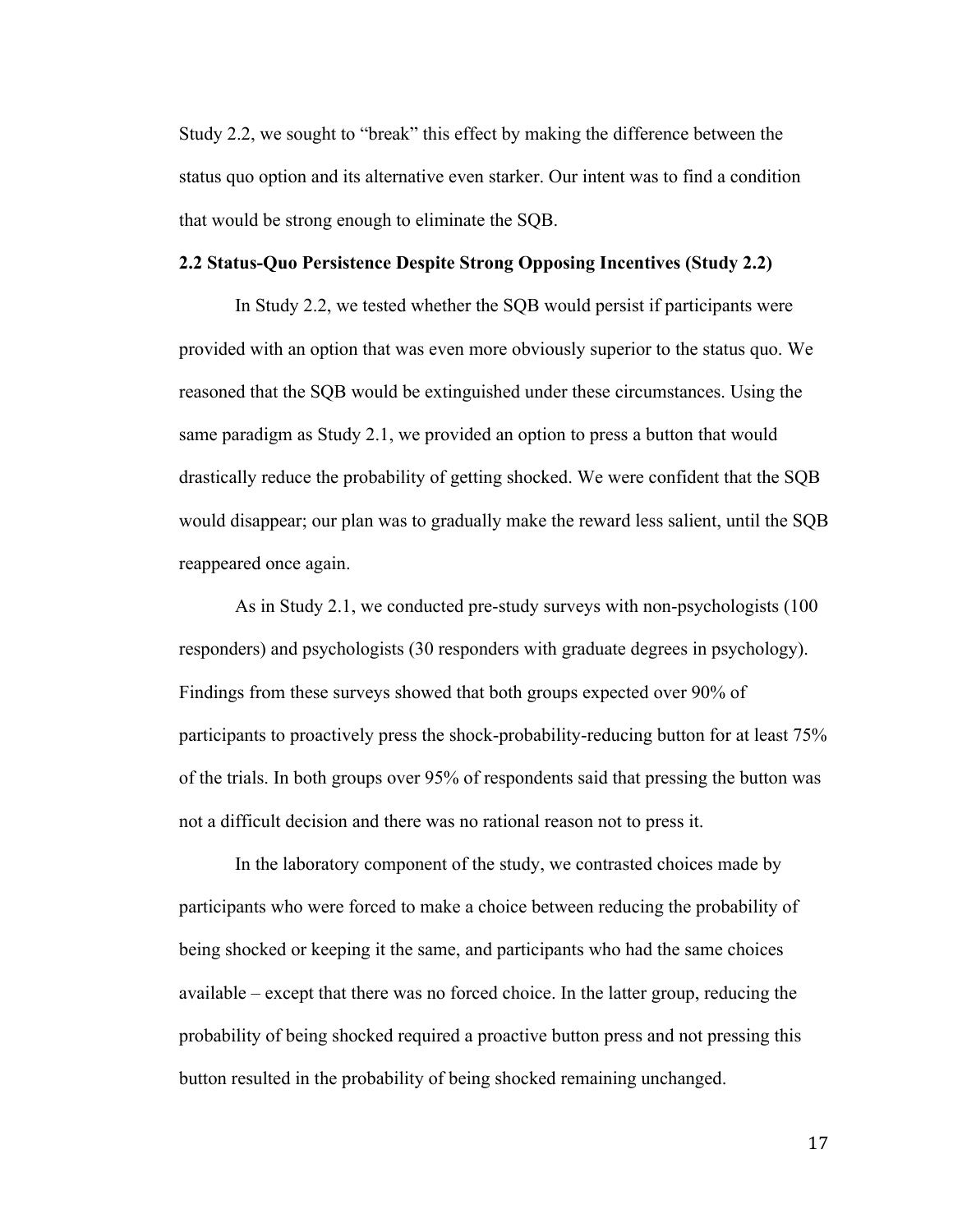#### **2.2.1 Method**

Forty students (22 women) participated in a study involving electrical stimulation. Twenty students (11 women) were randomly assigned to the proactivechoice group; the remaining 20 students (11 women) were randomly assigned to the forced-choice-group.

In procedures identical to those described in Study 2.1, participants in both groups were calibrated, informed about the trial structure, and asked to monitor and record their subjective anxiety so that it could be compared to physiological measures (which as in Study 2.1 was merely a cover to observe choice behavior). The number of practice trials (4) and experimental trials (14) was identical to Study 2.1 for both groups.

At the start of every trial, participants in the forced-choice group were required to make a choice between pressing two buttons. Pressing one would reduce the probability of being shocked in that trial by 90% (while keeping the magnitude of shock unchanged). Pressing the other button would keep the probability of getting shocked in that trial unchanged. Participants in the status-quo condition had the option of pressing an identical shock-probability-reducing button at any time in the trial. Pressing this button reduced the probability of being shocked in that trial by 90% (while keeping the magnitude of shock unchanged). If the participant elected not to press the button, the probability of getting shocked in that trial remained unchanged.

All participants were told that there was a small minority of trials during which they would not be shocked whether or not they pressed the shock-probability-reducing button. However, for most of the trials, pressing the button meant that shock would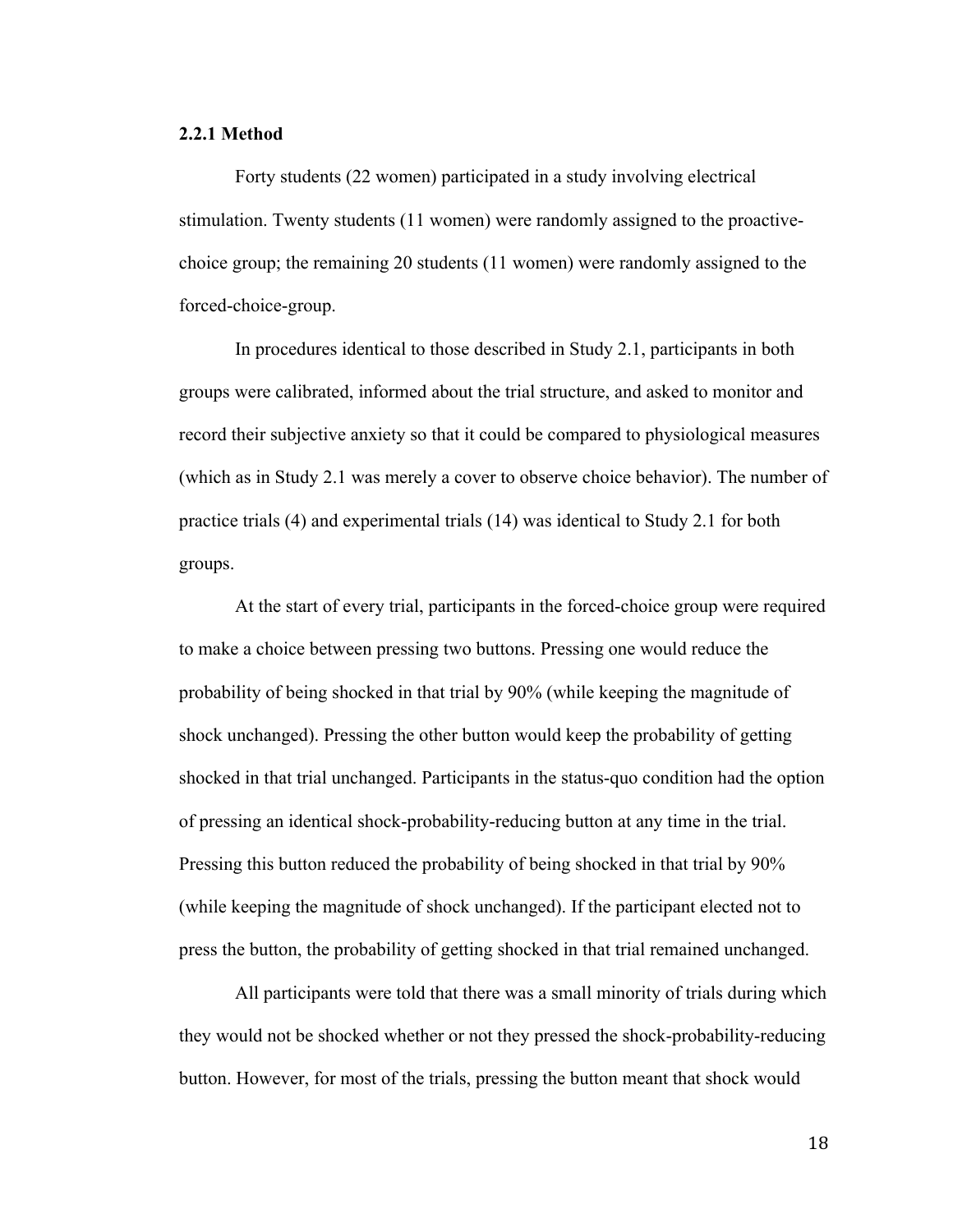not be administered, whereas not pressing the button meant that they would be shocked. To ensure that participants fully understood, an explicit example was provided: "If you press the button every time in a set of ten trials, then on average you will not be shocked for nearly all of those trials. If you do not press the button in any of the ten trials, then on average you will be shocked for nearly all the trials."

One concern was that participants might believe that choosing not to be shocked would have a detrimental effect on the study. To address this concern, participants were reminded that even if they pressed button every time, they would still have some anxiety in each trial since the probability of receiving the shock was reduced but not eliminated. They were told that this would be sufficient to compare their ratings with the physiological measure (which was the ostensible objective of the study). Thus, subjects were explicitly assured that whether or not they pressed the button was entirely up to them, and that the experimenters were completely indifferent to their choice.

Another concern was that participants would – despite being instructed to the contrary – believe that pressing the button would increase the probability of being shocked in shock-absent trials. However, none of the participants reported this belief in debriefings (they were specifically asked if this was the case). Further, as will be shown below participants in the comparison forced choice group pressed the button on most trials – even though this misunderstanding should have equally applied to them.

## **2.2.2 Results and Discussion**

Participants in the forced-choice condition (where they actively selected one of two buttons on each trial) chose to reduce the probability of being shocked in 85.3%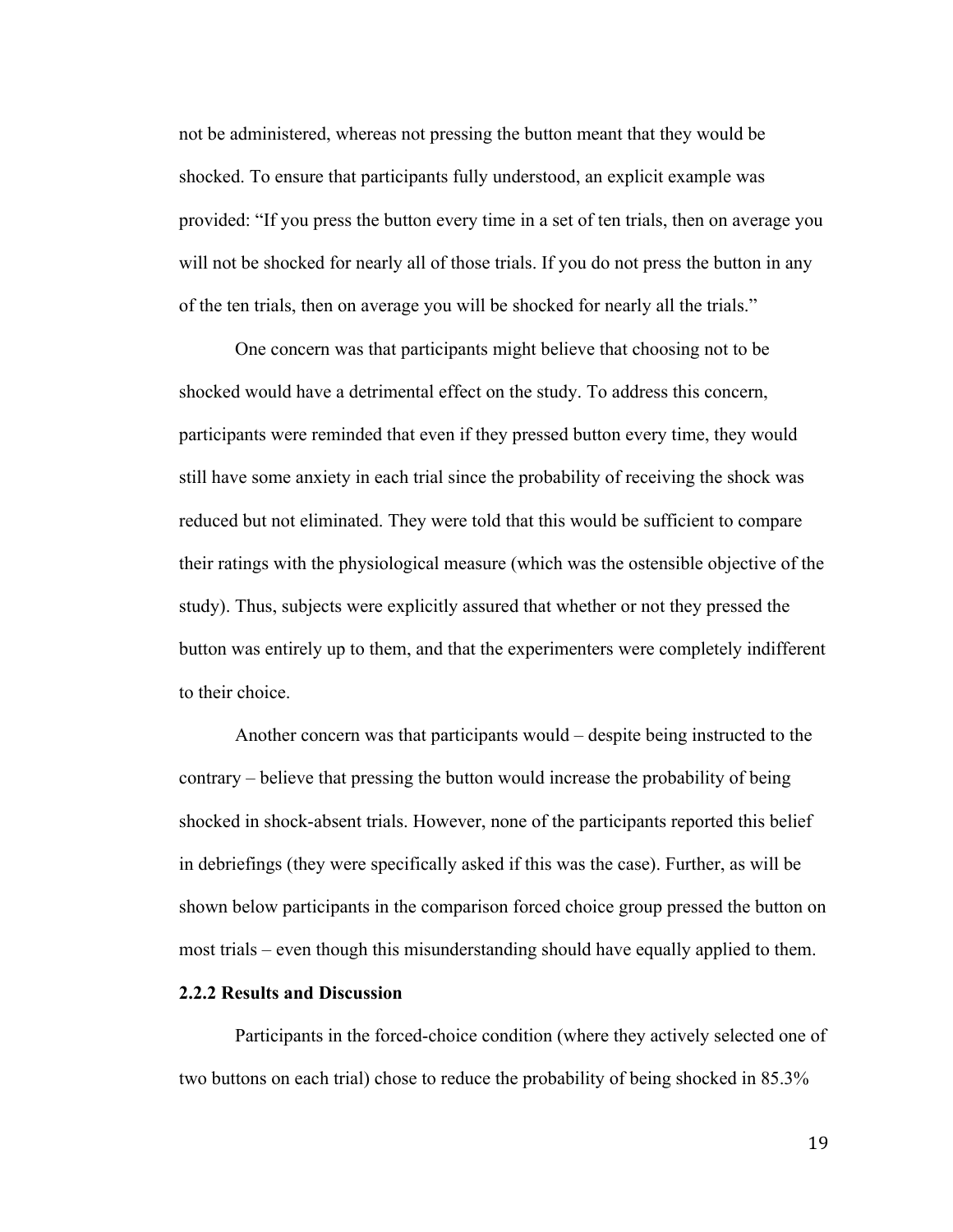of the trials. By contrast, participants in the proactive-choice condition (where they had to proactively press the shock-probability-reducing button, or else accept the status-quo) chose to reduce the probability of being shocked in only 52.1% of the trials (Figure 2.2). The difference is significant,  $t(38) = 3.3$ ,  $p = 0.002$ .



**Figure 2.2, Study 2.2 Data**: In Study 2.2, participants who were required to proactively press a shock-probability-reducing button elected to reduce the shock probability in only 52.1% of the trials. Participants who were either required to press a button to reduce the probability of being shocked, or press another button that would leave the probability of being shocked unchanged, pressed it in 85.3% of the trials.

To better understand the effects of our manipulation, participants in each group were divided into low (0-4 button presses), medium (5-9 button presses), and high (10- 14 button presses) button-pressers. The proactive-choice group had 40% low button pressers, 10% medium button pressers and 50% high button pressers. The forced choice group had 0% low button pressers, 10% medium button pressers and 90% high button pressers. The difference was significant:  $\chi^2$ =10.29, df = 2, p=0.005. Neither sex nor average levels of anxiety were predictive of a participant being in the low, medium, or high sub-group.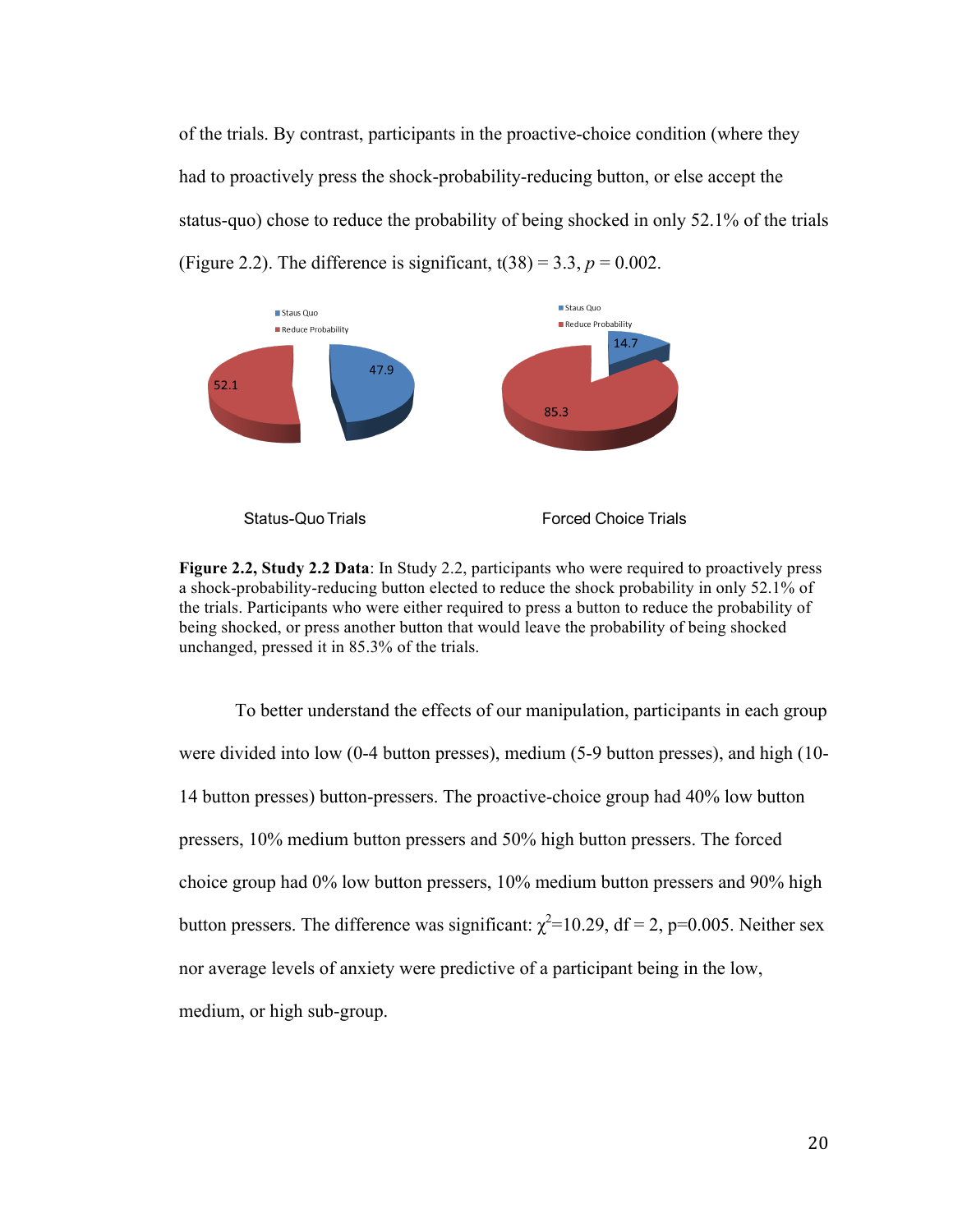In post-experiment debriefings, 100% of the subjects acknowledged that they expected that almost everyone would frequently press the shock-probability-reducing button. They could not explain why they themselves had not used this option.

Like our participants, we too were puzzled at this unexpected result. It seemed that the SQB not only existed in cases with slightly inferior default options, but that it extended to options akin to those found in medical non-compliance where sticking to the default led to personally harmful outcomes. In Study 2.3, we sought to find ways to reduce the SQB.

#### **2.3 An Intervention to Reduce the SQB (Study 2.3)**

Studies 2.1 and 2.2 demonstrated that participants chose to stay with default options despite the fact they could have made themselves better off by proactively taking action (i.e. a button press). This parallel with patient inaction suggests that the SQB could underlie some instances of patient inertia. It is thus important to demonstrate manipulations that are successful in reducing SQB.

One such manipulation could be to *require* participants to press the shockprobability-reducing button early in the experiment. This would remove participants' resting state inertia thereby reducing their SQB. Support for the potential effectiveness of such a manipulation was found in the pattern of early button pressing in Study 2.1 and 2.2: participants who pressed the button 3 or 4 times in the first four trials were over 6 times more likely to press the button in subsequent trials compared to participants who pressed the button 0 or 1 times in the first 4 trials (74% vs. 12% respectively, p<0.001). Further, the likelihood of choosing the 'change' alternative increased with trial number: regressing the number of button presses for proactive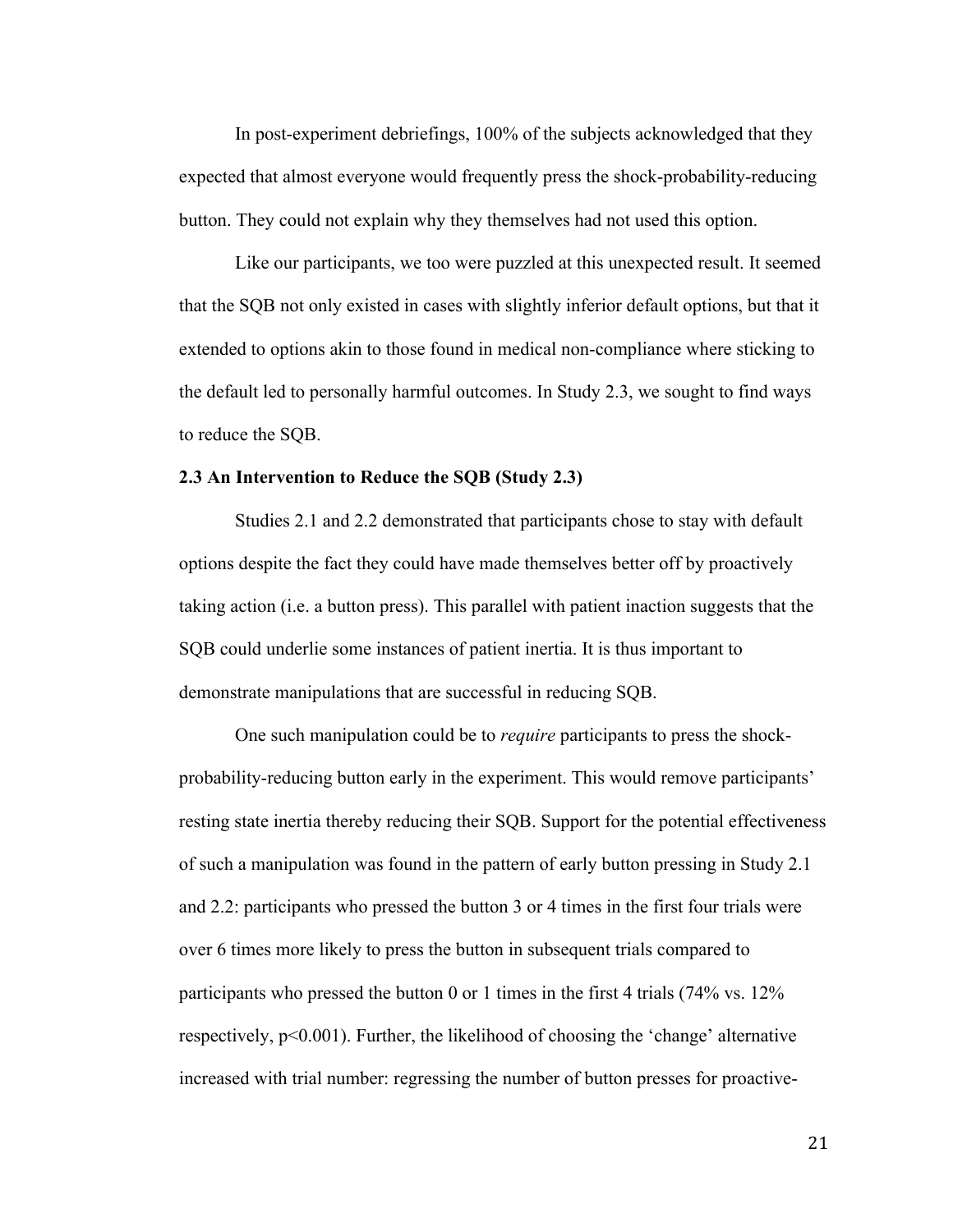choice group participants against the trial number yields a positive slope of 0.39 (95% CI [0.07, 0.71]). These observations suggest that button presses in early trials facilitate a reduction in SQB.

#### **2.3.1 Method**

Forty-three students (22 women) participated in a study involving electrical stimulation. Twenty students (11 women) were randomly assigned to the 'replication' group, in which procedures identical to those used for the proactive-choice group in Study 2.2 were used. The remaining 23 students (11 women) were assigned to the 'mandatory' group.

The mandatory group followed procedures identical to those of the replication group with one important exception, namely that there were two additional mandatory trials administered before the 14 experimental trials. Participants were instructed to press the shock-probability-reducing button in one, but not both, of these two mandatory trials – they were free to choose the order. The mandatory trials were presented as routine training trials, serving only to clarify the experiment structure. Participants were not biased because the mandatory trials were balanced – one required button-pressing, and the other did not.

#### **2.3.2 Results and Discussion**

As expected, the results of the replication group were nearly identical to those of the proactive-choice group in Study 2.2. Participants pressed the shock-probabilityreducing button 48.6% of the time. More importantly, in the mandatory group, participants pressed the shock-probability-reducing button 77.64% of time. This is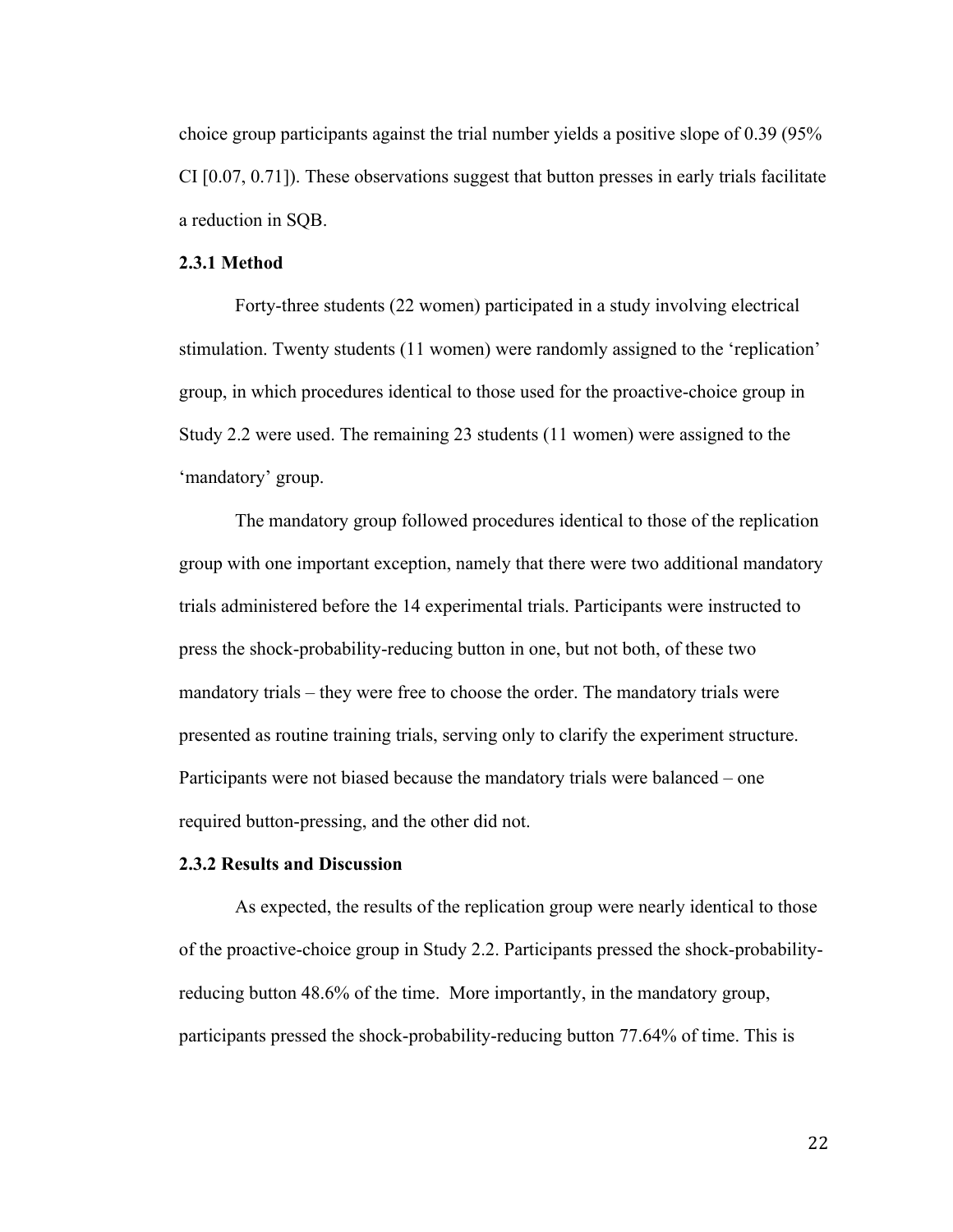significantly different from the replication group  $(t(41) = 2.71, p = 0.009)$ , and indistinguishable from the forced-choice group in Study 2.2 (t(41) = 1.09,  $p = 0.28$ ).

Study 2.3 suggests that demand characteristics are not playing a crucial role in determining participant behavior. If participants in Study 2.2 were avoiding reducing the probability of being shocked because they thought that was what the experimenters were hoping for, participants' behavior should have been unaffected by the two balanced mandatory trials in the mandatory group of Study 2.3. Similarly, Study 2.3 shows that participants were not acting with the misunderstanding that pressing the button would increase the probability of being shocked in shock-absent trials, or else the mandatory trials would not have affected participant behavior.

#### **2.4 General Discussion**

When doing nothing was the status quo, for most trials in Study 2.1 participants chose not to press a button that would have reduced their time waiting for a personally salient and highly aversive shock. When they were forced to make a choice, a large majority of participants preferred to reduce their waiting time. In Study 2.2, many participants persisted with the status quo despite having the option to eliminate the possibility of being shocked in nearly every trial. These findings were a surprise to us, and they demonstrated that the SQB exists even in decision contexts in which the status quo option was unambiguously less attractive than the alternatives. In Study 2.3 we showed that requiring the participants to make an early button-press could reduce their SQB in later trials.

One implication of our findings is that it may be necessary to re-examine traditional explanations for the SQB. Many behavioral economists favor loss aversion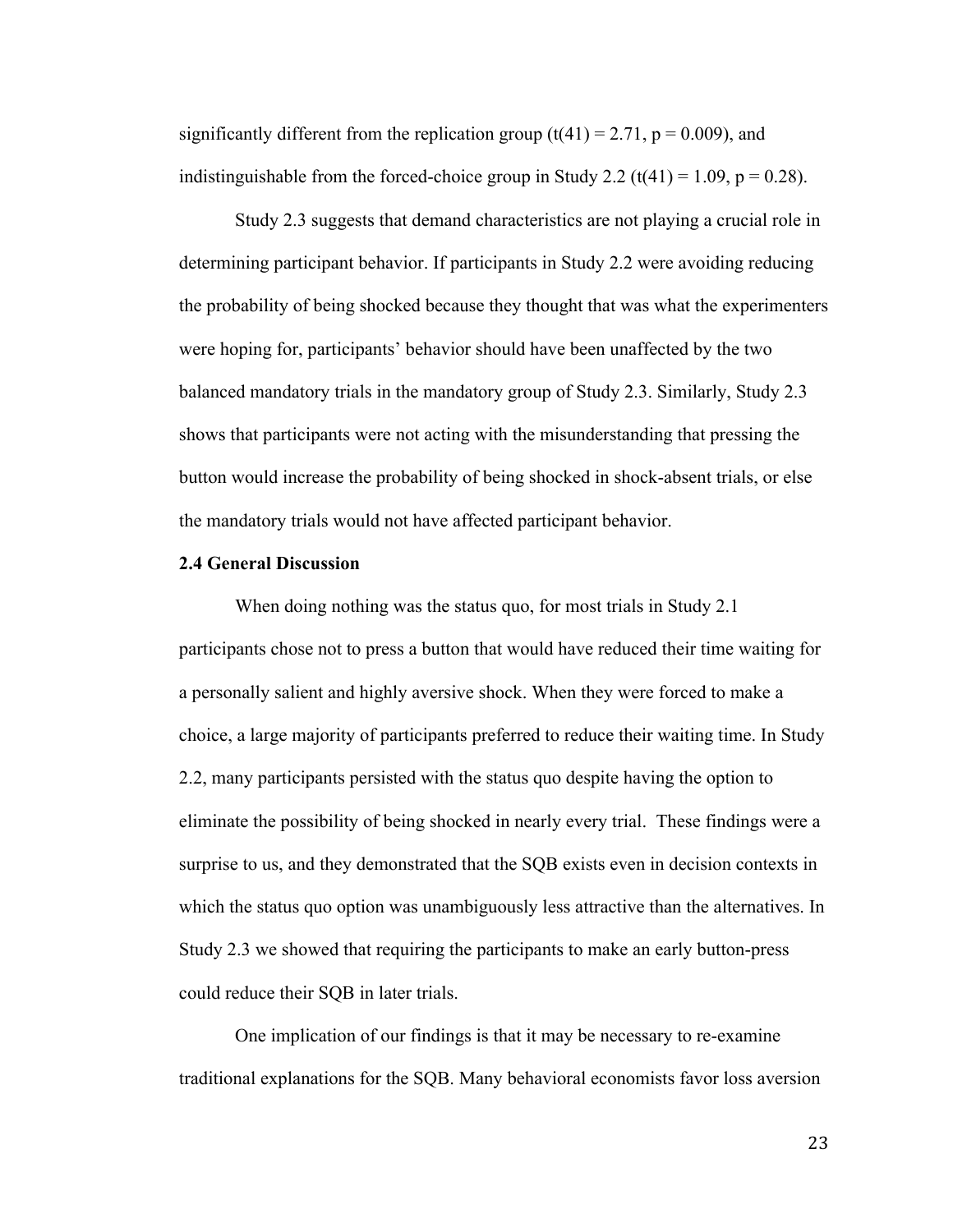– the tendency of people to prefer avoiding losses to acquiring gains – as an underlying mechanism for the SQB (Kahneman, Knetsch & Thaler, 1991). Yet loss aversion is not relevant to the decision contexts in Study 2.1 and Study 2.2 since there is nothing but gain associated with leaving the default option. Another mechanism hypothesized to underlie the SQB is omission predisposition (Ritov & Baron, 1992). The idea here is that people generally prefer inaction over action and thus choose options that are weighted towards inaction, which is often the default choice. However, the results of Study 2.3 are not consistent with the omission bias account since mandating a button press in the practice trials should not have affected the omission predisposition in later trials.

In our studies, it was the level of decision support provided to the participant that seemed to drive participant choice. The forced-choice group in Study 2.1 and 2.2 was presented with repeatedly marked choice points. No such support was provided to the proactive-choice group – and the results between the two groups were markedly different. In Study 2.3 a different kind of support was provided to the mandatory group – namely participants were given behavioral experience with pushing the shockprobability-reducing button. This seemingly minor support was enough to overcome the SQB.

In their influential book *Nudge,* Thaler and Sunstein (2008) identified several decisions in which individuals could be nudged to select more optimal options as long as these options were made to be the default options. However, this is frequently not possible. For example, it is difficult to mandate that people get flu vaccinations or get medical check-ups on a regular basis. In such cases, it is important to provide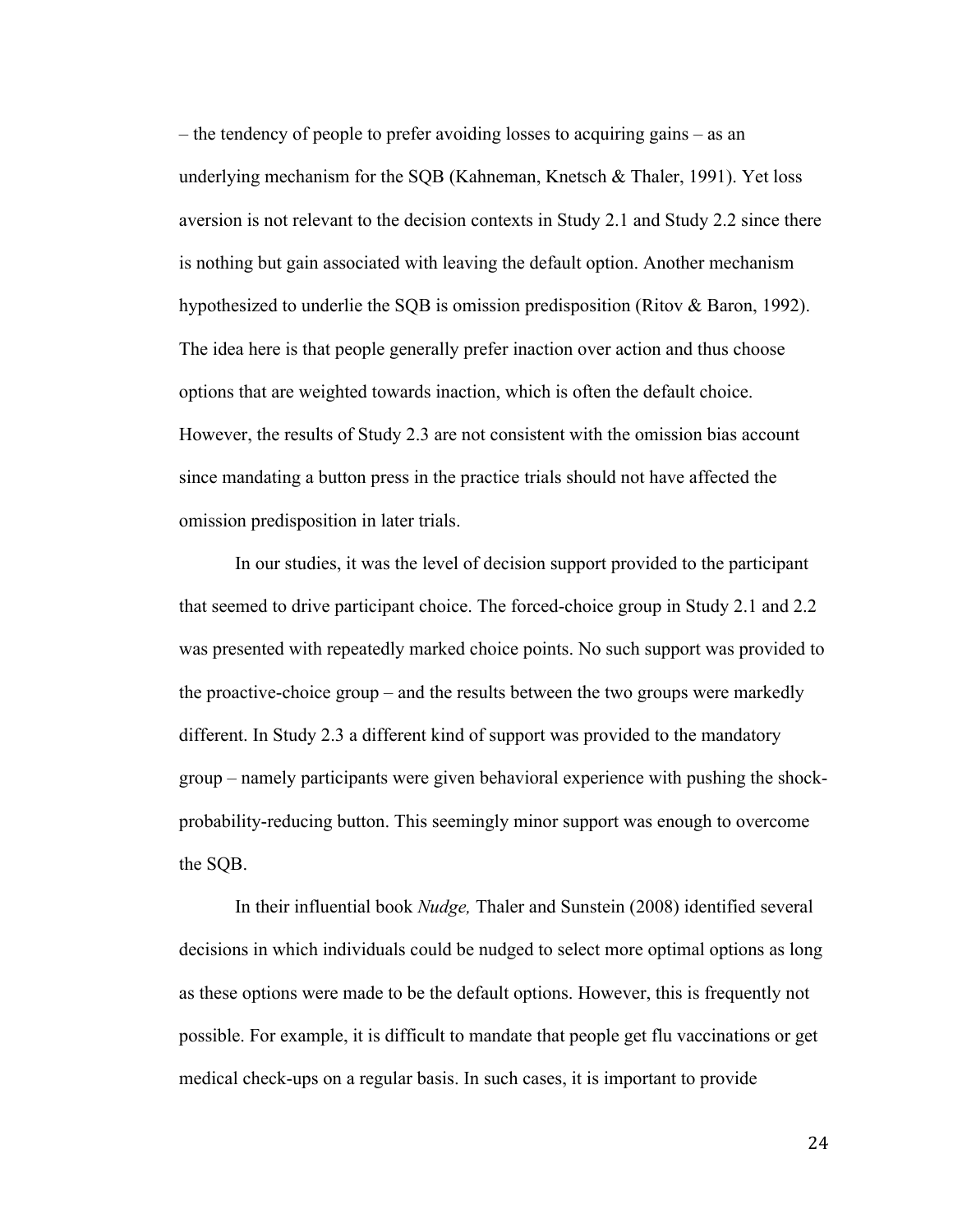individuals with sufficient support to overcome their inaction inertia (or other default state). Our findings from Study 2.3 suggest an effective way to do this would be to focus resources to induce individuals to try the recommended option once. After they've completed the activity for the first time, their psychological inertia (Gal, 2006) would make it easier for them repeat the action. This suggests that efforts focusing on getting individuals to commence taking their medications as prescribed, or going for their first medical check-up, or going for a first run, may lead to the overcoming of patient inertia and the initiation of lasting compliance behavior.

It will be important for future studies to extend the present work by demonstrating the SQB in actual (rather than laboratory) decision contexts, particularly in the context of medical non-compliance. Second, future studies must also test whether the manipulation in Study 2.3 (mandating compliance outcomes in early trials) can impact patient compliance behavior.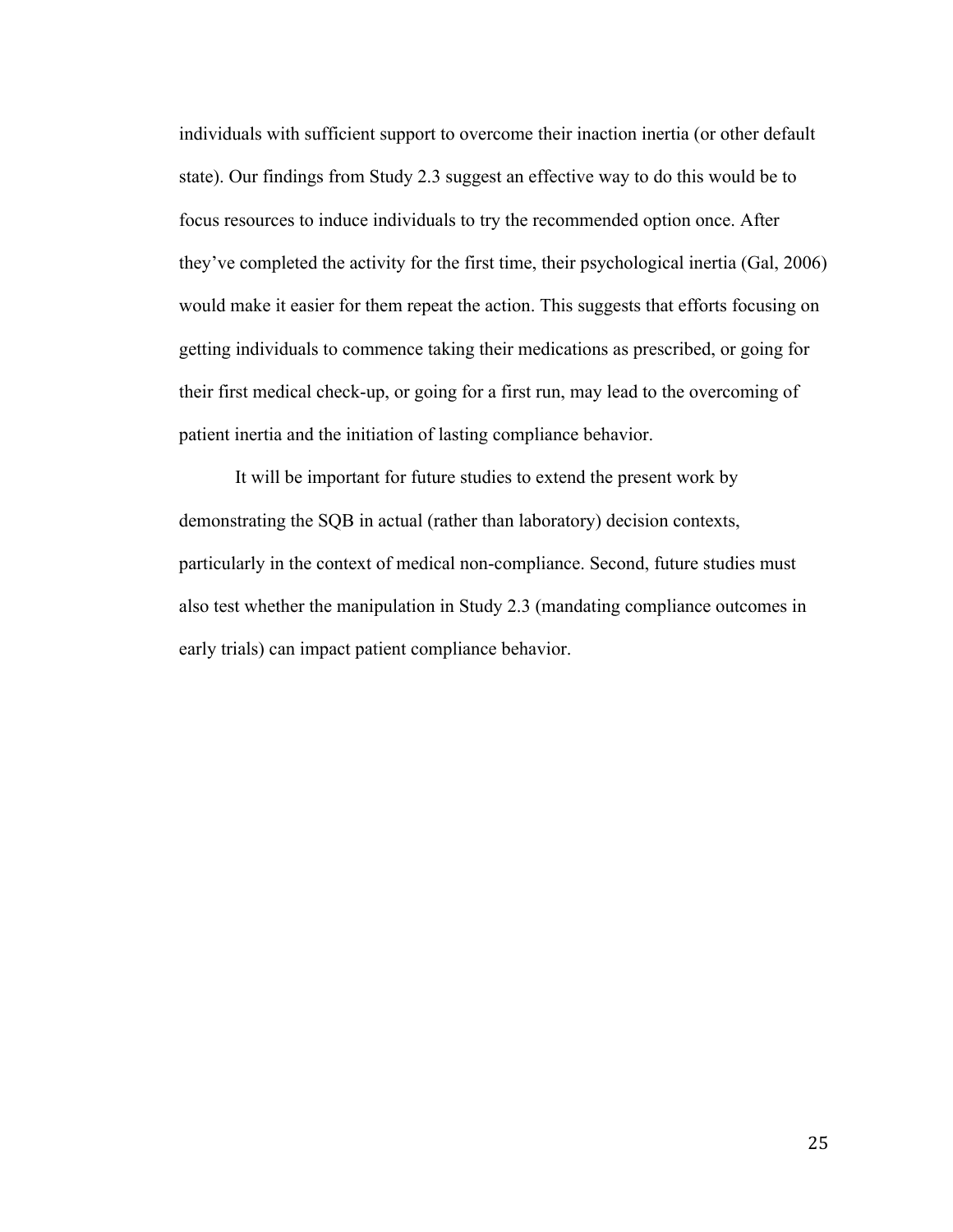# **CHAPTER 3**

# **CHOOSING TO REAPPRAISE:**

# **IT'S LESS COMMON THAN YOU MIGHT THINK**

Note to readers:

This chapter is adapted from a paper published in *Emotion*:

Suri, G., Whittaker, K., & Gross, J.J. (2015). Choosing to reappraise: It's less common than you might think *Emotion, 15,* 73–77.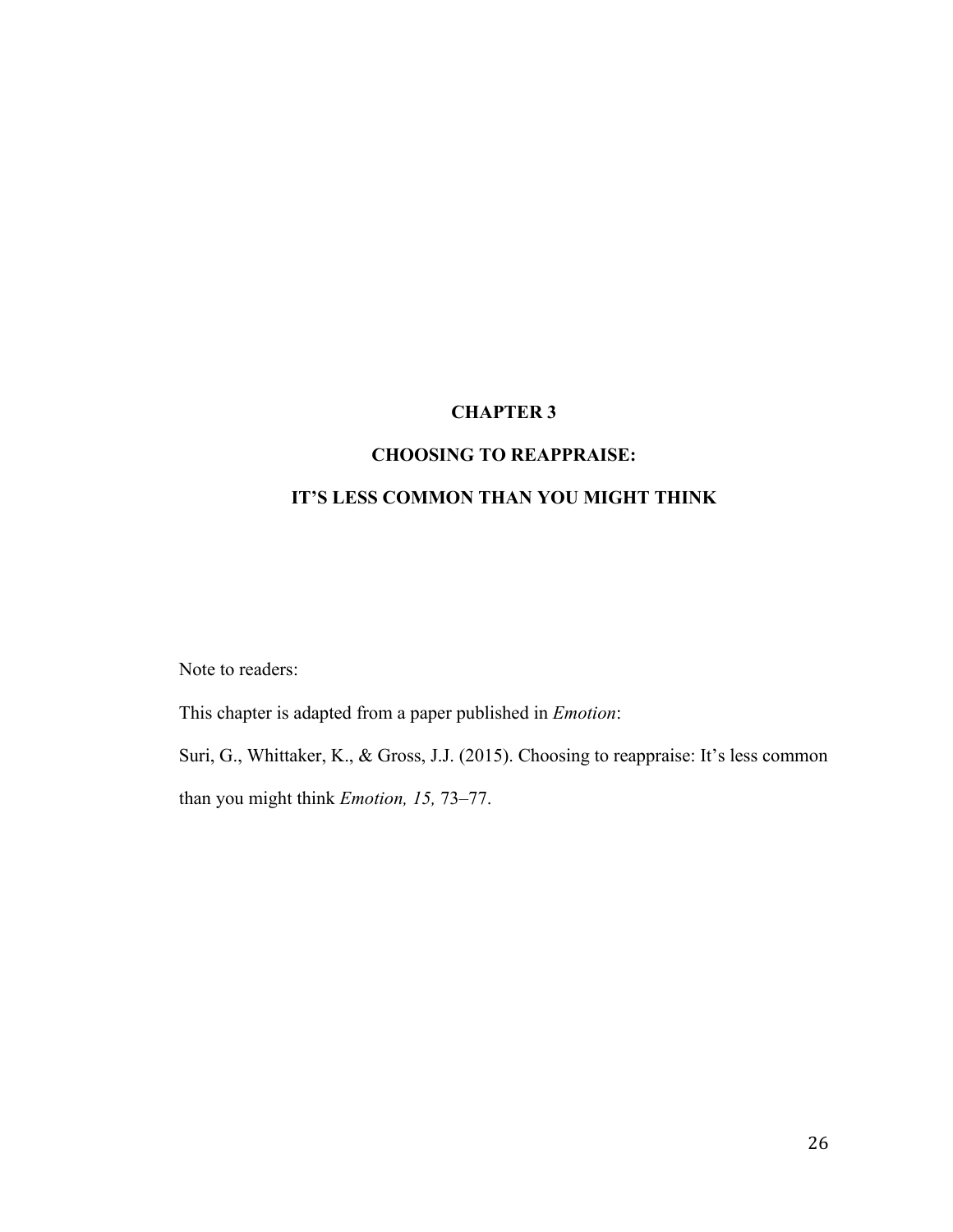### **3.0 Introduction**

Like any other motivated behavior, emotion regulation can be thought to occur as a joint function of its costs and its benefits. It stands to reason that people should regulate their emotions if they derive a clear hedonic benefit from doing so (e.g., decreasing negative feelings) and if the costs of regulation are low. There may be situations in which people are not aware that they can regulate their emotions or in which people have instrumental motives to leave their emotions as they are (e.g., instrumental motives to maintain negative emotions – Tamir, Mitchell, & Gross, 2008), but barring these, it seems plausible that most emotional episodes are regulated whenever it is helpful to do so. But do adults actually do this?

In the present work, we sought to empirically address this important question. As a test case, we focused on one of the best-researched forms of explicit emotion regulation – cognitive reappraisal. Cognitive reappraisal is a cognitive-linguistic strategy that alters the trajectory of emotional responses by reformulating the meaning of a situation (Gross, 2014). It seemed a good test case because compared to people who use reappraisal infrequently, frequent reappraisers show self-reported affective, cognitive, and social benefits (Gross & John, 2003).

We created a laboratory decision context in which participants were asked to watch negatively valenced affective images in a series of trials. On each viewing, they had the option of electing to reappraise in order to decrease negative affect and thus derive hedonic benefits. The cost of choosing to reappraise was a simple button press requiring negligible effort. Our task was designed to ensure that participants had no instrumental motives to maintain negative emotion. Further, participants were given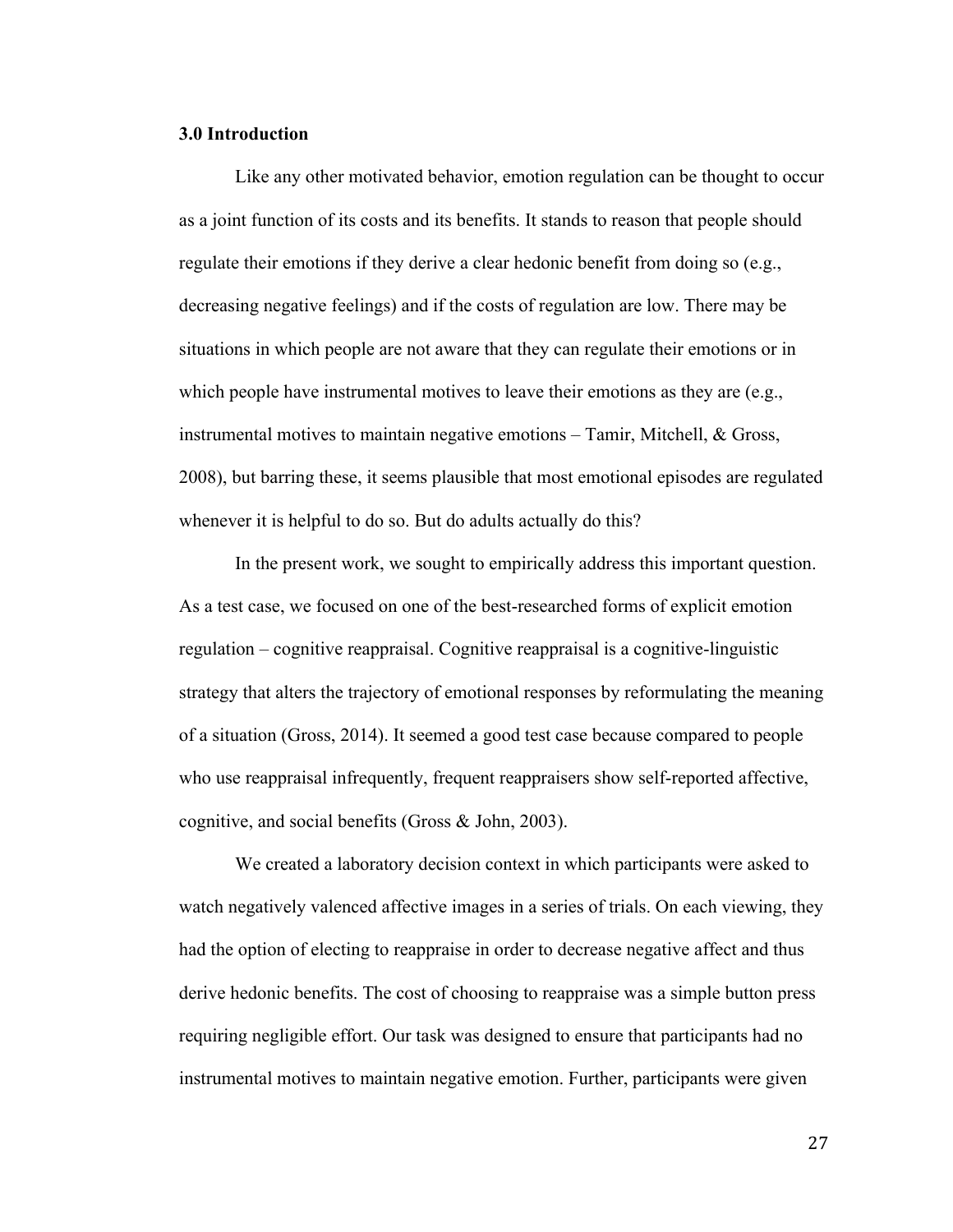detailed pre-experiment instructions on how to reappraise. Participants thus knew both that they could reappraise, and how to do so in this context.

We expected that participants would elect to reappraise for the vast majority of trials. A pre-study survey of 108 adult Mechanical Turk (MTurk) workers suggested that our intuition was generally shared. We asked survey-responders to predict participant behavior in the decision context outlined above. Reappraisals were predicted, on average, for over 70% of trials.

However, this shared intuition was incorrect. In Study 3.1, participants decided to proactively reappraise only 16.1% of all viewed images. In Study 3.2, we demonstrated that regulatory rates remained low for both low and high intensity images, even when another regulatory option (i.e. distraction) was available.

We reasoned that there were two potential factors that might have contributed to the puzzlingly low rate of reappraisal. First, participants might have found reappraisal difficult to execute. Thus the costs of reappraisal may have exceeded its benefits leading to a decision not to reappraise. Second, default factors may have played a role. Decision theorists (e.g. Samuelson & Zeckhauser, 1988) have documented that people are disproportionately likely to stick with a default option compared to equivalent decision contexts in which the same option is not designated to be the default. In Study 3.1 and Study 3.2, reappraisal difficulty was not manipulated and watching was designated to be the default option. In Study 3.3, we manipulated these two factors and measured impacts on regulation choice.

# **3.1 Proactive Reappraisals Occur in a Small Fraction of Emotional Events (Study 3.1)**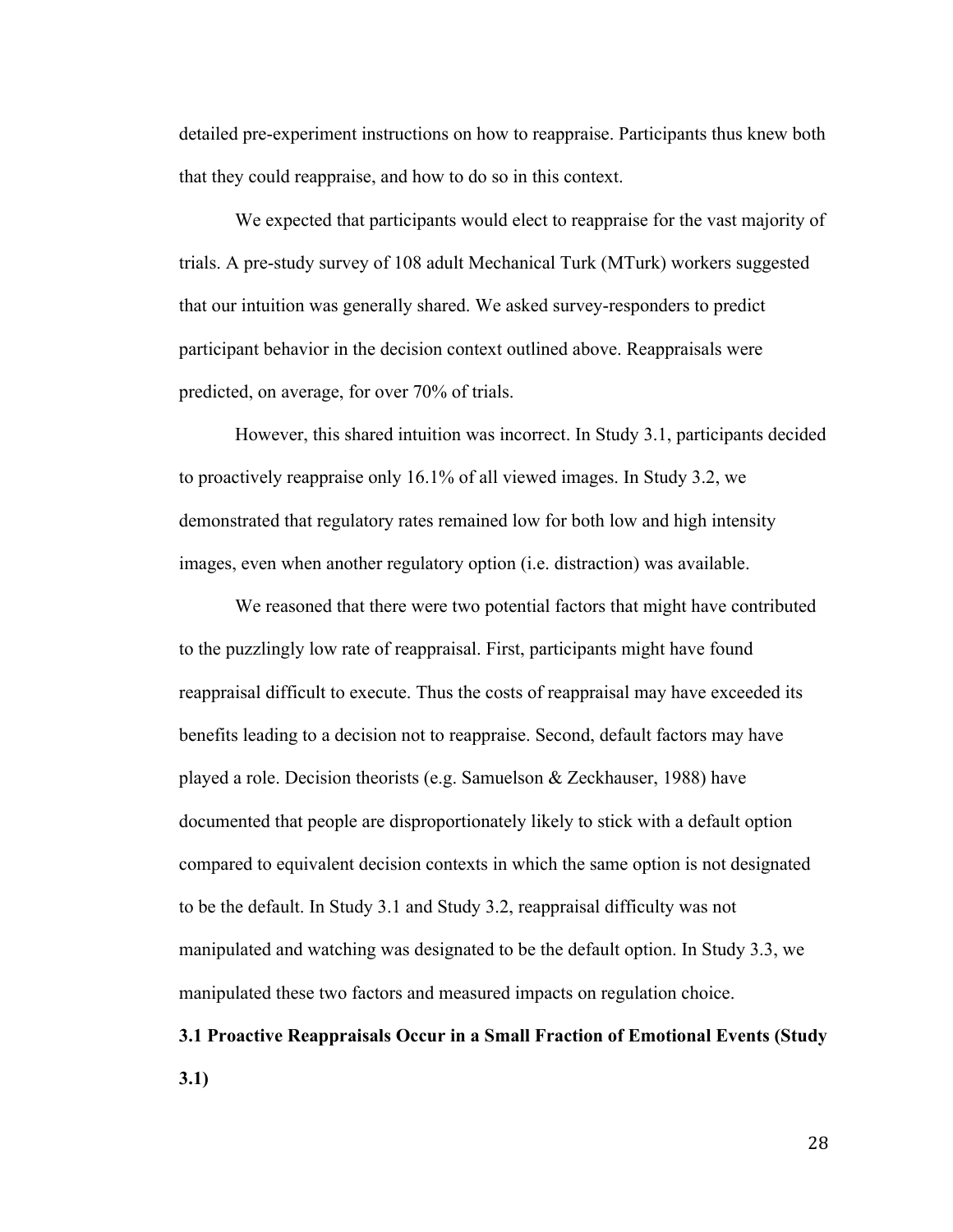We sought to measure the percentage of trials in which participants chose to reappraise (versus watch) while viewing a series of negatively valenced images.

### **3.1.1 Method**

Forty undergraduates (24 women) were each given detailed reappraisal instructions, 6 practice trials, and 40 experimental trials. In each trial, participants were first briefly shown (0.5 seconds) a negatively valenced IAPS image. They were then shown a choice screen (for 15 seconds with a timer ticking off the seconds) informing them that if they did nothing, their instruction would be to "Watch" the image. The bottom half of the screen reminded the participants that they could elect press 'c' to change their instruction from "Watch" to "Reappraise."

Participants could press 'c' at any time during the choice screen. The choice screen was given a long duration to ensure that there was minimal possibility of participant inaction due to a shortage of time. After 15 seconds of the choice screen, an instruction screen appeared for 2 seconds. If the participant had pressed 'c' in the choice screen, their instruction screen asked them to "Reappraise", else their instruction was to "Watch".

Following the instruction screen, the image (that had been flashed previously) appeared for 5 seconds. During this time participants were asked to implement their instruction (i.e. "Watch" or "Reappraise"). Prior studies have shown that in emotion regulation choice contexts, participants do follow such instructions (Sheppes, Scheibe, Suri & Gross, 2011). The implementation time was limited to 5 seconds to reduce the possibility of participants following the instruction at the outset, but then changing their minds. Participants were explicitly asked not to distract or look away during the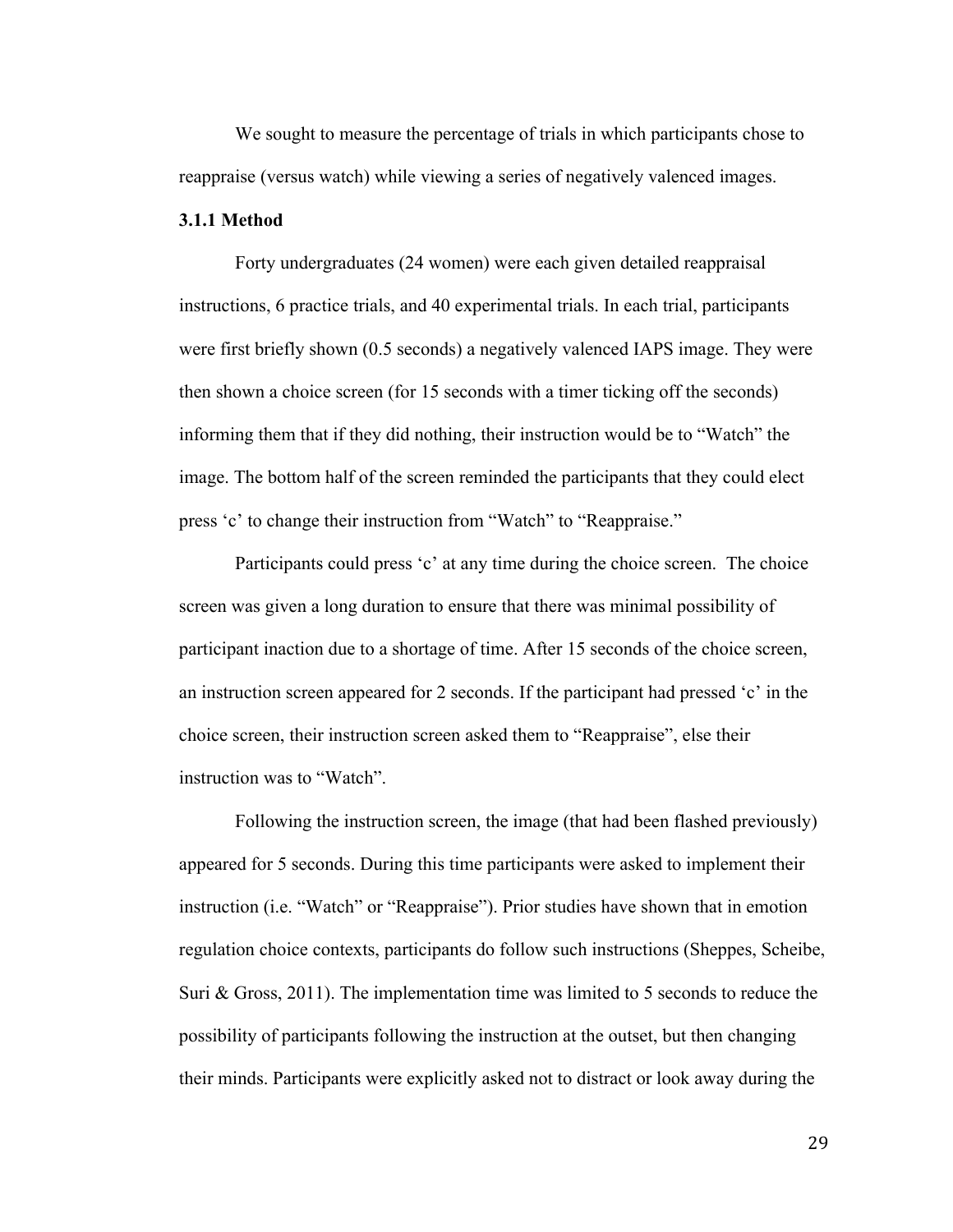watch trials and not avoid attempting reappraisal during the reappraisal trials. Subsequently, participants were asked to rate their affect on a 0-10 scale.

Before the experiment started, participants were (mis)informed that the experimenters sought to measure the physiological effects of watching and reappraising, and a finger cuff was attached. This was to minimize demand characteristics (which could have provided participants with instrumental goals not to reappraise) by drawing participants' attention away from their choice as the DV of interest to the experimenters. No physiological data were actually collected.

In post-experiment debriefings, 100% of the participants in Study 3.1 (and also in Studies 3.2 and 3.3) stated that they believed the cover story about the purpose of the experiment. All participants also stated that they did not feel that the experimenters wanted them to choose any one option over the other. Further, all participants agreed with the statement that they had no difficulty in following instructions and complied with them fully. Finally, there were no data exclusions or additional manipulations in Study 3.1 (or Studies 3.2 and 3.3).

### **3.1.2 Results**

On average, participants chose to reappraise during only 16.1% of trials (95% CI  $[9.6\% - 22.4\%]$ .

Participants felt less negative for reappraise trials than watch trials. The post trial affect rating (higher numbers represent less negative ratings) was 4.45 for trials that were reappraised and 3.95 for trials that were not reappraised (i.e. watched). The difference was significant (reappraise vs. watch,  $t(1598) = 3.87$ ,  $p < 0.001$ ,  $d = 0.23$ ); comparison to a mixed-effects model showed that there were no (random) subject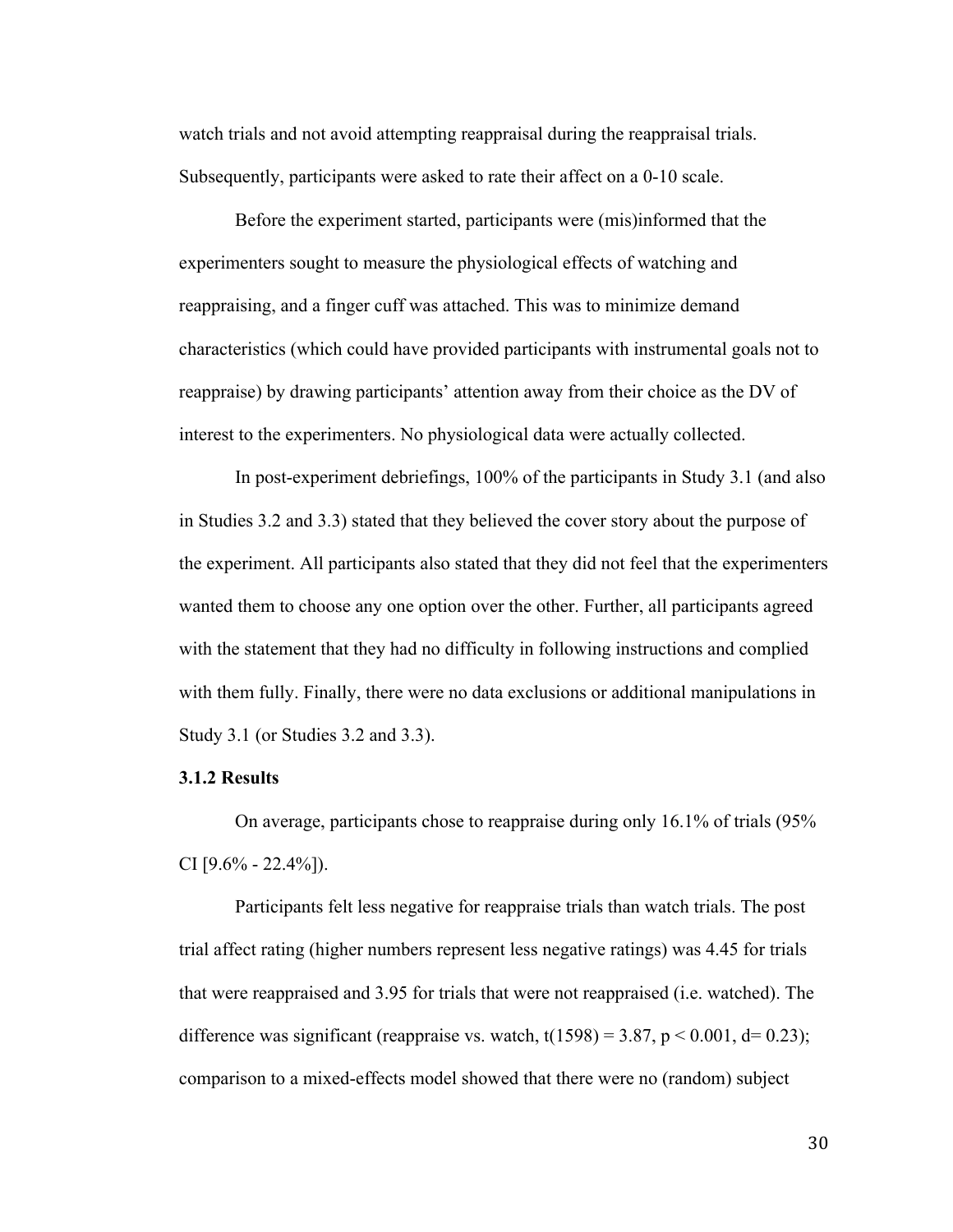effects. This difference in reported affect was not driven by the normative valence ratings of the stimuli that were selected for reappraisal (mean valence 3.05) versus those that were not (mean valence 3.12). In the International Affective Picture System, lower scores on valence represent higher levels of negative emotion.

Despite the clear affective benefits associated with reappraisal, the percentage of trials for which proactive reappraisals were attempted was puzzlingly low and was counter to our pre-study expectations. In Study 3.2 we investigated whether this effect was driven by the absence of regulatory options that were best suited to the intensity of the displayed images.

# **3.2 Reappraisal Rates Are Not Affected by Image Intensity or Regulatory Options (Study 3.2)**

Prior research has demonstrated that people tend to choose reappraisal as a regulation strategy for low intensity stimuli and distraction as a regulation strategy for high intensity stimuli (Sheppes, Scheibe, Suri & Gross, 2011). This led us to consider the possibility that participants in Study 3.1 might have avoided reappraising because they preferred to use distraction as a regulatory strategy (at least for the high-intensity images on offer). Since distraction was not an option, they might have settled for watching the images instead.

To test this possibility, we measured reappraisal rates for low and high intensity images in a decision context that included distraction as a regulatory option.

### **3.2.1 Method**

Following Sheppes, Scheibe, Suri & Gross (2011), we created a set of 15 High Intensity (HI) (mean arousal  $= 6.12$ ; mean valence  $= 1.99$ ) and 15 Low Intensity (LI)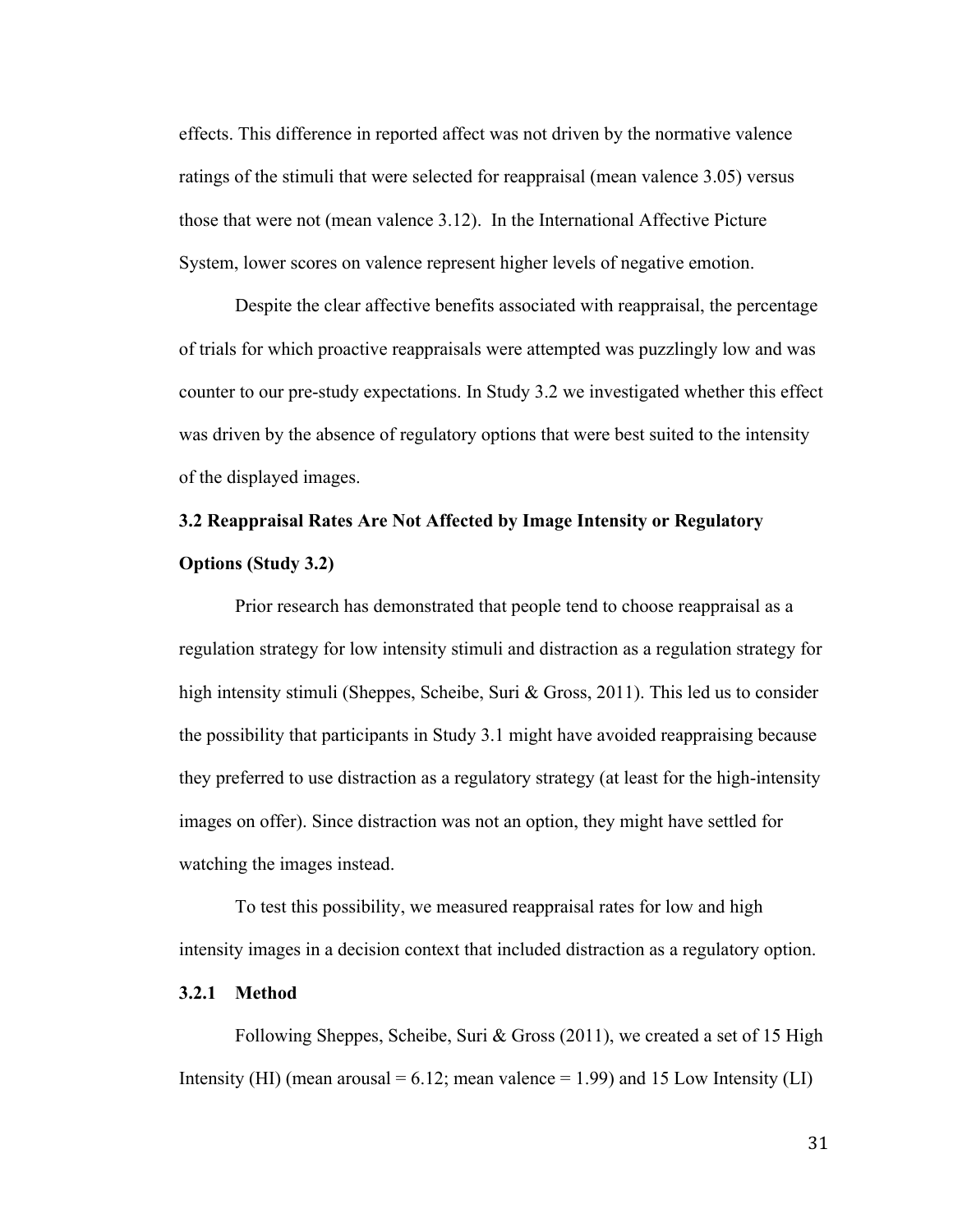images (mean arousal  $= 5.01$ ; mean valence  $= 3.41$ ). These image sets were identical to those used in prior research.

Twenty-five undergraduates (13 women) were asked to view a shuffled set of HI and LI images. They were given training and instructions identical to those used in Study 3.1 with the following exceptions. In addition to being taught to reappraise, participants were trained to distract by thinking of a neutral activity. As before, they were given a default instruction of "Watch" but a sign on the bottom half of the choice screen now reminded them that they could press 'r' to reappraise or 'd' to distract. If they elected to do neither, an instruction screen informed them that they were to watch the image; else they were asked to reappraise the image (if they had pressed 'r' in the choice screen) or distract from it (if they had pressed 'd' in the choice screen).

The other instructions, practice trials, and misdirection with the physiological monitor were identical to Study 3.1. As before no physiological data were recorded and as in Study 3.1, 100% of the participants stated that they believed the cover story about the purpose of the experiment and did not feel that the experimenters wanted them to choose any one option over the other.

### **3.2.2 Results**

On average, participants chose to reappraise during only 12.4% of total trials (95% CI [9.9% - 14.8%]). The reappraisal rate for HI trials was 12% and for LI trials was 12.8%. The reappraisal rates were not moderated by intensity  $(t(48) = 0.26, p =$ 0.79).

Participants chose to distract during 10.6% of HI trials and 7.4% of LI trials  $(9.0\%$  overall, 95% CI [6.7% - 11.43%]). These rates were not moderated by intensity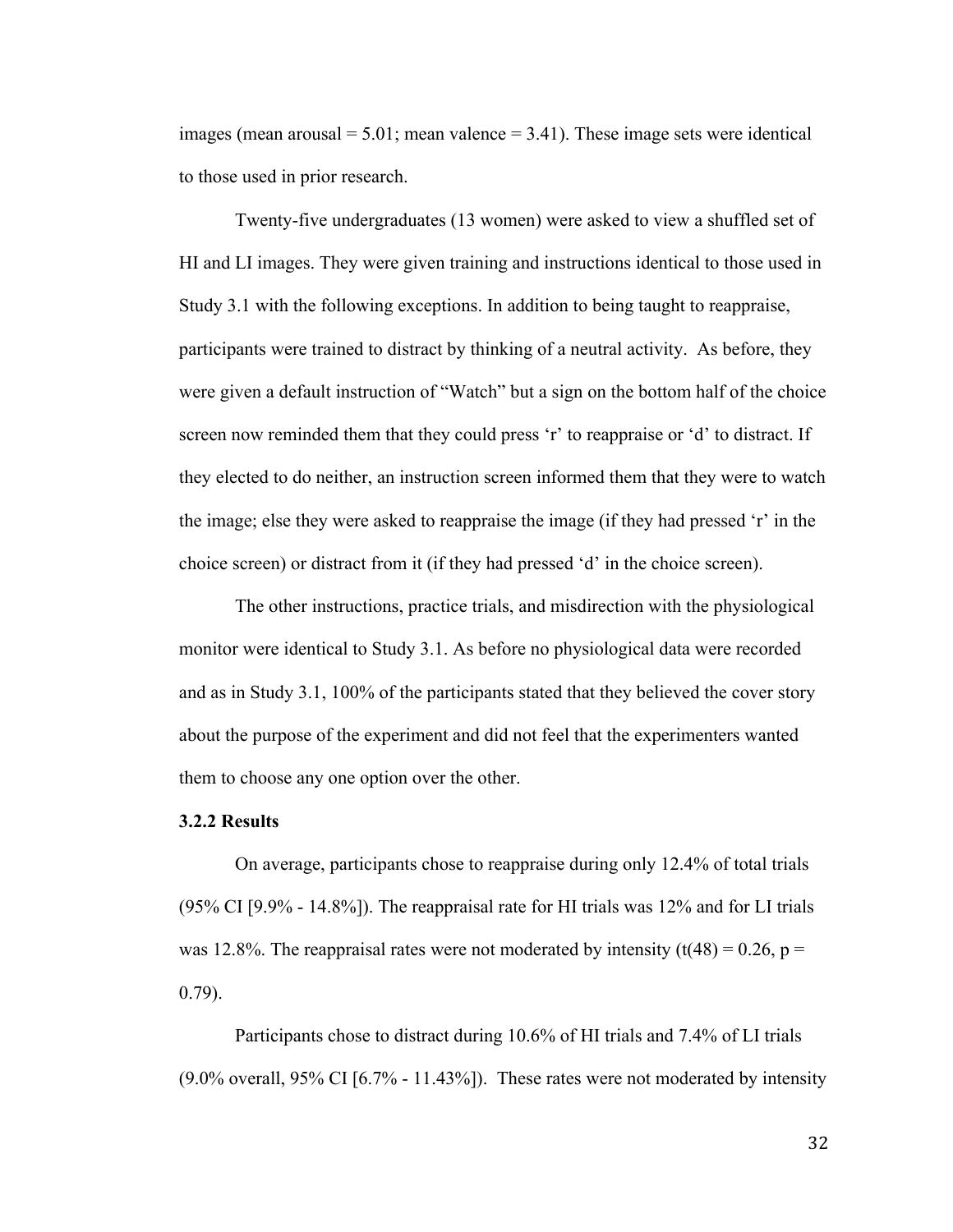$(t(48) = 1.07, p = 0.29)$ . Participants watched 77.3% of HI trials and 79.7% of LI trials (78.5% overall, 95% CI [74.7% - 82.3%]). These rates were also not moderated by intensity (t(48) = 0.55, p = 0.58).

These results do not contradict earlier studies that found that regulation choice was driven by intensity (Sheppes, Scheibe, Suri & Gross, 2011). In the current decision context, the vast majority of trials were watched, not regulated; there was thus inadequate power to test whether the type of regulation chosen (in the subset of trials that were regulated) was moderated by intensity.

Study 3.2 findings suggest that it is unlikely that the low rates of reappraisal in Study 3.1 can be explained by the high negative valence of the pictures. Further, compared to Study 3.1, reappraisal rates did not increase (for either HI or LI images) with the presence of attentional distraction as an alternative regulatory option. These results also demonstrate that low rates of regulation are not applicable to reappraisal only. When both reappraisal and distraction were available, participants chose to stay with the default "watch" option in 78.5% of all trials.

As in Study 3.1, reappraisal increased post-trial affect ratings. The post trial affect rating (higher numbers represent less negative ratings) was 4.42 for trials that were reappraised and 3.87 for trials that were watched – reappraise vs. watch,  $t(748)$  = 2.89,  $p = 0.002$ ,  $d=0.21$ . This difference in reported affect was not driven by the normative valence ratings of the stimuli that were selected for reappraisal (mean valence 2.68) versus those that were watched (mean valence 2.77). As in Study 3.1 lower valence scores represent higher levels of negative emotion.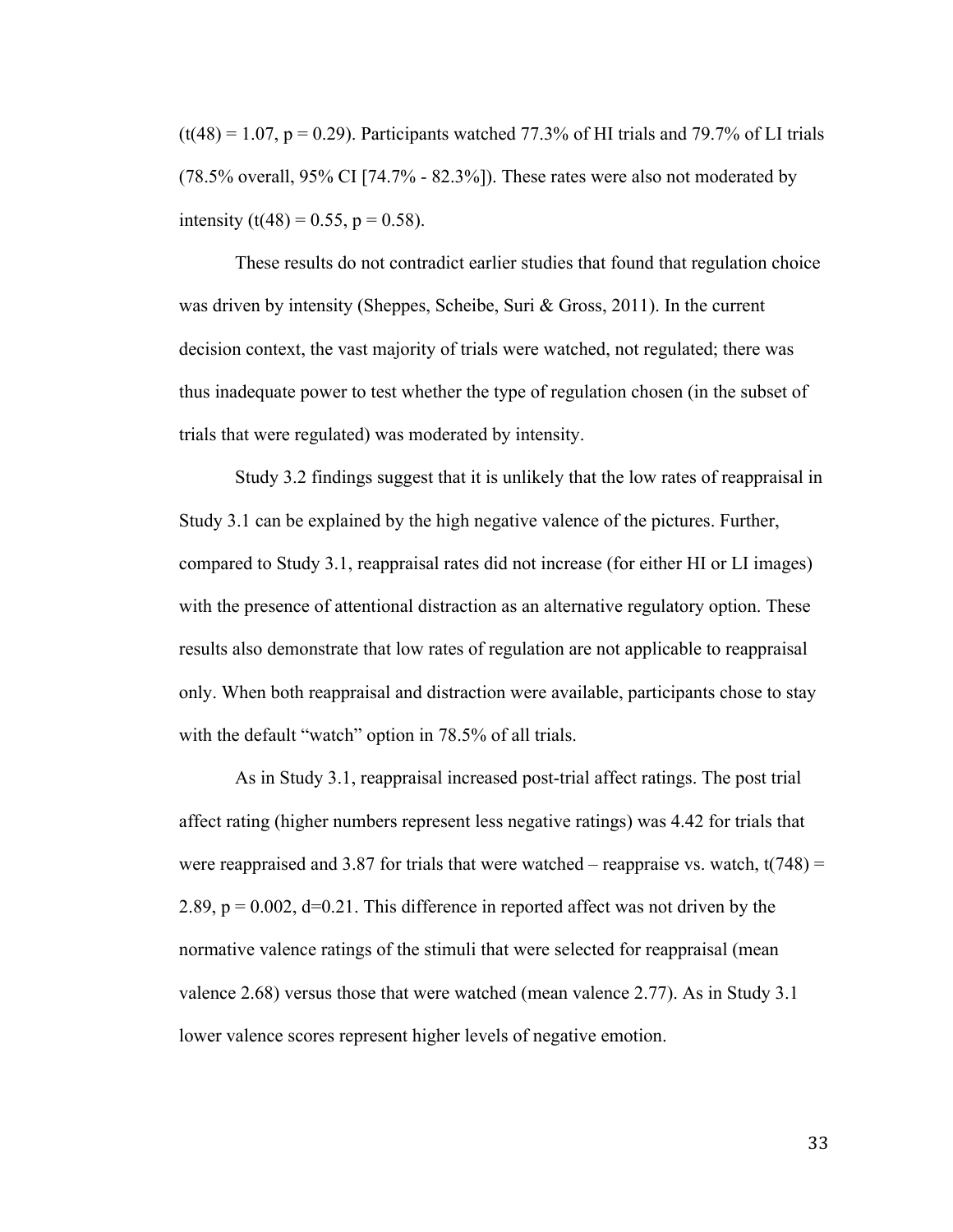In Study 3.3, we continued to focus on reappraisal as a test case for investigating regulation frequency and sought to identify the drivers of the low rates of reappraisal.

### **3.3 Removing Defaults Increases Reappraisal (Study 3.3)**

The benefits of reappraisal are numerous and profound (Gross, 2014). Despite these benefits, and despite higher affect ratings for reappraisal trials, reappraisal was attempted at low rates in Study 3.1 and Study 3.2. This suggests that there might be costs associated with reappraisal. We investigated two types of costs that we thought might contribute to these low rates: (1) Costs of overcoming default preferences and (2) Cognitive costs related to generating new reappraisals.

The first type of cost of reappraisal use is overcoming the bias shown by decision makers that leads them to prefer a default option (Dinner, Johnson, Goldstein & Liu, 2010). A default option is defined as the option that is chosen if the decisionmaker does not act. Default preferences are seen as a bias because merely designating an option as the default increases the frequency of its selection even though its attractiveness remains unchanged. Such preferences have been observed in many decision domains including organ donation (Johnson & Goldstein, 2003) and retirement plans (Beshears et al., 2009). We reasoned that if participants in Study 3.1 and Study 3.2 had failed to choose reappraisal because they were biased toward the default (i.e. watching), then removing the default option would increase the percentage of trials on which they would choose to reappraise.

The second type of cost of reappraisal use is the cognitive effort associated with reappraisal. We reasoned that if participants in Study 3.1 and Study 3.2 had failed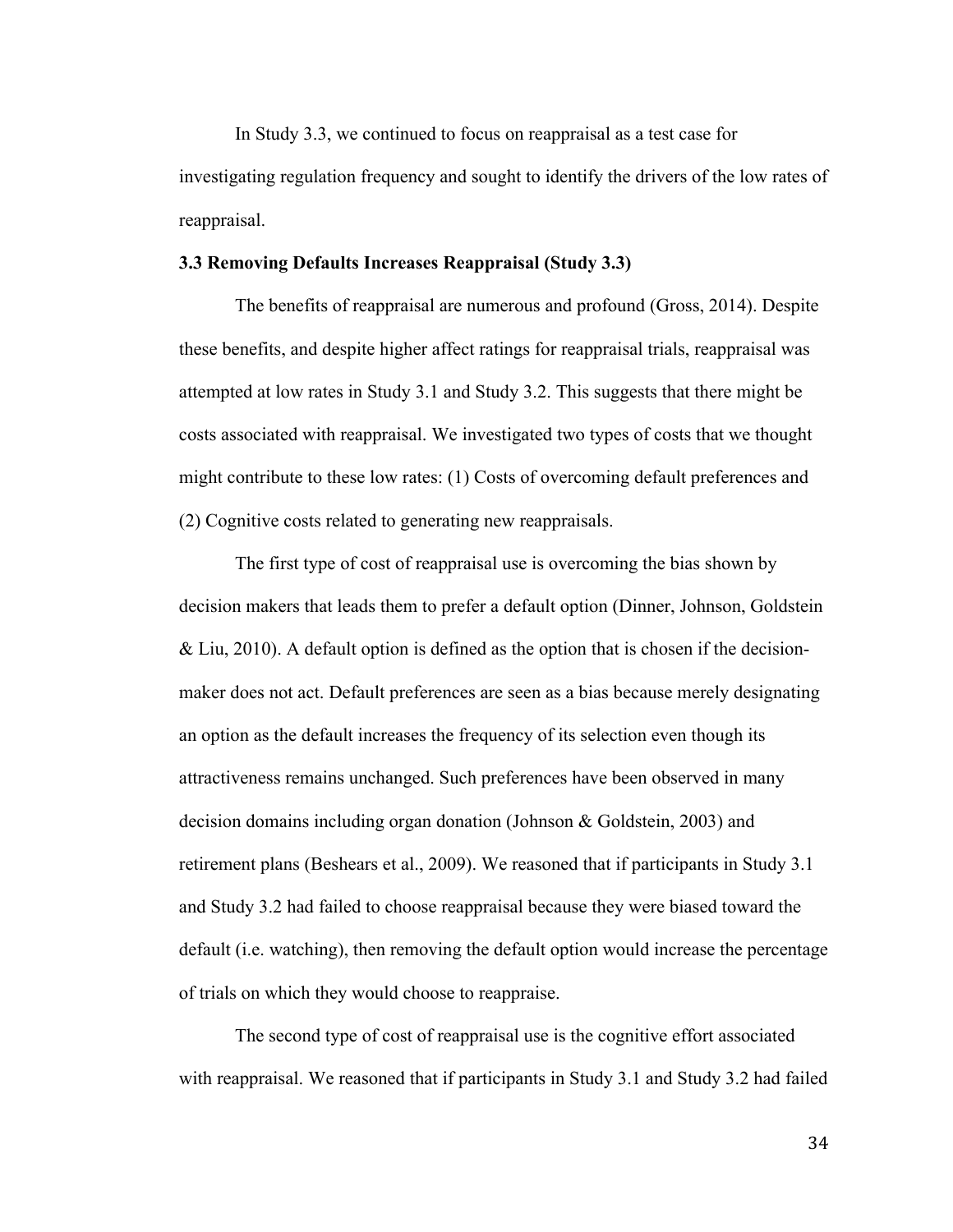to choose reappraisal because of the effort associated with formulating an effective reappraisal, then providing them such reappraisals would increase the percentage of trials on which they would choose to reappraise.

To examine the simple and interactive effects of these two types of costs, we created (1) a proactive condition that contained a default instruction, and a marked choice condition in which participants had an explicit choice between watching or reappraising, but there was no default instruction; and (2) we created a support condition, in which participants were provided with a plausible reappraisal for each image in the experiment, and a no-support condition in which participants had to create their own reappraisals (if they chose to reappraise). We used a fully crossed  $2x2$ design. We expected to replicate the findings of Study 3.1 and Study 3.2 for the group in which defaults were present and no support was provided. We expected other groups to show higher rates of reappraisal use.

### **3.3.1 Method**

Eighty-eight undergraduates were randomly assigned to the following 4 equal groups of 22 (11 women in each): 1) Default Choice, No Support 2) Default Choice With Support 3) No Default, No Support and 4) No Default With Support. Each group completed 40 trials.

The Default Choice, No Support group (Group 1) received instructions identical to those described in Study 3.1, with one exception – the default instruction was "Watch" for 50% of the trials and "Reappraise" for 50% of the trials. This allowed us to test whether participants had a preference for the default, or whether they simply had a preference for watching images. If participants did nothing, they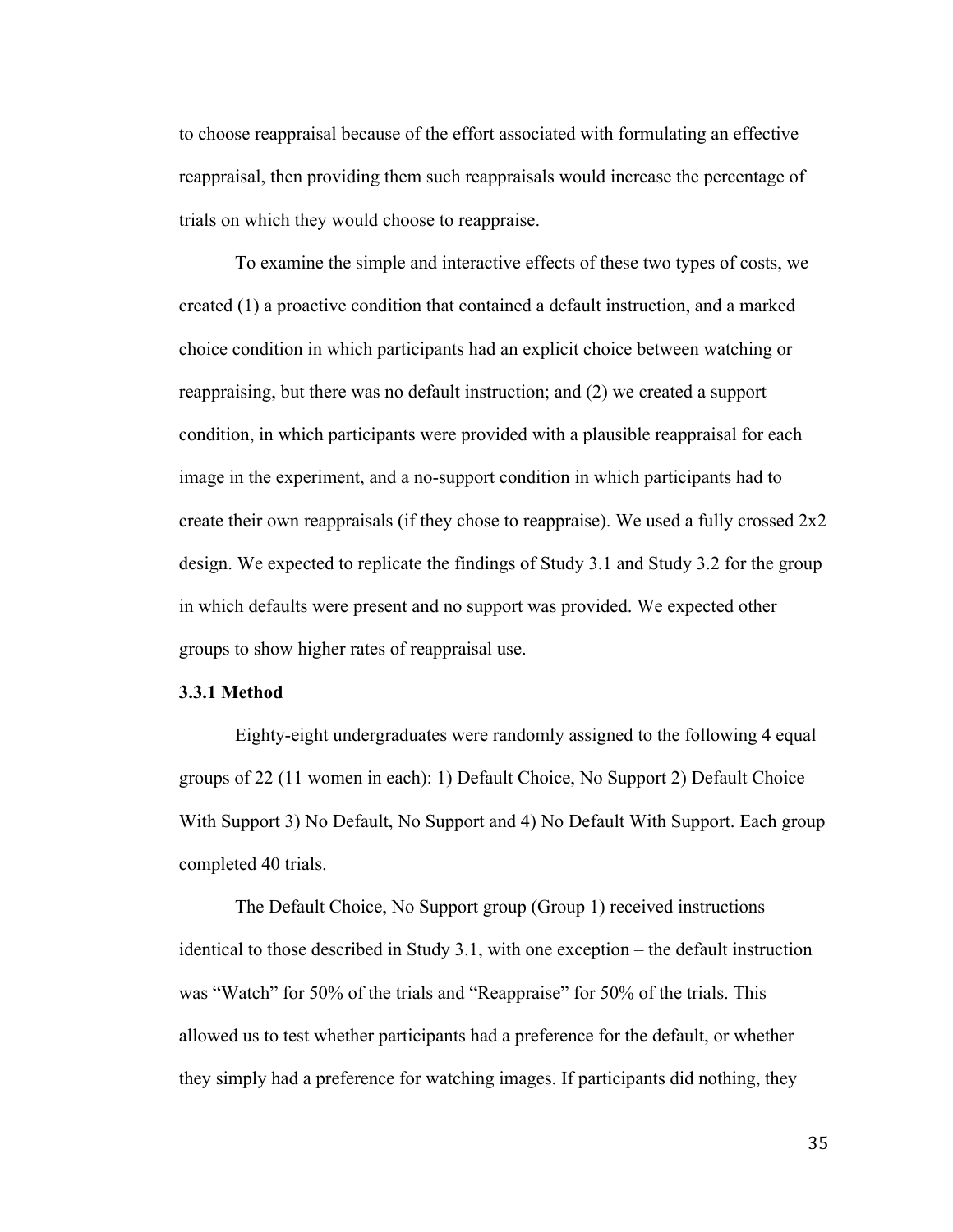were asked to stay with the default instruction. If they pressed 'c', their instruction was changed (from Watch to Reappraise or from Reappraise to Watch).

The Default choice With Support group (Group 2) was similar to Group 1 with one exception: both instructions (Watch and Reappraise) were accompanied with two distinct short comments that, in the Watch condition, described the image neutrally (e.g. "This image displays a wound.") and, in the Reappraise condition, reinterpreted the meaning of the image in a less negative way (e.g. "This is an incision made by surgeon."). These comments were shown just below the respective strategies on the slide on the choice screen described in Study 3.2.

The No Default, No Support group (Group 3) did not contain a default instruction and did not suggest reappraisal. In the choice screen the two choices (Watch and Reappraise) were presented side by side (counterbalanced) and separated by a vertical line. Subjects needed to press separate buttons in order to choose between the two alternatives.

The No Default With Support group (Group 4) was similar to Group 3 (two choices presented side by side on choice screen). However, as in Group 2, two distinct short comments either describing the image or suggesting an alternative appraisal accompanied the Watch and Reappraise instructions.

The instructions, practice trials, and misdirection with the physiological monitor were identical to Study 3.1 and 3.2 for all four groups. As before no data were recorded and 100% of the participants stated that they believed the cover story about the purpose of the experiment and did not feel that the experimenters wanted them to choose any one option over the other.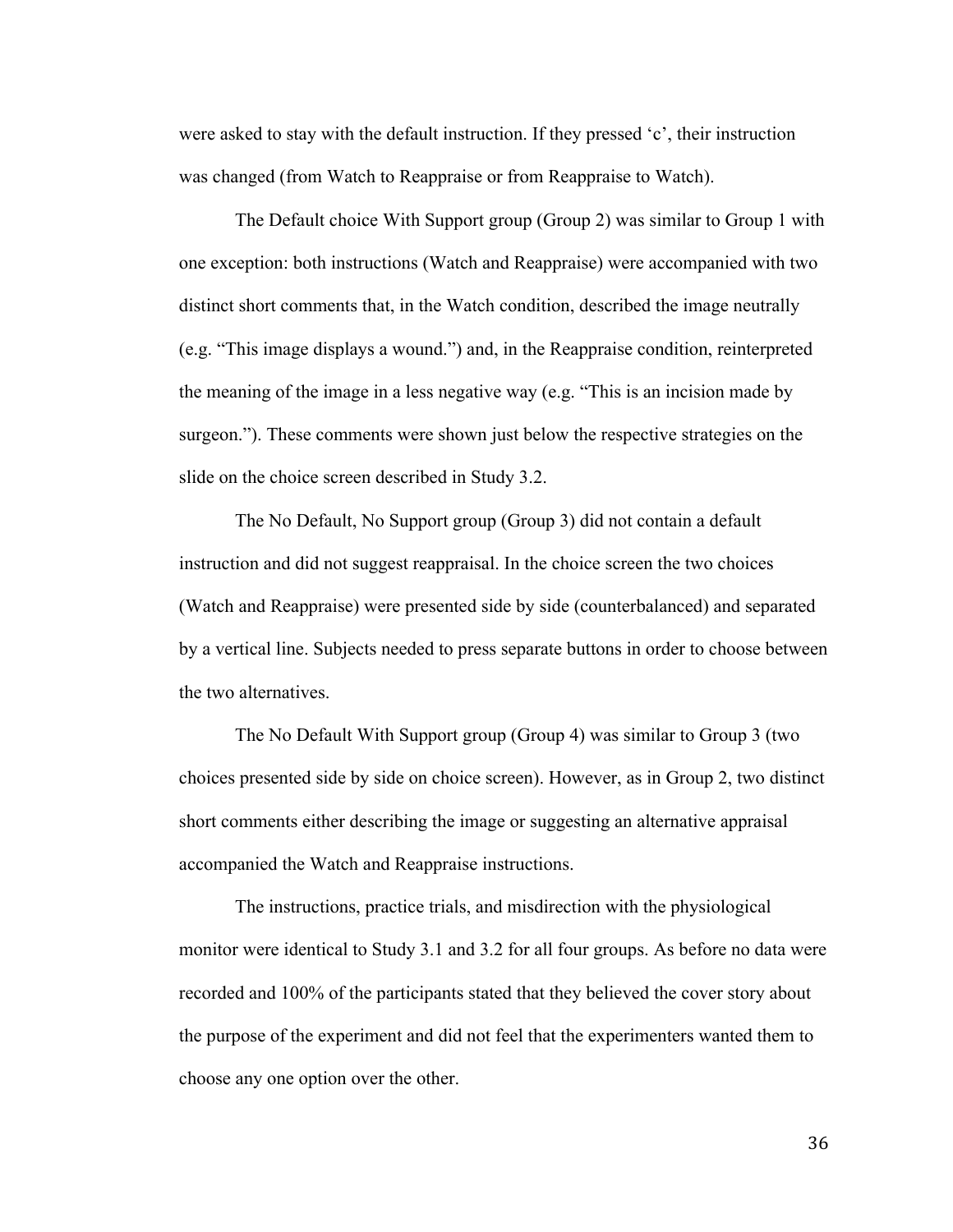### **3.3.2 Results and Discussion**

Reappraisal rates were compared using a 2 (default condition – "Watch" default vs. no default) x 2 (support condition – reappraisal support vs. no support) analysis of variance. This analysis revealed no interaction effect,  $F(1, 84) = 0.005$ ,  $p =$ 0.93. However, the main effect of default was significant,  $F(1, 84) = 49.28$ ,  $p < 0.001$ . Follow-up t-tests indicated that that removing the requirement to proactively override the default instruction, and instead providing the "Watch" and "Reappraise" choices without a default, increased the number of trials for which the reappraise option was chosen. There was no main effect of support,  $F(1, 84) = 3.36$ ,  $p = 0.07$ . Providing reappraisal support did not significantly increase reappraisal choice (there was however a trend that suggested that providing reappraisal support may marginally increase the percentage trials reappraised). Mean reappraisal choice by condition is shown in Figure 3.1.



**Figure 3.1, Study 3.3 Data**: Mean reappraisal choice by condition. When watching was the default, the percentage of reappraisals was low. When the default was removed, the percentage of reappraisals significantly increased. Providing support did not yield a significant main effect. Error bars represent 95% confidence intervals.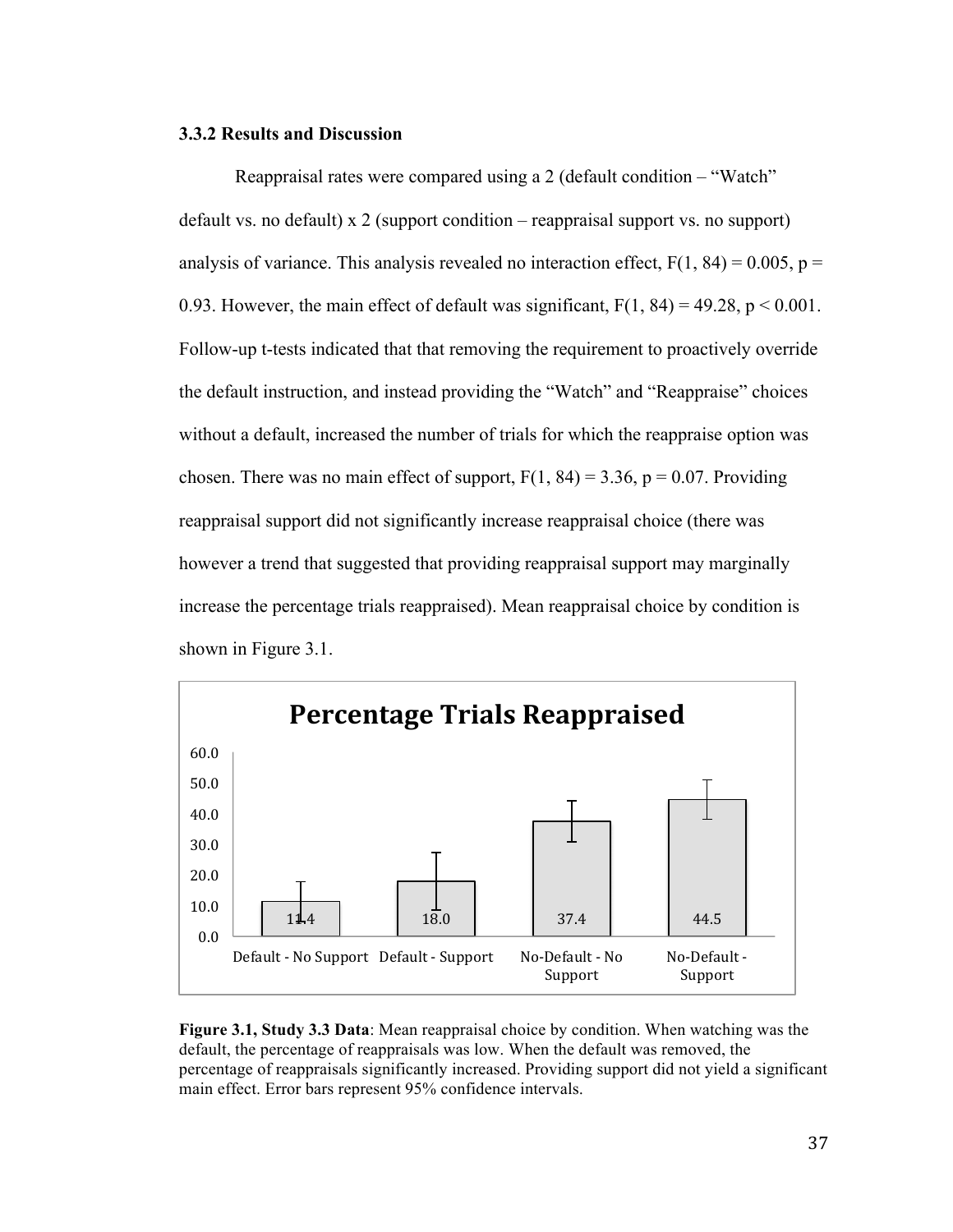The strong main effect created by removing the default instruction suggests that default preferences played a powerful role in influencing participant choices. To further examine this effect, we took advantage of the fact that in Group 1 and 2, participants received different default instructions. When the default instruction was "Watch", participants elected to keep the default in 84.7% of trials (meaning that they reappraised in only 15.3% of trials, which nearly exactly replicates Study 3.2). When the default instruction was "Reappraise", participants elected to keep the default in 78.3% of trials (meaning that they reappraised in 78.3% of trials). Responses in these two default conditions were significantly different t(86) = 12.6,  $p < 0.001$ .

Finally, as in Study 3.1 and 3.2, reappraisal increased post-trial affect ratings. The post trial affect rating (higher numbers represent less negative ratings) was 4.51 for trials that were reappraised and 3.72 for trials that were not reappraised (i.e. watched) – reappraise vs. watch,  $t(3518) = 12.67$ ,  $p < 0.001$ ,  $d = 0.42$ . This difference in reported affect was not driven by the normative valence ratings of the stimuli that were selected for reappraisal (mean valence 3.03) versus those that were not (mean valence 3.19).

### **3.4 General Discussion**

It has often been assumed that healthy individuals reappraise whenever they need to – unless they are not aware of the benefits of reappraisal or they have instrumental goals that take priority. Collectively, this study series shows that even in decision contexts offering apparent hedonic benefits and requiring minimal costs, reappraisals are often not attempted due – at least in part -- to default preferences.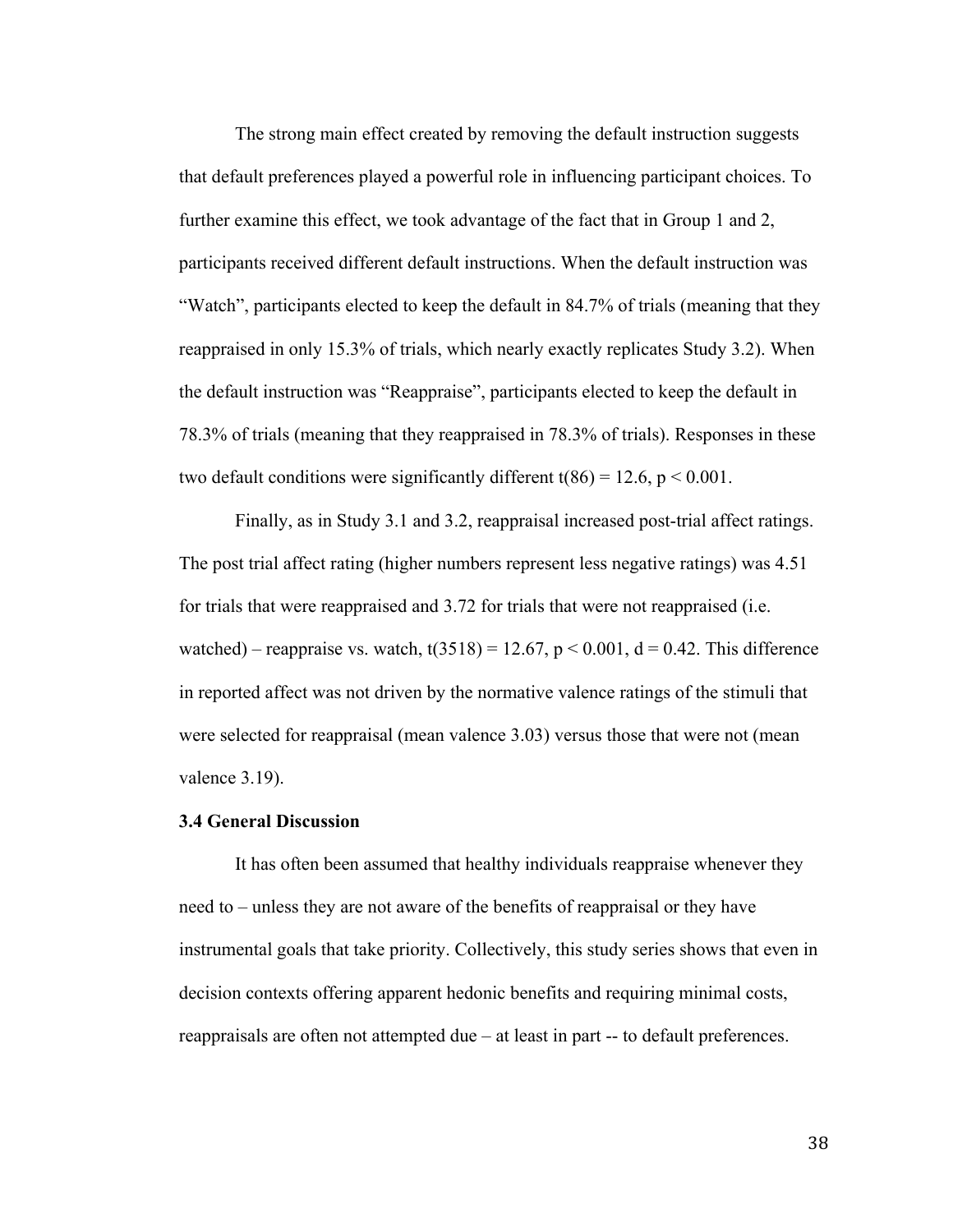Specifically, these studies showed that in a laboratory decision context reappraisals were implemented for only 16% of the available opportunities (Study 3.1). Reappraisal rates were low for both high and low intensity images, and were not affected by the availability of distraction as an alternative regulatory option (Study 3.2). Default preferences seemed to drive decisions to not reappraise. When defaults were removed, reappraisal rates increased by 278% (Study 3.3).

Emotion regulation choice is a rapidly growing area of research (Gross, 2014). Several papers (e.g. Sheppes, Schiebe, Suri & Gross, 2011; Sheppes, Scheibe, Suri, Radu, Blechert, & Gross, 2014) have examined the factors underlying regulatory decisions. These studies have shown that selection often varies by contextual demand. For example, healthy participants have been shown to use reappraisal in low emotional intensity contexts and distraction in high emotional intensity contexts (we did not observe this in Study 3.2 due to the very large number of trials for which participants chose neither form of regulation). However, the primary focus of these studies has been on affective drivers of context (e.g. intensity of stimuli, nature of regulatory options). In the present studies, we found that non-affective contextual drivers – such as the designation of a default option – can play a large role in shaping regulatory choice.

In decision theory, defaults have been recognized to be important contextual variables that shape choice. Default behavior has been cited as mechanism underlying several decision contexts, including choices involving electrical service providers (Hartman, Doane & Woo 1991), organ donation (Johnson & Goldstein, 2003), 401(K) plans (Beshears et al., 2009), investment portfolios (Amerkis & Zeldes, 2001), patient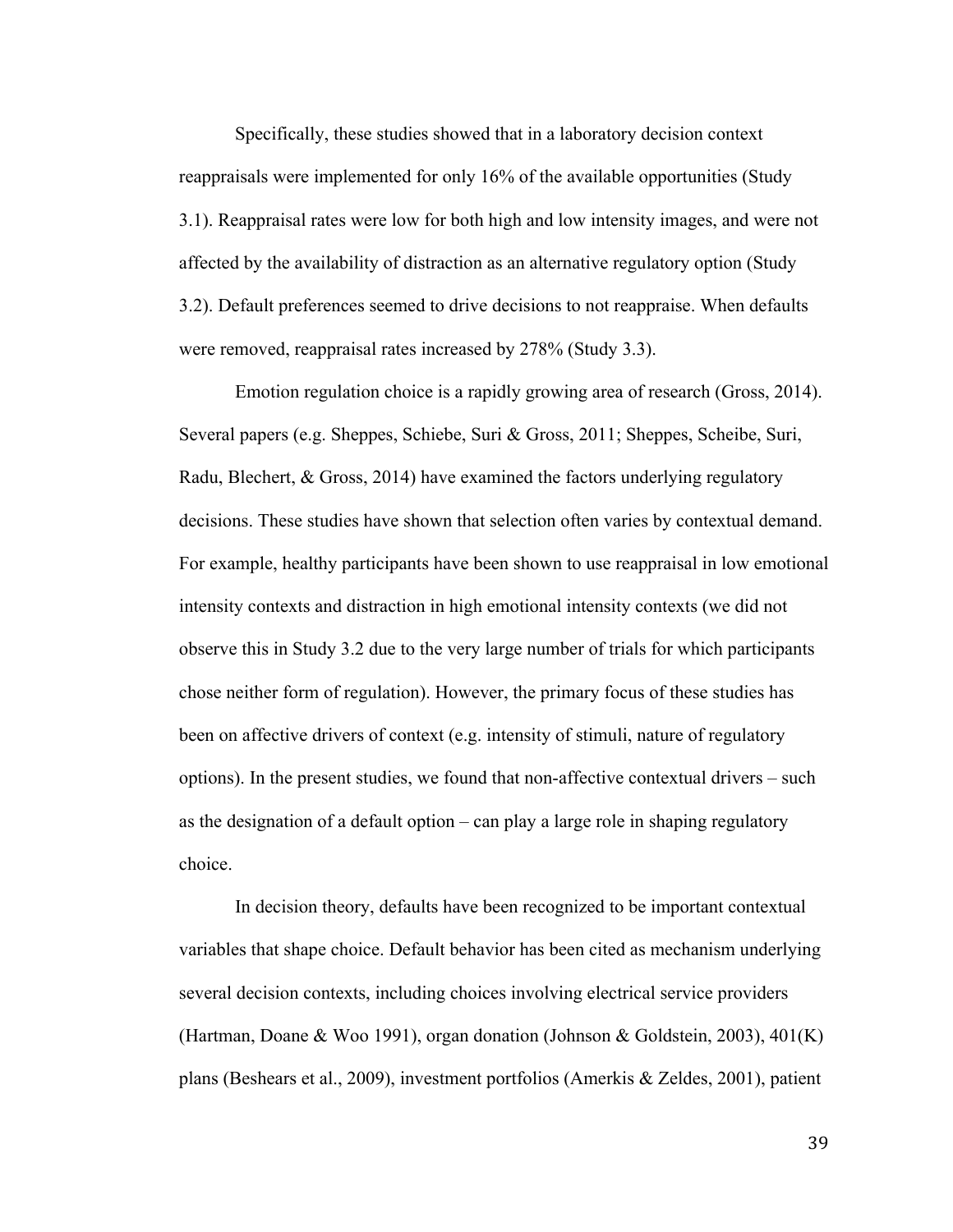inertia (Suri, Sheppes, Schwarz & Gross, 2013), and choices in health plans (Samuelson & Zeckhauser, 1988). It is thus not altogether surprising that defaults would also play a role in decisions involving emotion regulation.

What is surprising  $-$  at least to us  $-$  is the strength of the effect exerted by default designations. In Study 3.2, the default instruction to watch equally shaped choice for high and low intensity images. In Study 3.3, removing the default designation nearly tripled reappraisal rates.

In the context of everyday situations calling for explicit regulation, the default state – by definition – is to do nothing and experience the emotion. This study series suggests that many such everyday situations may go unregulated even though proactive regulation may have offered hedonic benefits.

Future studies must also evaluate the clinical implications of the above results. Prior work on emotion regulation and psychopathology has suggested that compared to healthy controls, people who suffer from psychological disorders tend to regulate their emotions inadequately (e.g. Kring & Sloan, 2009). The present work suggests that the absence of emotion regulation may sometimes be driven by contextual variables – such as the presence of defaults. It is possible that there are intrinsic or environmental factors that create more inflexible default behavior in clinical populations.

One notable feature of these results is that even when default preferences are removed and reappraisal facilitation is provided, reappraisal rates remained below 50%, countering the common assumption that reappraisal is ubiquitous (John & Gross, 2007). It is possible that this result is driven by either a hidden cost of reappraisal that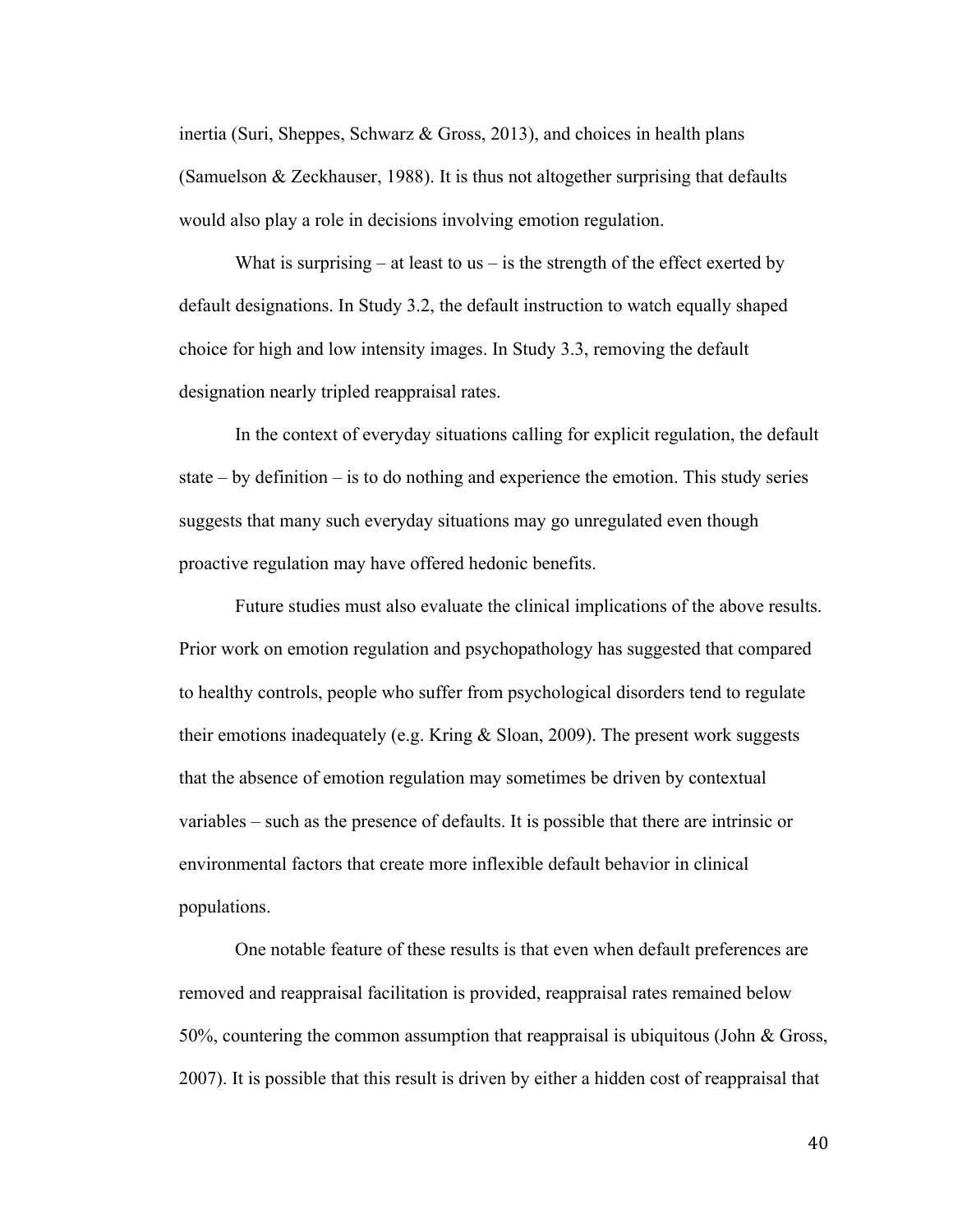we have not investigated in Study 3.3, or by a counterintuitive benefit of feeling affect even though it is negative. Future studies are needed to investigate this issue.

Our studies were designed to get initial purchase on an immensely complicated question. We thus made several scope simplifications: we focused on reappraisals as a test case (and not other forms of emotion regulation), healthy controls (not patients), affect induced by negative images in a laboratory context (not the different categories of naturalistic affect encountered in daily life), cued regulatory instructions (not spontaneous regulation (Aldao, 2013)) and conscious regulation (not automatic regulation (Gyurak, Gross & Etkin, 2011)). Further studies are required to examine these different contexts. Such studies may provide a deeper understanding of how and when people decide to regulate their emotions.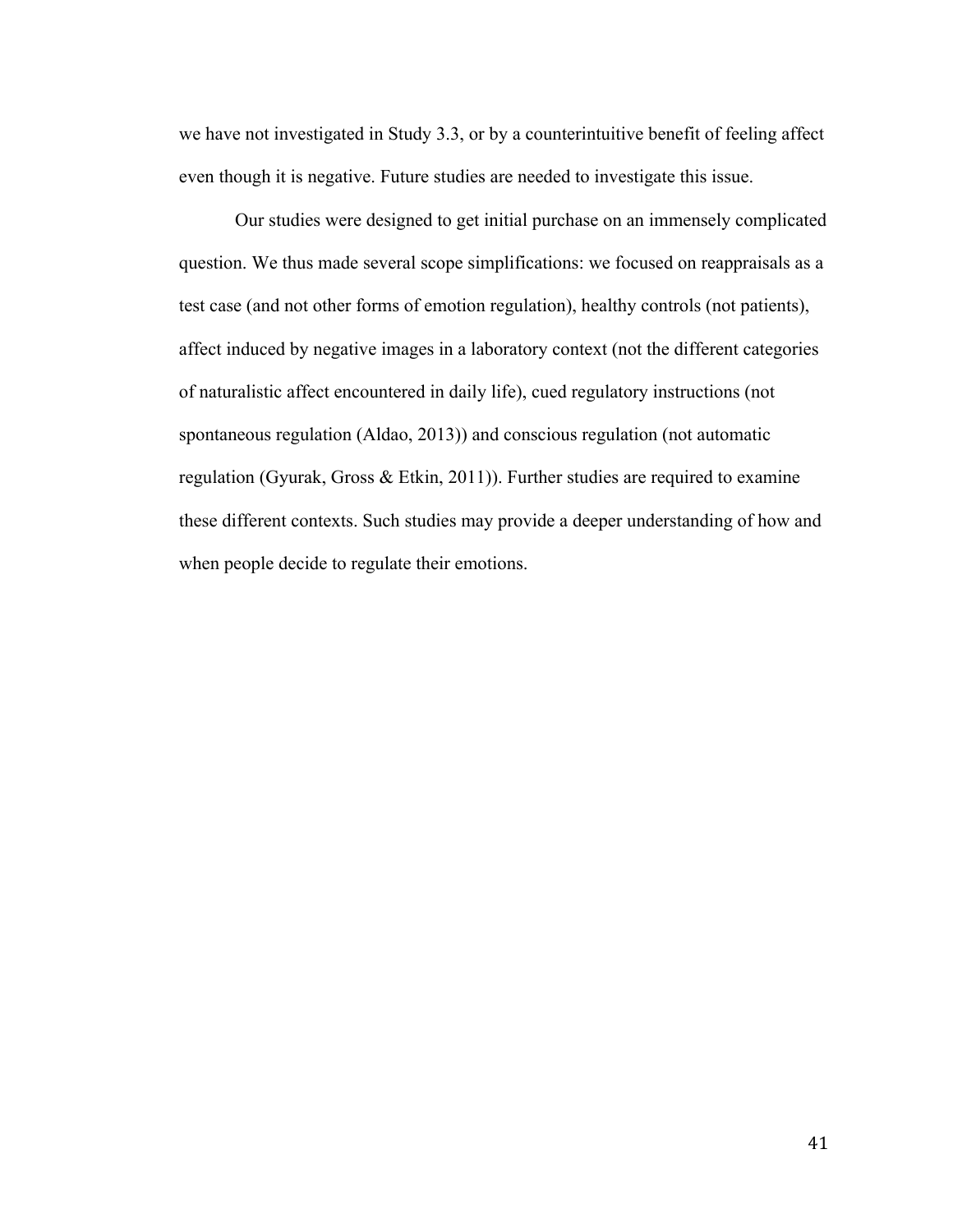# **CHAPTER 4**

# **THE ROLE OF ATTENTION IN MOTIVATED BEHAVIOR**

Note to readers:

This chapter is adapted from a paper published in the Journal of Experimental Psychology: General:

Suri, G., & Gross, J.J. (in press). The role of attention in motivated behavior. *Journal of Experimental Psychology: General.* doi: http://dx.doi.org/10.1037/xge0000088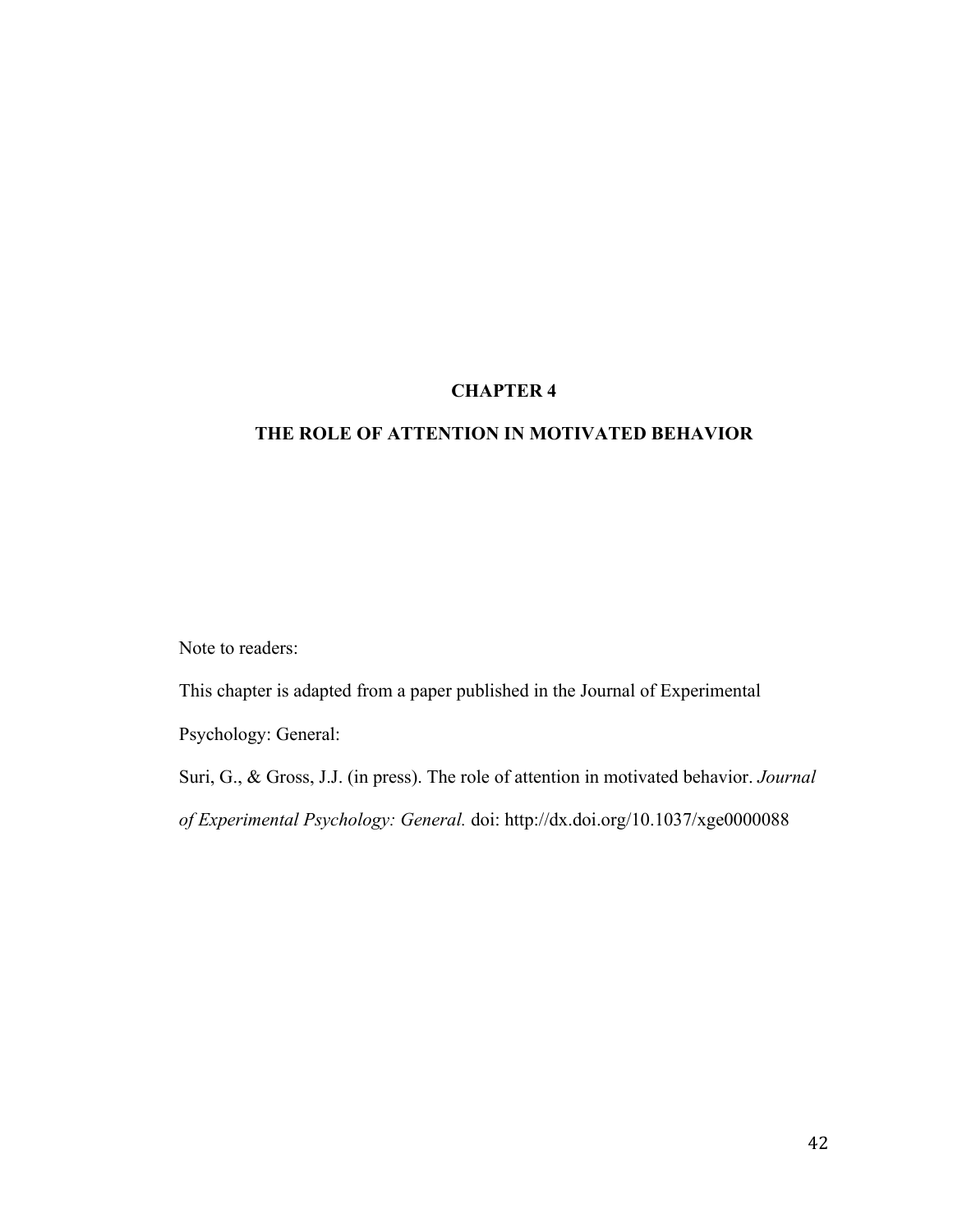### **4.0 Introduction**

Human behavior sometimes appears to defy explanation. For example, patients frequently do not take medications that are crucial to their well-being (Morris & Schulz, 1992) and employees do not start retirement accounts that are important to their financial future (Beshears, Choi, Laibson, & Madrian, 2006).

Researchers have attempted to explain such puzzling behavior by analyzing their (potentially hidden) motivational drivers. This quest is founded on the assumption that all instrumental behavior is *energized* and *directed* by motivational forces (Elliot  $& \text{Covington}, 2001$ ). The energization of behavior refers to its activation, and the direction of behavior refers to whether the individual approaches or avoids objects, events, or internal representations (Elliot, 2006).

The motivational forces that give rise to motivated behavior are thought to be the result of *valuation*, which involves classifying things as 'good for me' or 'bad for me.' Ochsner and Gross (2014) suggest that multiple valuations often are computed for a given stimulus. These vary along a continuum of representational complexity, from core valuations representing relatively direct associations between a stimulus and an action (e.g. reaching for an apple) to conceptual valuations representing appraisals that are abstract and often verbalizable (e.g. I want to avoid the escalator and take the stairs because it is healthier).

If people are not taking their medications or signing up for favorable retirement accounts, then according to traditional motivational accounts, a lack-ofapproach motivation, or an avoidance motivation (founded upon a 'bad for me' valuation) must be present. Such motivations may sometimes be based on contextual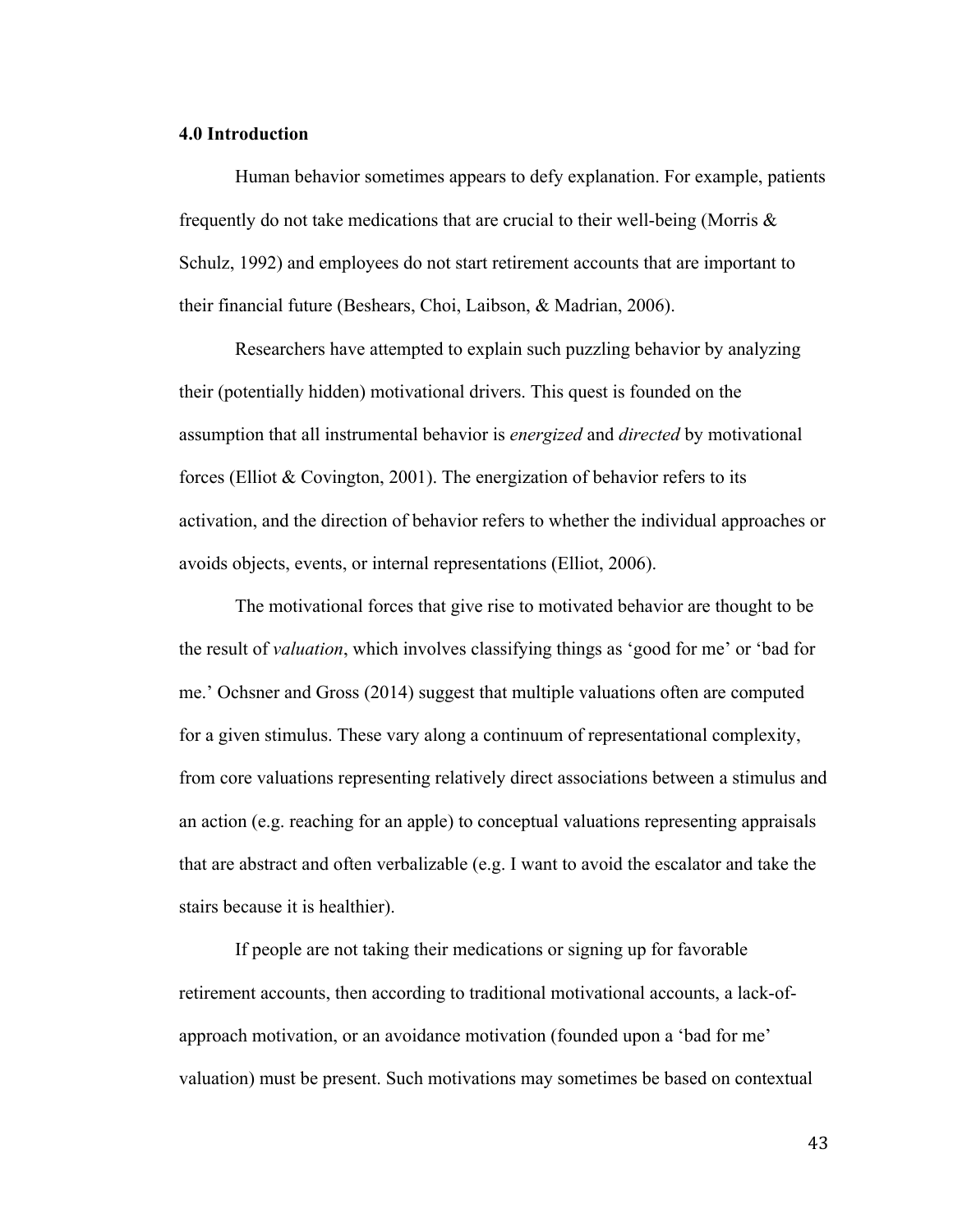variables that obviously affect valuations (e.g. undesirable side effects of medication or retirement forms requiring a large time commitment); other times the contextual variables may be subtle and harder to detect. In their seminal paper, Samuelson and Zeckhauser (1988) hypothesized two potential sources of such relatively subtle avoidance motivation: choice difficulty and loss aversion. Choice difficulty refers to costly mental effort required to evaluate whether or not an action should be pursued (cf. Shah & Oppenheimer, 2008). Loss aversion (Kahneman, Knetsch & Thaler, 1991) refers to people's tendency to prefer avoiding losses to acquiring gains. It may cause (inferior) current-state preferences if the gains associated with leaving one's current state are valued to be less significant than the potential losses associated with leaving one's current state, even though objective valuations of rational decision theories would have valued the gains and losses equivalently (or even valued the gains to be higher than the losses).

Unfortunately for traditional motivational accounts, there seem to be cases in which neither obvious nor subtle contextual variables are evident – and yet the expected valuation-based behavior does not occur. For example, medical compliance rates are known to be low even when obvious contextual variables such as drug side effects or prescription costs are not a relevant factor (Joyner-Grantham et al., 2009). Subtle contextual variables also do not appear to apply in this context: the value of taking one's medicine is seldom in question and does not require costly analysis and there are few, if any, losses associated with leaving the current state of being unwell. Similarly, many company retirement plans do not entail a time-consuming application process, out of pocket costs, a high degree of choice difficulty, or potential losses upon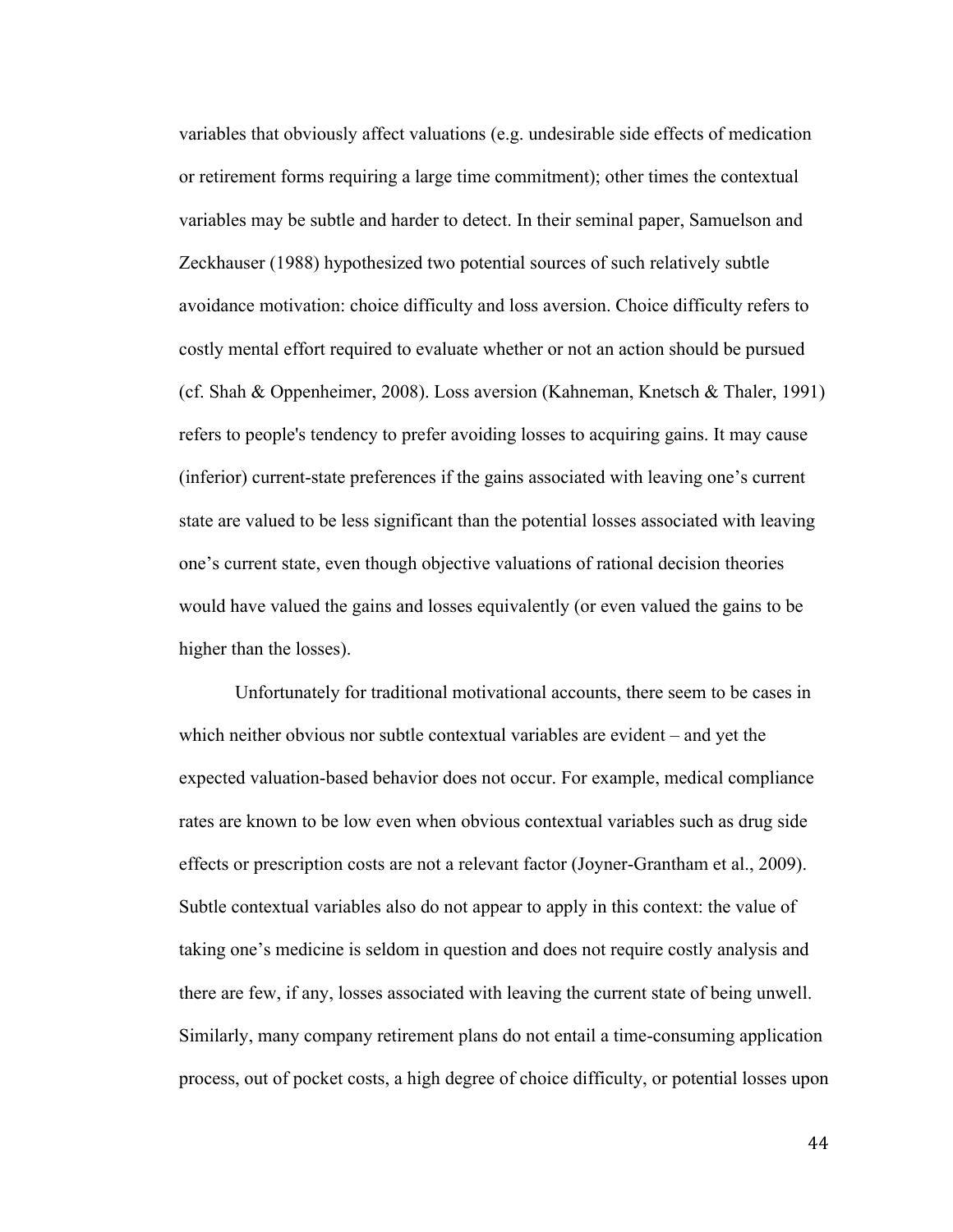leaving the current state (of an uncertain financial future) – and yet a large fraction of employees do not enroll in them (Madrian & Shea, 2000).

Building on work on attention and motivation (Carver, 1979; Carver, & Scheier, 1981; Pessoa, McKenna, Gutierrez, & Ungerleider, 2002), implementation intentions (Gollwitzer & Sheeran, 2006), and value-driven decision making (Rangel, Camerer, & Montague, 2008), we consider the possibility that valuation processes require attention in order to be translated into motivated behavior. Since valuation is the engine for motivation, this implies that motivated behavior is predicated upon attention (Figure 4.1). On this view, motivated behavior with respect to a given stimulus can only occur if that stimulus is attended to.



**Figure 4.1, The Valuation Cycle**: We propose that a stimulus must receive attention in order for it to be valued and for motivated behavior to occur (with respect to that stimulus). Motivated behavior may change the state of that stimulus which may cause the cycle to repeat.

Attention is not a unitary construct. Well-accepted frameworks of attention

have described several types of attention. Here we are specifically focused on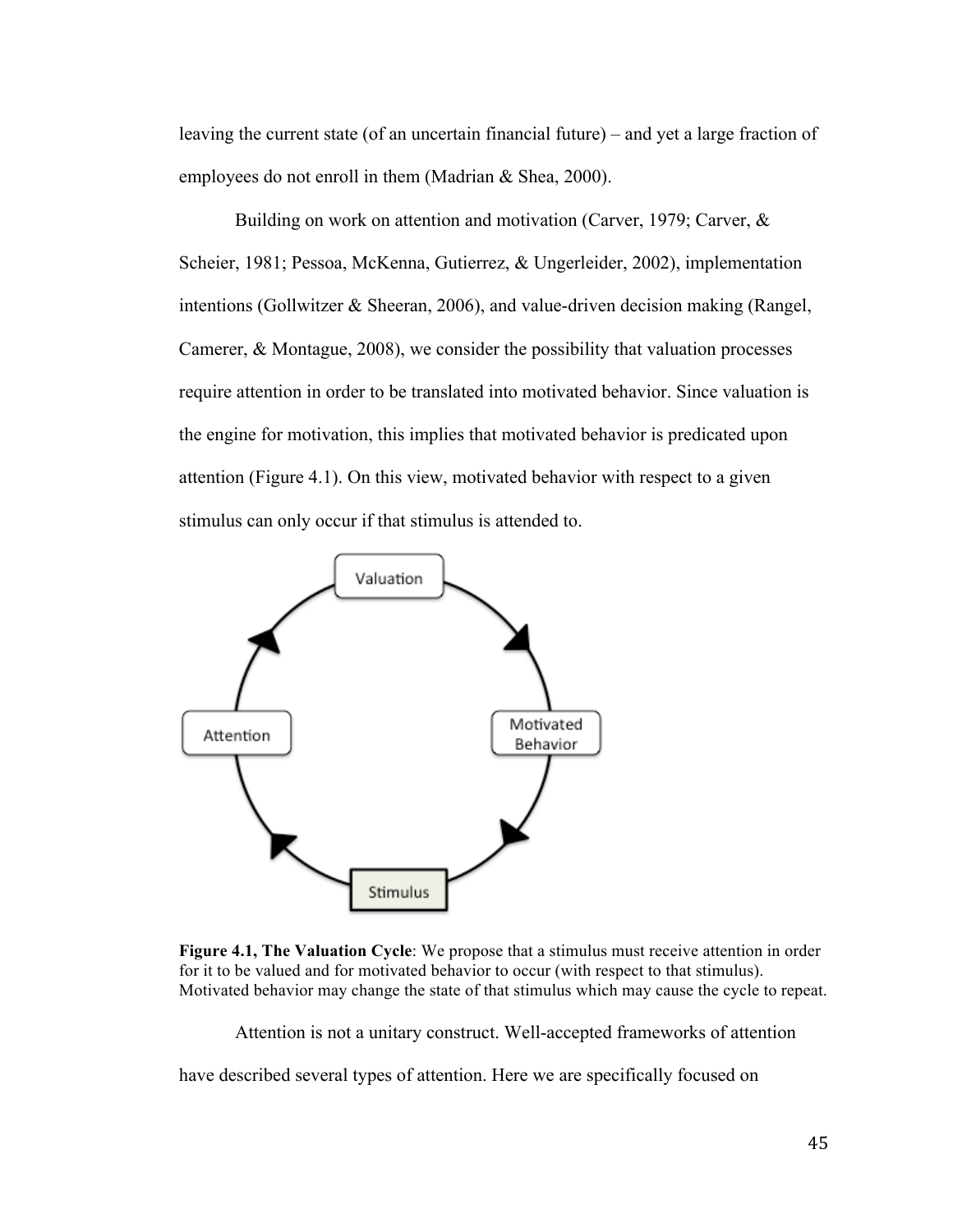orienting attention, which enables the ability to prioritize input by selecting a modality or location (Petersen & Posner, 2012). On our account, valuation processes cannot be completed without a minimum level of orienting attention. This means that one reason that people don't take medications or start retirement accounts might be that during the course of their day such stimuli (the medicine bottle or the retirement forms) are not adequately prioritized and attended to.

The hypothesis that valuation (and therefore motivated behavior) requires attention may initially seem puzzling. We don't usually need to try to pay attention to a piece of cake before being motivated to eat it. Nor do we need to try to pay attention to a snake before being motivated to step back. However, the lack of effortful attention in these cases does not mean that attention is not required. This is because some affectively-laden states of the world are known to automatically capture attention (Carretié et al., 2004). Such stimuli are typically evolutionarily 'hard-wired' to elicit 'bottom-up' attentional and perceptual prioritization (Öhman, Flykt & Esteves, 2001). However, other stimuli – even stimuli whose effects are equally consequential – do not automatically capture attention. On our account, the valuation of such stimuli requires the implementation of 'top-down' attentional processes. For example, the act of choosing a healthy snack over an unhealthy one often requires attention towards one's eating behavior.

To test whether attention is necessary for valuation in such cases (and therefore for motivated behavior), we first developed a laboratory analog of the puzzling behaviors discussed above (Studies 4.1a-c). We created a context in which participants, according to motivational accounts, should always proactively leave their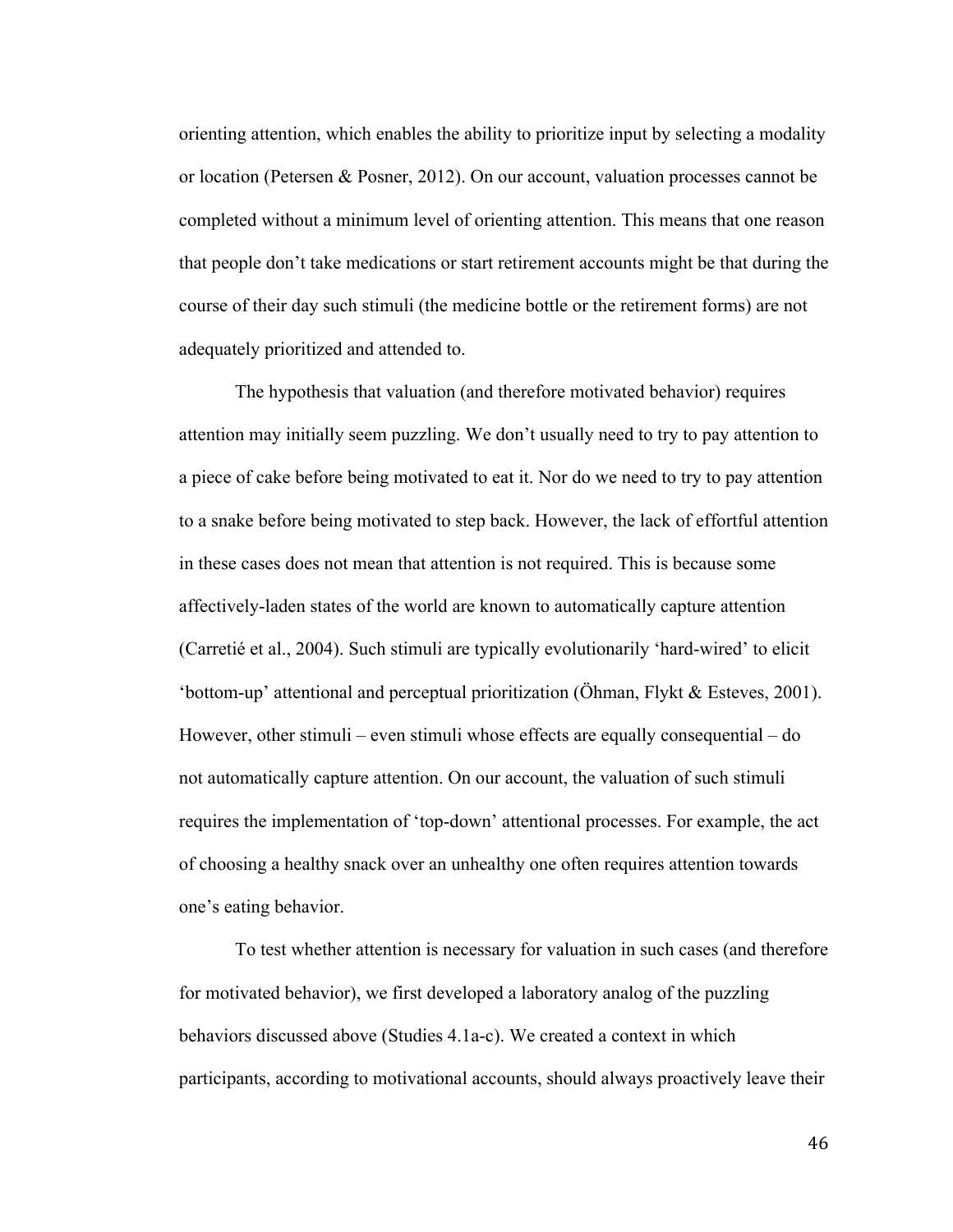current state to approach positive stimuli or avoid negative stimuli. We then manipulated orienting attention. We hypothesized that motivated approach or avoidance behavior should be more evident in a high attention group compared to a low attention group. In Study 4.2 and Studies 4.3a-c, we sought to demonstrate the effects of increased attention on real-world behaviors. In Study 4.2 we tested whether a sign that read "APPLES" could increase apple sales in company cafeterias. This sign was not designed to affect the valuation of apples (a sign that read "SWEET APPLES" may have increased valuation); rather it was designed to increase attention towards the apples. In Study 4.3a we tested whether signs that read "Stairs" and "Stairs or Escalator?" would increase the number of pedestrians choosing to take the stairs at the stair/escalator choice point. These signs were not designed to affect the valuation of taking the stairs (a sign that read "TAKE THE STAIRS FOR YOUR HEALTH" may have increased valuation); rather they were designed to increase attention towards the stairs. Finding an increase in stair-climbing rates, we then tested whether this effect could be attributed to routine-disruption (Study 4.3b) or subtle demand characteristics (Study 4.3c).

# **4.1 Varying Levels of Attention Affects Motivated Behavior in the Laboratory (Study 4.1)**

To investigate the role of attention in motivated behavior, we first sought to recreate in the laboratory the behavioral puzzles described above. In particular, we sought a context in which participants would frequently fail to act even though valuation processes implied that they would act. We then sought to test whether increasing attention levels would increase levels of proactive behavior.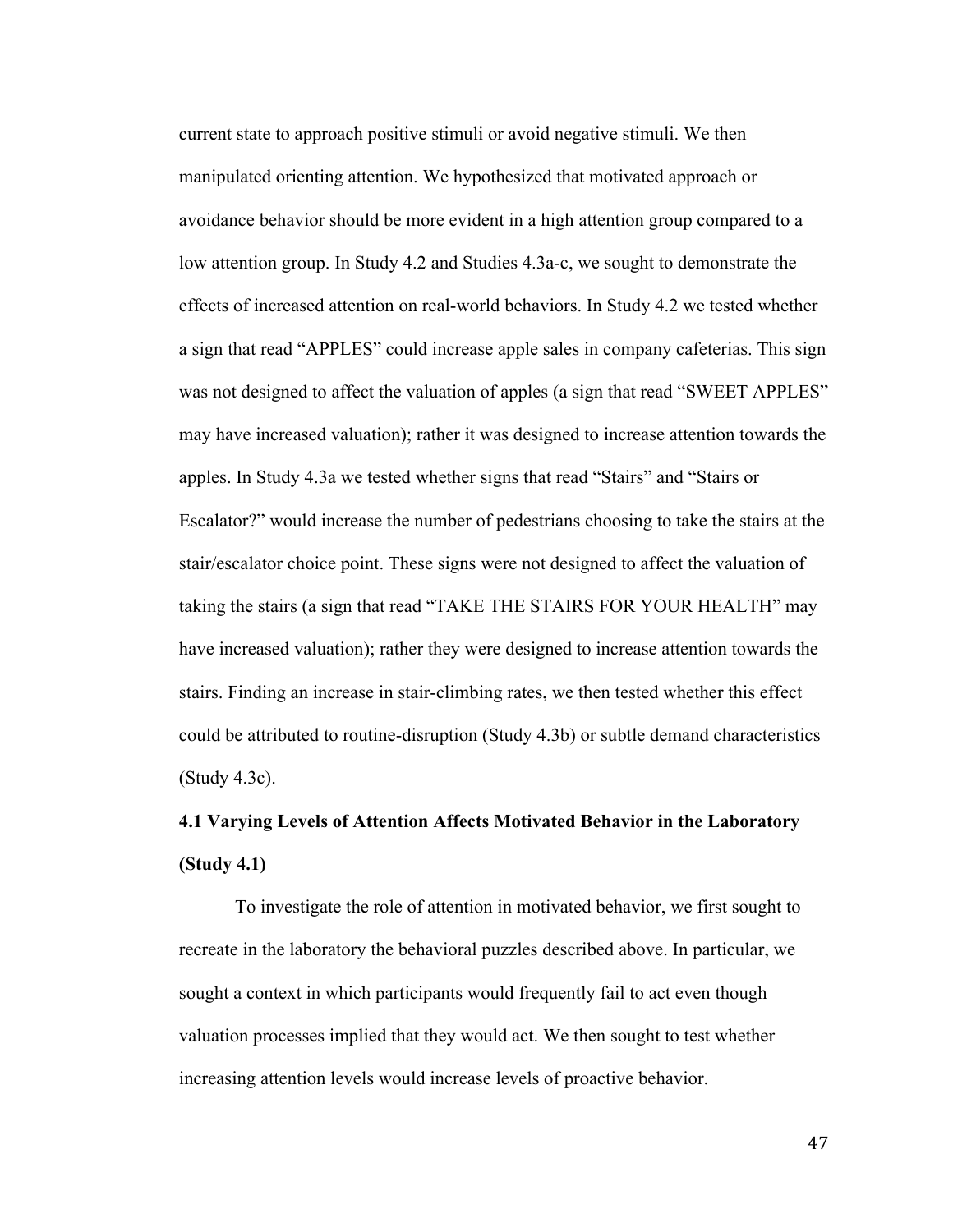These goals were best served by a behavioral context in which the valuation process is well understood. The viewing of affective images provides one such context (Lang, Bradley & Cuthbert, 1999). According to a standard hedonic account (Higgins, 1998), the valuation associated with viewing a higher-valenced (more pleasant or less negative) image is greater than the valuation associated with viewing a lower valenced image. Thus, barring error or idiosyncratic preferences, participants should act to view higher valenced images. Our experimental results were consistent with this prediction (Study 4.1a). As detailed below, when participants were asked to indicate their preferences by pressing one button to view a higher valenced image and another button to view a lower valenced image, they indicated a preference for viewing the higher valenced image in nearly every trial.

However, when participants' orienting attention was no longer forcibly directed to the buttons, and when they were instead required to *proactively* press a button to switch from viewing a lower-valenced image to a higher-valenced image in a series of trials, they did so infrequently. This provided an analogue to the behavioral puzzles described above, in that participants were not acting in accord with their preferences. This then enabled us to test whether increasing attention in this imageswitching context would increase proactive behavior (Study 4.1b). Finding this to be the case, we then tested whether subtle demand effects could account for the observed results (Study 4.1c).

# **4.1.1 When Given a Choice, Participants Prefer Viewing Higher Valenced Images (Study 4.1a)**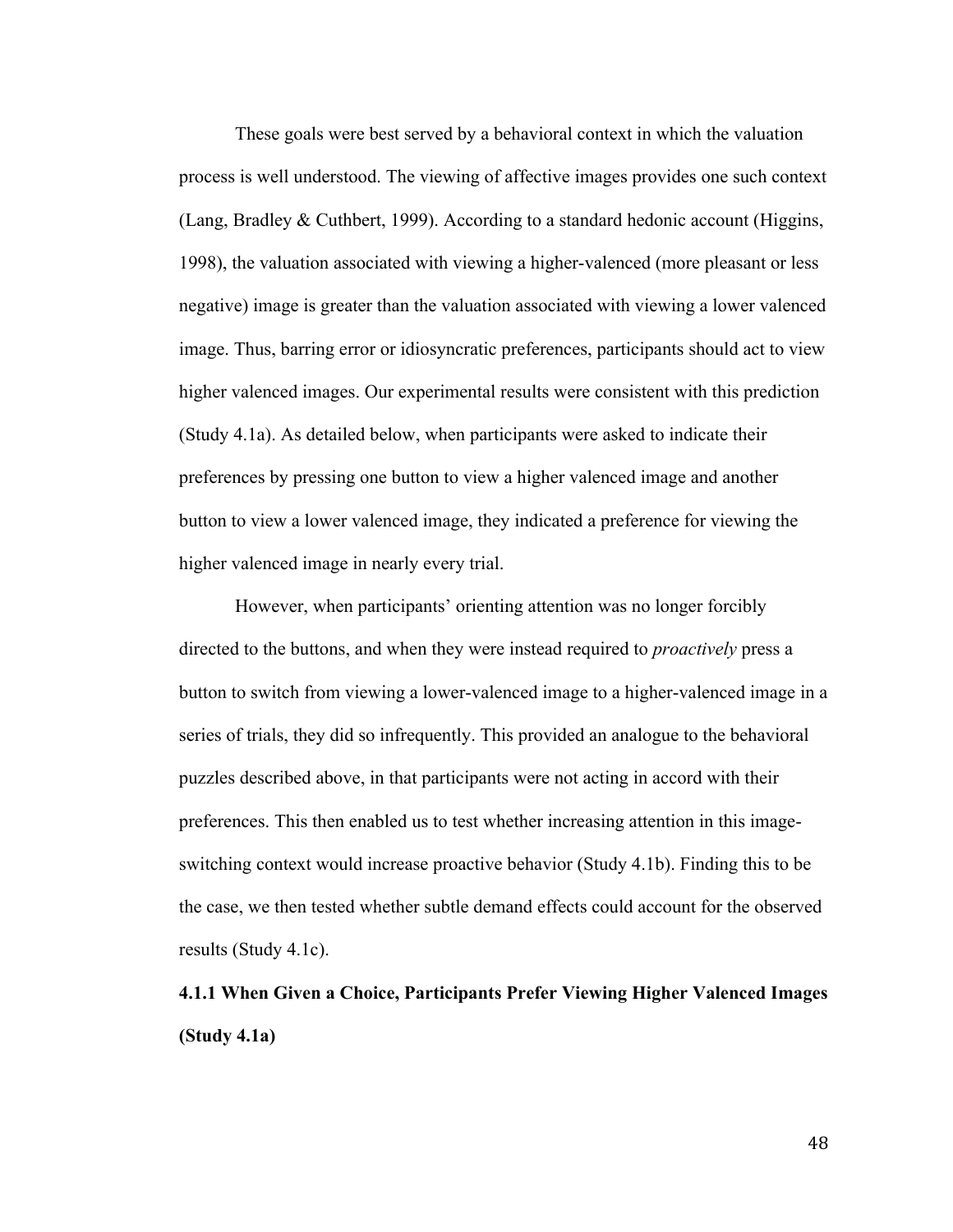We sought to determine whether, when provided with an explicit, binary choice, participants would prefer viewing a higher valenced image over a lower valenced image.

### **4.1.1.1 Method**

We created a series of forty trials in each of which 40 participants (24 women) (sample size based on effect sizes observed in pilot studies) were asked to indicate viewing preferences between a pair of affective images. Three types of images were used in the experiment: positive images depicted beautiful scenes from nature, neutral images depicted everyday items such as umbrellas, and negative images depicted images known to create disgust.

In each trial, a pair of images was sequentially presented for 1s. There were an equal number – twenty – of two types of trials: negative-to-neutral trials and neutralto-positive trials. In negative-to-neutral trials the negative image was designated as the default image and in neutral-to-positive trials, the neutral image was designated as the default image.

After the 1-sec initial presentation of the default image, participants were presented with a 3-sec binary choice screen (without the image). In negative-to-neutral trials, the choice screen read "Press 's' to switch to a Neutral Image or Press 'c' to view Default Image." In neutral-to-positive trials, the choice screen read "Press 's' to switch to a Positive Image or Press 'c' to view Default Image." If no response was recorded, participants were shown the default image. Else, the chosen image was displayed for 15-sec. Attention to the choice was mandatory: Participants were instructed that they were required to make a choice in each trial.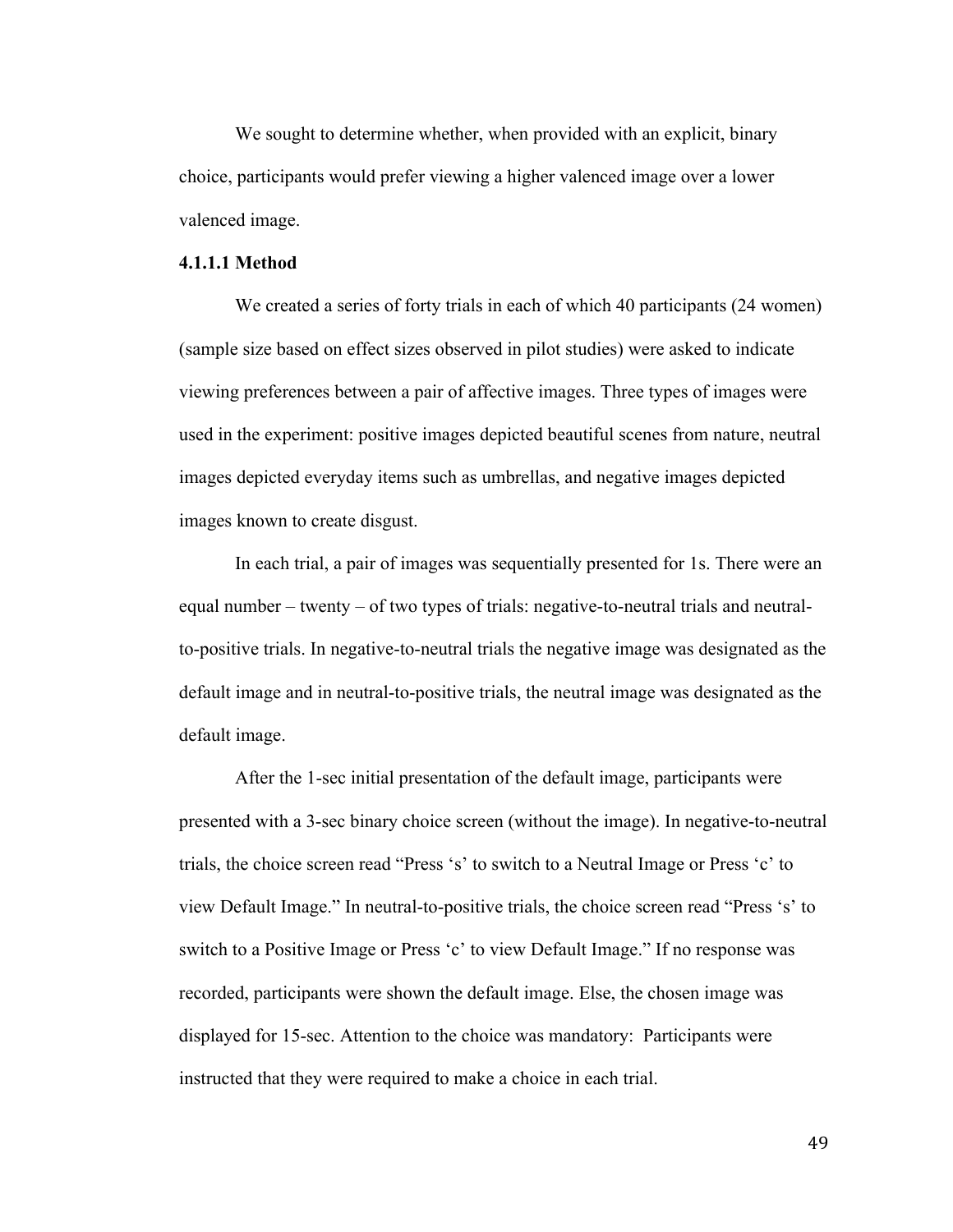To avoid perceptions of experimenter preferences in favor or against viewing the default image, participants were falsely told that experimenters were interested in measuring their autonomic responses to viewing any of the images included in the experiment (no such data were collected, although participants were hooked up to autonomic assessment devices). Post-experiment interviews suggested that 100% of participants believed this cover story and acted accordingly.

### **4.1.1.2 Results and Discussion**

Participants responded in 100% of trials and elected to view the higher valenced image in 87.5% of trials (the higher valence image was selected, on average, in 36.4 out of 40 trials, 95% CI 34.9 – 37.8).

Across all groups there were no observed differences between default-image viewing for negative-to-neutral and neutral to positive trials suggesting that preferences for higher valenced images and attention effects generalize across the two different types of trials.

# **4.1.2 Attention Drives Actions Associated with Positively Valued Outcomes (Study 4.1b)**

We sought to recreate the laboratory equivalent of a behavioral puzzle in which participants would continue viewing a lower-valenced image even though they had the option to view a higher valenced image with proactive action (i.e. electing to pressing a button). We tested whether increasing levels of attention would lead to increased proactive action.

### **4.1.2.1 Method**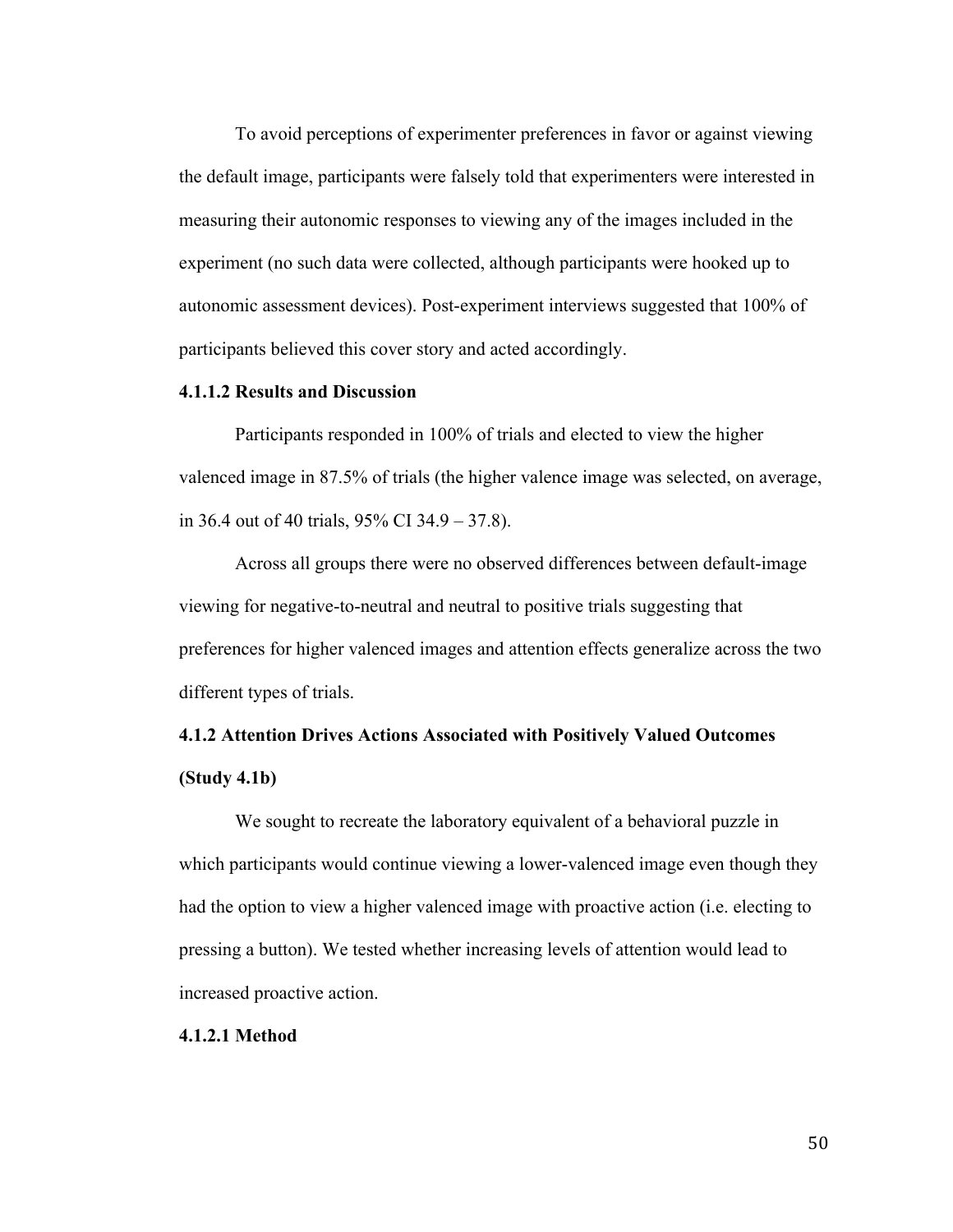Fifty participants were randomly divided into two equal groups: a lowattention group (14 women, 11 men) and a high attention group (14 women, 11 men). Prior to the start of the experiment all images were sequentially displayed (500 ms/image) so that the participants knew the type of images they could expect in the positive, neutral, and negative category.

In the low attention group, participants were shown a default image for 1-sec. In negative-to-neutral trials, this default image was negatively valenced and the instruction caption under the initial negative image read "Press 's' to switch to a Neutral Image." In neutral-to-positive trials, this default image was neutrally valenced and the instruction caption under the initial neutral image read "Press 's' to switch to a Positive Image." Each trial lasted 15 sec. If a participant elected not to press 's' she would see the default image for the entire trial. Else, if a participant elected to press 's' at time t, the image would instantly switch, and the participant would view the higher valenced image for 15-t seconds.

An identical protocol was used for the high attention group with one important exception: if the participant had not switched in the first 5s of viewing the default image, a red border appeared around the caption under the default image (see Figure 4.2). If the participant had still not switched within 10s of watching the default image the caption flashed for 0.5s. Both these manipulations were designed to orient participant attention towards the caption that reminded them that they could view a higher-valenced image by pressing 's'.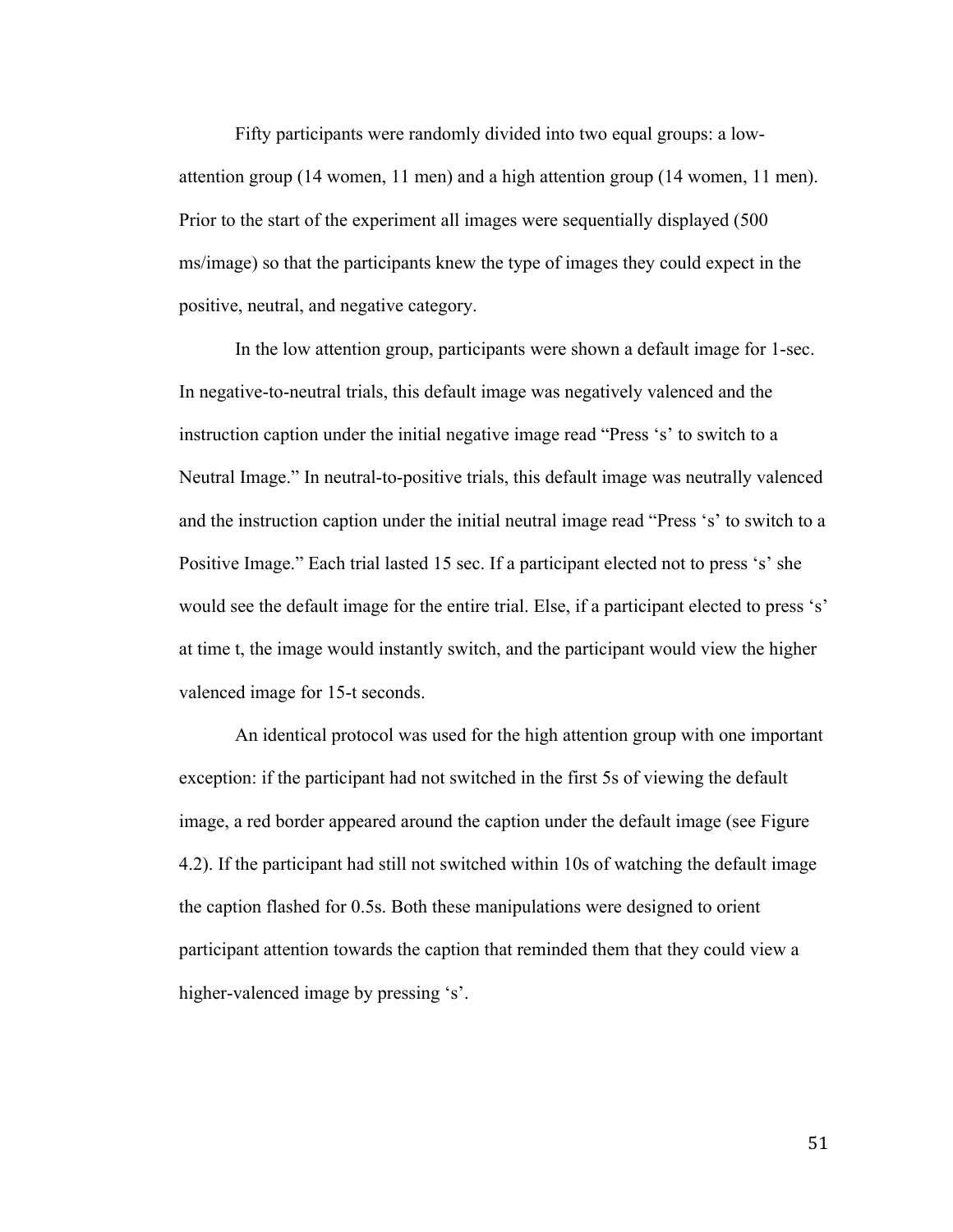

**Figure 4.2, Study 4.1 Methods**: As depicted in Panel A, participants frequently neglected to switch to the higher valenced image. In the high attention condition (Panel B), participants more frequently switched images after their attention was oriented towards the red-bordered caption.

As is Study 4.1a, participants were falsely told that experimenters were interested in their autonomic responses to image viewing and were indifferent to which specific images they viewed. Post-experiment interviews regarding beliefs about the purpose of the study suggested that 100% of the participants in both groups believed this cover story and acted accordingly.

### **4.1.2.2 Results and Discussion**

In the low attention group, participants switched images in only 29.4% of trials (mean number of switches 11 out of 40,  $95\%$  CI 8.0 – 15.5). This low number was noteworthy since actions based on preference alone should have led to a switch in nearly every trial. These results suggested that we had successfully recreated a laboratory equivalent of the behavioral puzzles discussed above.

We had hypothesized that increasing attention would lead to increased levels of motivated behavior more consistent with image valuations (although not to the level of Study 4.1a, since proactive action away from a default was required). We found this to be the case: in the high attention group participants switched images in 50.3% of trials (mean number of switches 20.1 out of 40, 95% CI 15.6 – 24.5). The difference in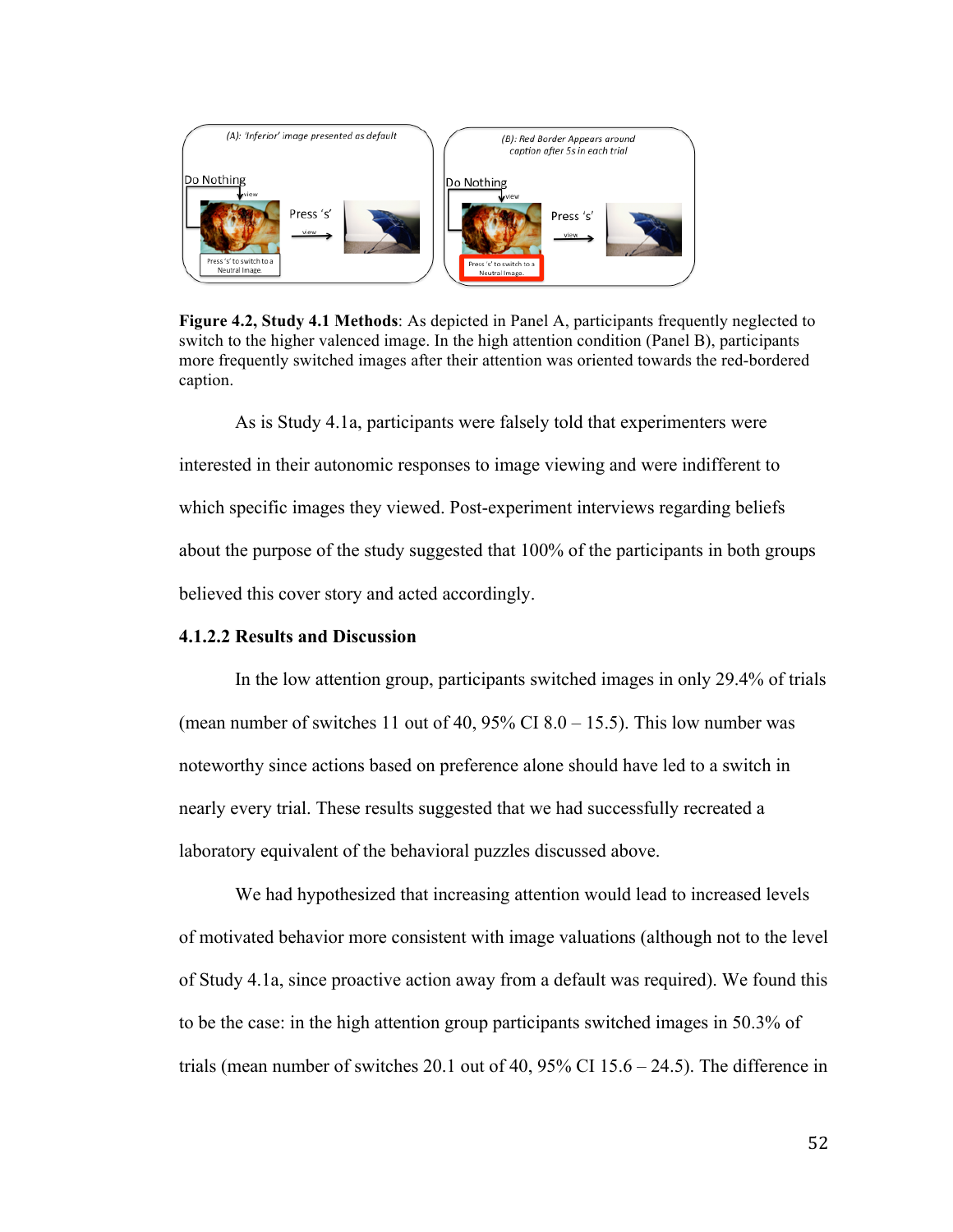the rate of switching from the default between the low attention and the high conditions is significant  $(t(23) = 2.80, p = 0.007, d = 0.79)$ .

Notably, the rate of switching in the first 5-seconds (pre-red border) of the high attention group was undistinguishable from the low attention group: high attention group participants switched images for 16.9% (6.76 out of 40) trials within the first 5 seconds compared to 18.5% (7.4 out of 40) switches in the low-attention group within the first 5 seconds  $(t(23) = 0.39, p = 0.70)$ . However, a large difference was observed in the second 5-second interval: participants in the high attention group switched images in an *additional* 26.5% of trials, whereas the low-attention group switched in an additional 8.5% of trials. The difference in the rate of switching in the second 5 second interval is significant  $(t(23) = 4.18, p < 0.001, d = 1.18)$ . This (second) 5second interval accounted for the bulk of the difference between the two groups.

Across all groups there were no observed differences between default-image viewing for negative-to-neutral and neutral to positive trials suggesting that preferences for higher valenced images and attention effects generalize across the two different types of trials.

These results are consistent with the hypothesis that orienting attention (recruited in this empirical context by the red-border) unlocks the valuation processes that lead to motivated action (i.e. a button press to switch images). However, it is also possible that the salient red border created a demand effect by making participants suspect that the experimenters *wanted* them to press a button and switch images (this could have occurred despite our attempts at creating a – reportedly credible – cover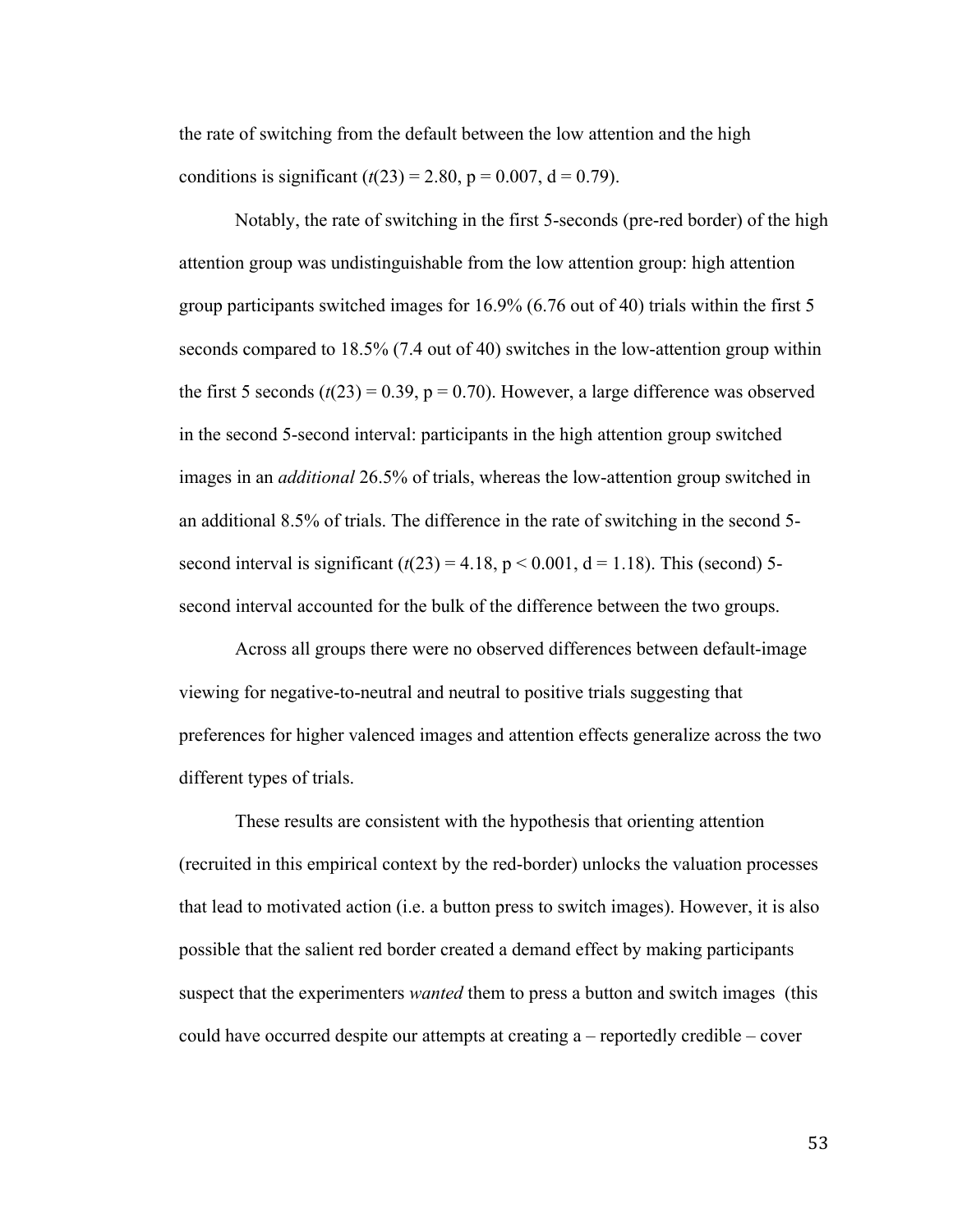story about being interested in autonomic responses, not image-viewing behavior). We investigated this possibility in Study 4.1c.

# **4.1.3 Attention Does Not Drive Actions Associated with Negatively Valued Outcomes (Study 4.1c)**

The goal of this study was to determine whether the image-switching behavior in the high-attention group of Study 4.1b was attributable to unlocking of the valuation process by orienting attention, or to experimenter-generated demand effects. To achieve this goal, we created trials in which we expected outcomes based on valuation to be different from outcomes based on demand effects.

As in Study 4.1b, we used trials in which a red-border/flash highlighted the option of pressing a button to switch from one image to another. As in Studies 4.1a and 4.1b, participants had the option of moving from a worse image (lower valenced) to a better (higher valenced) image. In Study 4.1c, we included trials in which participants had the option to move from a better image to a worse image.

Accounts based on attention-enabled valuation would suggest that participants would not, in general, press a button to move from a better to a worse image since doing so would result in a negatively valued outcome. In contrast, accounts based on demand-effects would suggest that participants would frequently press any highlighted button since experimenters' cues (i.e. displaying a red-border/flash) were giving rise to strong demand effects.

# **4.1.3.1 Method**

Forty participants were randomly divided into two equal groups: a lowattention group (20 participants, 8 women) and a high attention group (20 participants,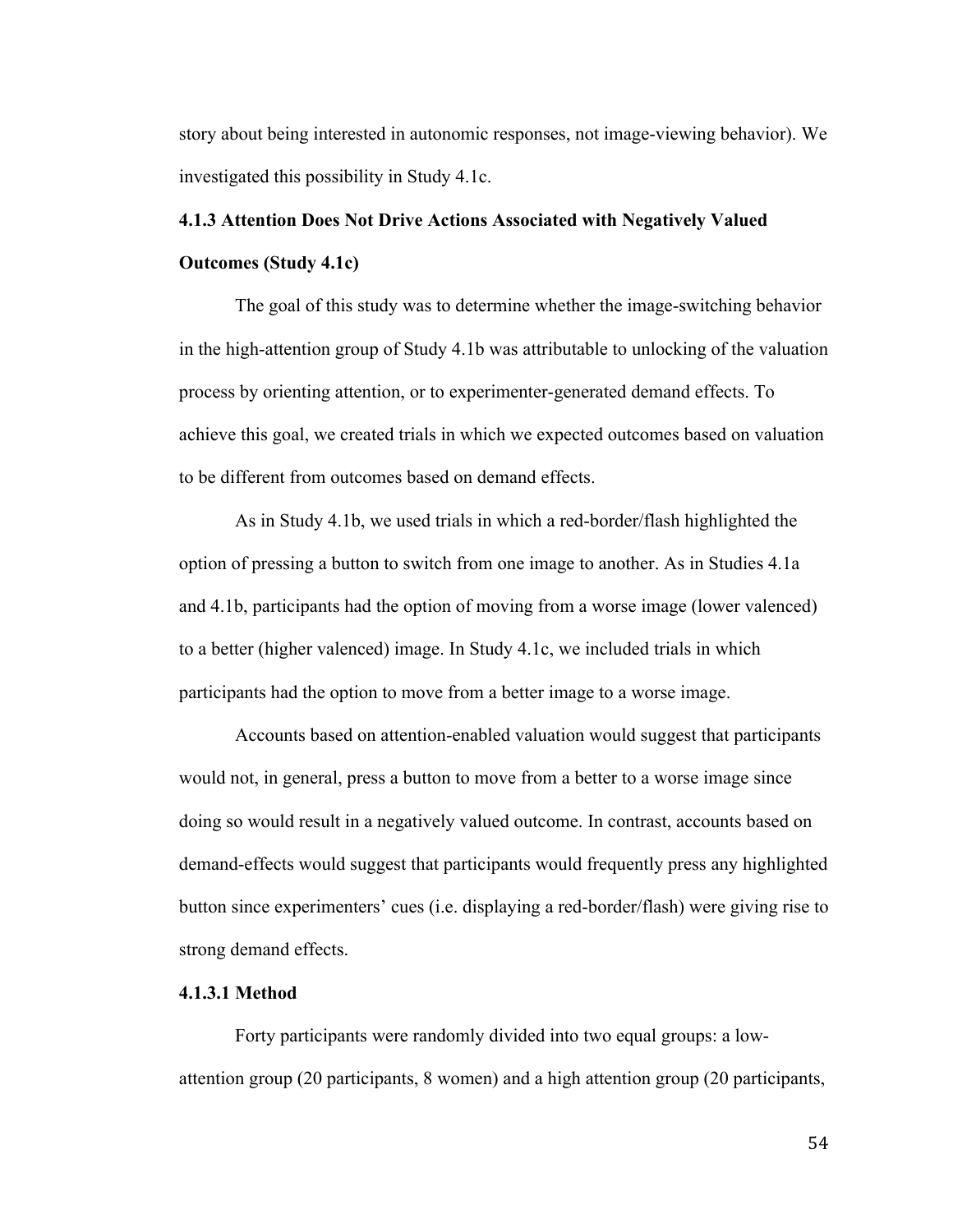7 women). Participants in both groups followed precisely the same procedures as participants in corresponding groups in Study 4.1b: participants in the low-attention group had the option to press a button and switch the default image to view an alternative image; participants in the high attention group additionally saw the red border and caption flash if they did not switch images early in each trial. The crucial difference from Study 4.1b was that in half the trials the default image was higher valence (i.e. more pleasant) than the alternative image.

There were a total of eighty trials: forty worse-to-better trials (50% negativeto-neutral and 50% neutral-to-positive) that were identical to the forty trials of Studies 4.1a and 4.1b, and forty better-to-worse trials (50% neutral-to-negative and 50% positive-to- neutral). No images were repeated between trials. As in Studies 4.1a and 4.1b, participants were falsely informed that experimenters were interested in their autonomic responses to image viewing and were indifferent to which specific images they viewed.

### **4.1.3.2 Results and Discussion**

For both the low-attention group and the high-attention group, the worse-tobetter trials replicated the pattern of results from Study 4.1b. The rate of switching for the high attention group was 61.4% (24.55 out of 40 trials) and the rate of switching for the low attention group was 40.2% (24.55 out of 40 trials). The difference in image switching between the high attention and low attention groups (for worse to better trials) was  $21.2\%$  (t(78) = 3.08, p < 0.01), which was virtually identical to the 20.9% difference observed in Study 4.1b.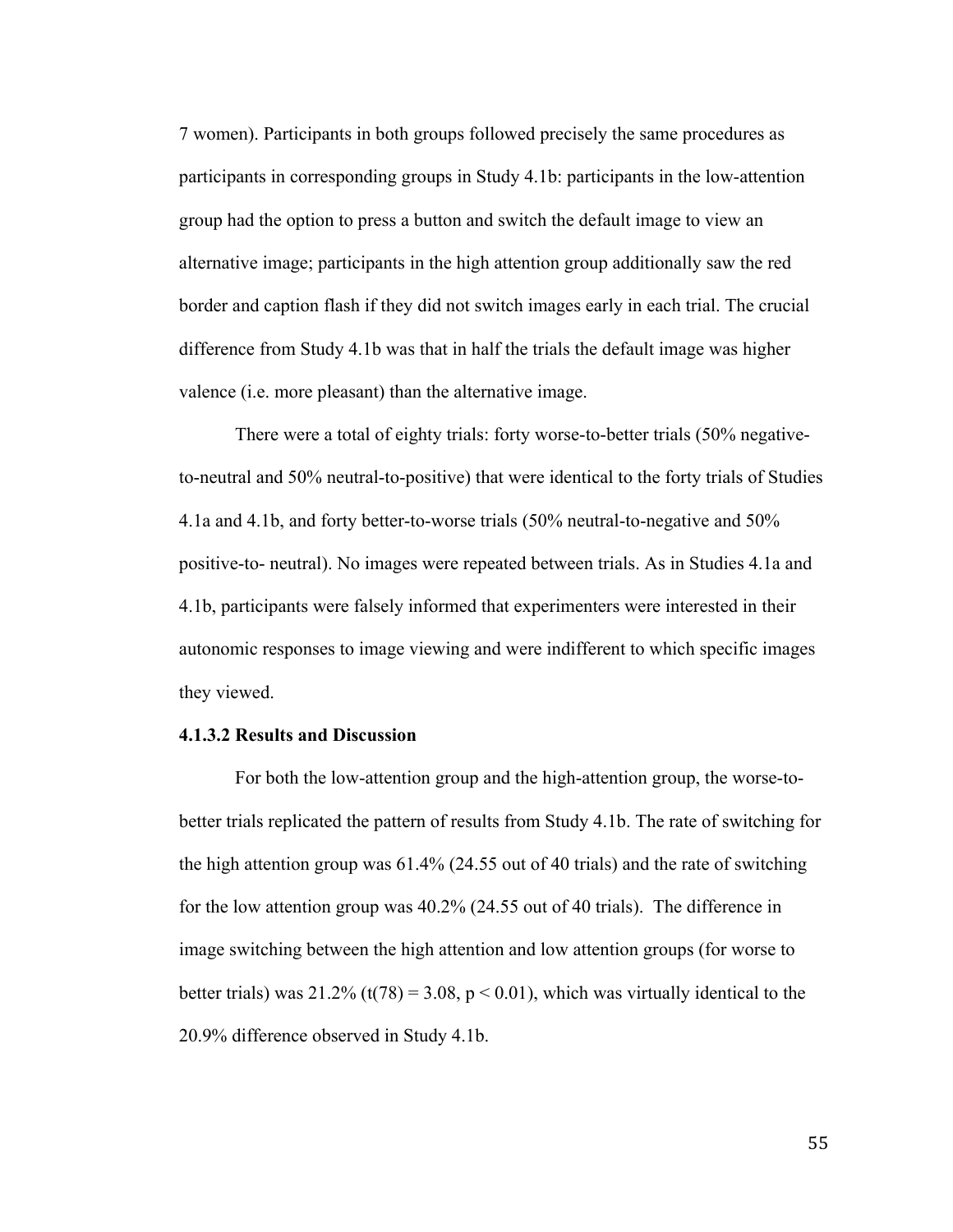## **Table 4.1:**

| Study 4.1, Average Rate of Image Switching % by Group |                            |                              |
|-------------------------------------------------------|----------------------------|------------------------------|
|                                                       | Low Attention Group        | <b>High Attention Group</b>  |
| Worse-to-Better trials                                | 40.2% (95% CI 33.4 –       | 61.4% (95% CI 51.0 –         |
|                                                       | 46.9                       | 71.6                         |
| Better-to-Worse trials                                | $8.4\%$ (95% CI 7.0 – 9.8) | $11.2\%$ (95% CI 9.3 – 13.0) |

Importantly, for the better to worse picture trials, as shown in Table 4.1, there was no statistical difference between the low attention group and the high attention group (8.4% vs. 11.2%,  $t(78) = 1.08$ ,  $p = 0.39$ ).

Thus, participants did not appear to merely react to the cues and treat them as an indication of experimenter preferences. Rather, their behavior was more consistent with an account that featured the enabling of valuation processes via attention. When attention unlocked a valuation that was positive (e.g. switching from a worse to a better picture), the associated action was often undertaken. Conversely, when attention unlocked a valuation that was negative (e.g. switching from a better to a worse picture), the associated action was often not undertaken.

While the results of Studies 4.1a-4.1c support the hypothesis of attention enabling valuation and motivated action, this behavioral context was contrived and laboratory based. We next sought to determine whether similar attention-related effects were observable in more natural behavioral contexts.

**4.2 Varying Levels of Attention Affects Real-World Purchasing Behavior (Study 4.2)**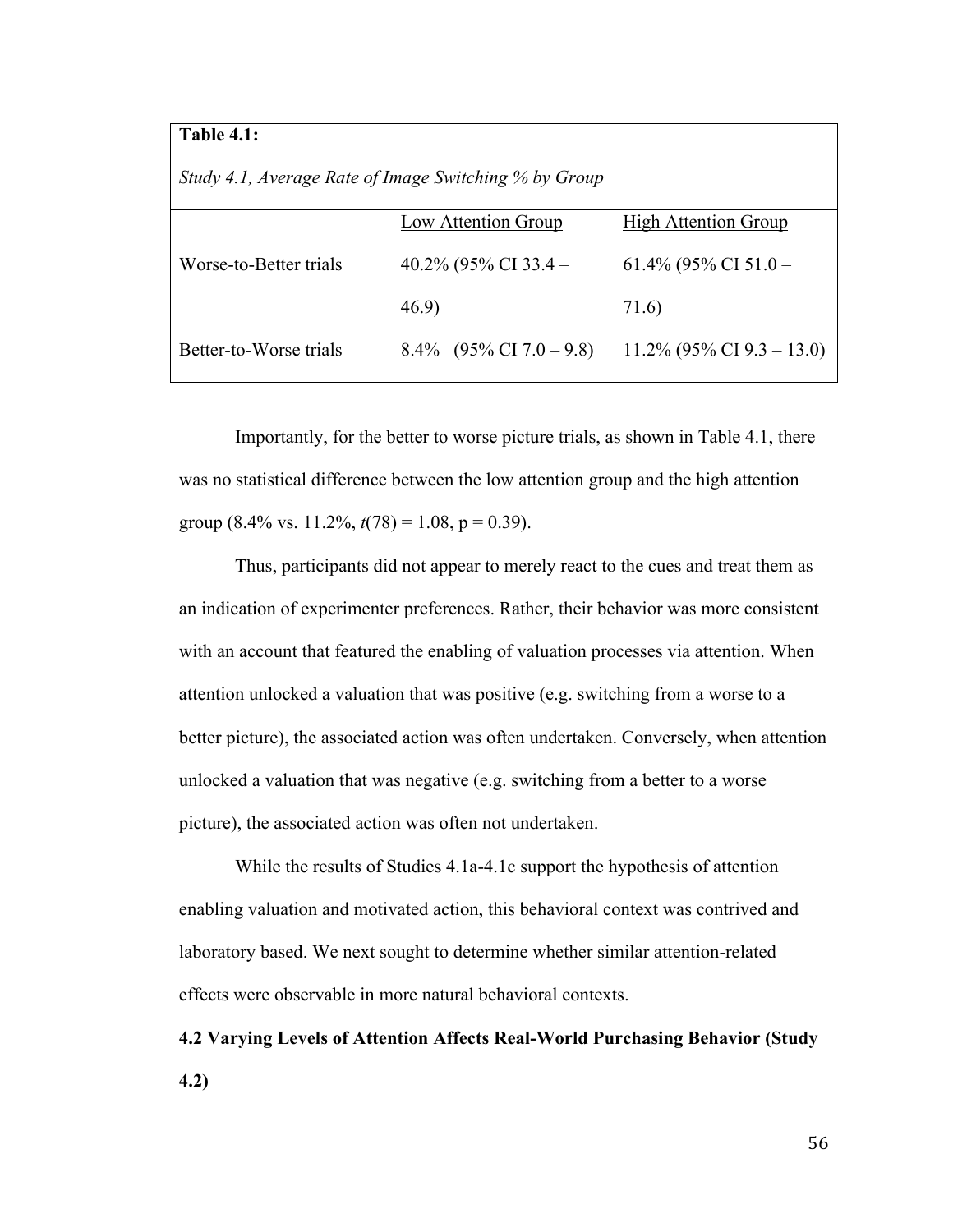Can an attention-eliciting message – not designed to change valuation – increase approach motivation in a real-world behavioral setting? To answer this question, we placed a colored, attention-attracting sign reading "APPLES" on apple baskets (which themselves were manifestly visible) in company cafeterias. We hypothesized that the sign should increase orienting attention, which would enable valuation process and create increased motivation to purchase apples.

### **4.2.1 Method**

We selected five company cafeterias with nearly identical layouts belonging to an enterprise located in the San Francisco Bay Area. Each cafeteria served several hundred employees every day. The main purpose of these cafeterias was to serve meals (primarily breakfast and lunch). However they also provide fruits, nutrition bars, and other refreshments that were consumed either as stand-alone snacks or as accompaniments to meals.

An apple basket was prominently displayed near the cash register of each cafeteria. Pre-experiment interviews with cafeteria employees (across all 5 cafeterias) suggested that many customers picked up an apple while waiting to pay for their meal. These customers were said to account for most apple sales. A small minority of customers were said to come to the cafeteria specifically to purchase an apple.

We constructed a colored sign on a folded A3 sized paper containing the word "APPLES" in upper case, 300-point Herculaneum font in bright blue ink with a red border. We placed these signs at the back of the apple baskets on alternate days over a two-week experimental period. The signs were placed on Monday, Wednesday and Friday of Week 1 and Tuesday and Thursday of Week 2. No signs were placed on the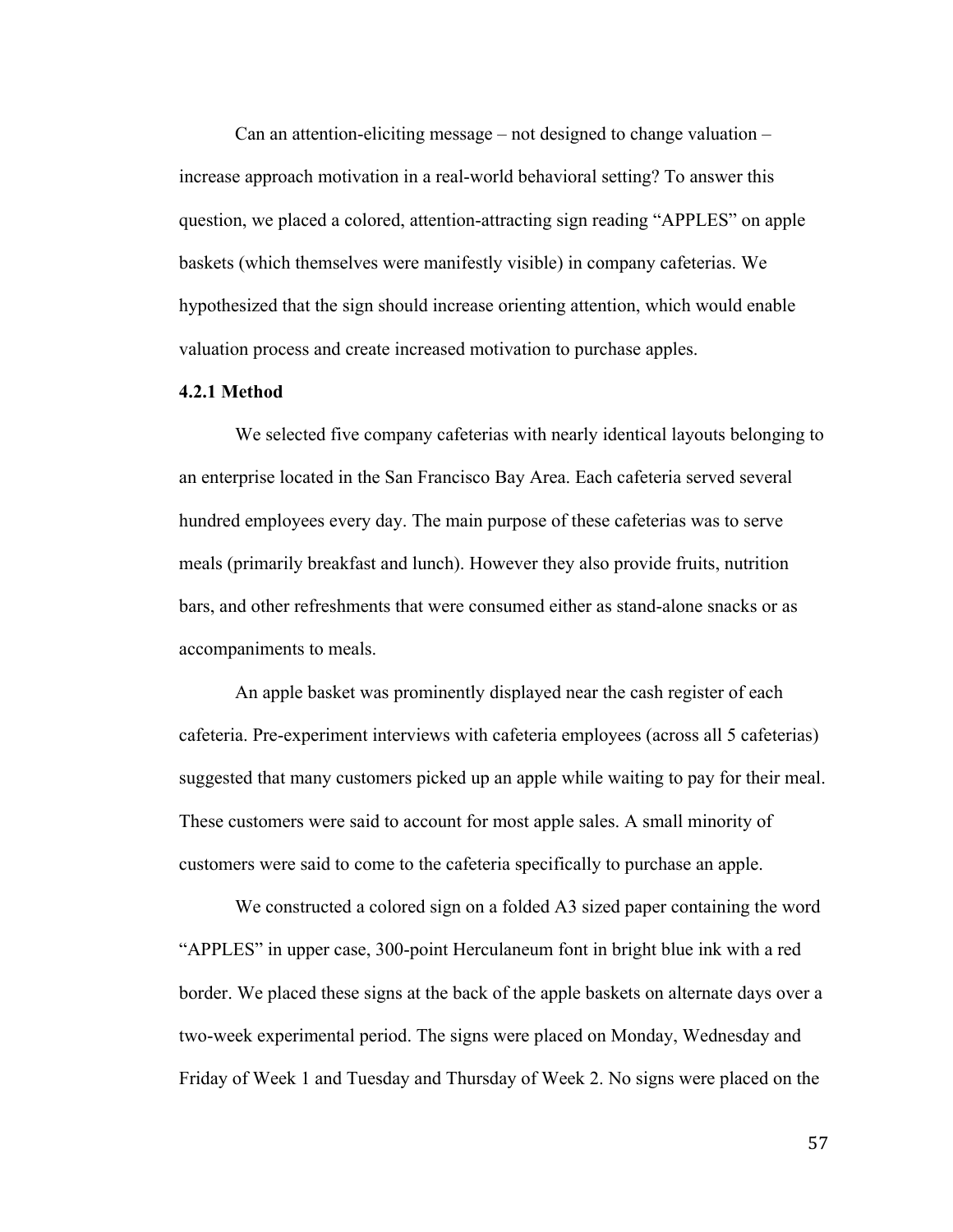remaining days. Experimenters recorded the sales of apples at the end of every business day. This was accomplished by subtracting the apples remaining in the basket at the end of the business day from the total number of apples present in the basket at the start of the business day.

### **4.2.2 Results and Discussion**

In the sign-present condition (across five days in five cafeterias) there were a total of 223 apples sold (8.92 apples per cafeteria per day). In the sign-absent condition (across five days in five cafeterias) a total of 99 apples were sold (3.96 apples per cafeteria per day). The difference was significant  $(t(23) = 3.93, p < 0.001, d$  $= 1.11$ )). The five-day sign-present total sales were greater than the five-day signabsent total sales in each of the five cafeterias.

Notably, the effects of the sign were strongest on Day 1 and Day 2 of the experiment and the weakest on Day 9 and Day 10 of the experiment. The average difference between the sign present and the sign absent conditions on these two days (Monday and Tuesday of Week 1) was 8 apples; the average difference on the last two days of the experiment (Thursday and Friday of Week 2) was only 2.4 apples. The average difference monotonically declined for each day-pair. One reason for this pattern of results may be that the novelty of the sign was highest on Day 1 and this novelty attracted maximum orienting attention.

The "APPLES" sign increased sales even though it did not directly seek to influence customers' valuation of the apples the way a sign reading "SWEET APPLES" might have. However this study did not preclude the possibility that it was not attention that enabled valuation processes; rather the presence of the sign may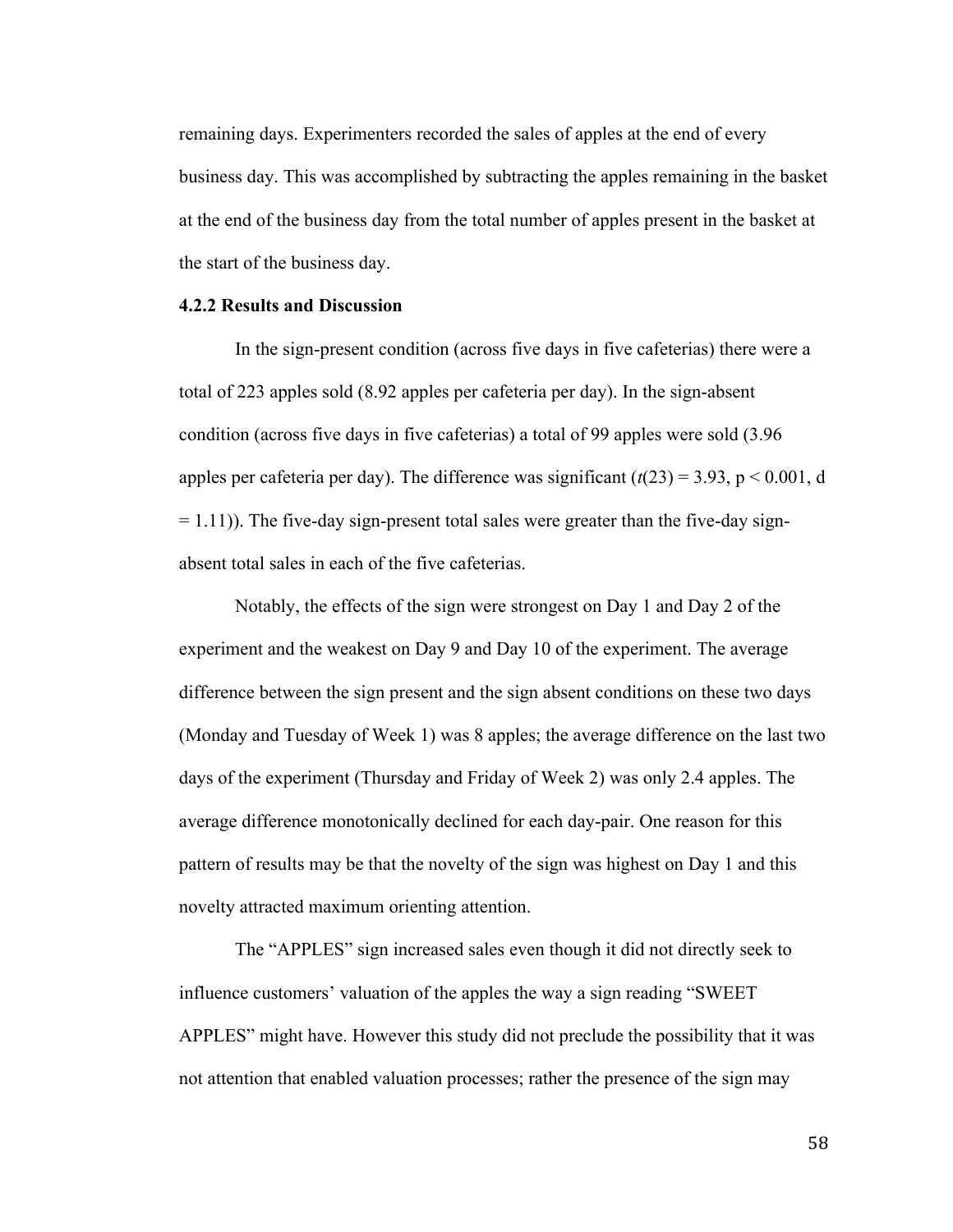have directly increased valuation – because, for example, customers may have reasoned that the fact that someone went to the trouble of making a sign about the apples must mean that they are good. We investigated the source of effectiveness of similar signs in a different behavioral context in Study 4.3.

### **4.3 Attention Affects Behavior in a Real-World Health Related Behavioral**

### **Context (Study 4.3)**

In Study 4.3, we sought to show that increased motivated behavior was due to unlocking of valuation processes by attention (and not because of direct change in the valuation). We used the context of pedestrians making the choice between taking the escalator or stairs at train stations in the San Francisco Bay Area. We tested whether attention-orienting signs could increase stair-climbing rates (Study 4.3a). Finding this to be the case, we tested whether these effects were induced, not by attention, but by a disruption to routine (Study 4.3b). Finally we tested if subtle demand effects could lead to increased stair-climbing (Study 4.3c).

### **4.3.1 Attention Orienting Sign Increased Rate of Stair Climbing (Study 4.3a)**

The choice of whether to take the stairs or escalator is determined by a variety of factors. Prior studies have shown that only about 6% of pedestrians proactively choose to take the stairs (Suri, Sheppes, Leslie & Gross, 2014). Thus, taking the escalator is seen as a default and most pedestrians do not appear to view taking the stairs as an available option. We tested whether signs placed at the stair escalator choice point could increase rates of stair-climbing.

### **4.3.1.1 Method**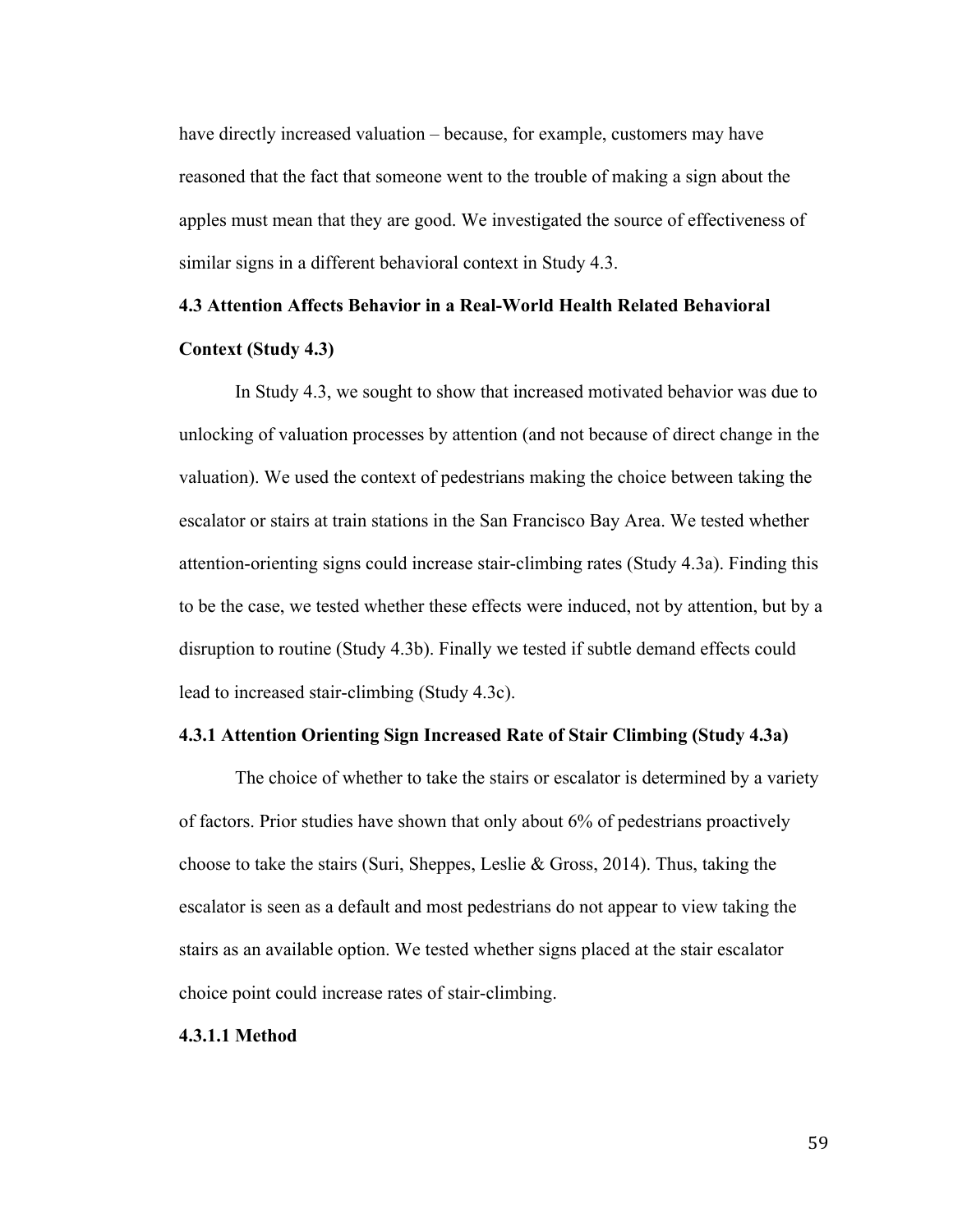Many prior studies have shown that signs highlighting the health benefits of taking the stairs, when placed at the stair-escalator point of choice are effective in increasing the number of pedestrians who elect to take the stairs (Suri, Sheppes, Leslie & Gross, 2014). A common assumption underlying these signs is that they are effective because they highlight the benefits of taking the stairs (e.g. weight loss, heart fitness) thereby directly impacting valuation.

We sought to determine if signs that did *not* refer to benefits of stair-climbing but only drew attention to the available option of taking the stairs could impact behavior. We chose two such signs: a sign that read "Stairs?" and a second sign that read "Stairs or Escalator?" We hypothesized that these signs would induce more pedestrians to take the stairs relative to cases in which no sign was in place. We used an A/B testing methodology ( $A = sign present$ ;  $B = no sign$ ) and recorded the percentage of pedestrians who took the stairs. Both signs were displayed on a 22" x 28" placard that was placed on a floor-standing sign stand. The signs used black lettering printed on white poster paper.

The choices of 1,369 pedestrians approaching (ascending) stair/escalator banks outside two train stations in the San Francisco Bay Area during the commute hours of 7am and 10am and 4pm to 6pm were observed and recorded. Measurements were made in two different stations on two consecutive weekdays over a duration of approximately 9 hours. This ensured that pedestrians were unlikely to have seen any sign more than once (this was later confirmed via interviews). Staircases in both stations had approximately 50 steps.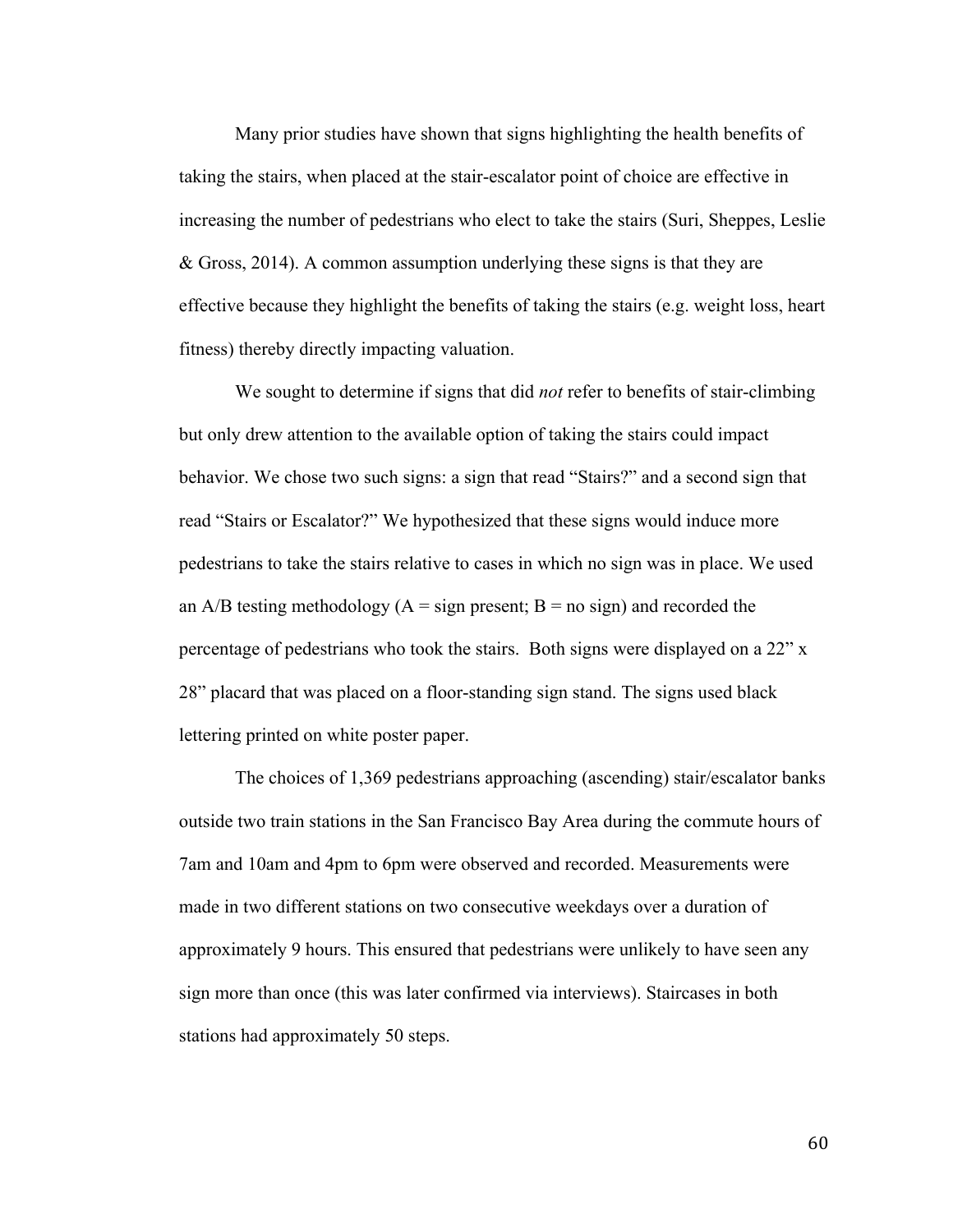Pedestrians with items larger than a computer bag or a handbag were excluded because these items would influence their choice. We excluded individuals carrying a baby for similar reasons. Additionally, we counted groups of individuals larger than two as one choice, since people in these groups typically went along with the choice of the first pedestrian in the group.

Experimenters were positioned so that they could not be observed by pedestrians at the point of choice. Each experimenter was armed with two counters – one for the stairs and one for the escalator. A pedestrian was counted when she fully ascended the stairs or escalator. Experimenters were instructed to note any instance of a choice being driven by congestion on either the stairs or the escalator. No such instances were observed. One of the two signs was 'on' for a 15-minute interval that was then followed by no sign being present for the next 15-minute interval. A twominute break between conditions provided experimenters time to place, or remove signs. The break also provided sufficient time to ensure that pedestrians who observed the experimenter handing the sign were not included in the study set. A stopwatch was used to mark 15-minute measurement intervals. Pedestrians in the process of ascending as the 15-minute measurement interval ended were not included.

We approached all pedestrians who had elected to take the stairs when there was a sign in place at the stair-escalator choice point and asked them to participate in a brief interview. People at the bottom of the stairs could not have observed pedestrians being approached after they had finished climbing the stairs. We sought to determine whether they had seen the sign below, and if so, to describe whether the sign had influenced their choice. If they indicated that the sign influenced them, they were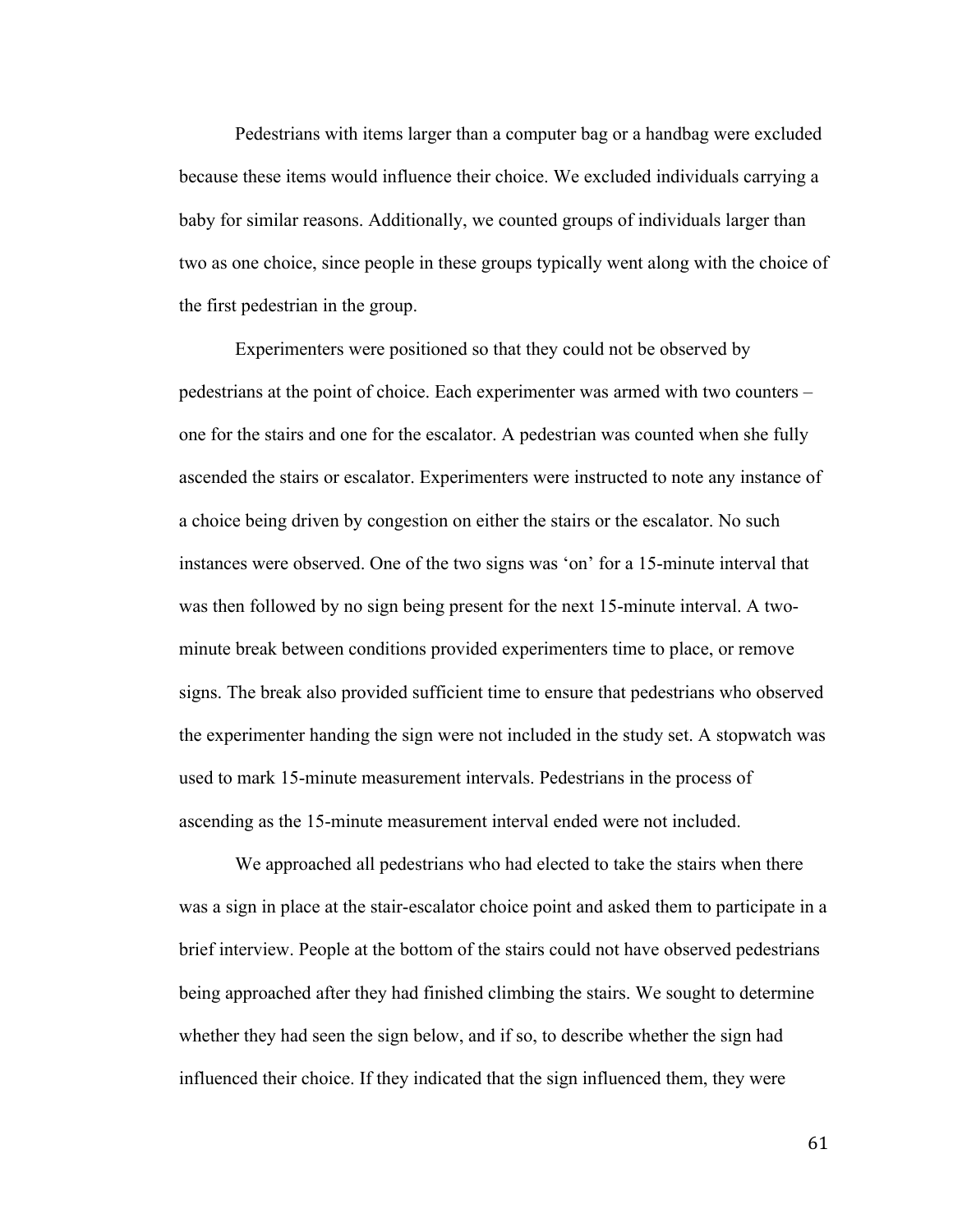asked to explain how (in an open ended form). They were then asked to indicate which item in a pre-written list was closest to their open-ended response. The list contained three items: (1) The sign convinced me that it is better to take the stairs or (2) The sign drew my attention towards considering what is better for me or (3) Other.

#### **4.3.1.2 Results and Discussion**

Both signs increased the percentage of pedestrians electing to take the stairs. The sign reading "Stairs?" outperformed the No Sign condition (11.9% vs. 5.8%;  $\chi$ 2=7.09, df = 1, N = 625, p=0.008, V = 0.11). The sign reading "Stairs or Escalator?" also outperformed the No Sign condition (13.2% vs. 6.4%;  $\chi$ 2=9.44, df = 1, N = 744,  $p=0.002$ ,  $V = 0.11$ ).

Out of the 91 pedestrians who took the stairs when a sign was present at the stair-escalator choice point (across both signs conditions), 63 provided complete interviews of which 26 either did not see the sign or indicated that the sign played no role in their decision. When asked to explain the source of the sign's effectiveness, the remainder of the participants (37) provided open responses which were later coded by an experimenter who was blind to the hypothesis into the three items described in the Methods section above (i.e. 'sign increased valuation' or 'sign attracted attention' or 'other'). A large majority of the open responses  $-31$  out of 37 (84%) – were coded as the 'sign attracted attention' item. After their open response when participants were asked to pick an item that most closely matched their open response, 33 out of 37 (89%) respondents self-coded their response as the 'sign attracted attention' item.

The increased rate of stair climbing after reading an attention-eliciting sign suggests that attention increases the impact of motivational forces on behavior. Results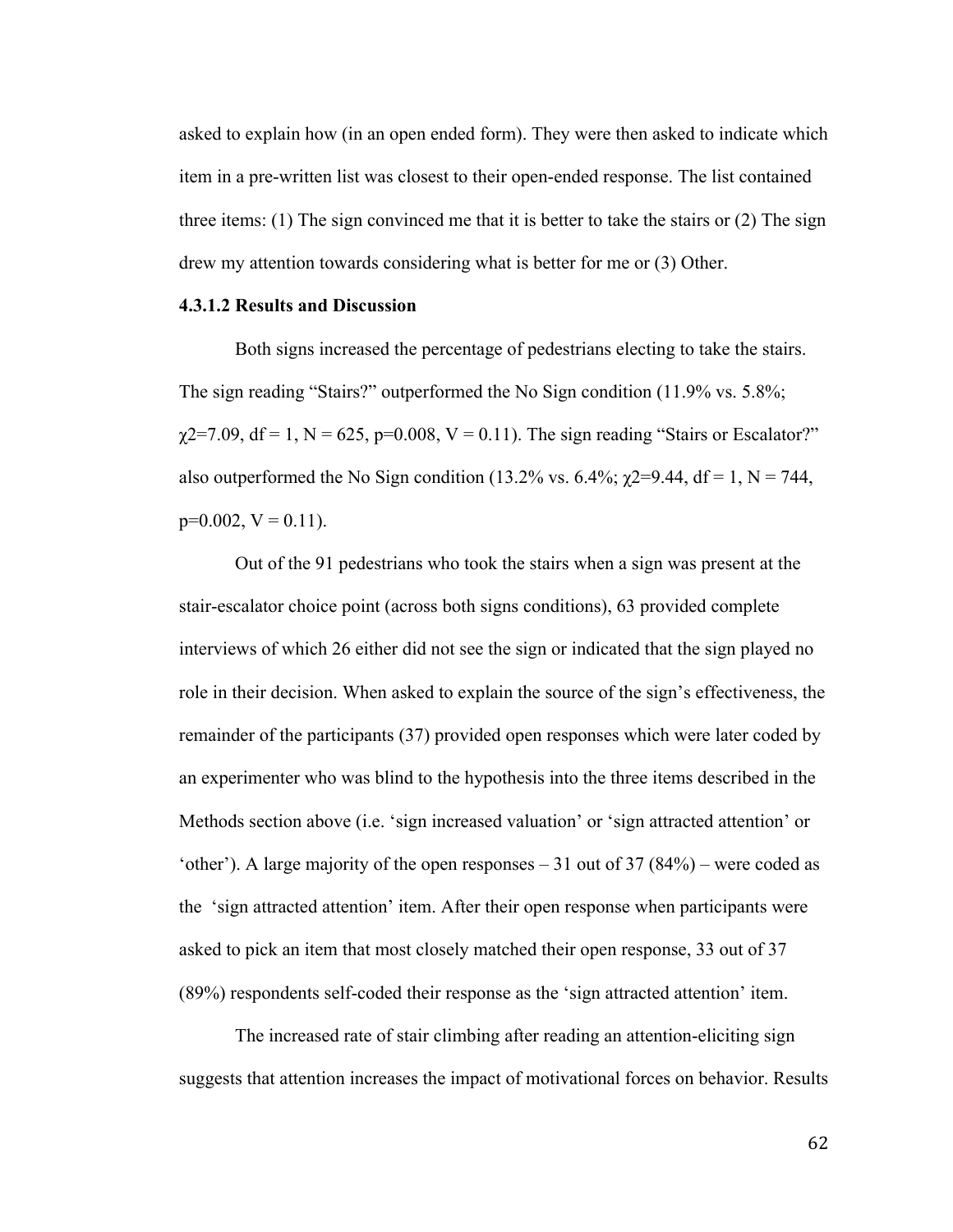from participant interviews suggested that this increase is created because orienting attention enabled the valuation process to be translated into behavior.

However, there are two other possible explanations for pedestrian choices observed in Study 4.3a. First, choices may have been due to a disruption of typical routines due to the sign. Since the dominant majority of pedestrians routinely take the escalator, *any* disruption could have increased the rate of the stair climbing. We considered this possibility in Study 4.3b. Second, pedestrian choices could have been influenced by subtle demand effects that they did not (or could not) articulate in postchoice interviews. Despite the seeming neutrality of the signs used in Study 4.3a, they both prominently featured the word 'stairs'. This may have introduced a communicative intention that implied a preference for stair-taking by the creator of the sign (hence influencing valuation). We tested this possibility in Study 4.3c.

# **4.3.2 A Disruption in Routine Does Not Influence Stair/Escalator Choices (Study 4.3b)**

In Study 4.3b, we sought to determine whether any disruption in typical routines (that almost always feature escalator-taking) could increase stair-taking behavior. We therefore constructed a sign that read "Have a good day!" We reasoned that such a sign would cause a disruption in routines like the signs used in Study 4.3a. However this sign would not draw attention to the stair-escalator decision and therefore would not unlock valuation processes related to stair-climbing.

A disruption-based account would predict that "Have a good day!" sign should increase the rate of stair taking. The attention-enabled valuation account proposed in this work would predict that there should be no increase in stair-climbing. We tested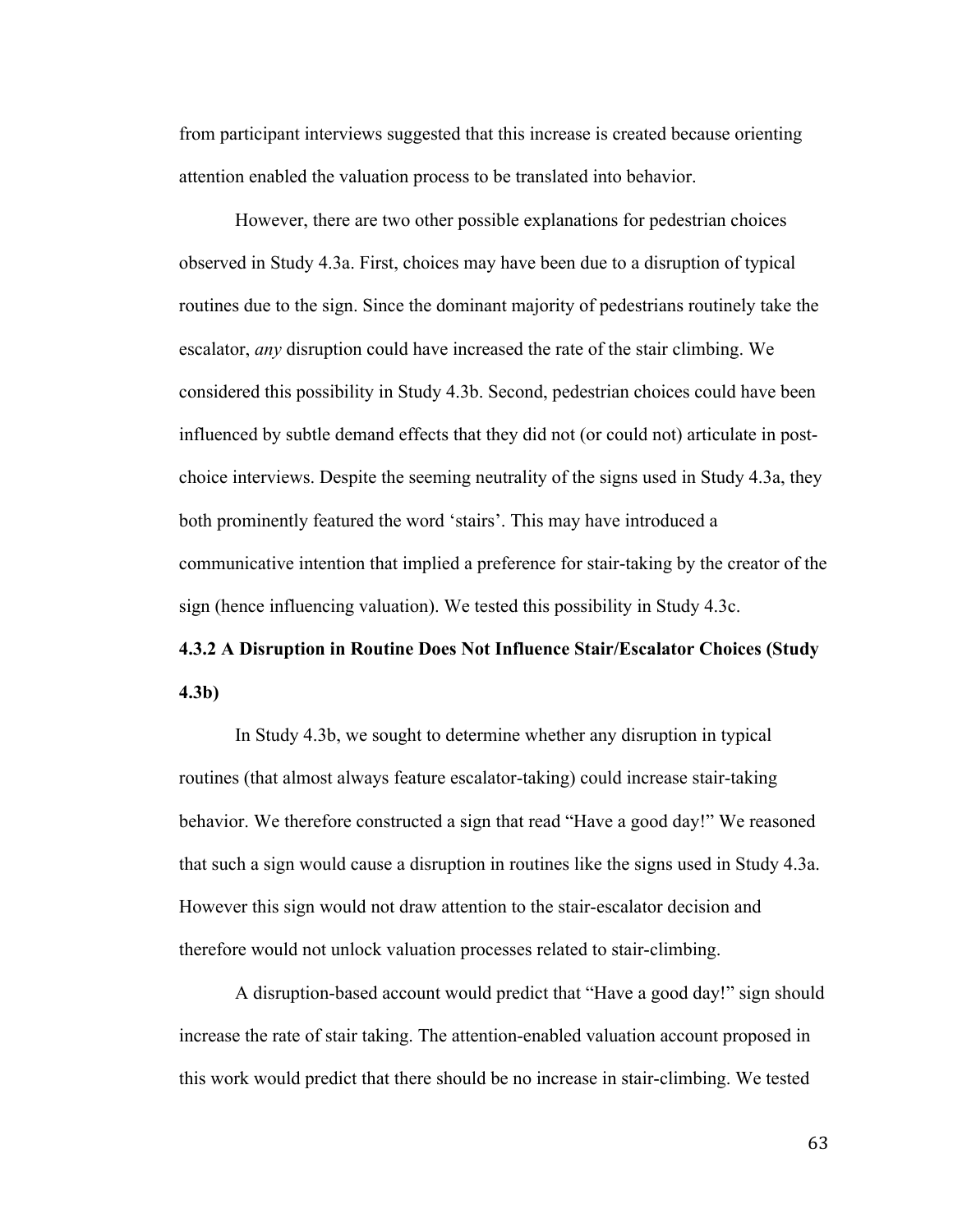these contrasting predictions using methods identical to those described in Study 4.3a (contrasting a 'sign-on' condition with a no-sign condition).

The 'Have a good-day!' sign had no effect on stair-climbing rates. In the presence of the sign 5.1% of 638 pedestrians took the stairs and in its absence (a statistically equivalent) 5.3% of pedestrians took the stairs ( $\gamma$ 2=0.01, df = 1, N = 638, p=0.92). These results were consistent with the attention-valuation hypothesis, but not with the disruption hypothesis.

## **4.3.3 A Sign Not Featuring Stair-use Increased Stair Climbing Rates (Study 4.3c)**

In Study 4.3c, we tested whether the increased stair-climbing rates observed in Study 4.3a were driven by the word 'stairs' that prominently featured in both signs that were tested. It is possible that the word 'stairs' introduced subtle demand characteristics that participants did not/could not report on in post-choice interviews in Study 4.3a. We therefore constructed a sign that read "Escalator?" We reasoned that such a sign would not directly create demand characteristics favoring stair climbing, but would draw attention to the stair-escalator decision and therefore would unlock valuation processes related to stair-climbing.

A demand-characteristic account would predict that "Escalator?" sign would not implicitly prime stair use and would therefore not increase the rate of stair taking. The attention-valuation account proposed in this work would predict that there should be an increase in stair-climbing since the "Escalator?" sign would draw attention to the stair-escalator choice. We tested these contrasting predictions using methods identical to those described in Study 4.3a (contrasting a 'sign-on' condition with a no-sign condition).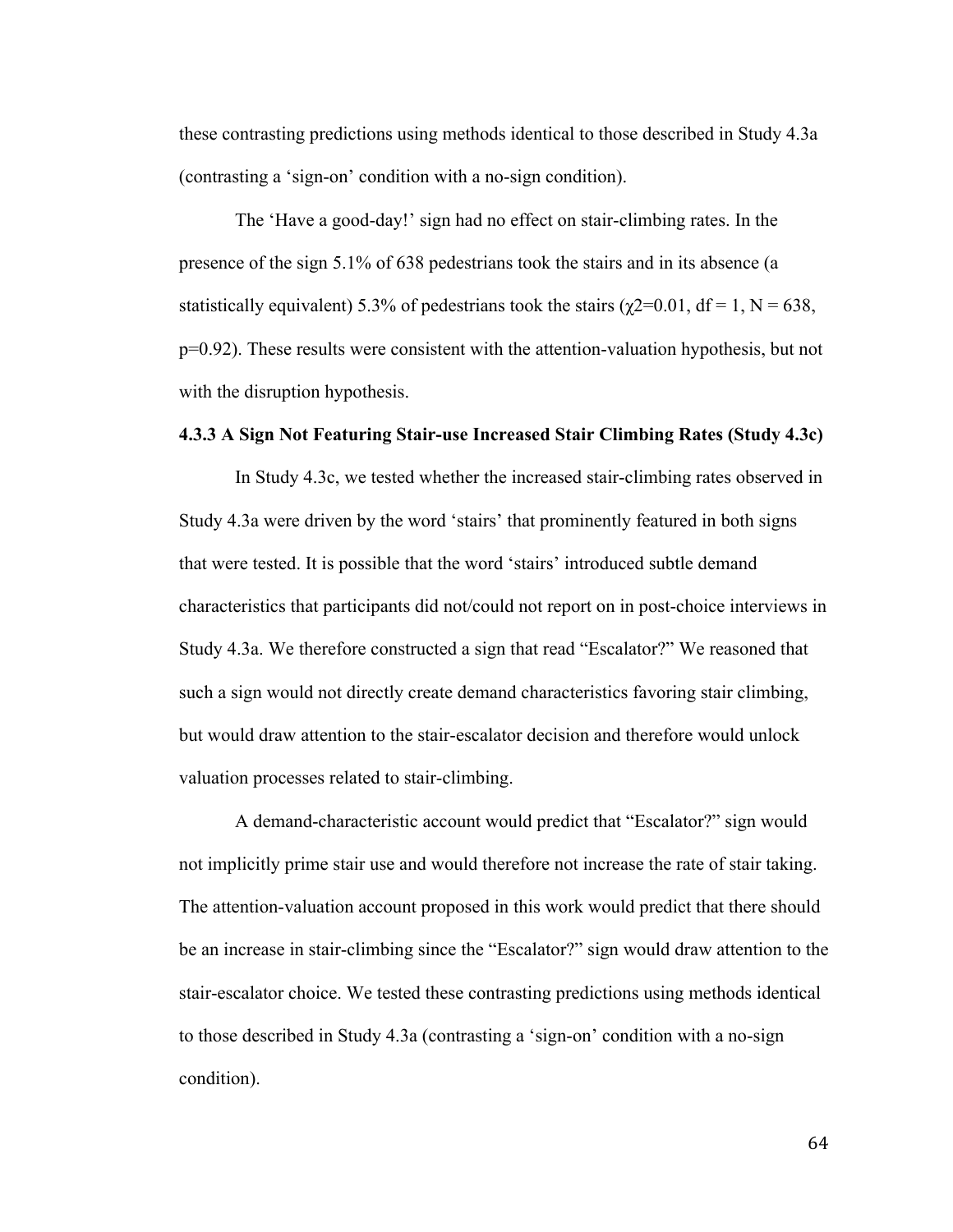The 'Escalator?' sign increased stair-climbing rates. In the presence of the sign 9.8% of 719 pedestrians took the stairs and in its absence 5.8% of pedestrians took the stairs ( $\chi$ 2=4.01, df = 1, N = 719, p=0.04). These results are consistent with the attention-valuation hypothesis, but not with the demand-characteristics hypothesis.

## **4.4 General Discussion**

It is difficult to understand why people often don't do what is apparently in their best interest. Examples abound, such as patients not taking medications crucial to their well-being, and employees not signing up for retirement accounts crucial to their financial well-being. In this article, we have presented evidence that one cause of such behaviors may be a lack of orienting attention, which prevents the initiation of the valuation processes that are required to enable motivated behavior.

In Studies 4.1a-4.1c, participants frequently did not press a button that would have resulted in viewing a higher-valenced image instead of a lower-valenced default image. When their attention was trained towards a caption reminding them of their option to switch images, participants did so at much higher rates. In Study 4.2, company employees increased apple purchases after viewing a sign reading "APPLES" (which was designed to increase attention but not valuation). In Studies 4.3a-4.3c, pedestrians took the stairs at increased rates after they viewed signs reading "Stairs" or "Stairs Or Escalator?" compared to pedestrians who had not viewed these signs. They frequently attributed their behavior to increased attention.

To our knowledge, prior empirical work on motivational puzzles has not explicitly linked attention to motivated behavior. This link enables a common explanation for a broad spectrum of puzzling findings. For example, preferentially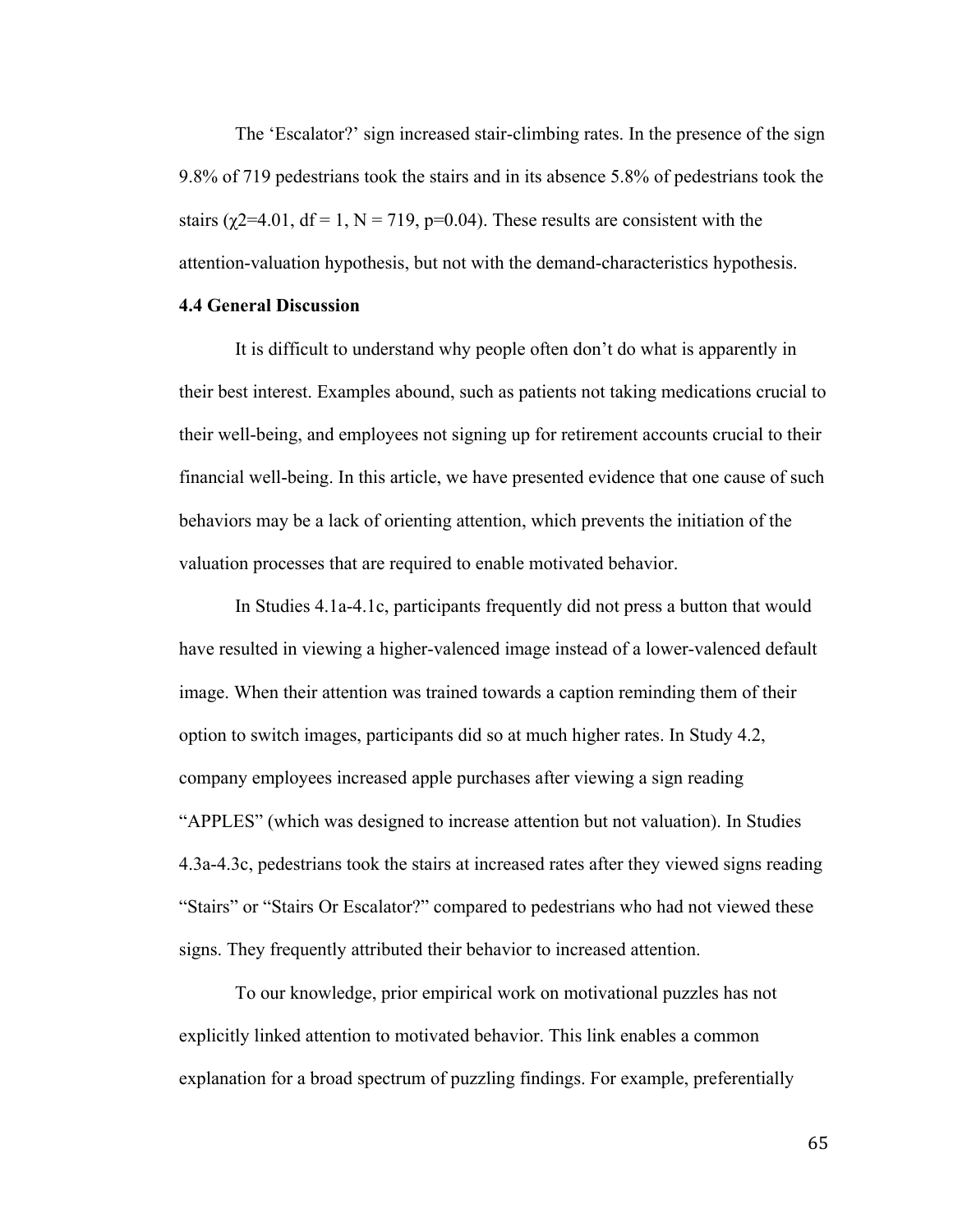displaying healthy items over unhealthy ones in school cafeteria lines (Hanks et al., 2012) increased sales of healthier food items increased by 18% and decreased sales of less healthy food items by 28%. Presumably the students knew that they had access to the previously preferred non-healthy food items. However these items did not, on our account, receive enough attention to be valued and acted upon.

A similar example involved displaying tax-inclusive prices for products subject to sales tax for a three-week period. This tax-inclusive tax display reduced demand by roughly 8 percent relative to control products (Chetty, Looney & Kroft, 2007). Presumably, customers knew that they would have to pay sales tax on their purchases but a lack of orienting attention on that fact allowed them to purchase items that they otherwise would not have. When taxes were included in the display, the higher price was attended to at the time of the purchasing decision and relatively fewer sales occurred.

The present work makes clear contact with recent theories of decision making that feature the crucial role of valuation in choice. These theories point to multiple drivers of valuation (Lee, 2013; Ochsner & Gross, 2014;) that are integrated in the ventromedial prefrontal cortex (vmPFC)/orbitofrontal cortex (OFC)) (Levy & Glimcher, 2011; Rushworth, Kolling, Sallet, & Mars, 2012). This integration enables every-day decision making by allowing the comparison of the values of each available option and transmitting computed preferences to motor systems that give rise to action (Hare, Schulz, Camerer, O'Doherty & Rangel, 2011). Decision theorists have recognized the important role attention plays in the comparison of values of different options (Rolls, 2007; Hare, Malmaud & Rangel, 2011). This study series contributes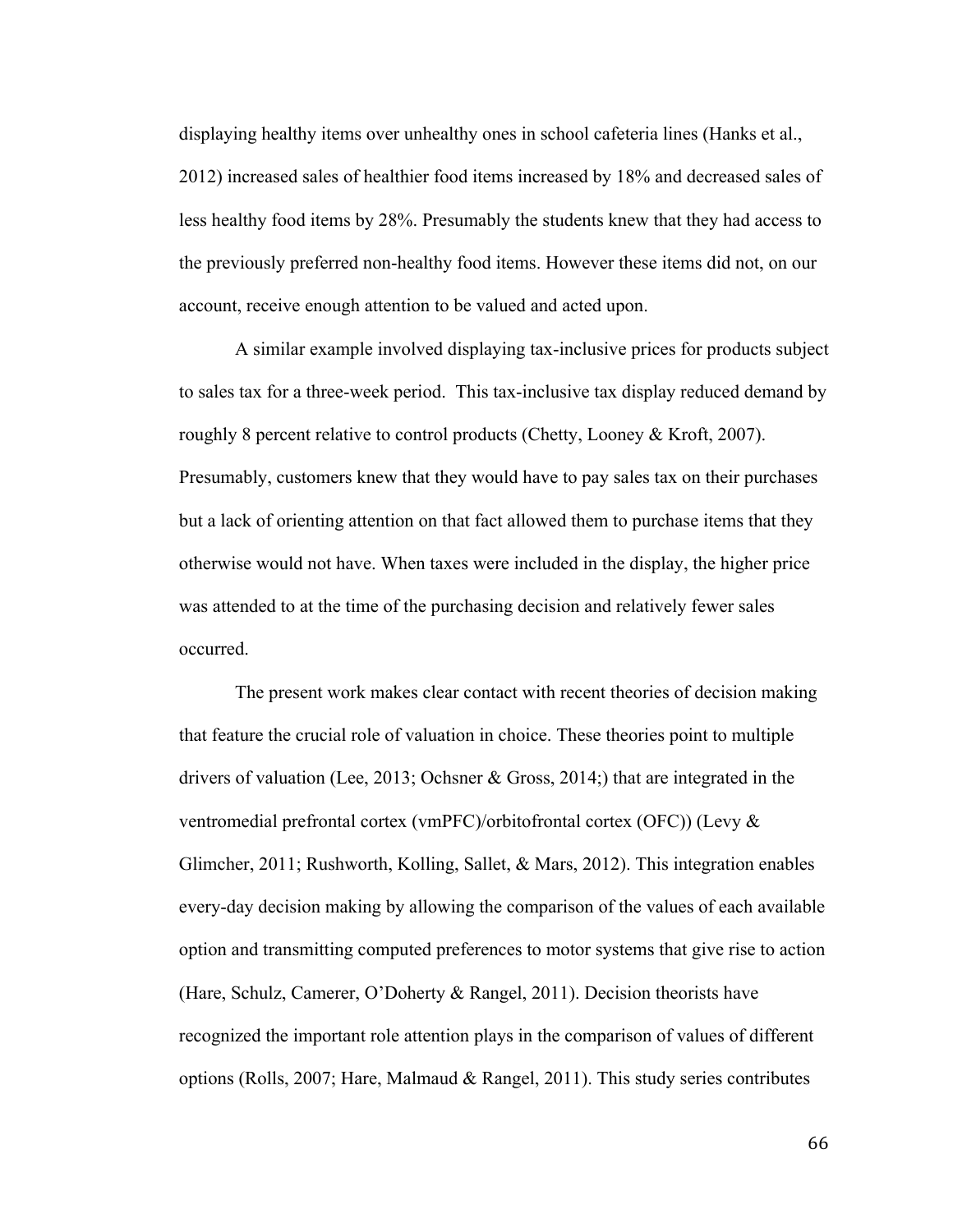to this rapidly developing literature by presenting behavioral evidence that creates a through-line from mechanistic lab-based accounts of attention and valuation to real world motivated behavior. Further, it provides a bridge connecting the (often separate) literatures featuring theories of motivation and theories of decision making.

Our findings demonstrate that orienting attention facilitates motivated behavior – both in the laboratory and in real-world behavioral contexts. However, important details of this attention-motivation link require further investigation. For example, we compared proactively taking an action (e.g. buying an apple) with persisting with a default option (e.g. doing nothing). It is unknown whether the valuation of default states is similar to the valuation of states requiring proactive action. Gathering evidence suggests that this may not be the case since leaving a default state may involve inertial costs (Suri, Sheppes, Schwartz & Gross, 2013) that are typically not relevant in contexts requiring a binary choice between two items, neither of which are associated with a default action. Additionally, it remains unknown whether a minimum amount of attention or a minimum duration of attention is required to enable motivated behavior. Furthermore, it is unknown whether a behavior that has been frequently performed before requires the same level of attention as a behavior that has not been performed before. Future studies are required to illuminate these issues. In clinical contexts, future studies are required to investigate whether deficits in orienting attention can help explain motivational deficits in disorders including schizophrenia (Barch 2005; Kring & Barch, 2014) and ADHD (Dovis, Van der Oord, Wiers, & Prins, 2012).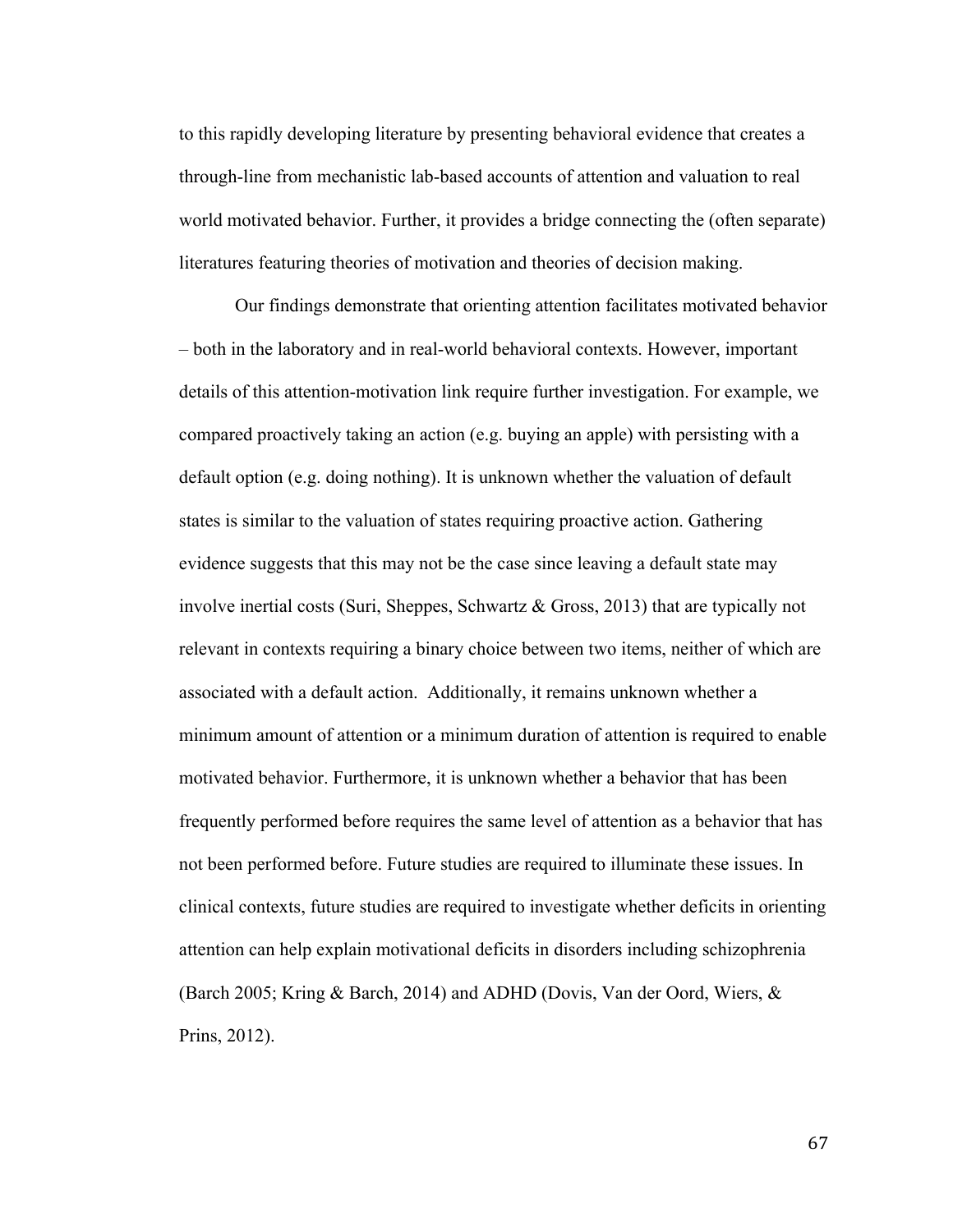Our findings suggest that interventions aimed at changing behavior (e.g. smoking cessation, exercise initiation) could attempt to generate an increase in orienting attention and not just highlight the direct benefits/costs of the target activity. These results predict, for example, that a medicine bottle that beeped varying tones would decrease levels of medical non-compliance, as would personalized, attentiongrabbing reminders from a cell phone. Such interventions may be most useful when behavior modification strategies that aim to change behavior via altering valuations (e.g. by instituting rewards or punishment or by providing more valuation related information) are not adequate. In many contexts, such attention-based interventions may be simple and inexpensive to deploy.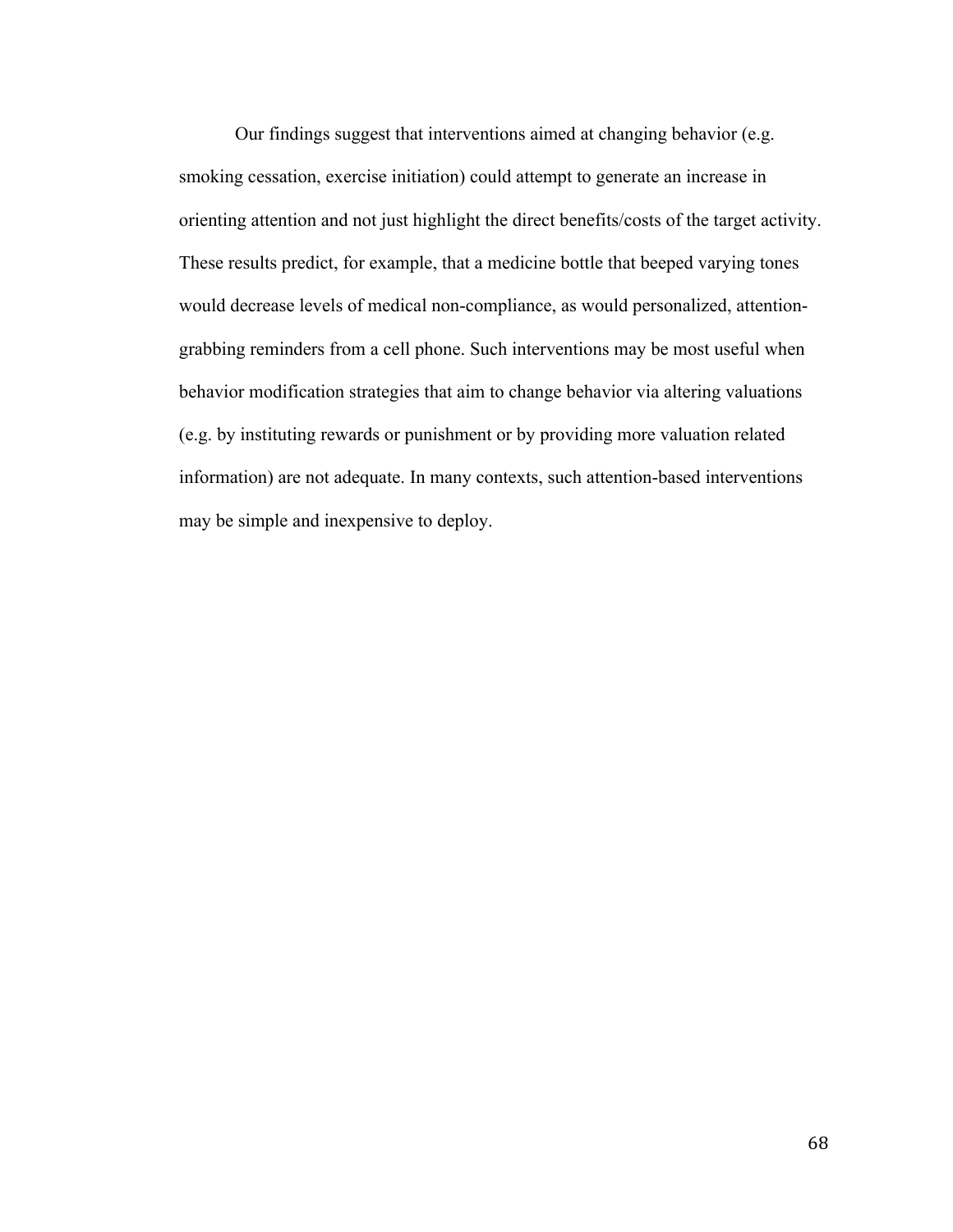## **CHAPTER 5**

## **THE ROLE OF ACTION READINESS IN MOTIVATED BEHAVIOR**

Note to readers:

This chapter is adapted from a paper under review in the Journal of Experimental

Psychology: General:

Suri, G., Sheepes, G. & Gross, J.J. (under review). The role of action readiness in motivated behavior. *Journal of Experimental Psychology: General.*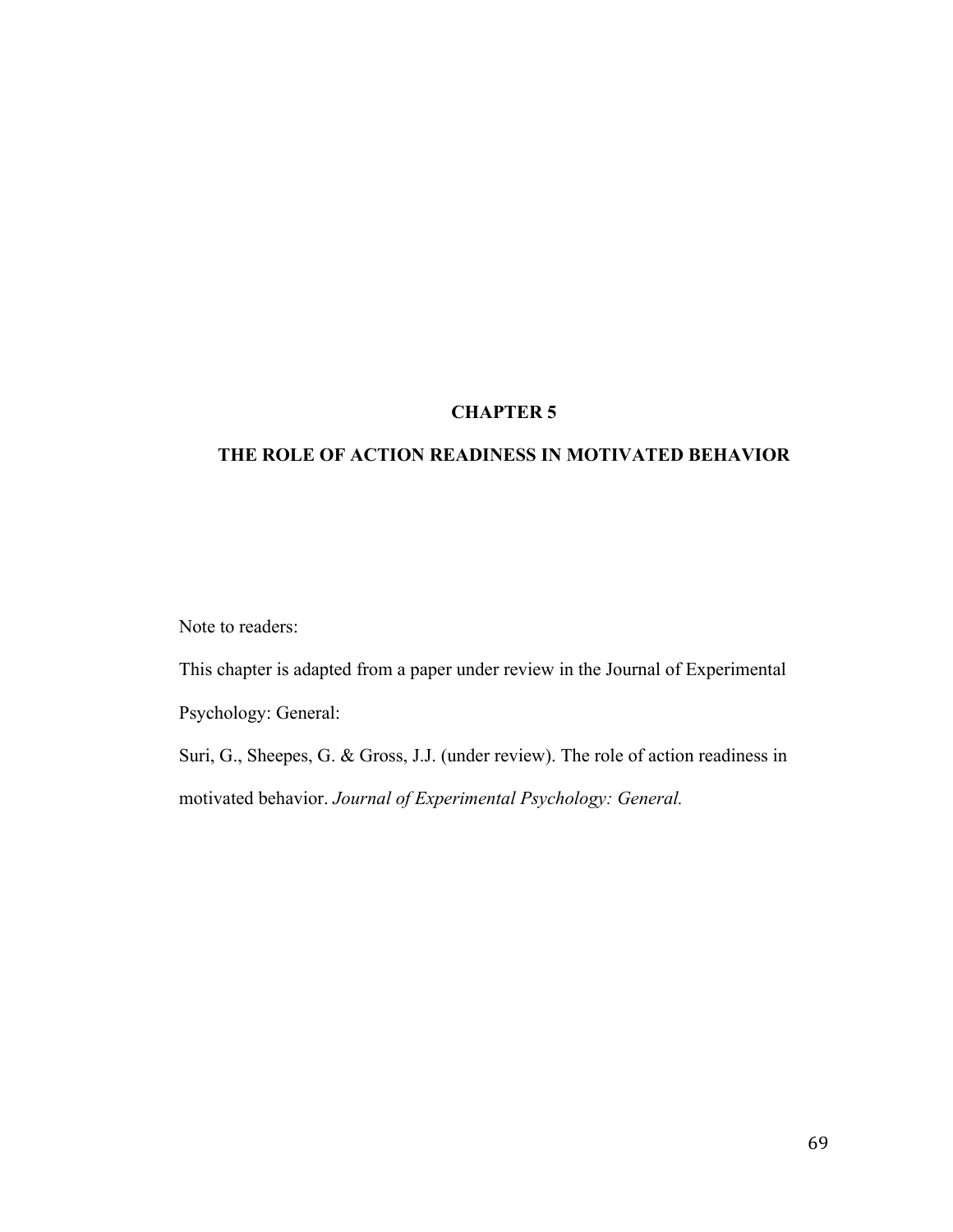## **5.0 Introduction**

Why do we do what we do? As outlined in Chapter 1, theories of motivation and decision making suggest that goal-directed behavior is governed by computations of the value of the potential actions relevant in a given context (Graham & Weiner, 1996; Glimcher & Fehr, 2013). Specifically, we are thought to choose actions that have the greatest subjective action value (Kruglanski et al., 2011; Rangel, Camerer & Montague, 2008).

The computation of subjective action value involves an integration of the stimulus value and the action costs. Here, the 'stimulus value' is defined as the difference between the anticipated benefits derived from the stimulus (that is the target of the action) and the inherent costs associated with the stimulus. For example, the stimulus value of a snack is the difference between the expected benefit derived from the snack and the price paid. 'Action costs' are defined as the costs inherent to performing the action that is being valued. They may involve physical or mental effort (Kool, McGuire, Rosen, & Botvinick, 2010). For example, the action cost of purchasing a snack may include the effort of walking to a nearby store. The stimulus value and action costs are integrated into action values. This concept has been expressed as follows in the prior literature (Rangel  $\&$  Hare, 2010, also see Chapter 1): *Action Value = Stimulus Value - Action Costs*

## where, *Stimulus Value = Stimulus Benefits – Stimulus Costs*

Despite the equal weight given to stimulus value and action costs in Equation 1.1, most research in motivation and decision making has focused on the former and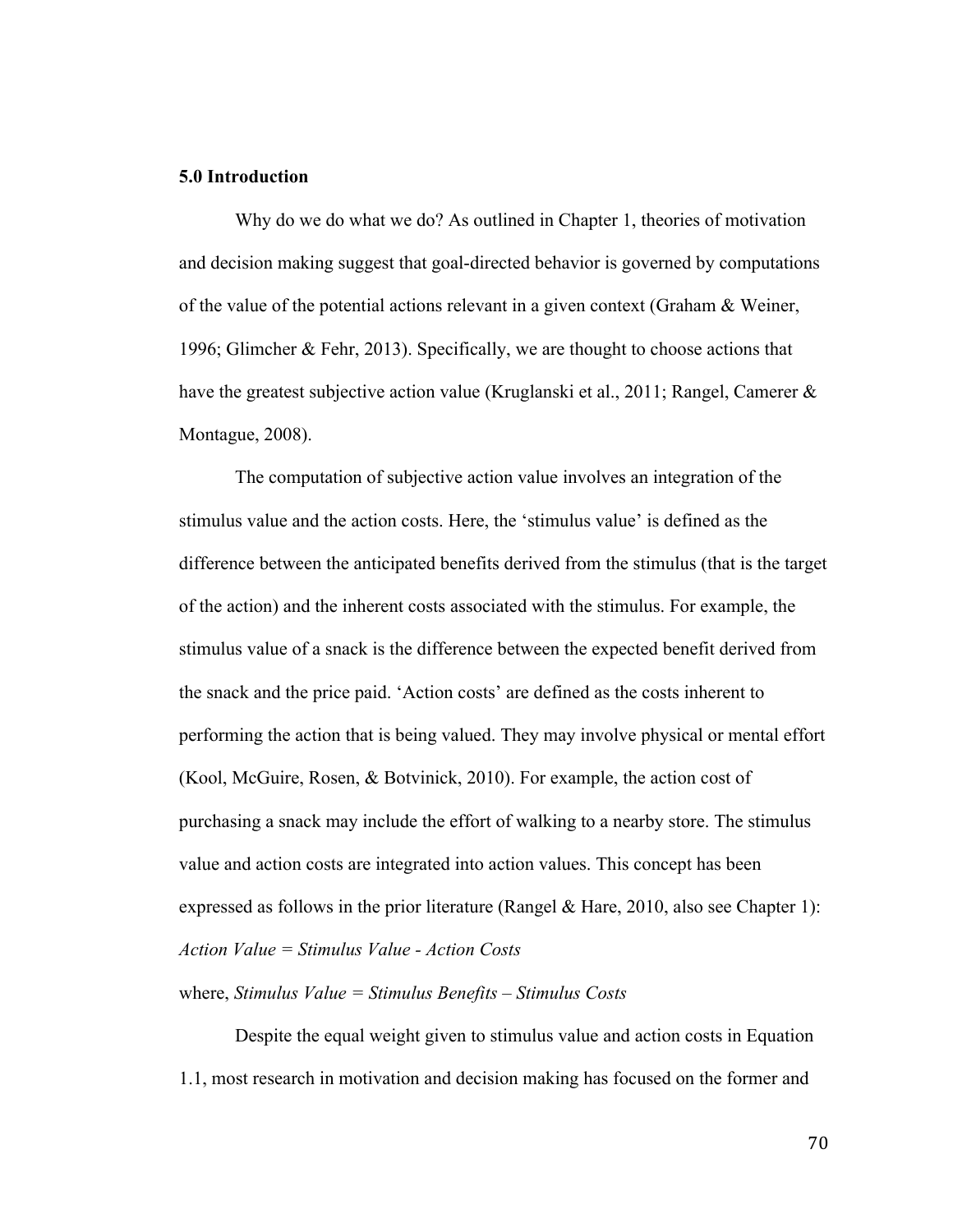not the latter. Two factors have contributed to this imbalance in focus. First, in many commonly encountered behavioral contexts, action costs appear to be "negligible" relative to stimulus value. Specifically, action costs often do not require significant physical or mental effort (e.g. a pressing a button on a vending machine to obtain a snack). Second, in many behavioral contexts, action costs appear to be "identical" for all options under consideration (Rangel & Clithero, 2013, p. 126). Action costs may be identical for all options relevant to a behavioral context if they all require the same level of physical and/or mental effort (e.g. walking to an ice-cream store and choosing between two flavors of ice-cream).

In this work, we propose that action costs that objectively appear negligible may be consequential, and that action costs that objectively appear identical may differently influence Action Costs (see Equation 5.1). On our account, these effects occur because action costs are not fixed and unchanging; rather, they are influenced by a person's readiness to perform that action. We define *action readiness* as the ease with which an action may be initiated given the pre-action-launch state of the individual. An action that has been frequently or recently performed or rehearsed has a high level of action readiness. Correspondingly, actions that have not been frequently or recently performed or rehearsed have a low level of action readiness.

On our account, if action readiness levels are low, even action costs that appear to be negligible can strongly affect behavioral outcomes. Conversely, if action readiness levels are high, those same action costs can become irrelevant to the action valuation calculus (because they do not impact subjective perception of action costs).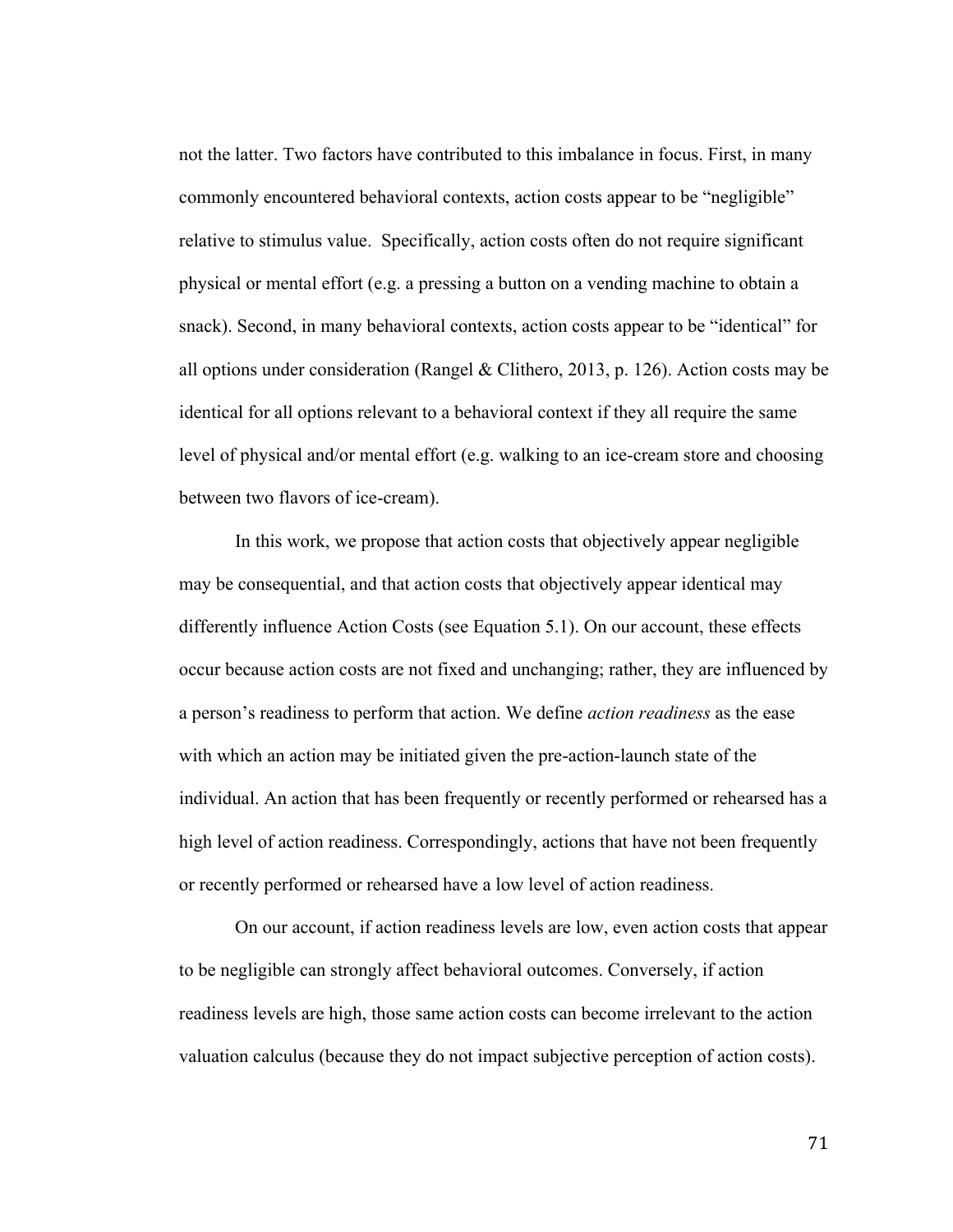Furthermore, options that appear to have identical action costs may have different levels of action readiness, and therefore differently affect behavior.

Constructs potentially related to action readiness have been tested in controlled laboratory environments – although not by manipulating action readiness and not in contexts that have included stimulus values or action costs. For example, previously encountered stimuli (e.g. words, faces, objects) have been shown to elicit increased accuracy and increased speed of response during retrieval compared to stimuli that have not been encountered before (Forster & Davis, 1984). Electrophysiological and fMRI findings suggest that such improvements are driven by "tuning" or "sharpening" of the residual representation of the repeated stimulus (Bargh, 2006; Wagner  $\&$ Koutstaal, 2002). However these repetition-priming effects were observed in the context of multiple exposures to the same stimulus – and not due to repetition of the same action (which might have increased action readiness). Further, in these studies, participants were not required to make trial by trial value judgments – rather they were required to complete a single action (per trial) that involved perceiving, identifying, and/or categorizing stimuli as quickly as they could. It thus remains unknown whether action readiness influences goal-directed behavior that involves (the putatively more powerful) stimulus valuations.

In the present work, our aim was to determine whether it is possible for action readiness to influence actions when stimulus values are clearly present and action costs are apparently negligible. Concretely, we sought to determine whether a lack of action readiness (with respect to a specific action) could reduce completion rates of that action – even though that action was known to have a positive stimulus value.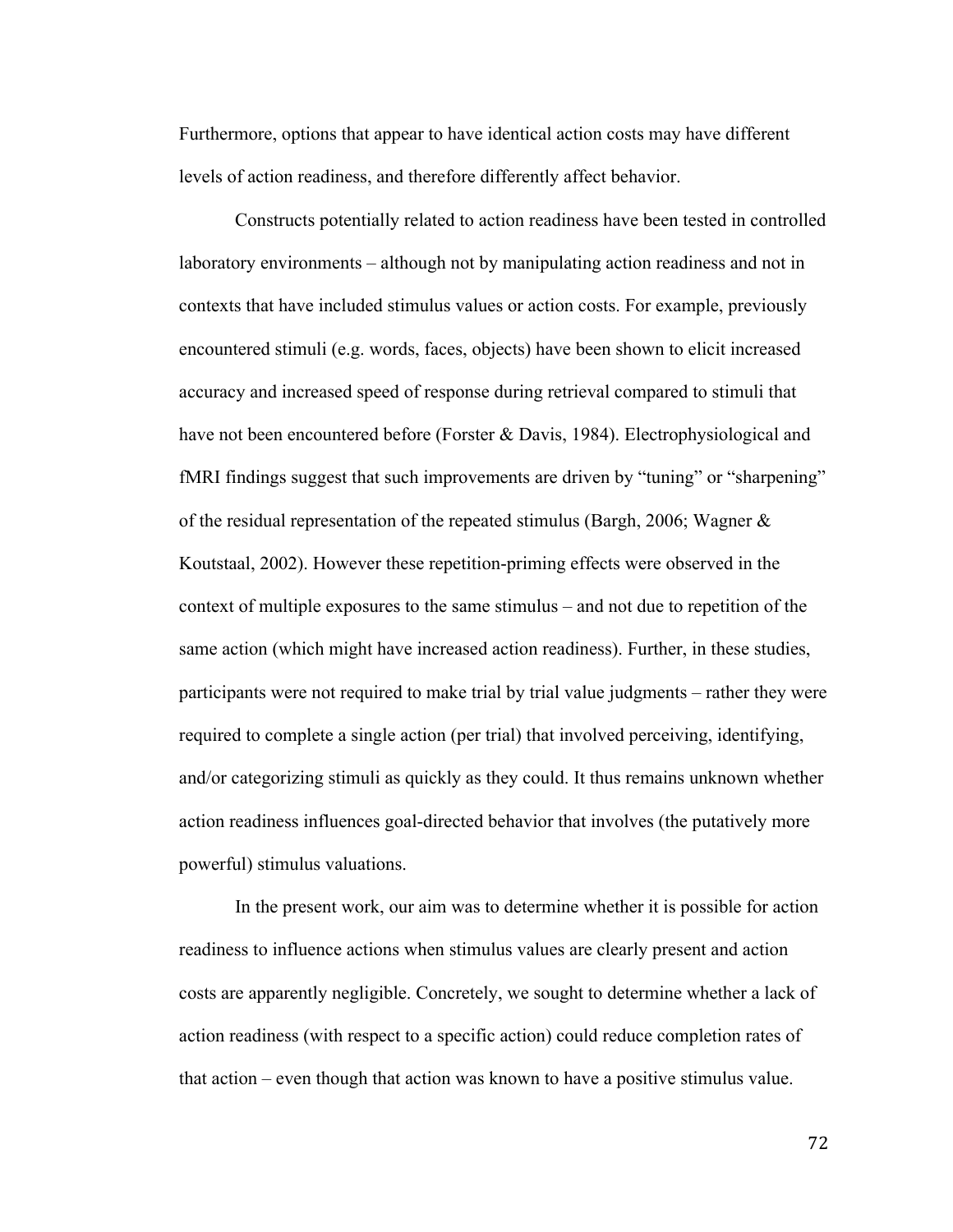Further, we sought to test whether holding stimulus values constant, but increasing action readiness (thereby reducing action costs), could increase completion rates of those actions.

To meet these goals, we created a decision context in which study participants had two action options available to them in every trial. Each action option had a clearly defined stimulus value and action costs. In this context, participants frequently failed to take highly valued actions (with positive Stimulus Value and apparently negligible Action Costs), which, according to motivational accounts, they should almost always have completed (Study 5.1). We next (Study 5.2) created a computational model to test whether action readiness could explain participant behavior in Study 5.1. The computational model suggested that frequent prior action and recent action increased the subsequent likelihood of the occurrence of that action (supporting the hypothesis that whether or not an action is completed is, in part, dependent on its action readiness). We next tested the predictions and the generalizability of the computational model using new stimuli and participants (that were not used in developing the computational model) (Study 5.3). Finally, the computational model suggested that *mandating* action early in the experiment should increase action readiness levels throughout experiment – thereby resulting in higher levels of action completion (even though there were no apparent changes to Stimulus Value and Action Costs). We found this to be the case; further, these increased levels of action completion were accurately predicted by the computational model (Study 5.4).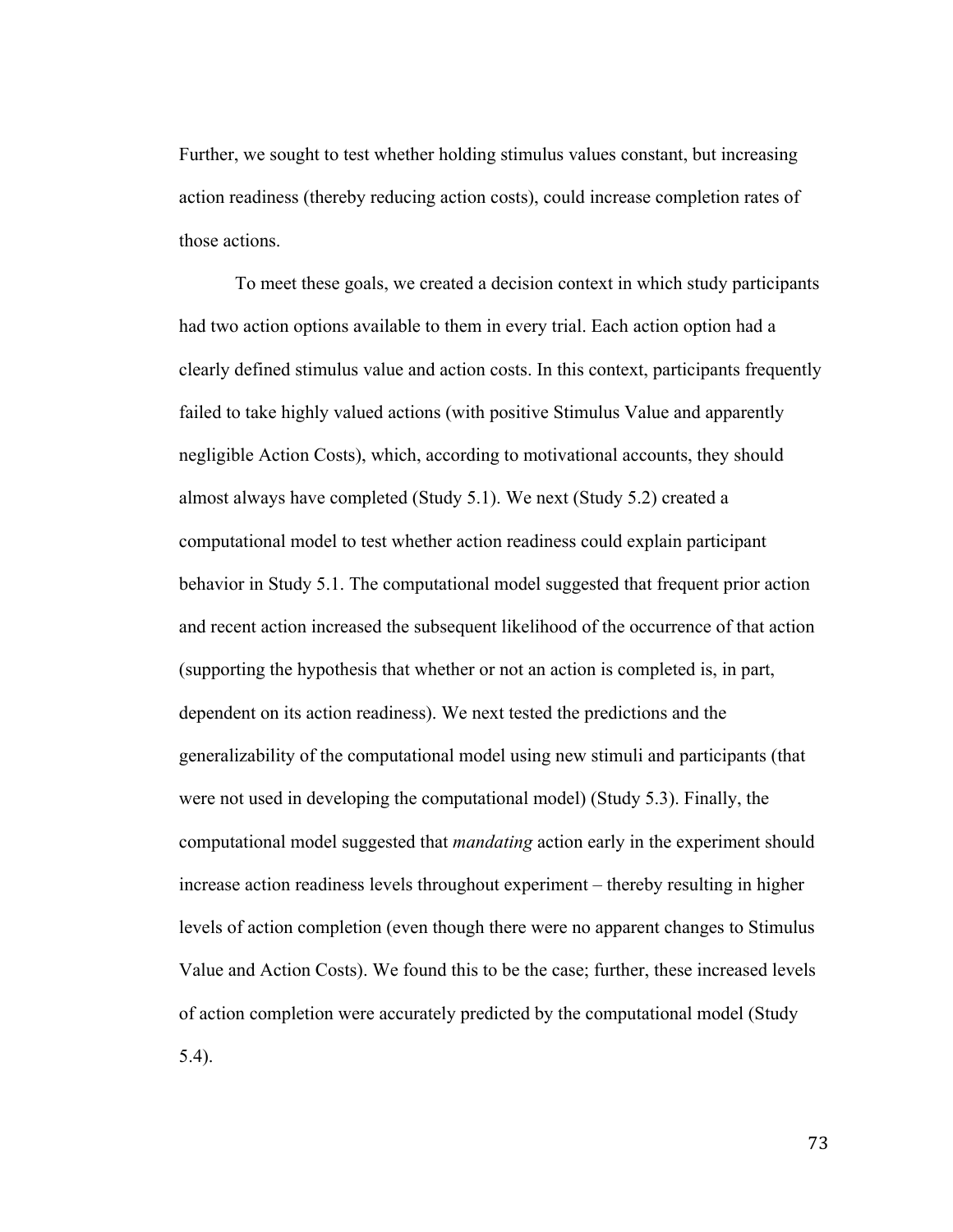# **5.1 Creating a Behavioral Context in Which Action Readiness Effects Are Evident (Study 5.1)**

To investigate the role of action readiness in decision making, we sought to create a context in which stimulus values and action costs were well understood, and could be independently manipulated. Further, we sought to measure participants' decisions over a series of trials – this would allow us to determine whether frequent actions and recent actions of a particular type make subsequent action of that type more likely.

One context that seemed promising given our goals was choosing between affective images (Lang, Bradley  $&$  Cuthbert, 1999). According to a standard hedonic account (Higgins, 1998), the stimulus value of a higher-valenced (more pleasant or less negative) image is reliably greater than the stimulus value of a lower-valenced image.

We measured participant behavior in two separate contexts. In the first context (required choice), we required participants to press one button to view a highervalenced image, and another button to view a lower-valenced image. In this case, since the action costs for viewing the two images were equal, stimulus values would determine participant behavior. We therefore hypothesized that barring error or idiosyncratic preferences, participants would always press the button associated with the higher-valenced image.

In the second context (proactive choice), participants were presented a lowervalenced image and had the option to proactively press a button to view a highervalenced image. The stimulus value of viewing a higher valenced image was thus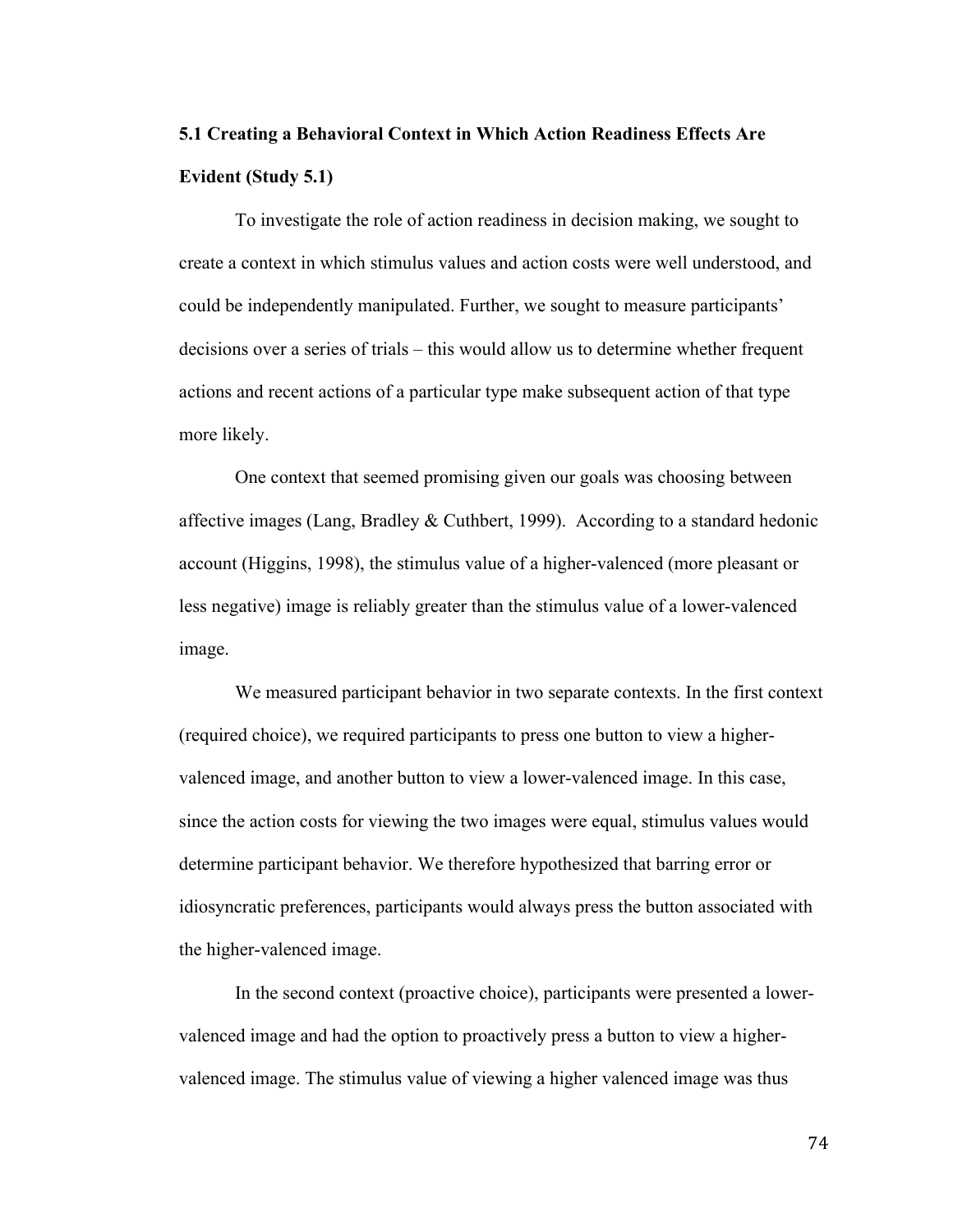pitted against the seemingly negligible cost of a button press. In this context, most theories of motivation and decision making would predict very frequent button presses nearly on par with the required choice context. However, based on our analysis of the role of action readiness, we hypothesized that participants -- who had low levels of action readiness for completing this action -- would choose to switch images much less frequently than they did in the required choice context.

## **5.1.1 Method**

In Study 5.1, participants were randomly assigned to one of two groups, the required-choice group and the proactive-choice group. The purpose of the requiredchoice group was to determine participant preferences in a decision context in which only stimulus values (but not action costs) were relevant. The purpose of the proactive-choice group was to determine participant preferences in a context in which both stimulus values and action costs (including the potential effects of action readiness) were relevant.

In the required-choice group, in each trial, participants were required to either press 's' to switch away from a lower-valenced default image to view a highervalenced image, or to press 'c' to continue viewing a default image. In this context all participants were asked to make a choice (i.e. press a button) in every trial. The action costs for both options were equal.

In the proactive-choice group, in each trial, participants continued to view the (inferior) default unless they proactively acted (by pressing the 's' key) to switch away from the default to view a higher-valenced image. In this context, participants had the option to act or to do nothing. No action costs were incurred if a participant elected to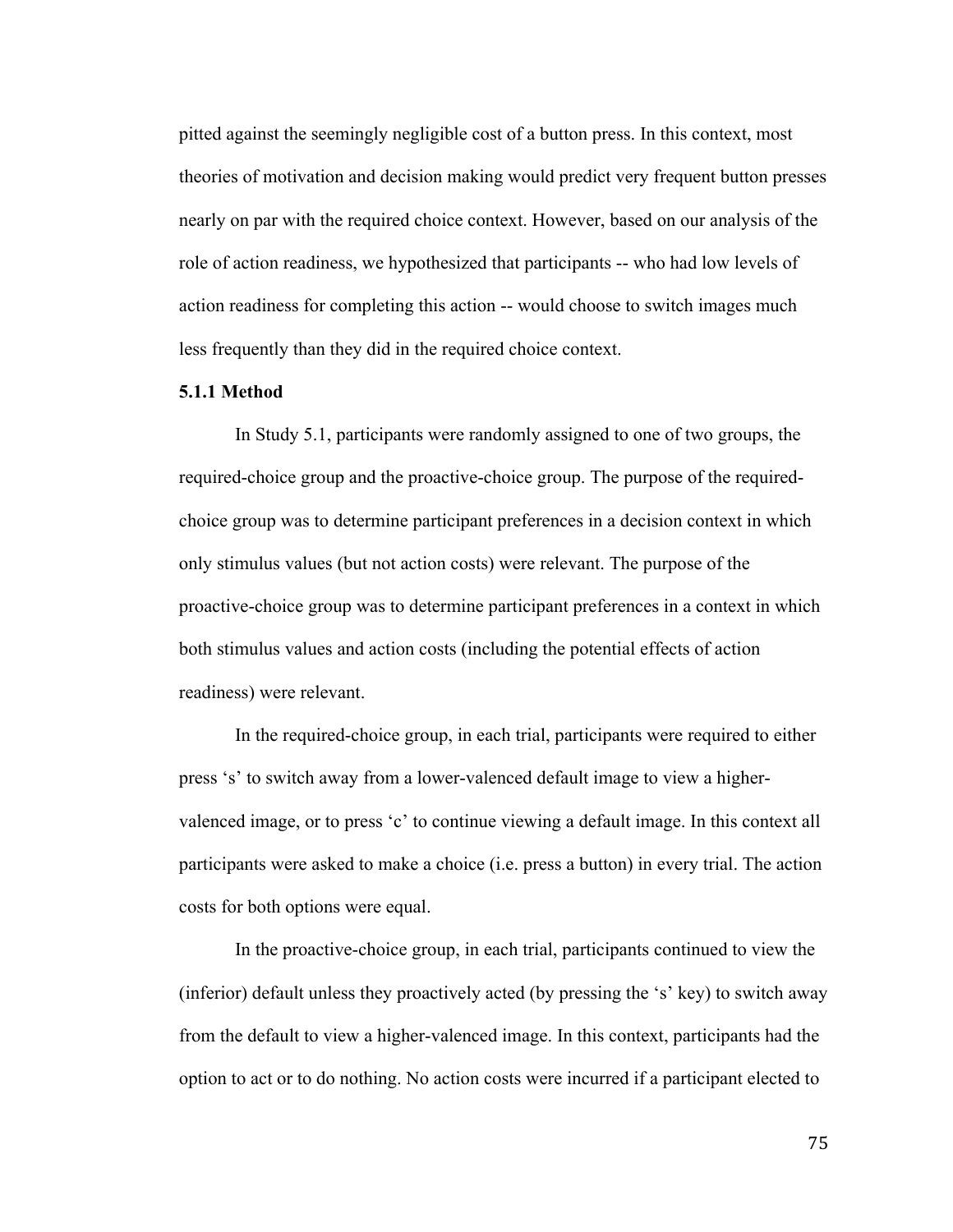continue viewing the default image; the physical/mental effort associated with a button press was the action cost associated with viewing the higher-valenced image. In order to maximize the effect of stimulus valuations, every effort was made to make the positive and negative stimuli as differentiated from neutral stimuli as possible. For negative stimuli, we chose images depicting intensely negative scenes that are reliably known to elicit avoidance behavior (Lang, 2010). For positive stimuli, we chose erotic images of the type reliably known to elicit approach behavior among heterosexual males (Knutson, Wimmer, Kuhnen, Winkielman, 2008).

Eighty participants were randomly assigned to either the proactive-choice condition (50 participants) or the required-choice condition (30 participants). All participants were heterosexual males between the ages of 18 and 50 who, in preexperiment questionnaires, indicated that they enjoyed viewing erotic images. The sample-size in Study 5.1 and all subsequent studies was based on effect sizes observed in pilot studies. We pre-determined sample sizes that would give us adequate power in order to test our hypothesis, and stopped data collection when we had obtained this predetermined number of participants.

There were forty total trials (per participant) with an equal number – twenty – of two types of trials. The negative-to-neutral trials allowed the selection of a neutral image instead of a default negative image and the neutral-to-positive trials allowed the selection of a positive image over a default neutral image. Prior to the start of the experiment all images were sequentially displayed (500 ms/image) so that the participants knew the type of images they could expect in the positive, neutral, and negative category.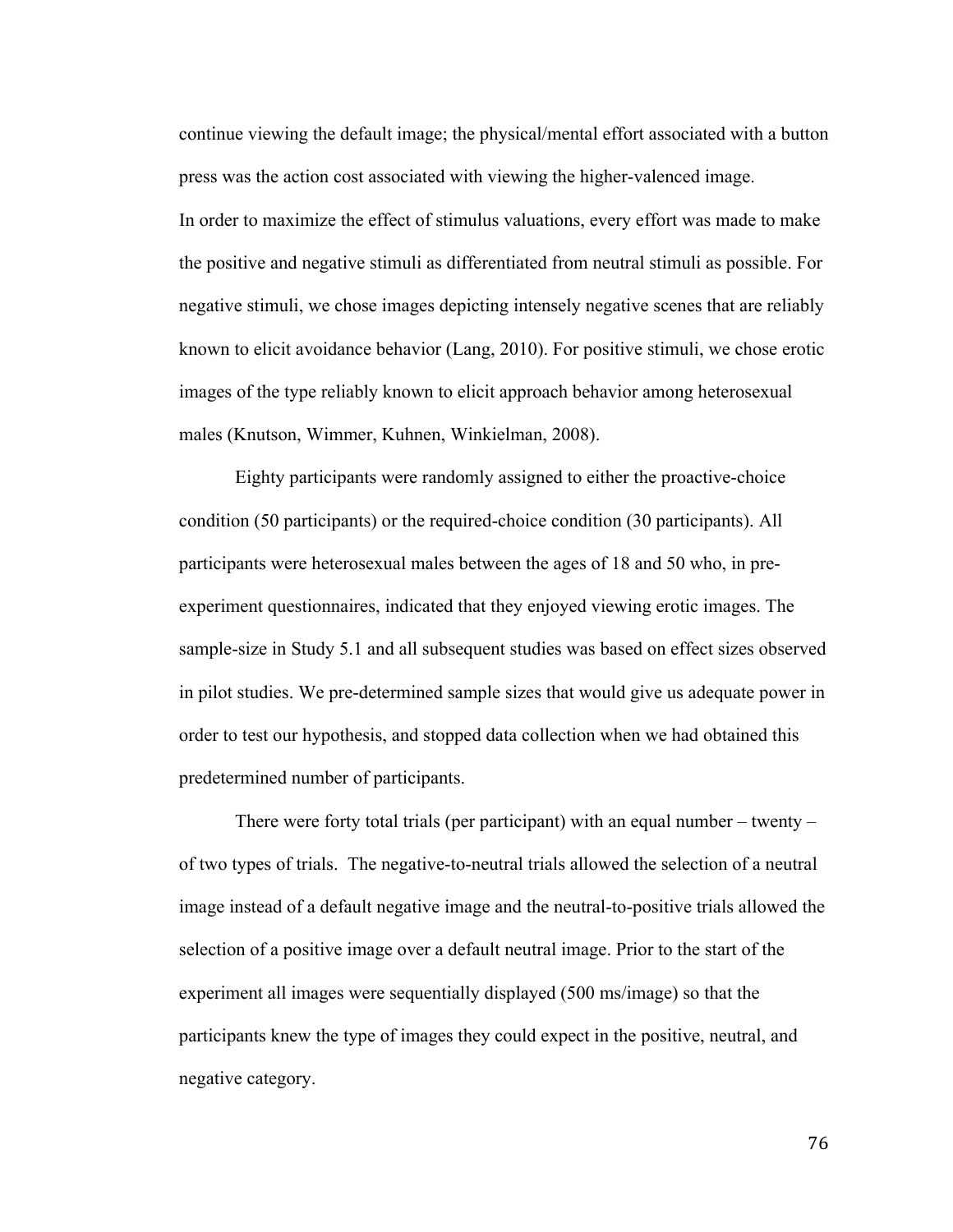In the required-choice condition, participants were shown a default image for 1-sec. In negative-to-neutral trials, this default image was negatively valenced; in neutral-to-positive trials, this default image was neutrally valenced. After the 1-sec initial presentation, participants were presented with a 3-sec choice screen (without the image). In negative-to-neutral trials, the choice screen read "Press 's' to switch to a Neutral Image or Press 'c' to view Default Image." In neutral-to-positive trials, the choice screen read "Press 's' to switch to a Positive Image or Press 'c' to view Default Image." The choice screen lasted for 3-sec. If no response was recorded, participants were shown the default image. Else, the chosen image was displayed for 15-sec. Participants were instructed that they were required to make a choice in each trial. In the proactive-choice condition, participants were shown a default image for 1-sec. In negative-to-neutral trials, this default image was negatively valenced and the instruction caption under the initial negative image read "Press 's' to switch to a Neutral Image." In neutral-to-positive trials, this default image was neutrally valenced and the instruction caption under the initial neutral image read "Press 's' to switch to a Positive Image." Each trial lasted 15 sec. If a participant elected not to press 's' she would see the default image for the entire trial. Else, if a participant elected to press 's' at time t, the image would instantly switch, and the participant would view the higher valenced image for 15-t sec (Figure 5.1).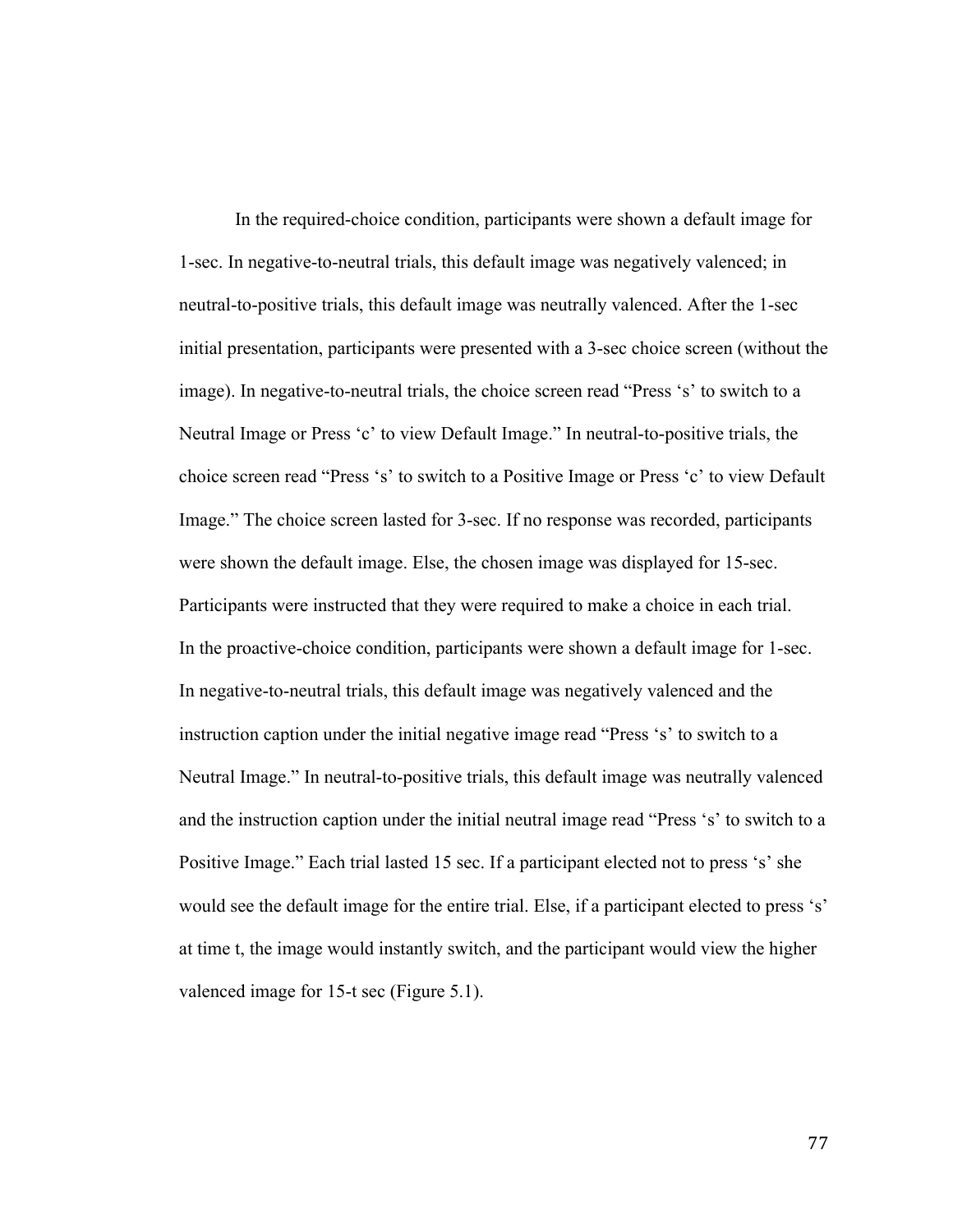

**Figure 5.1, Study 5.1 Methods**: Decision context for the Required-choice condition (left) and the Proactive-choice condition (right).

Every effort was made to ensure that there were no additional hidden stimulus valuations at work. For example, to avoid perceptions of experimenter preferences in favor of or against switching, participants were falsely told that experimenters were equally interested in measuring their autonomic responses to viewing any of the images included in the experiment (no such data were collected). Post-experiment interviews suggested that 100% of participants believed this cover story and acted accordingly. Additionally, we carefully examined the experimental area to remove potential (implicit) triggers that could increase the valuation of action or inaction (Hassin, Aarts, Eitam, Custers, & Kleiman, 2009).

## **5.1.2 Results and Discussion**

Participants in the required-choice condition chose to switch the inferior image in 84% of the trials (mean number of switches 33.5 out of 40, 95% CI 29.5 – 37.5). Participants in the proactive-choice condition chose to switch the inferior image in 45% of the trials (mean number of switches 18.0 out of 40, 95% CI 14.9 – 21.2). The difference in the rate of switching from the default between the proactive-choice and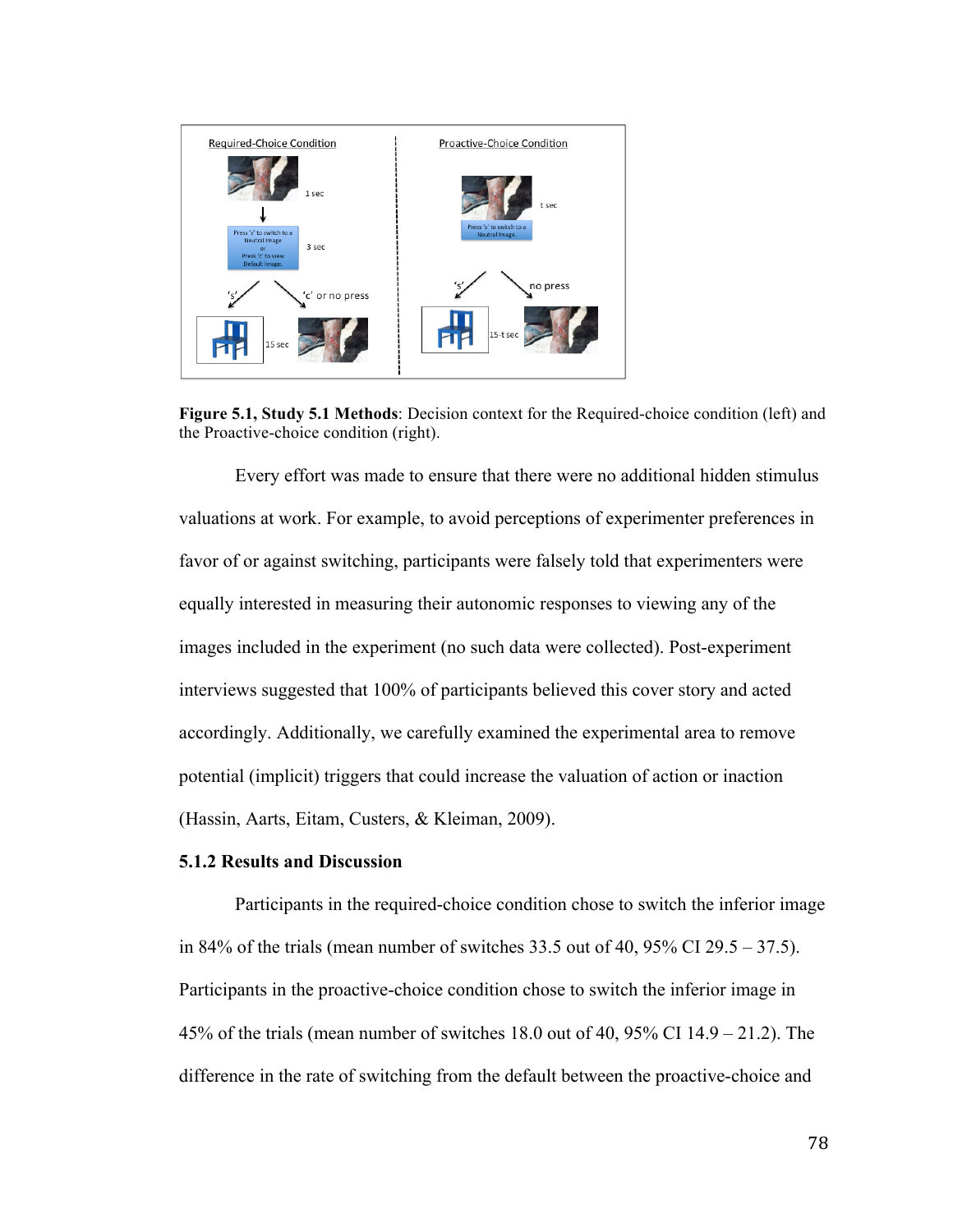the required-choice conditions is significant  $(t(78) = 6.04, p < 0.001, d = 1.36)$ . There was no interaction between condition and trial type (negative-to-neutral versus neutral-to-positive trials), suggesting that these condition effects generalize across the two different types of trials.

Factors often used to explain inferior outcome preferences (Dinner, Johnson, Goldstein & Liu,  $2011$ ) – implied recommendations and loss aversion – were not applicable in this behavioral context. In post-experiment debriefings, all participants stated that they believed that the purpose of the experiment was to measure their physiological responses upon viewing different images and that the experimenters were indifferent to their viewing choices (thus implied recommendations were not applicable). Leaving the initially presented image always resulted in superior images (thus loss aversion was not a factor). Thus, traditional valuation variables did not appear to explain participant behavior in the proactive group of Study 5.1.

There were two alternative explanations for the seemingly puzzling participant behavior in the proactive choice group. First, it is possible that negligible as they seem to be, the action cost of the button press was often equal to (or exceeded) the stimulus value of the higher-valenced image. Alternatively, it is possible that action-readiness for button presses varied throughout the course of the experiment and in some cases the lack of action readiness increased the action cost of button pressing, frequently making it more than the stimulus value of the higher valenced image. We sought to test these two alternatives in Study 5.2.

## **5.2 Developing a Computational Model (Study 5.2)**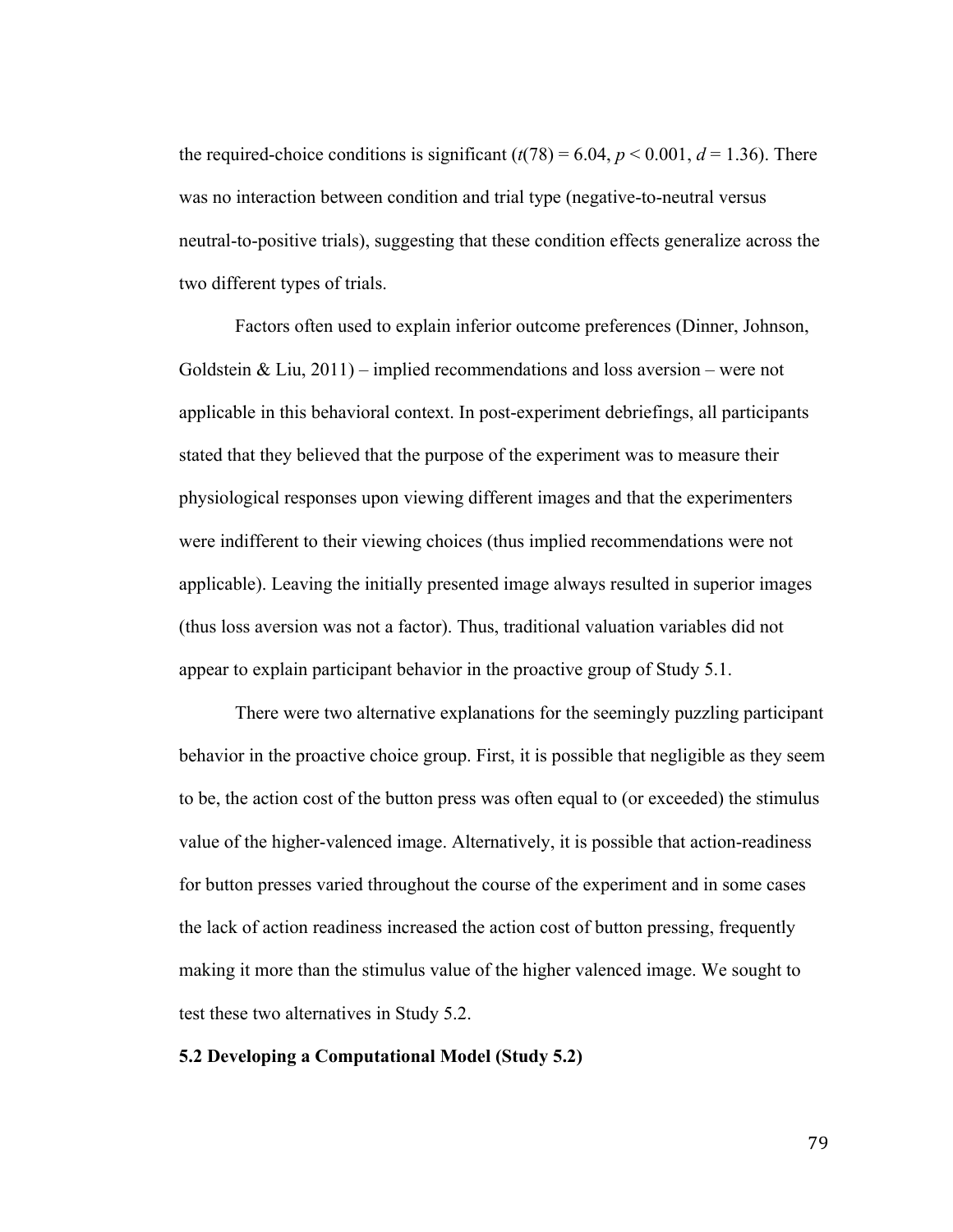If the action cost of a button press frequently exceeds the stimulus value of viewing a higher-valenced image, then barring noise, participant behavior on each trial should be independent of behavior in prior trials. Alternatively, if action readiness is influencing participant behavior, then the likelihood of button pressing should be influenced by what the participant did in previous trials. In particular, more frequent and more recent button presses should increase action readiness, thereby decreasing action costs (and increasing action values), with the effect that button presses should be more likely. In Study 5.2 we sought to test whether the two hypothesized drivers of action readiness – frequency and recency – could be used to predict participant action and inaction in the proactive-choice group of Study 5.1.

## **5.2.1 Method**

We created a computational model to predict  $p(t)$ , the probability of a button press at trial t, using two predictor variables  $-F(t)$  and  $R(t)$ .  $F(t)$ , a frequency variable, measured the *total* number of prior button presses (relative to non-presses) until trial t.  $R(t)$ , a recency variable, measured the contribution of recent button presses, that is, those that took place just prior to trial t (Figure 5.2). We reasoned that if such a model fit the observed data well, confirmed the statistical significance of both theorized terms  $(F(t)$  and  $R(t)$ , predicted participant behavior well above chance, and made testable predictions that were empirically confirmed, then the case for the influence of action readiness would be strengthened.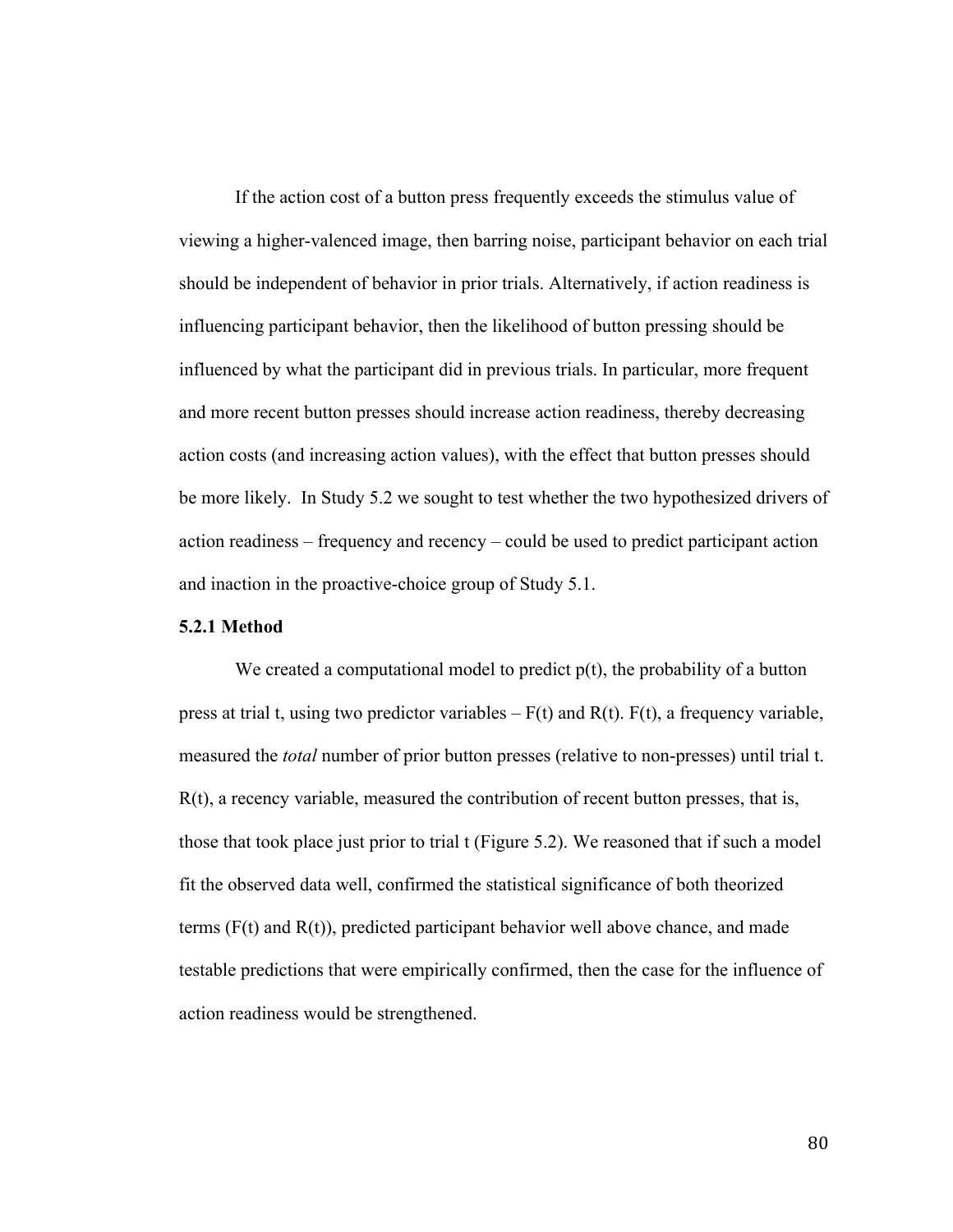

**Figure 5.2, Action Readiness Variables**: Two factors influence action readiness levels: frequency and recency. The frequency factor measures the influence of actions and inactions in all trials prior to  $t_n$ . In this illustrative example the trials in which an action occurred (top row of dashed lines), outnumber the trials is which the action did not occur (bottom row of dashed lines). The recency factor measures the influence of trials that immediately precede  $t_n$ . The influence of the trial immediately preceding  $t$  (i.e.  $t_{n-1}$ ) is the highest; it decays exponentially for prior trials.

F(t) represents participant behavior in all prior trials (prior to t) and is the difference between button presses ('1') and non-button presses ('0') before trial t. For each button press, F(t) was increased by 1, and for a non-press, it was decreased by 1 (to model that non-presses created action readiness for non-presses, not just a lack of readiness for presses). To mark that the first press is especially important with respect to initiating executing-readiness, it was given twice the weight  $(=2)$  as other button presses  $(=1)$  (in pilot data there were twice as many participants with zero button presses than with any other number of presses). Thus for the first seven trials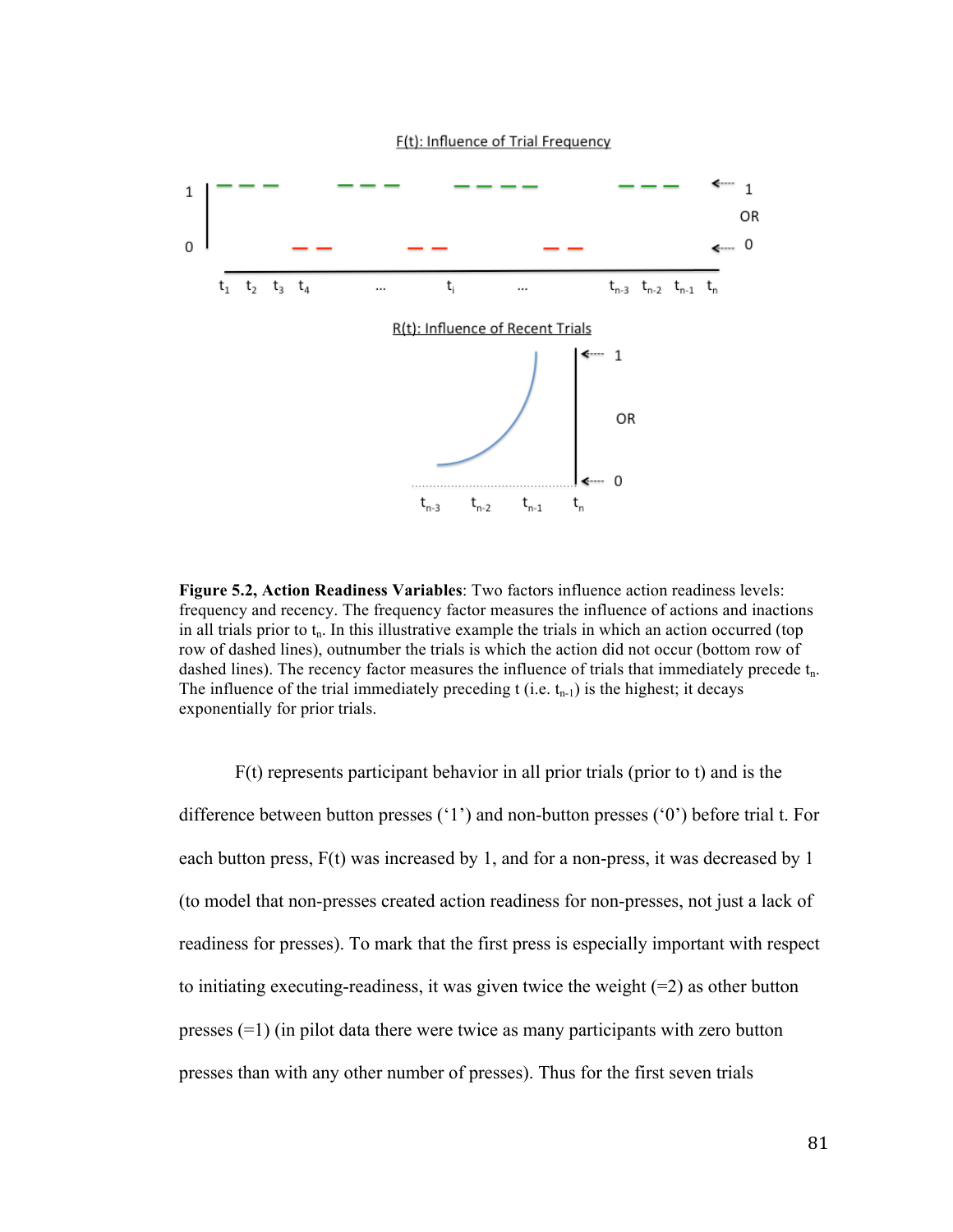represented by the string 1110011,  $F(8) = 2+1+1-1-1+1+1 = 4$ . For the seven trials represented by the string  $0000011$ ,  $F(8) = -1-1-1-1-1+2+1 = -2$ .

 $R(t)$  captures the influence of three immediately prior trails and is equal to  $i_{t-1}e^{-t}$  $1 + i_{t-2}e^{-2} + i_{t-3}e^{-3}$  where  $i_{t-1}$ ,  $i_{t-2}$  and  $i_{t-3}$  are equal to 1 if the t-1<sup>st</sup>, t-2<sup>nd</sup> and t-3<sup>rd</sup> trial (respectively) had a button press, else they equal 0. Here 'e' represents the natural exponential. For example, if the three trials prior to trial t were all 1s (i.e. button presses), then  $R(t) = e^{-1} + e^{-2} + e^{-3}$ . On the other hand if the three trials prior to trial t were all 0s (non-button presses) then  $R(t) = 0$ . The logic behind this formulation of R(t) is that the influence of a button press decays exponentially.

We then used the following logistic regression:

## **ln**[p(t)/(1-p(t))] =  $\alpha$  F(t) + β R(t) + e

Here  $\ln[p(t)/(1-p(t))]$  is the logit of the probability (log odds ratio) that a button press occurs at trial t, and α , β and e are constants.

## **5.2.3 Results and Discussion**

Both F(t) and R(t) were significant in predicting presses/non-presses (McFadden  $R^2 = 0.26$  representing an "excellent fit" in the context of a logistic regression (McFadden, 1973)). Overall, the model correctly predicted participant choice in 75.1% of trials (well above chance). Models using both F(t) and R(t) were superior to models that used  $F(t)$  alone or  $R(t)$  alone (Deviance = -6.9, p<0.01). The results of the logistic regression are summarized in Table 5.1.

| Table 5.1 | Study 5.1 logistic regression  |    |                |  |
|-----------|--------------------------------|----|----------------|--|
|           | <b>Estimate</b> Standard Error | z- | $Pr(\geq  z )$ |  |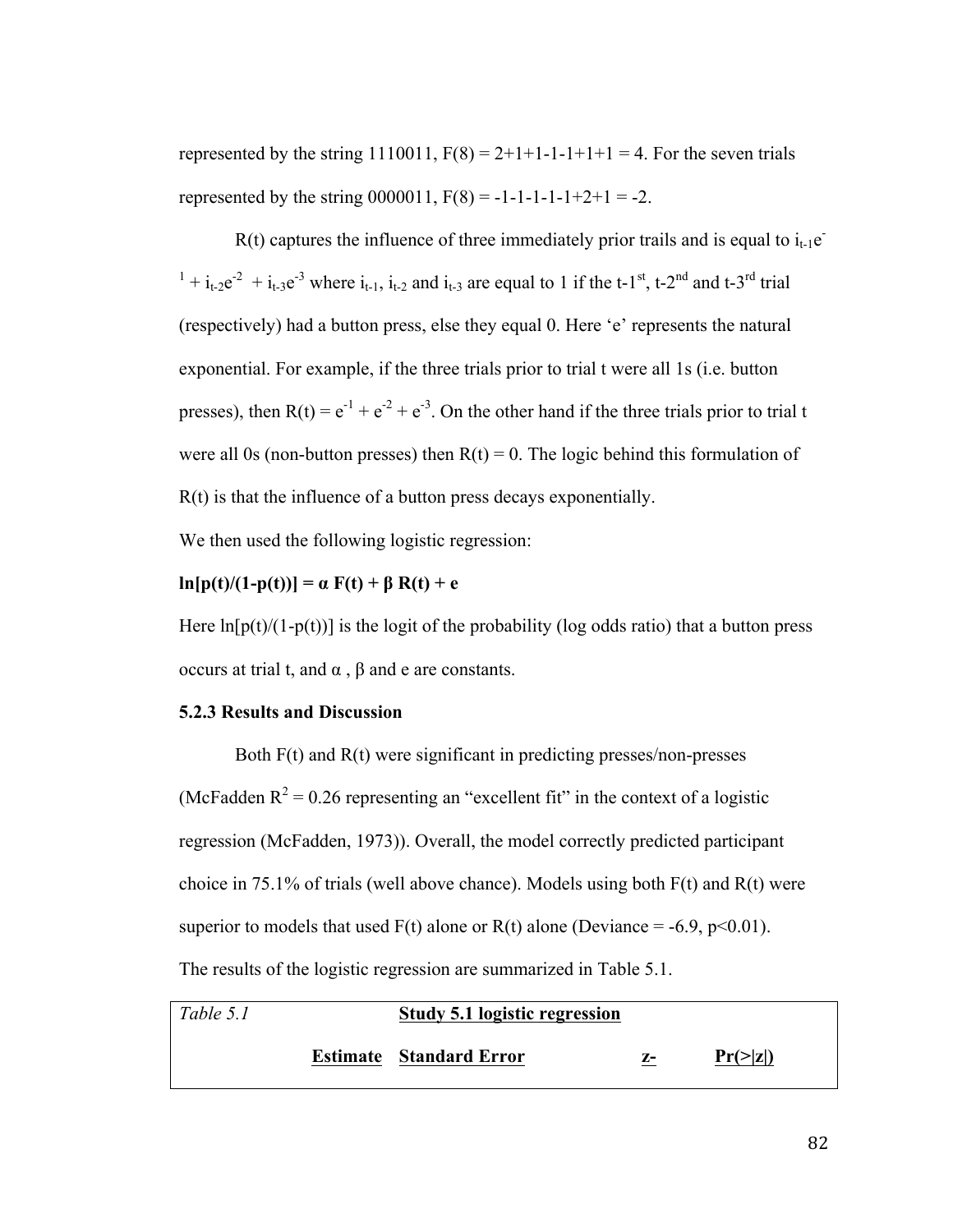|           |         |       | Value  |           |
|-----------|---------|-------|--------|-----------|
| Intercept | $-0.26$ | 0.08  | $-3.0$ | 0.002     |
| F(t)      | 0.10    | 0.006 | 15.86  | $< 2e-16$ |
| R(t)      | 0.74    | 0.28  | 2.64   | 0.008     |

The predictive power of the variables in the computational model suggested two testable predictions related to action readiness. First, the term R(t) implied that participant behavior should be 'clumpy' – i.e. button presses and non-presses should tend to occur together. Second, since action readiness patterns shaped in the early trials should cascade to later trials, participant choices in very early trials (i.e. the first two trials) should predict participant behavior in subsequent trials.

To test the clumpiness prediction, we represented a button press in a trial by 1 and a non-press by 0. The string 1100001111000011100 has more 'clumpiness' than 1101001011010010100, though they both have the same number of 1s and 0s. We used the total number of switches (1 to 0 or 0 to 1) to create a metric c, for clumpiness (defined as the total number of switches divided by the total possible switches; lower numbers represent greater clumpiness). For example,  $c(101011) =$ 4/5=0.8 and c(111100) is  $1/5 = 0.2$ .

To measure the clumpiness of a randomly generated binary string in which the probability of a 1 is 45% (equal to the overall probability of a button press in the proactive-choice group of Study 5.1) we used the bootstrapping method. We randomly generated randomly 10,000 such strings and computed the average clumpiness scores of these string to be 0.49. The clumpiness scores of Study 5.1 proactive-choice group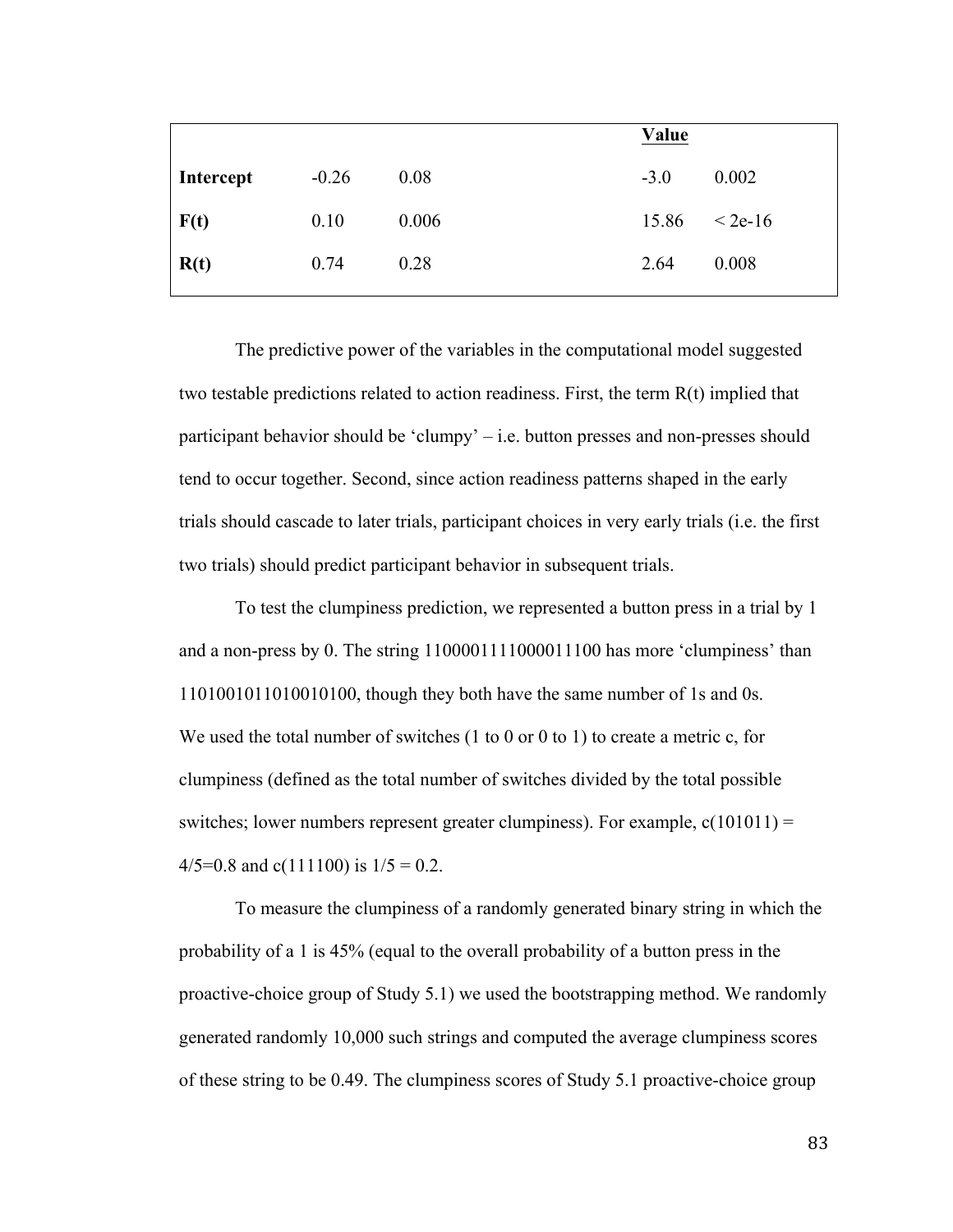strings was 0.29 – a much higher level than would occur if 1s were randomly distributed ( $p < 0.01$ ).

To test the early trials prediction we measured the downstream trial-switches of participants had elected not to switch images in either of the first two trials ('00' participants) and compared this to participants who had pressed the button on both the first two trials ('11' participants) and participants who had pressed the button in exactly one of the first two trials ('10' or '01' participants). As predicted by the model, the total button presses in proactive-choice group of Study 5.1 were a function of the action readiness produced in the first two trials (i.e. 11 (74%)>01 (52%)  $\approx$ 10 (51%)  $>0.028\%$ , F(3, 46) = 9.66. p < 0.01).

Both the clumpiness and the early-trial property provide evidence in support of the hypothesis that action readiness influenced participant behavior in the proactivechoice group of Study 5.1.

## **5.3 Generalizability of Our Computational Model (Study 5.3)**

We next sought to test the generalizability of the computational model derived in Study 5.2 by using stimuli and participants that were different from those used to create the model. This is a necessary step since while Study 5.2 provided support for the influence of action readiness, it did not prove the general validity of the model derived in Study 5.2. To do this, it is necessary to test the predictions of the model in the context of a new data set.

In addition to providing general evidence for the computational model, we sought to address an important limitation of Study 5.1. Specifically, in an attempt to make positive stimuli as motivationally salient as possible, we had limited our stimuli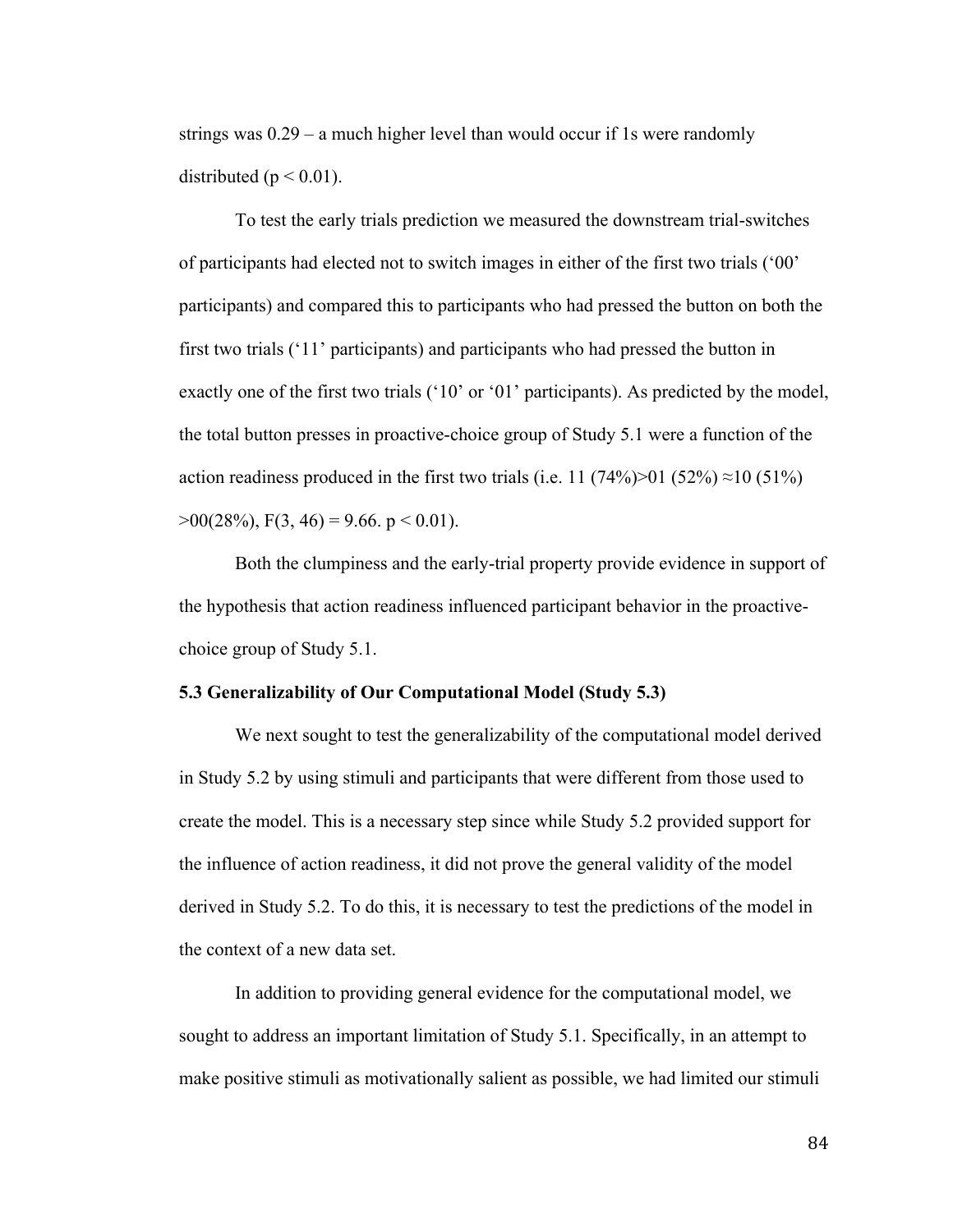to erotic images and our participants to heterosexual males who acknowledged that they enjoyed viewed erotic images. We had derived our computational model for this particular demographic and stimulus set. However, we reasoned that since the computational model was derived purely using action readiness related features, it should also predict responses for a sample that included males and females and used a different set of stimuli.

#### **5.3.1 Method**

Ninety-three participants (fifty-eight females) between the ages of 18 and 50 were asked to complete procedures identical to those used for the proactive-choice group in Study 5.1. However, the stimuli used in Study 5.3 were different from those used in Study 5.1. Unlike in Study 5.1, the positive images depicted aesthetically pleasing scenes of nature.

As in Study 5.1, participants were (mis)informed that experimenters wished to measure their affective responses to images and were indifferent to whether they switched or not. A finger pulse monitor was attached to the non-dominant hand of each participant. As in previous studies, post-experiment interviews suggested that 100% of participants believed this cover story and acted accordingly.

## **5.3.2 Results and Discussion**

Participants switched images in 42.2% of trials (mean number of switches 16.9, 95% CI 14.3 – 19.4). This was statistically equivalent to the rate observed in the proactive-choice group in Study 5.1. The computational model correctly predicted participant choices in 71.2% of trials (similar to 75.1% for Study 5.1 participants).

**5.4 Action Initiation or Rehearsal Increases Action Readiness (Study 5.4)**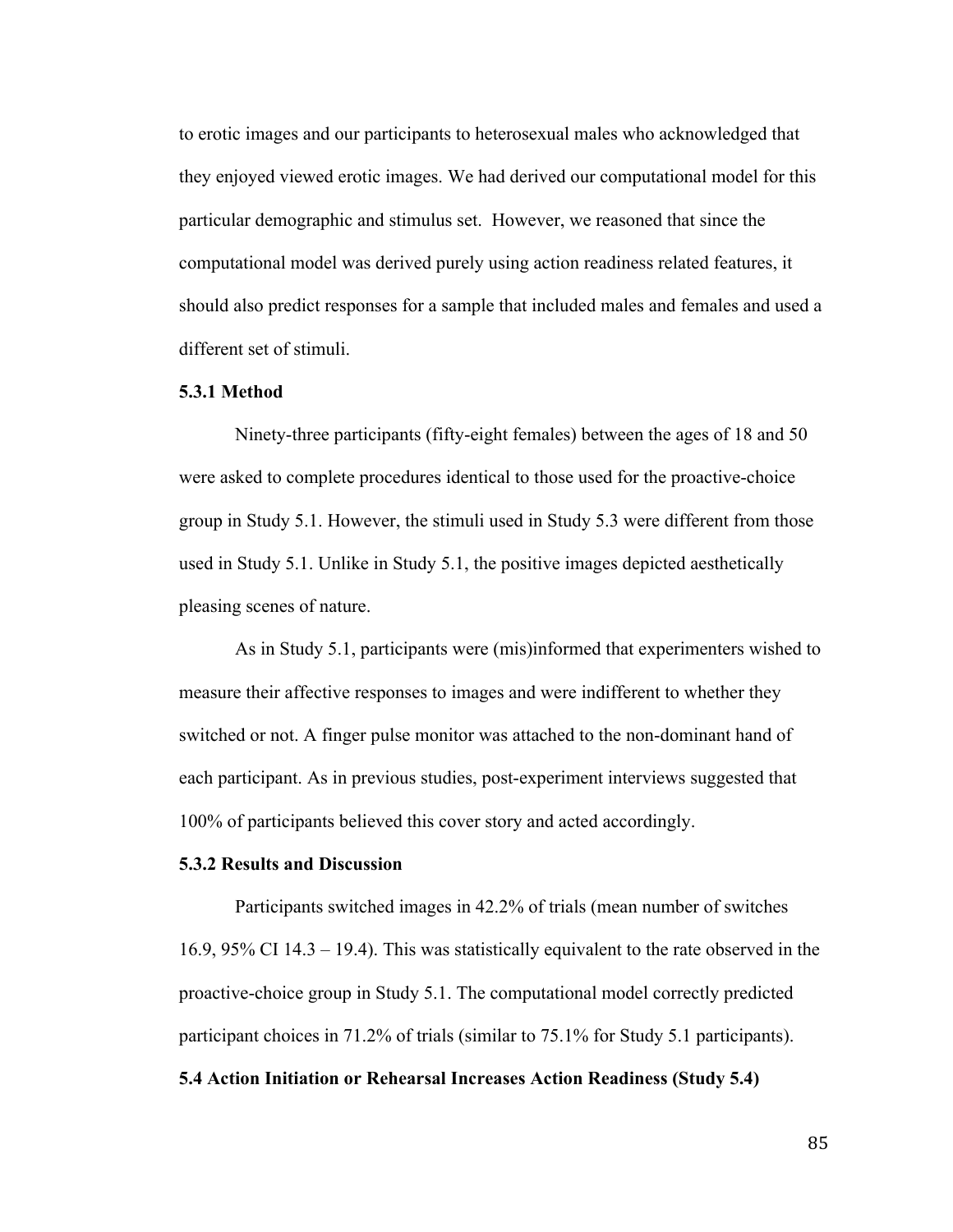In Study 5.4, we tested a crucial implication of our computational model, namely that *mandating* action (or action rehearsal) early in the experiment should increase action readiness levels throughout experiment – thereby resulting in higher levels of proactive action.

#### **5.4.1 Method**

In Study 5.1 (proactive-choice group), 38% of the participants had elected not to switch images in either of the first two trials ( '00' participants). Only 14% of participants had elected to switch in both trials ( '11' participants). The rest of the participants switched images in exactly one of the first two trials.

Using the computational model created in Study 5.2, we calculated that if all the participants were *required* to switch images in exactly one of the first two trials, then the total number of switches (across all participants, across all trials) would increase to 57% (compared to 45% in Study 5.1). This would occur because the large number of '00' participants would become '01' or '10' participants. Having an early button press would have cascading effects resulting in a higher level of button presses.

To calculate the prediction for this higher level, we used the computational model of Study 5.2 and assumed that 50% of participants would start with press/nopress ('10') and 50% of participants would start with no-press/press ('01') in the first two trials. We calculated  $F(t)$  and  $R(t)$  after the first two trials and used these values to calculate the probability of a button press at the next trial (i.e. the first non-mandatory trial). We used the computed probability (say P for a given trial) and randomly picked a probability, r, from a normal probability curve centered at P. If r>50% we assumed a button press, otherwise we assumed a non-button press. We then calculated the button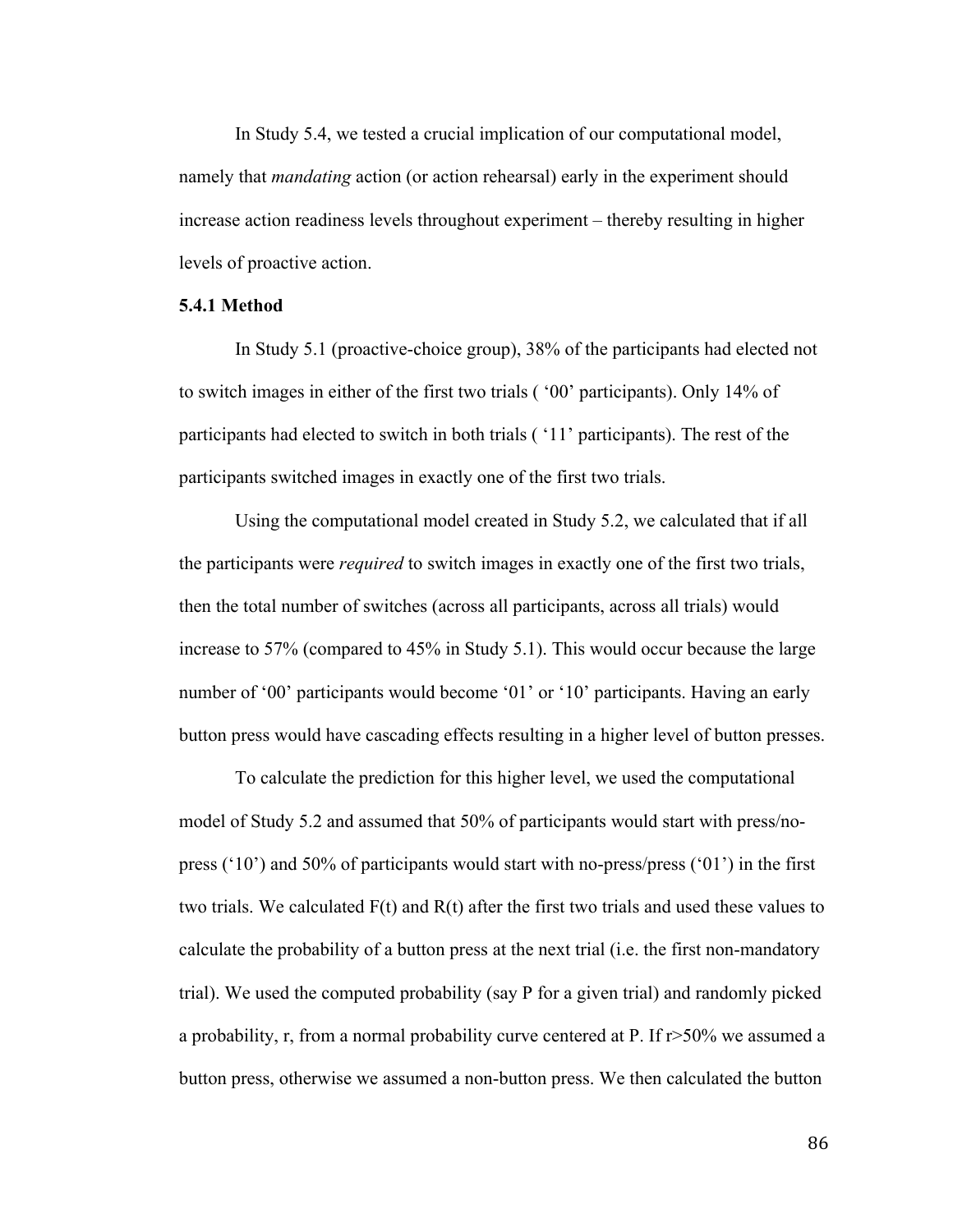press probability for the next trial until we generated a press/no-press profile for all 40 trials. Using bootstrapping we calculated that the average number of button presses (after the mandatory trials) should be 57%.

This prediction is at odds with accounts prior motivational and decision making accounts and consistent with accounts featuring action readiness. If only stimulus values and action costs were operational, then required 'pre-experiment trials' should not affect action values in later trials.

In Study 5.4, we selected three levels of action readiness: 1) one-trial practice which involved physically performing the action required to overcome a default; 2) one-trial practice which involved mentally rehearsing the action required to overcome a default; and 3) no practice or rehearsal. We hypothesized that physically performing the action would cause greater action readiness (and therefore greater proactive action in switching away from the default) than mental rehearsal, which in turn would cause greater action readiness than no practice.

Sixty participants (selected using the same criteria as in Study 5.1) were randomly assigned to one of three conditions: Physical practice, Mental practice, or No practice. Participants in all three conditions were given the proactive-choice instructions described in Study 5.1. Physical practice participants were asked to complete two additional pre-experiment trials. In one, and only one, of these trials they were required to press the 's' key to switch the default image for another image. In the other trial they were required to not press the 's' key. The order of these trials was left up to the participants. Mental practice participants were asked to mentally rehearse pressing the 's' key in one (and only one) of two pre-experiment trials. The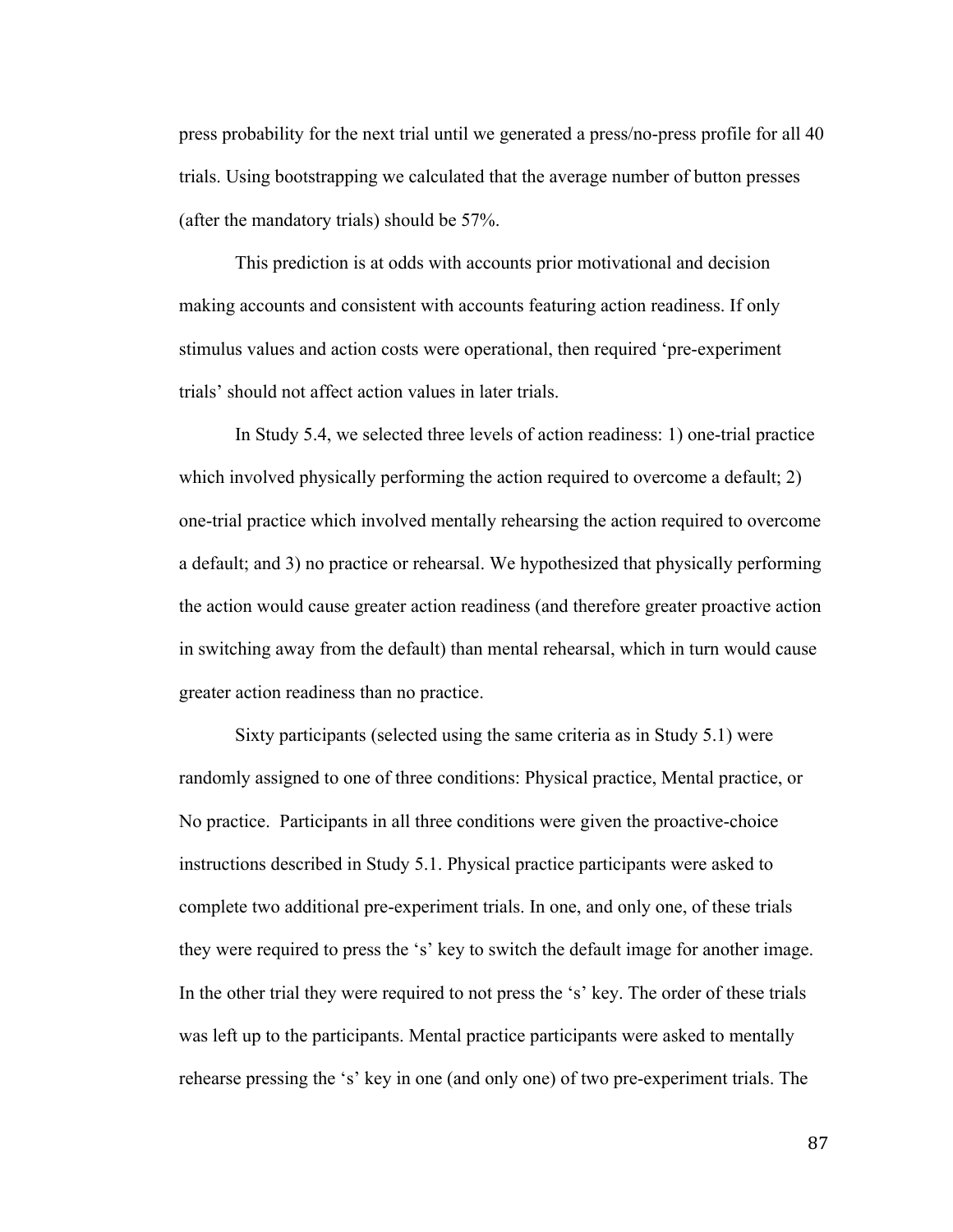were instructed to imagine – as vividly as possible – their hand coming onto the keyboard, and a finger pressing the 's' key. In the other pre-experiment trial, participants were asked to imagine – as vividly as possible – their hand staying in its current spot (and not coming to keyboard and pressing the 's' key). As in the Physical practice group, the order of these two trials was left up to the participants. In the No practice condition participants were allowed to complete the two pre-experiment trials in any way they chose (i.e. they were not required to either press or not press 's').

As in Study 5.1, participants were (mis)informed that experimenters wished to measure their affective responses to images and were indifferent to whether they switched or not. A finger pulse monitor was attached to the non-dominant hand of each participant. As in previous studies, post-experiment interviews suggested that 100% of participants believed this cover story and acted accordingly.

## **5.4.2 Results and Discussion**

Participants in the Physical practice condition pressed 's' in 62.6% (mean number of switches 25.1, 95% CI 19.8 – 30.2) of the trials. Participants in the Mental practice condition pressed 's' in 52.2% (mean number of switches 21.1, 95% CI 15.5 – 26.7) of the trials. Participants in the No practice condition pressed 's' in 32.5% (mean number of switches 12.8, 95% CI 7.7 – 18.0) of the trials (replicating results from the proactive-choice group in Study 5.1,  $t(68)=1.5$ ,  $p=0.12$ ).

The action costs in each of the groups (i.e. the effort of a button press) apparently appeared to be identical in all groups. Yet, consistent with our account, varying levels of action readiness produced different behaviors.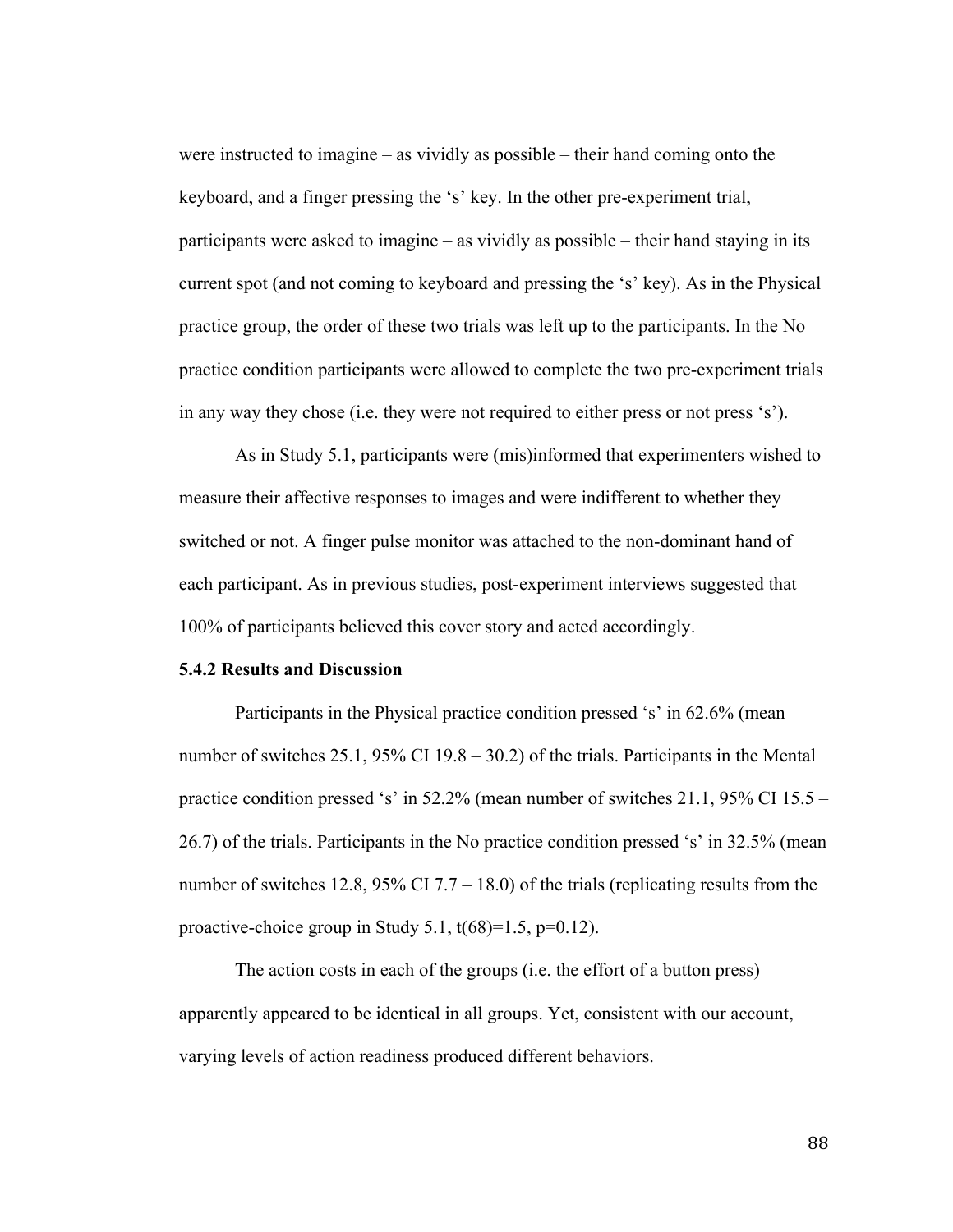Both conditions in which action readiness was hypothesized to increase (Physical practice and Mental practice) produced significantly greater switching than the non-readiness increasing condition (No practice): Physical practice vs. No practice  $(t(38) = 3.33, p = 0.002, d = 1.02)$ ; Mental practice vs. No practice  $(t(38) = 2.19, p = 1.02)$ 0.03,  $d = 0.66$ ). The difference between the physical practice and mental practice conditions was not significant  $(t(38) = 1.02, p = 0.31)$  suggesting that the action readiness produced by mental rehearsal was not significantly weaker than the action readiness produced by physical action completion.

The value of 57% predicted by the computational model was within the 95% CI of 50%-76% for the Physical practice group. Participants in the No practice group switched images in 33% of all trials – statistically equivalent to the proactive-choice group of Study 5.1.

## **5.5 General Discussion**

We hypothesized that action readiness –the ease with which a new action can be initiated, given the pre-action-launch state of the individual – influences subjective perceptions of action costs. On our account, holding stimulus valuations constant, a person is more likely to perform a behavior with high levels of action readiness than low levels of action readiness. We further hypothesized that action readiness would increase with the frequency and recency of the performance of that action. To test these hypotheses, we created a picture-viewing decision context. In Study 5.1, participants persisted with an inferior option (a lower-valence default image) even though their valuation preference – measured in a forced choice context not involving action-readiness factors – was for the non-default image. In Study 5.2, we used a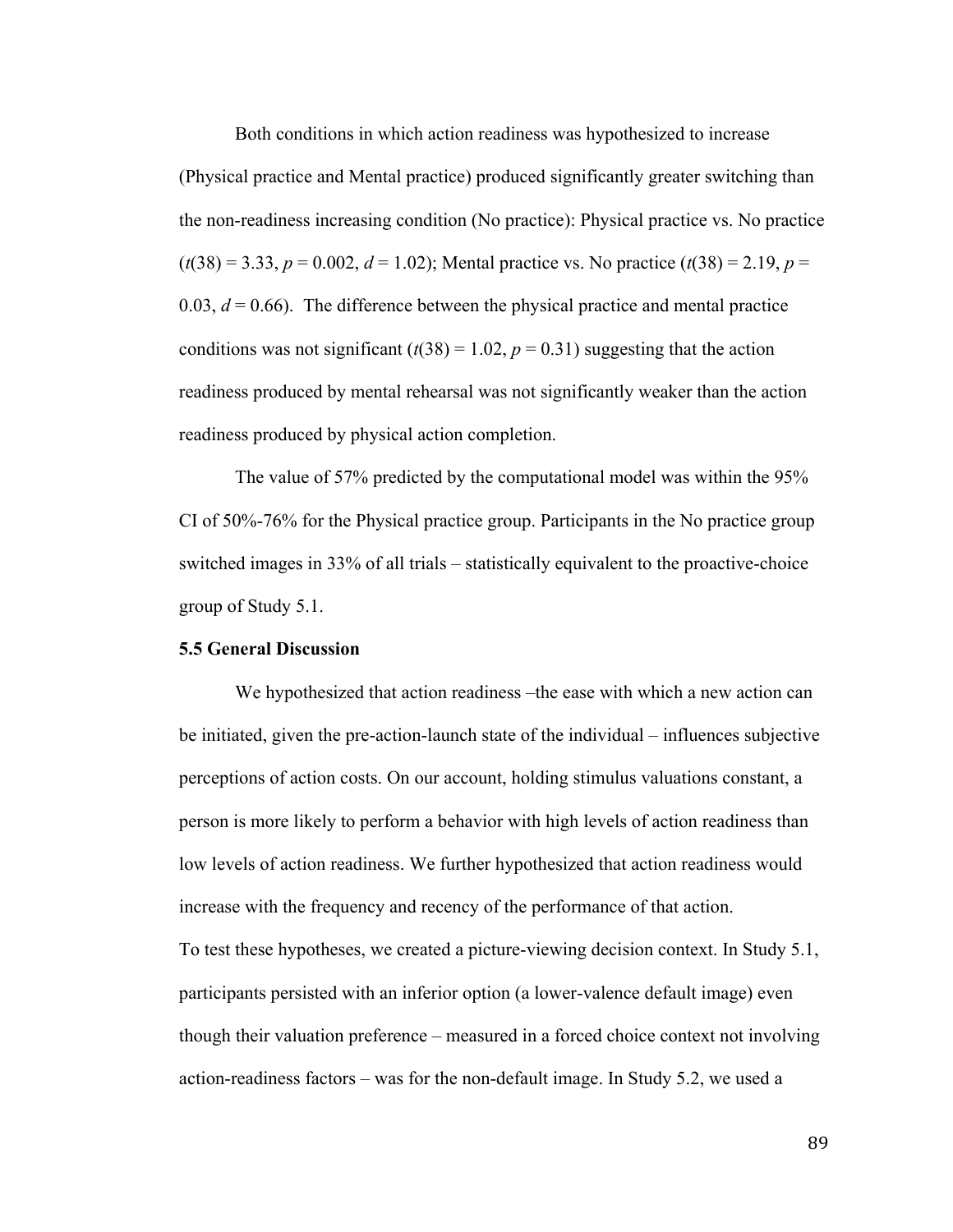computational model to show that the prior frequency and recency of an action (here, a button press) predicted the probability of occurrence of that action. This provided evidence that action readiness drove the observed behavior in Study 5.1. In Study 5.3, we showed that the computational model predicted behavior for a data-set not used to generate the model. Finally, in Study 5.4, we further confirmed the role of action readiness by examining the effects of requiring participants to act in one of two early trials. As predicted by accounts featuring action readiness, but not by other accounts, the effects of initial actions cascaded throughout the experiment.

We have conceptualized action readiness in terms of increasing or decreasing action costs. Performing an action that has not been frequently or recently performed often requires greater effort than performing actions that have been frequently or recently performed. Such effort may involve cognitive costs (Shenhav, Botvinick & Cohen, 2013), and these costs may become manifest in several behavioral contexts including those we have examined in this work.

A second – but we think less apt – way to conceptualize action readiness is in terms of habit. Habit is defined a pre-existing association, strengthened by longstanding repetition, between cue and action (Neal, Wood & Quinn, 2006). Action readiness, on the other hand, is related to the facilitation of activated action, even when such an action does not result from a long-standing association with a cue. In Study 5.4, we detected action readiness effects after participants pressed a key just once – which could hardly be labeled as a habit. However, we recognize the possibility that action readiness processes may lead to habit formation over time.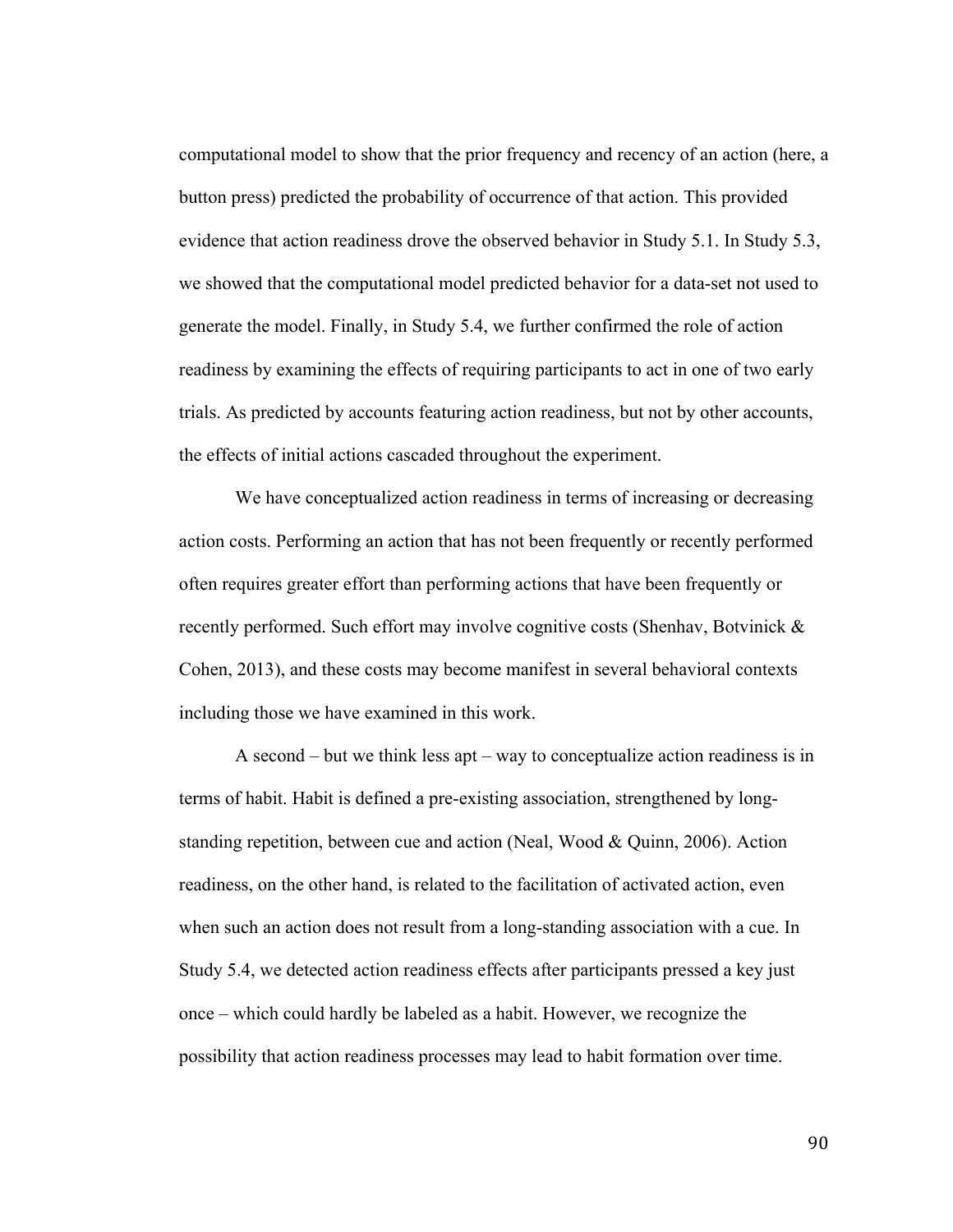Action readiness may provide a new way to analyze behavior in which people persist with an action even though the stimulus value of that action is zero or negative. For example, people have a tendency to repeatedly sit at the same spot in a classroom (even if the seat is not differentiated from other seats) (Costa, 2012). Similarly people continue to snack well past satiation because the food-item remains within easy reach (Cohen & Farley, 2008) as though the act of eating has "momentum" (Mehrabian  $\&$ Riccioni, 1986). On our account, such behaviors occur because the chosen actions (sitting in the same chair or having another bite) have a high level of action readiness. This enables the initiation of actions associated with stimulus values that are zero or negative.

Action readiness may be a contributing factor in explaining why people persist with inaction when seemingly low-cost actions could have resulted in large gains. For example, patients frequently do not take medicines crucial to their health (Suri, Schwartz, Sheppes & Gross, 2013), employees do not spend a few minutes to start beneficial retirement accounts crucial to their financial future (Beshears, Choi, Laibson, Madrian, 2006), and individuals do not proactively perform simple actions to obtain their preferred options in decision contexts involving organ donation (Johnson & Goldstein, 2003), electric utilities (Hartman, Doane & Woo, 1991), and insurance providers (Johnson, Hershey, Meszaros & Kunreuther, 1993; Samuelson and Zeckhauser, 1988).

Prior analyses have drawn attention to subtle factors that might underlie such behavior, such as implied recommendation and loss aversion (Dinner, Johnson, Goldstein, & Liu, 2011; Kahneman, Knetsch, & Thaler, 1991). However, these factors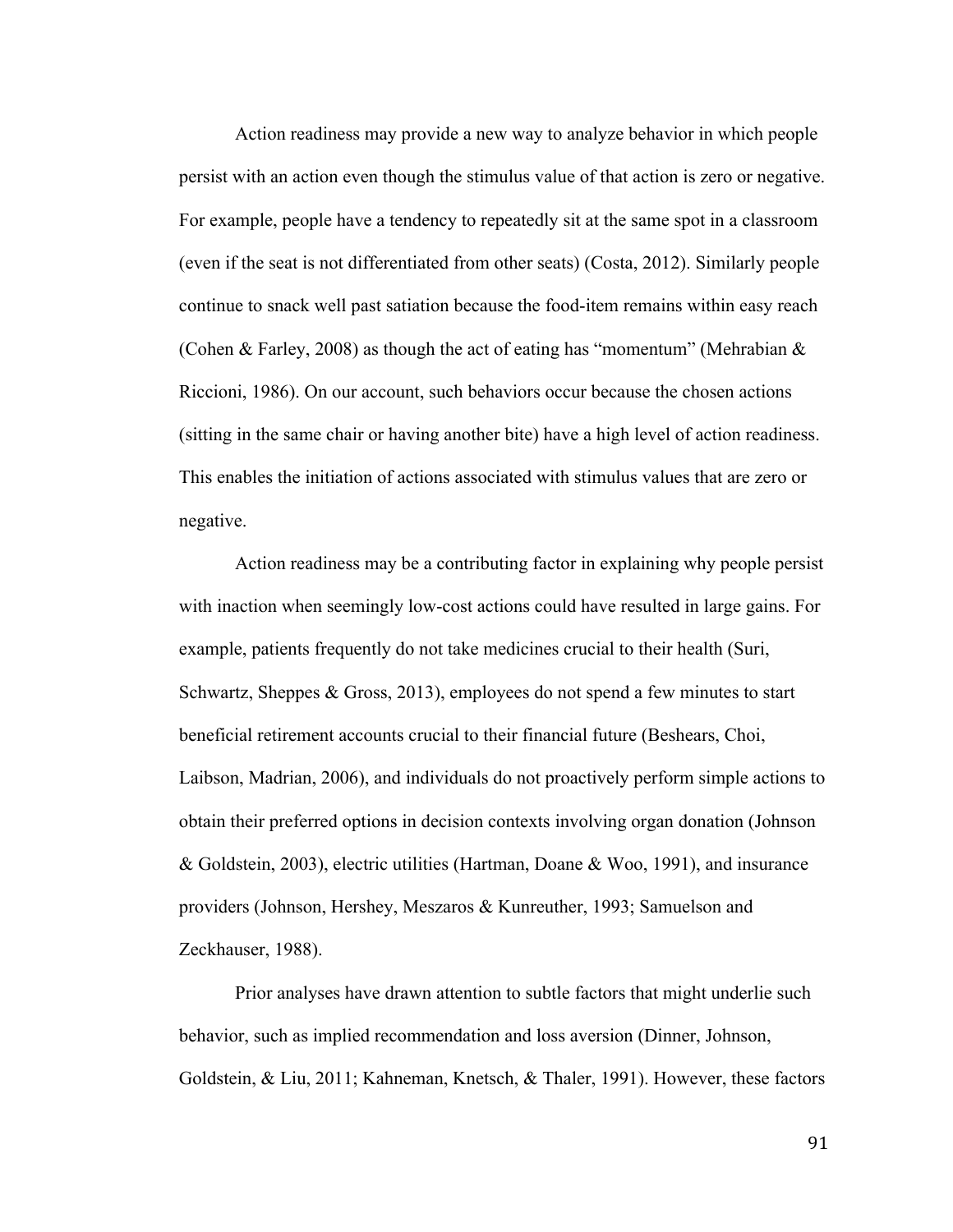do not always appear to apply to these behavioral contexts. On our account, these behaviors occur because they require unfamiliar actions with low action readiness. If such actions had been performed even once before, they would be much more likely to be performed again.

Action readiness may also explain why individuals act inconsistently in what appear to be comparable situations. The valuation calculus described in Equation 1.1 suggests that if the valuation of a stimulus exceeds associated action costs, then barring noise, the relevant action should always occur. Similarly, if the valuation of a stimulus is less than the associated action costs, then barring noise, the relevant action should never occur. The present work suggests the intriguing possibility that seeming inconsistencies from the valuation calculus are not products of random noise, but may be attributable to varying levels of readiness to act.

The effects of action readiness can be observed in a wide array of disciplines. For example, the task-switching literature (Rubinstein, Meyer, & Evans, 2001) discriminates between two types of trials: an nth trial is a switch trial if it involves a different task from the  $n-1$ <sup>st</sup> trial and it is a repeat trial if it involves the same task as the n-1<sup>st</sup> trial. A large body of evidence has demonstrated that across various types of tasks, performance on switch trials is worse than performance trials (Monsell, 2003). While there are several ways to understand this phenomenon, a prominent model suggests that repeated trials are more efficient because of transient carry-over of taskset "activation" from trial to trial (Gilbert & Shallice, 2002). This activation based proposal is consistent with the action readiness account described here. Similarly, a propensity for repeating familiar actions may lead individuals and organizations to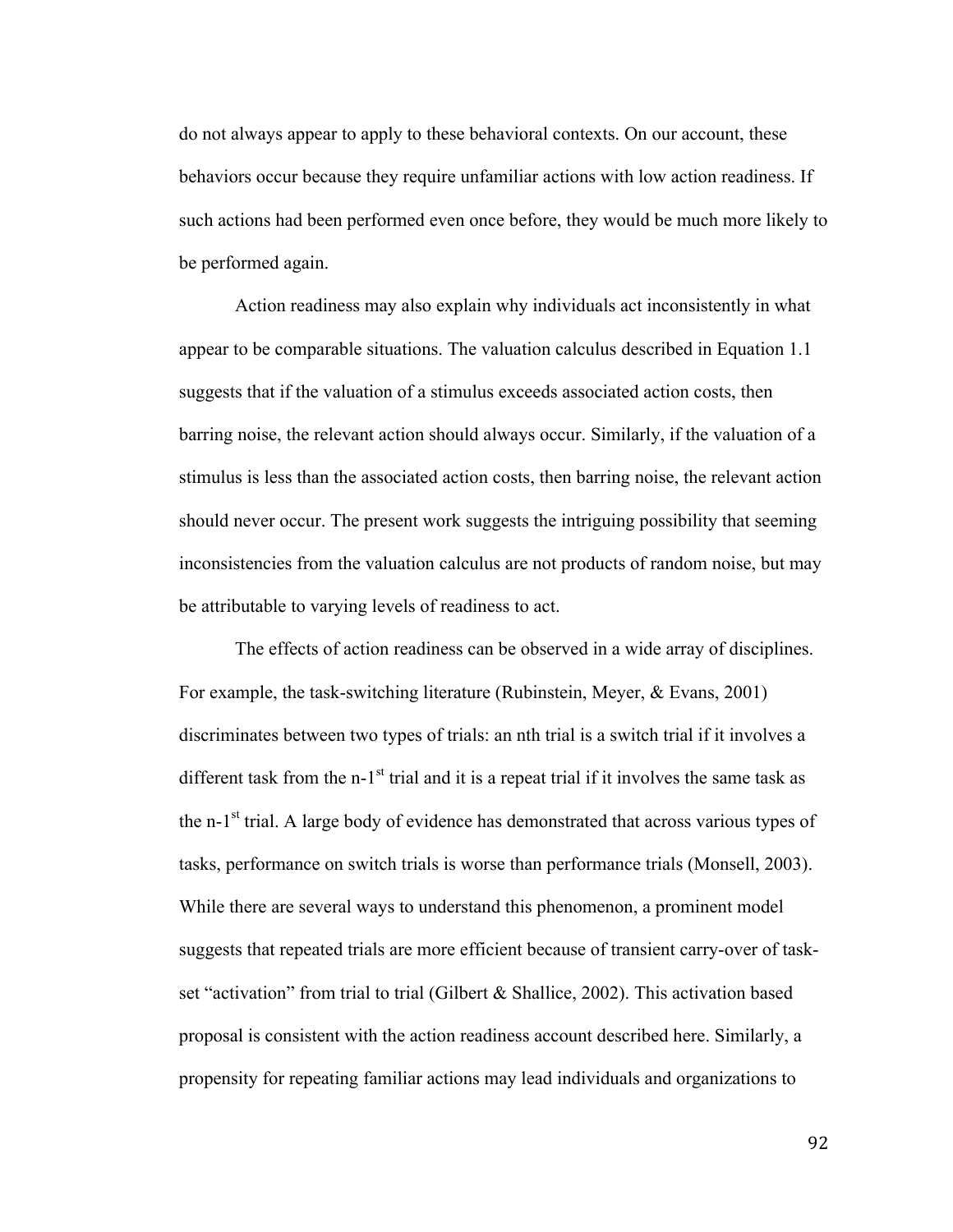stay with existing processes and conduct searches (e.g. for new processes) much less than is optimal (Schotter  $&$  Braunstein, 1981), even though these new processes may offer significant efficiencies. Action readiness effects are also abundant in the public policy domain. Many such effects were discussed at length in the influential book Nudge in which Thaler and Sunstein (2008) identified several decisions in which individuals could be nudged to select more optimal options as long as these options were made to be the default options. While several of their examples involved changing underlying stimulus value, some examples leveraged the role of action readiness in financial and health-related domains. Finally, action readiness effects may play an important role in developing effective self-control interventions. Baumeister and Heatherton (1996) propose that the longer a response is repeated, the more difficult it becomes to override. They therefore suggest that self-control attempts are most likely to be successful *before* action-readiness increases the costs of stopping an undesirable action. This implies that self-control interventions should ideally target the earliest manifestation of an undesirable behavior and not be limited to contexts in which a behavior has 'hardened' and assumed troubling proportions. In this study series, we have demonstrated that action readiness effects can be influential even in contexts that include stimulus valuations (Equation 5.2) that suggest contrary actions. However, action readiness may not always appreciably affect behavior. Many behaviors are largely or entirely shaped by stimulus valuations. Future studies must investigate the circumstances in which action readiness influences behavior to a greater or lesser extent.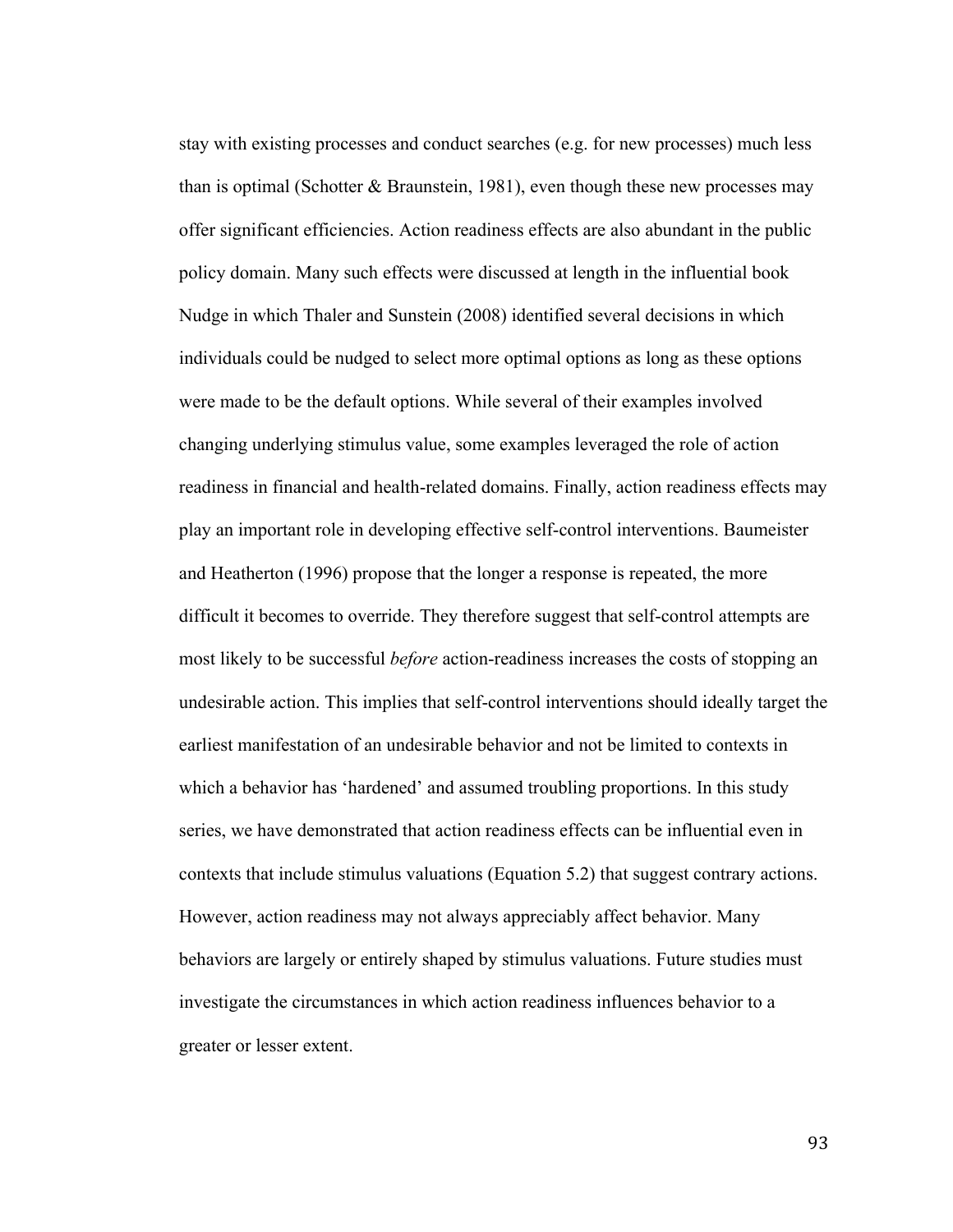**CHAPTER 6: EXTENSIONS AND FUTURE DIRECTIONS**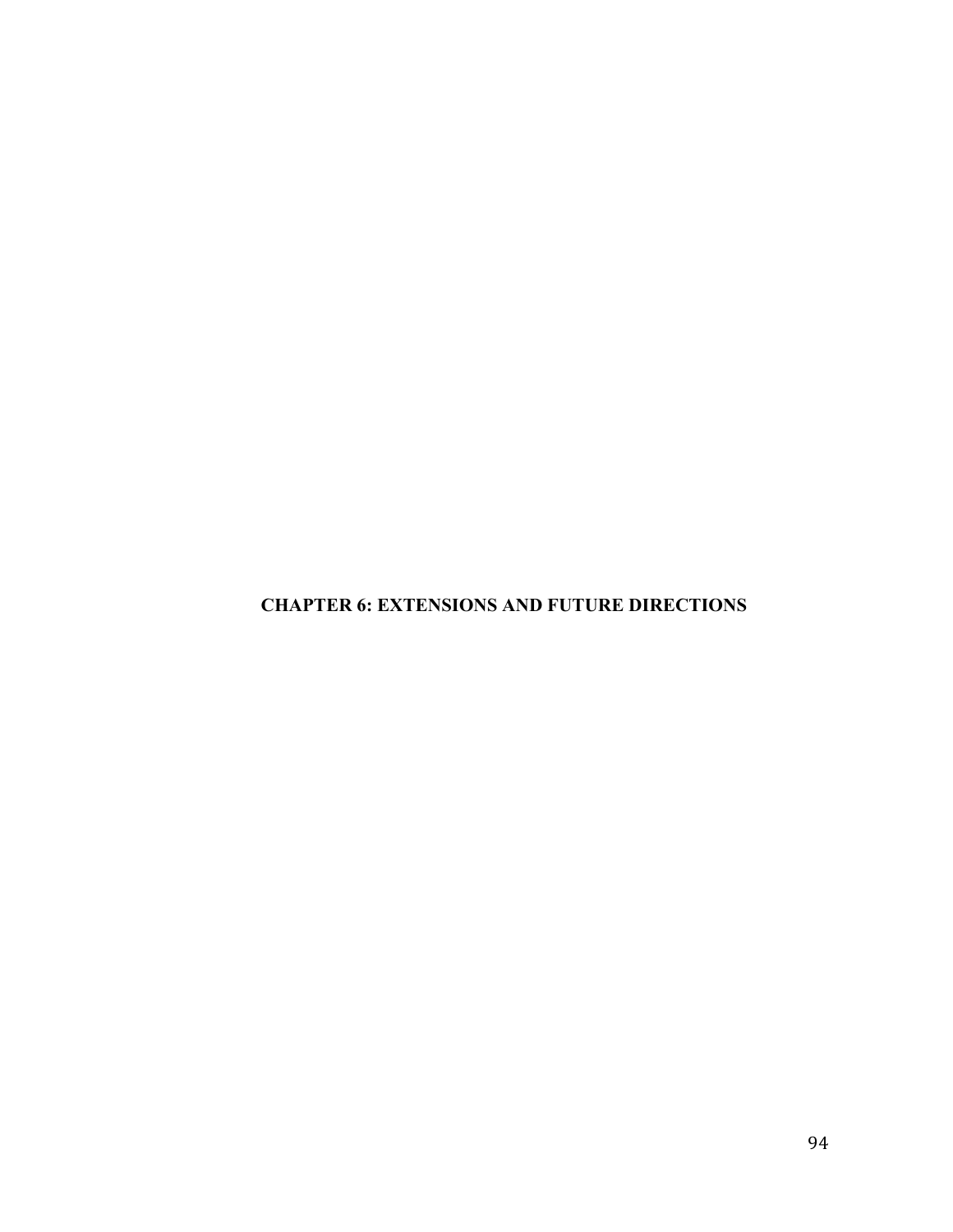## **6.0 Introduction**

In the above chapters we have, in 17 studies, motivated and developed the ARM framework. In this chapter we begin by describing extensions and elaborations of the ARM framework. Next, we consider the relationship of the ARM framework to other behavioral constructs including habits, psychological inertia, and implementation instructions. We close by elaborating future research directions related to the ARM framework.

## **6.1 Extensions and Elaborations of the ARM framework**

Equation 1.1 describes the valuation a single action pertaining to a single stimulus. In this sense, it may be thought of as an atomic element of action valuation. However, everyday behaviors often involve the integration of several such action valuations. Here, we consider some of the complexities attendant to such integrations. First, calculating the stimulus value of even a single stimulus often involves the separate valuation of the different attributes of that stimulus. For example, the benefit of eating an orange may involve separate valuations of its taste, texture, and smell (Rangel & Hare, 2010). Second, even simple behaviors often involve the integration of many separate stimuli. Obtaining an orange may involve shopping for other needed items (a different stimulus from the apple). Third, a cost with respect to one stimulus may be perceived as a benefit with respect to another stimulus. For example walking to the store to obtain an apple is a cost with respect to the stimulus of obtaining the apple, but may be perceived as a benefit with respect to the stimulus of obtaining exercise. Finally, there is inherent uncertainty inherent in obtaining a benefit and/or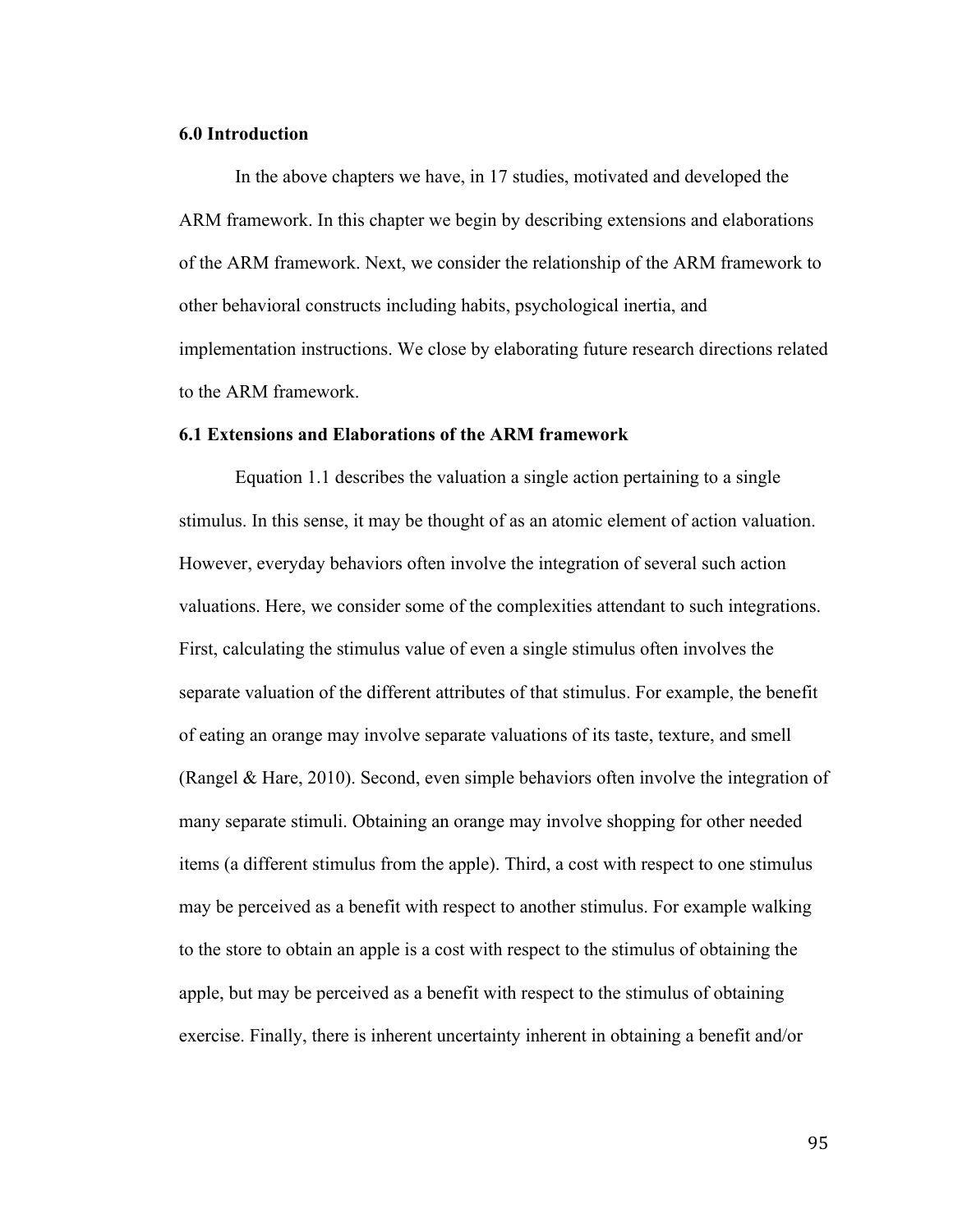incurring a cost. Equation 1.1 may be updated to reflect the stochastic nature of the valuation calculus:

*Action Value = E[Discounted Stimulus Benefit | Action] – E[Discounted Stimulus Cost | Action] – E[Discounted Action Cost |Action]*, where E[ ] denotes the expectation operator (Equation 6.1)

The probabilistic features of Equation 6.1 are resonant with the expectancyvalue theories of motivation (Barron & Hulleman, 2015) that also feature probabilistic benefits and costs. An important difference between the two formulations is that action costs are not separated from stimulus-associated costs in expectancyvalue theories. Rather these theories postulate that more than one behavior is possible, the behavior chosen will be the one with the largest combination of expected success and value (Kuhl, & Beckmann, 2012).

The ARM framework may be described using either formulation. We have chosen the valuation calculus approach of Equation 1.1 because of its focus on the 'atomic' base case and because of gathering neural evidence in its favor (discussed below).

## **6.2 Relationship of the ARM framework to Other Behavioral Constructs**

The ARM framework connects to several behavioral constructs. Here, we discuss its connections to habits, psychological inertia, and implementation intentions.

## **6.2.1 ARM and Habits**

A habit is defined a pre-existing association, strengthened by longstanding repetition, between cue and action (Neal, Wood & Quinn, 2006). Action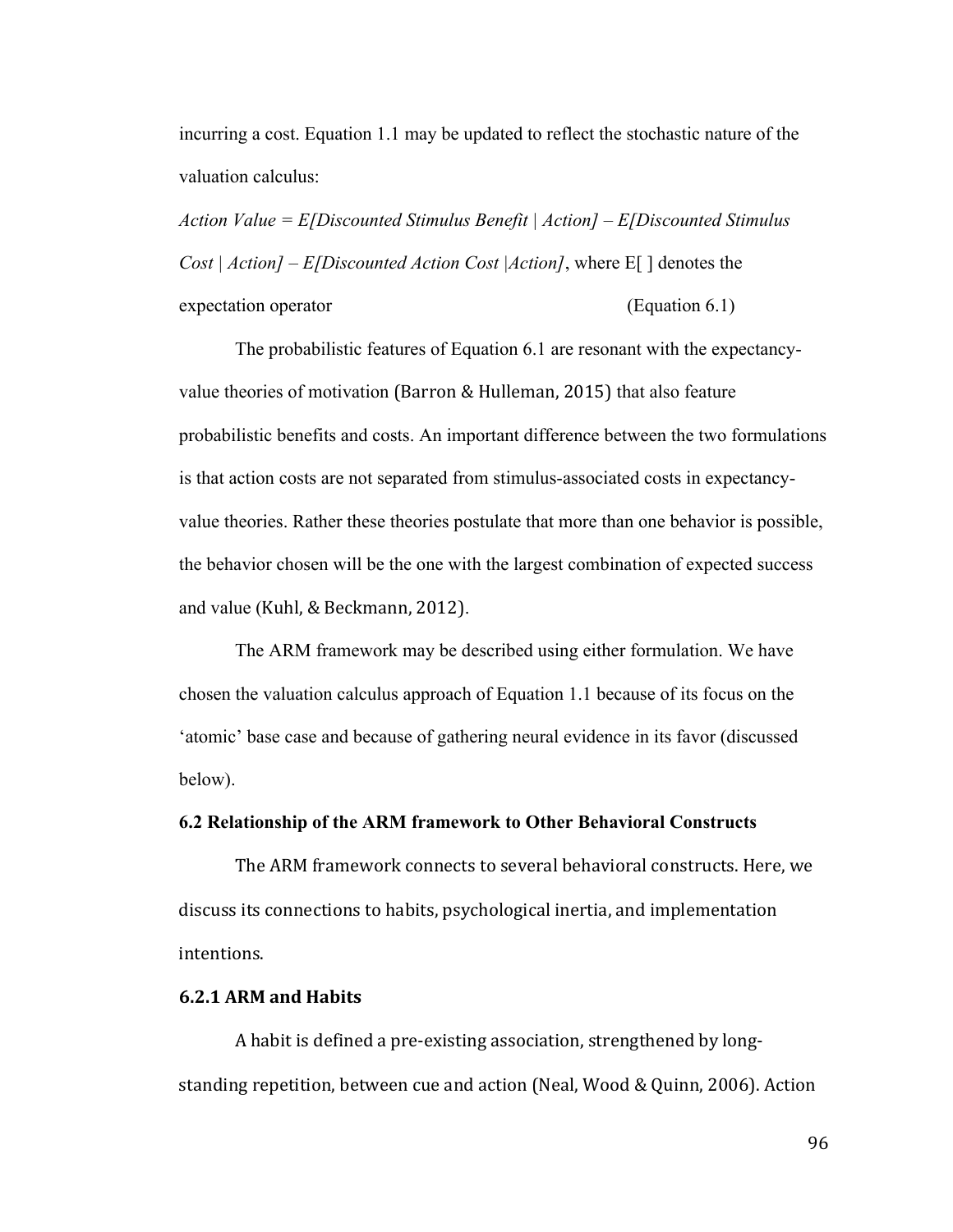readiness, on the other hand, is the ease with which an action may be initiated given the pre-action-launch state of the individual. This readiness may be increased by prior (and recent) repetition, mentally rehearsing an action, watching someone else do the action or by environmental affordances. Action readiness effects have been observed after participants pressed an unfamiliar key a handful of times – which could hardly be labeled as a habit (Suri, Sheppes, Schwartz & Gross, 2013). We recognize the possibility that sustained action readiness associated with a cue may lead to habit formation over time.

### **6.2.2 ARM and Psychological Inertia**

Prior work has defined Psychological Inertia as the tendency to maintain the status-quo (Gal, 2006). Individuals may have more or less psychological inertia relative to each other. We propose that psychological inertia is an emergent property of action readiness. In particular, a tendency to have high levels of action readiness across many action contexts would result in high inertia. This readiness may apply to actions or to inactions; thus, individuals with high psychological inertia may persist with the same actions in a given context (e.g. ordering the same meal at a restaurant) or with the same inactions (e.g. not taking medicine beneficial to their health).

## **6.2.3 ARM and Implementation Intentions**

Gollwitzer and his colleagues (e.g. Gollwitzer, 1999) have defined implementation intentions as the furnishing of the goal intention with an if-then plan specifying when, where, and how the person will instigate responses that promote goal realization. An implementation intention adds action specificity to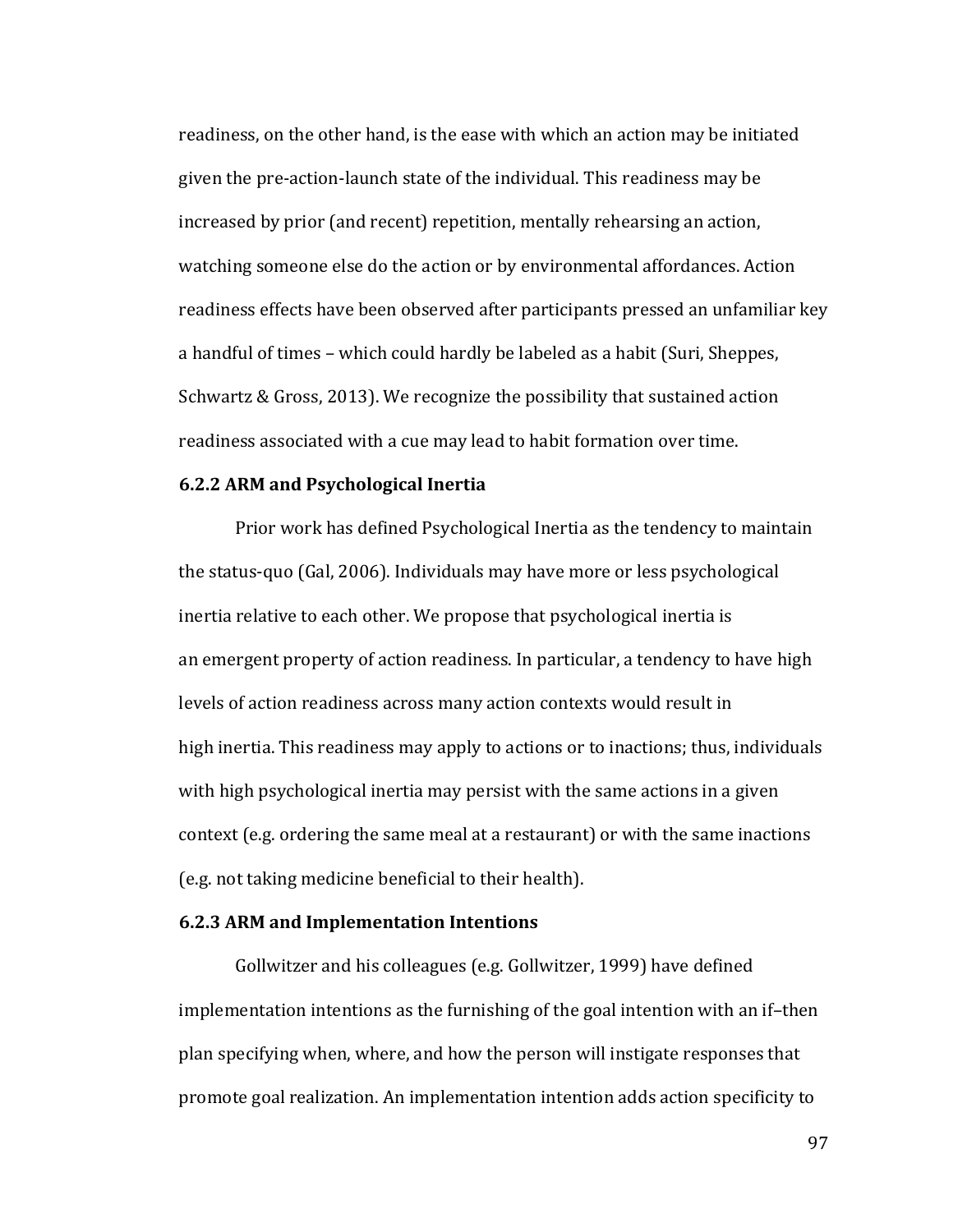goals that may only be represented at a high level. Explicitly formulating implementation intentions has been shown to increase goal-directed behavior in a variety of contexts (Gollwitzer, 1999). We propose that the effectiveness of implementation intentions stems, in part, from an increase endogenous attention toward the goal and in part from an increase in the action readiness of the various sub-steps required to reach a desired goal (via mentally rehearsing the actions they plan to take to achieve their goal). If proven correct, this proposal may provide a potential mechanism underlying implantation intentions.

### **6.3 Future Directions**

We highlight important outstanding questions related to the neural bases of the endogenous attention and action readiness, the influence of endogenous attention on valuation, the nature of action readiness, and the possibility of interaction between endogenous attention and action readiness.

## **6.3.1 Neural Bases of Endogenous Attention and Action Readiness**

Studies have shown that the lack of endogenous attention (and the presence of zoning out) may be associated with activation in the Default Mode Network (DMN) (Anticevic, 2012; Raichle, in press; Schooler et al., 2011). The DMN is a set of brain networks whose activity has been shown to be high when the mind is not engaged in specific behavioral tasks and low during focused attention on the external environment (Smallwood, Brown, Baird & Schooler, 2012). Strong evidence suggests that the DMN enables self-reflective thinking (Qin & Northoff, 2011) and as a result DMN activity may conflict with activity requiring endogenous attention on external events. DMN activity is known to be

98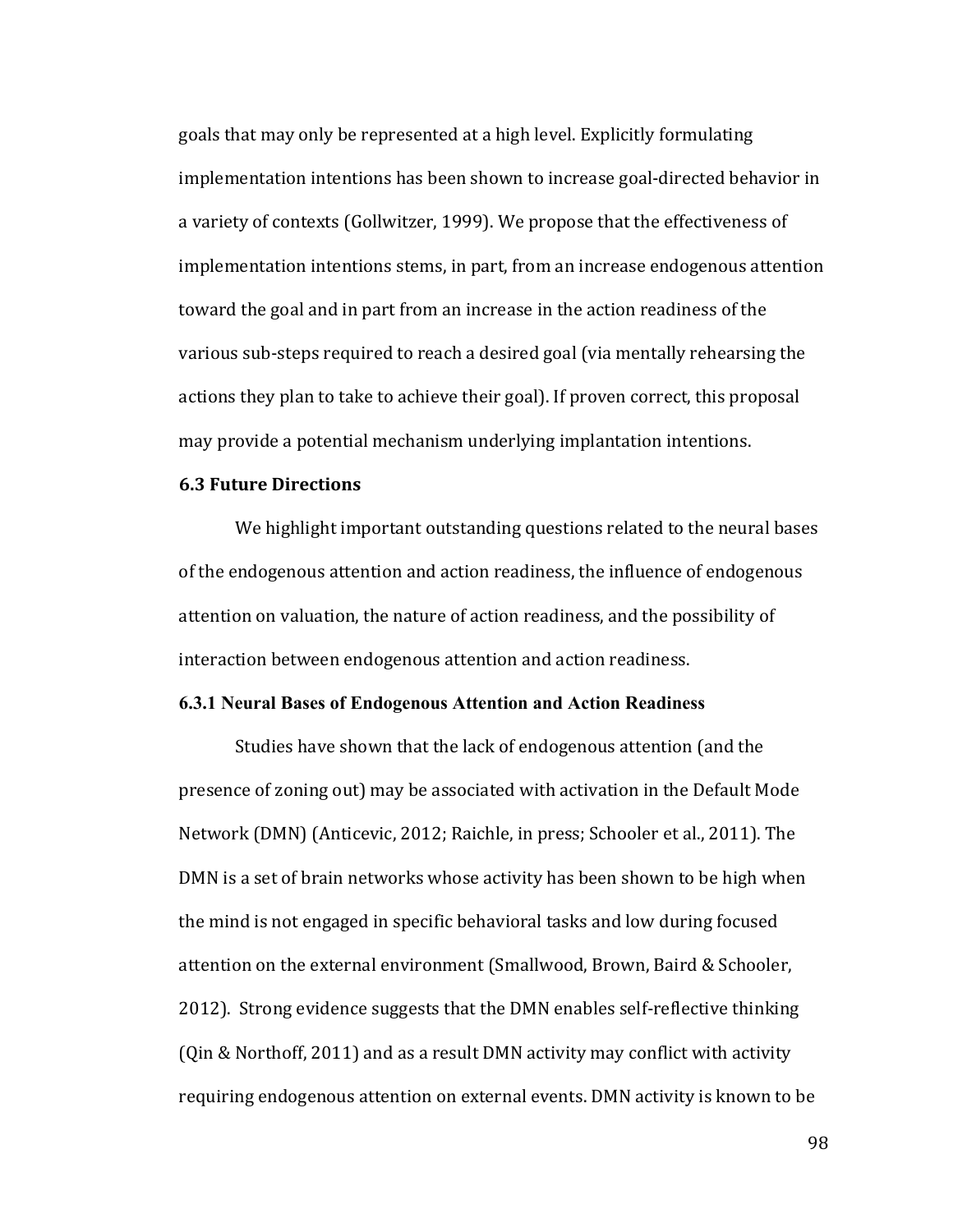anti-correlated with an External Attention System (EAS), and with the frontoparietal-control network  $(FCPN)$  – a set of brain regions most typically implicated in executive, top-down cognitive control processes (Fornito, Harrison, Zalesky & Simons, 2012).

Action readiness has been infrequently studied and its neural bases are not directly known. However, some inferences are possible from the repetition priming literature which has revealed that while behavioral performance improves with stimulus repetition, neural activity in humans (BOLD fMRI) as well as single cell firing rates monkey's tend to decrease. This phenomenon is known as repetition suppression (Larsson, J., & Smith, 2012). There are several hypotheses on how a decrease in neural activity produces an increase in behavioral efficiency but gathering consensus (Gotts, Chow, & Martin, 2012) centers around the proposal that as cells are firing at reduced rates, they are firing more synchronously with one another, leading to more efficient neural processing. This suggests that action readiness effects will result in reduced activations, and increased synchrony (measured, for example, by functional fMRI) in regions/networks that were involved with the initiation of that action for the first time (or when its action readiness effects were low).

# **6.3.2** Attention's influence on Valuation

Many models assume that decision makers compute option values by making several – potentially noisy – estimates of the option value and then integrating these values over time. These models predict that the option value assigned to an item depends on the amount of time spent attending to that option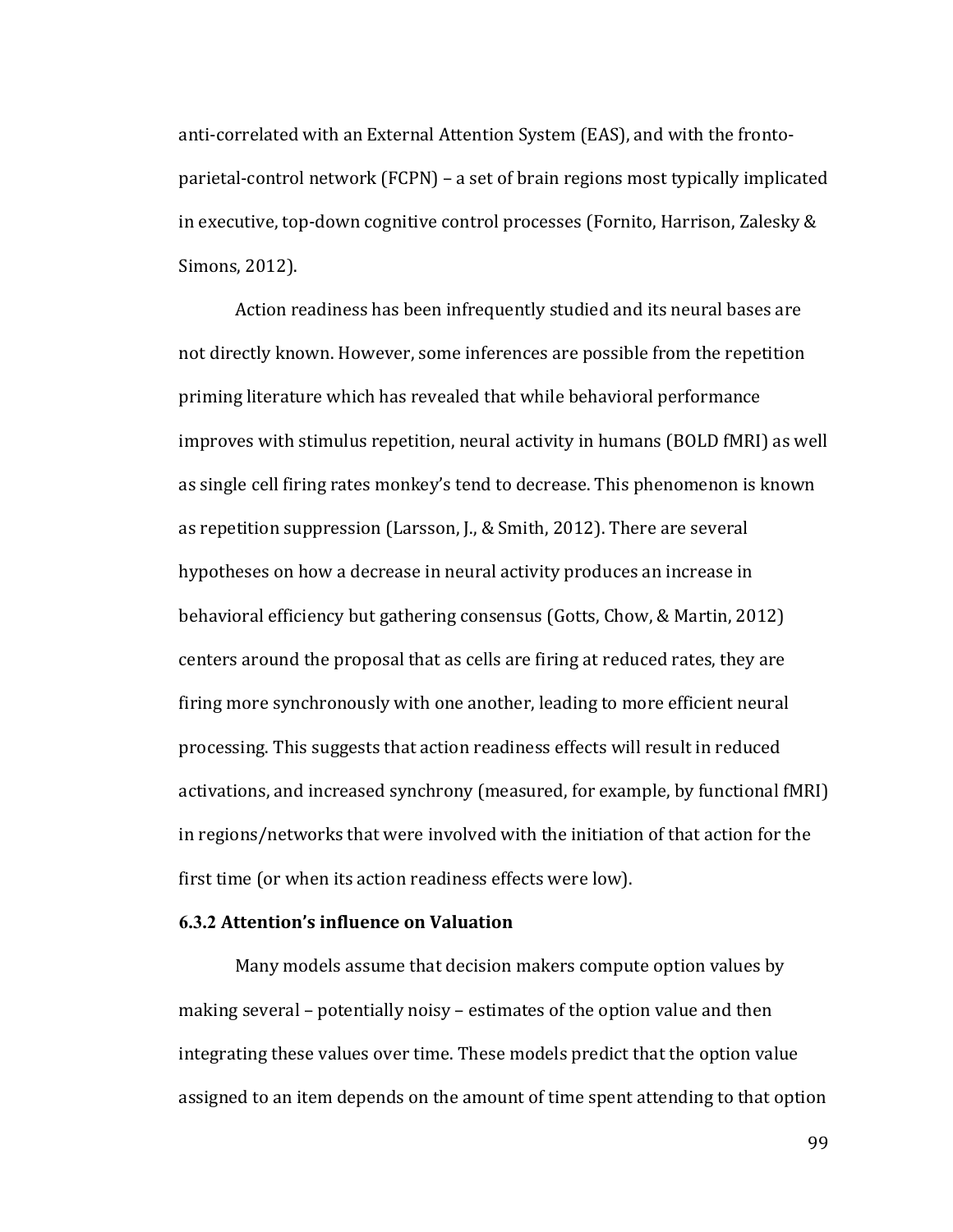(Armel, Beaumel, & Rangel, 2008). Subsequent experiments based on these models (Rangel, 2013) showed that, in some cases, appetitive items were more likely to be chosen and aversive items were less likely to be chosen if the time interval of visual attention directed towards those items was increased. The ARM framework proposes that endogenous attention unlocks valuation processes (i.e. enables them to occur) – which is different from the above view. This suggests the intriguing possibility that attention may influence valuation via different routes. Future studies are required to determine whether and how these two routes relate to each other.

### **6.3.3 The Nature of Action Readiness Effects**

Action readiness may have semantic components (i.e. readiness shaped by the outcome/meaning of the action) and/or motor components (i.e. readiness shaped by the action without regard to associated outcomes). We have described evidence in which either semantic or motor effects (or both) may have affected action costs. Future studies are required to determine whether one or both components drive action readiness effects.

# **6.3.4 Interaction Between Exogenous Attention and Action Readiness**

One implication of the ARM framework is that endogenous attention and action readiness may interact to influence the probability of occurrence of a motivated action. For example, at a high level of action readiness, a relatively low level of endogenous attention may be enough to initiate action readiness. The same level of attention may not result in action if levels of action readiness are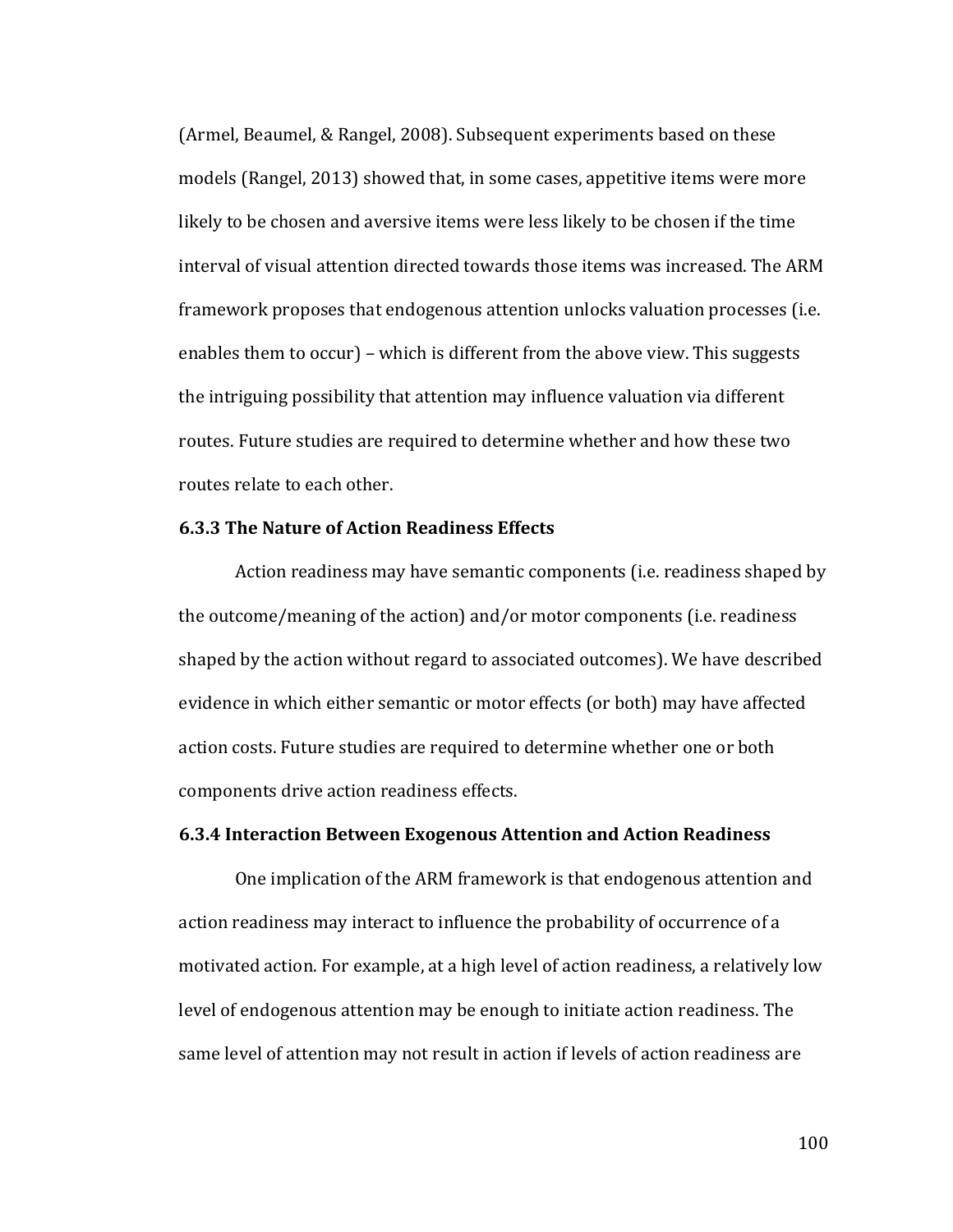low. Future studies are required to empirically determine the nature of this potential interaction.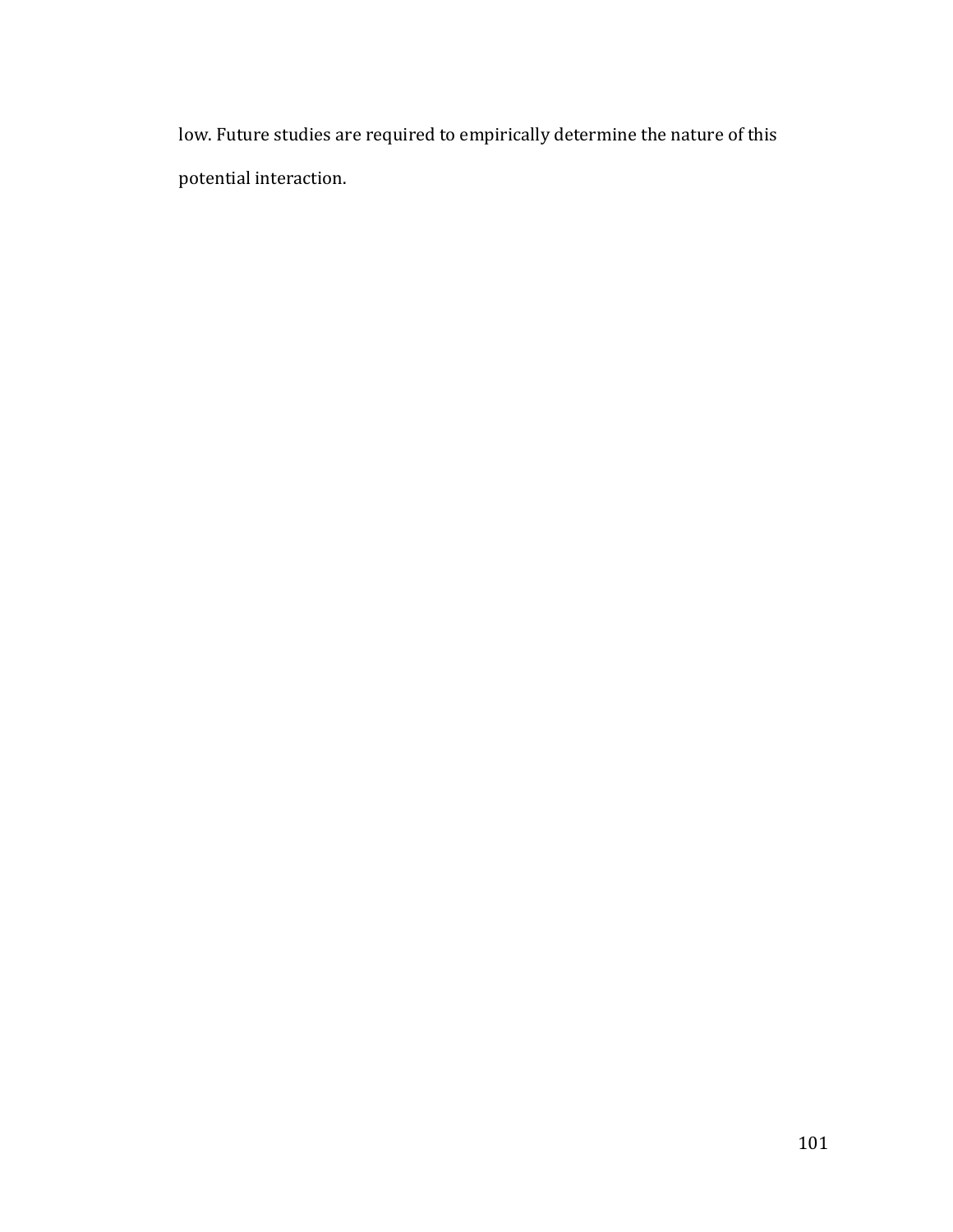### **REFERENCES**

- Aldao, A. (2013). The future of emotion regulation research: Capturing context. *Perspectives on Psychological Science, 8*, 155-172.
- Amerkis, J. & Zeldes, S.P. (2000). How do household portfolio shares vary with age? *Unpublished manuscript*, Columbia University.
- Anticevic, A., Cole, M. W., Murray, J. D., Corlett, P. R., Wang, X. J., & Krystal, J. H. (2012). The role of default network deactivation in cognition and disease. *Trends in Cognitive Sciences, 16*, 584-592.
- Armel, K. C., Beaumel, A., & Rangel, A. (2008). Biasing simple choices by manipulating relative visual attention. *Judgment and Decision Making, 3*, 396- 403.
- Barch, D. M. (2005). The relationships among cognition, motivation, and emotion in schizophrenia: How much and how little we know. *Schizophrenia Bulletin, 31*, 875-881.
- Bargh, J. A. (2006). What have we been priming all these years? On the development, mechanisms, and ecology of nonconscious social behavior. *European journal of social psychology*, *36*, 147-168.
- Barron, K. E., & Hulleman, C. S. (2015). Expectancy-value-cost model of motivation. *Psychology, 84*, 261-271.
- Baumeister, R. F., & Heatherton, T. F. (1996). Self-regulation failure: An overview. *Psychological Inquiry*, *7*, 1-15.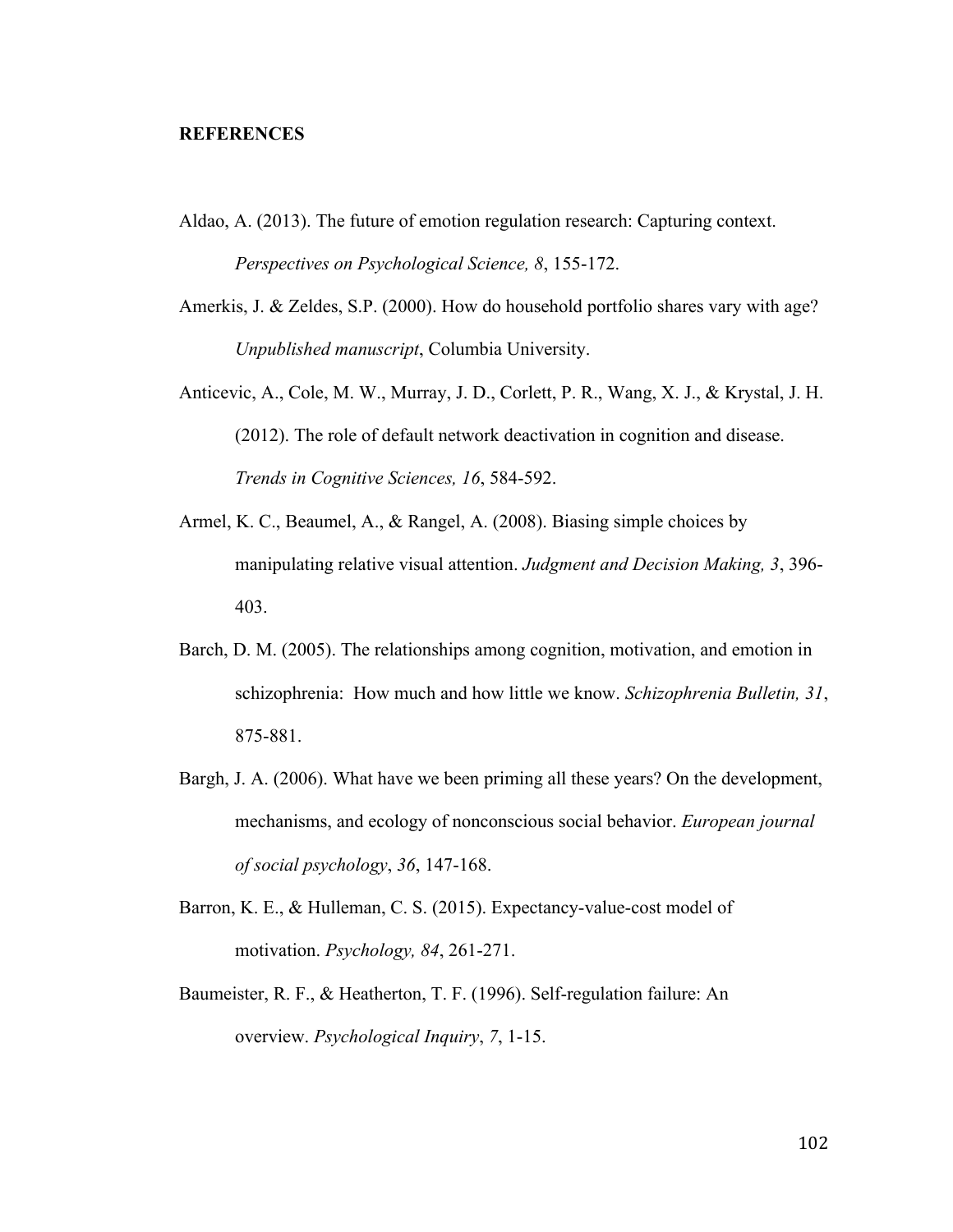- Berns, G.S., Chappelow, J., Cekic, M., Zink, C.F., Pagnoni, G., & Martin-Skurski, M.E. (2006). Neurobiological substrates of dread. *Science, 312*, 754–758
- Beshears, J., Choi, J. J., Laibson, D., & Madrian, B. C. (2009). The importance of default options for retirement saving outcomes: Evidence from the United States. In *Social security policy in a changing environment* (pp. 167-195). University of Chicago Press.
- Beshears, J., Choi, J.J., Laibson, D., & Madrian, B.C. (2006). The importance of default options for retirement savings outcomes: evidence from the United States, *NBER Working Paper Series, Vol. w12009*.
- Carretié, L., Hinojosa, J. A., Martín, Loeches, M., Mercado, F., & Tapia, M. (2004). Automatic attention to emotional stimuli: Neural correlates. *Human Brain Mapping, 22*, 290-299.
- Carver, C. S. (1979). A cybernetic model of self-attention processes. *Journal of Personality and Social Psychology, 37*, 1251-1281.
- Carver, C. S., & Scheier, M. F. (1981). *Attention and self-regulation: A controltheory approach to human behavior*. New York: Springer-Verlag.
- Chetty, R., Looney, A., & Kroft, K. (2007). Salience and taxation: Theory and evidence, (No. w13330). *National Bureau of Economic Research*.
- Cisek, P. (2012). Making decisions through a distributed consensus. *Current Opinion in Neurobiology*, 22, 927-936.
- Cohen, D., & Farley, T. A. (2008). Eating as an automatic behavior. *Preventing Chronic Disease, 5,* 1-7.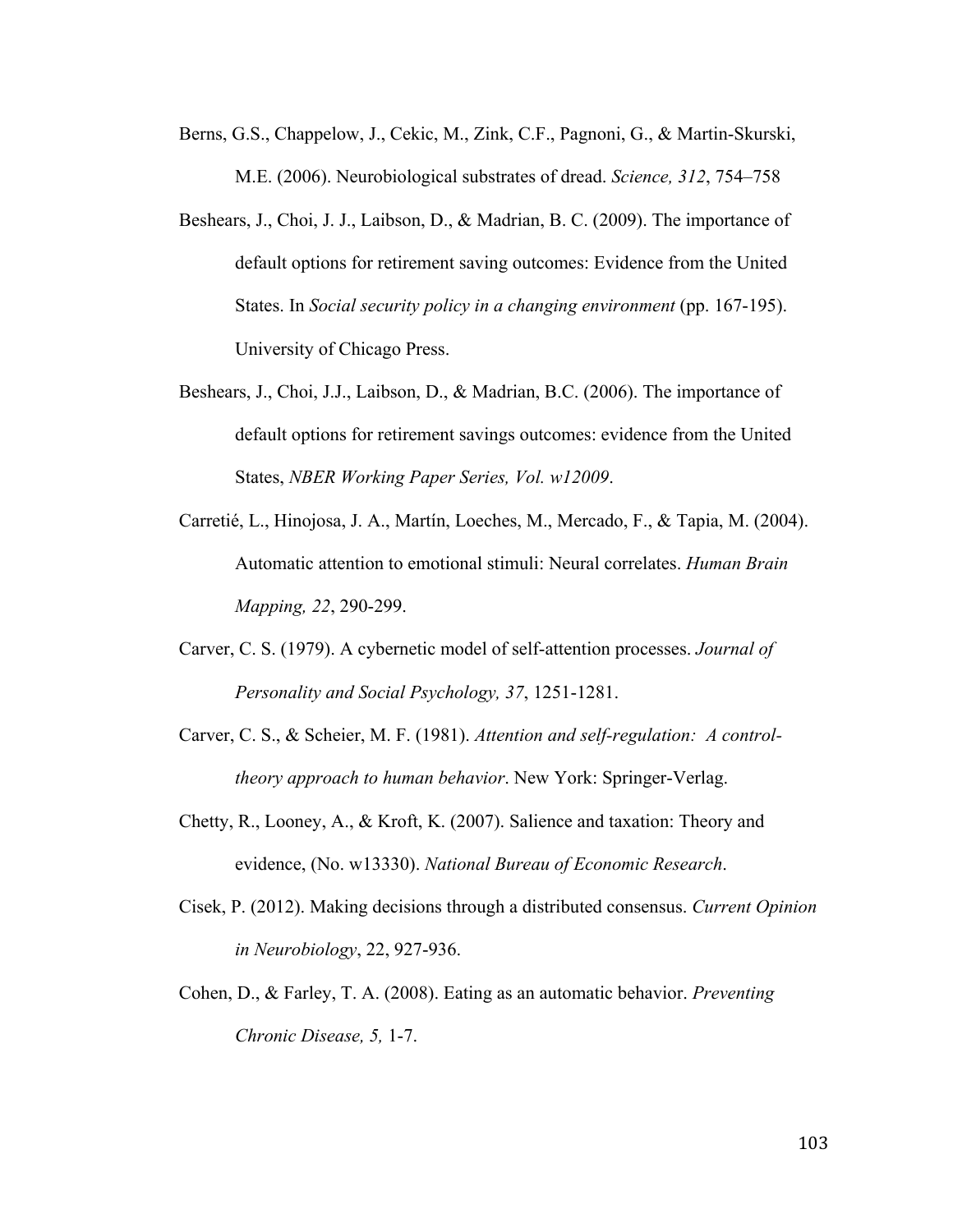- Costa, M. (2012). Territorial behavior in public settings. *Environment and Behavior, 44*, 713-721.
- Daw N.D., Niv Y., & Dayan P. (2005). Uncertainty-based competition between prefrontal and dorsolateral striatal systems for behavioral control. *Nature Neuroscience, 8*, 1704-1711.
- Dinner, I., Johnson, E. J., Goldstein, D. G., & Liu, K. (2011). Partitioning default effects: Why people choose not to choose. *Journal of Experimental Psychology: Applied*, *17*, 332.
- Dovis, S., Van der Oord, S., Wiers, R. W., & Prins, P. J. (2012). Can motivation normalize working memory and task persistence in children with attentiondeficit/hyperactivity disorder? The effects of money and computer-gaming. *Journal of Abnormal Child Psychology, 40*, 669-681.
- Elliot, A. J. (2006). The hierarchical model of approach-avoidance motivation. *Motivation and Emotion, 30*, 111-116.
- Elliot, A. J., & Covington, M. V. (2001). Approach and avoidance motivation. *Educational Psychology Review, 13*, 73-92.
- Fehr, E., & Rangel, A. (2011). Neuroeconomic foundations of economic choice recent advances. *The Journal of Economic Perspectives*, 3-30.
- Fleming S.M., Thomas C.L., & Dolan R.J. (2010). Overcoming status quo bias in the human brain. *Proceedings of the National. Academy of Science, 107*, 6005- 6009.
- Fornito, A., Harrison, B. J., Zalesky, A., & Simons, J. S. (2012). Competitive and cooperative dynamics of large-scale brain functional networks supporting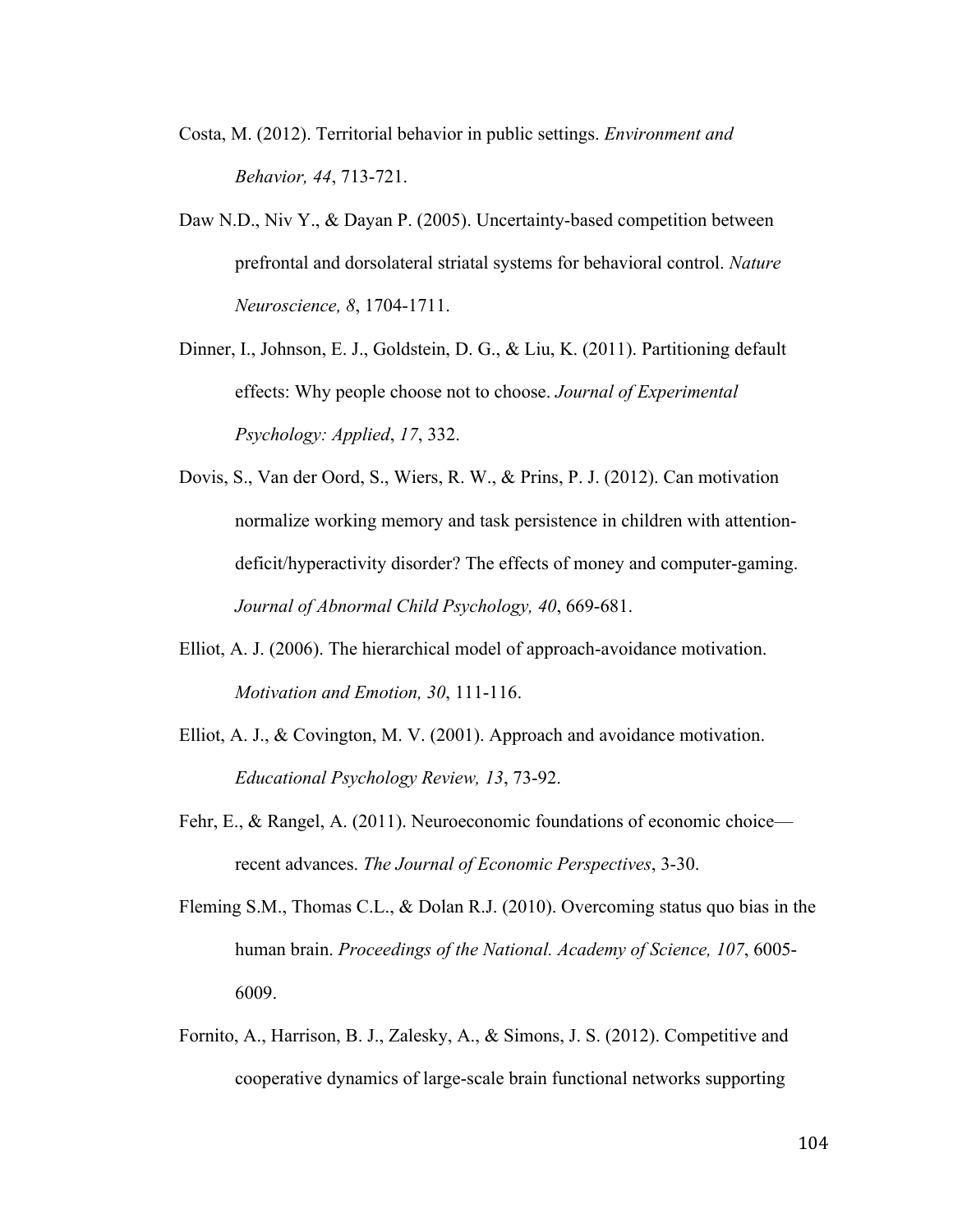recollection. *Proceedings of the National Academy of Sciences, 109*, 12788- 12793.

- Forster, K. I., & Davis, C. (1984). Repetition priming and frequency attenuation in lexical access. Journal of Experimental Psychology: *Learning, Memory and Cognition, 10*, 680.
- Franklin, M. S., Mooneyham, B. W., Baird, B., & Schooler, J. W. (2014). Thinking one thing, saying another: The behavioral correlates of mind-wandering while reading aloud. *Psychonomic Bulletin & Review, 21*, 205-210.
- Gal, D. (2006). A psychological law of inertia and the illusion of loss aversion. *Judgment and Decision Making, 1*, 23-32.

Gibson, J. J. (1977). *The theory of affordances*. Hilldale, USA.

- Gilbert, S. J., & Shallice, T. (2002). Task switching: A PDP model. *Cognitive Psychology*, *44*, 297-337.
- Glimcher, P. W., & Fehr, E. (Eds.). (2013). *Neuroeconomics: Decision making and the brain*. Academic Press.
- Gollwitzer, P. M. (1999). Implementation intentions: strong effects of simple plans. *American Psychologist, 54*, 493-503.
- Gollwitzer, P. M., & Sheeran, P. (2006). Implementation intentions and goal achievement: A meta‐analysis of effects and processes. *Advances in Experimental Social Psychology, 38*, 69-119.
- Gotts, S. J., Chow, C. C., & Martin, A. (2012). Repetition priming and repetition suppression: A case for enhanced efficiency through neural synchronization. *Cognitive Neuroscience, 3*, 227-237.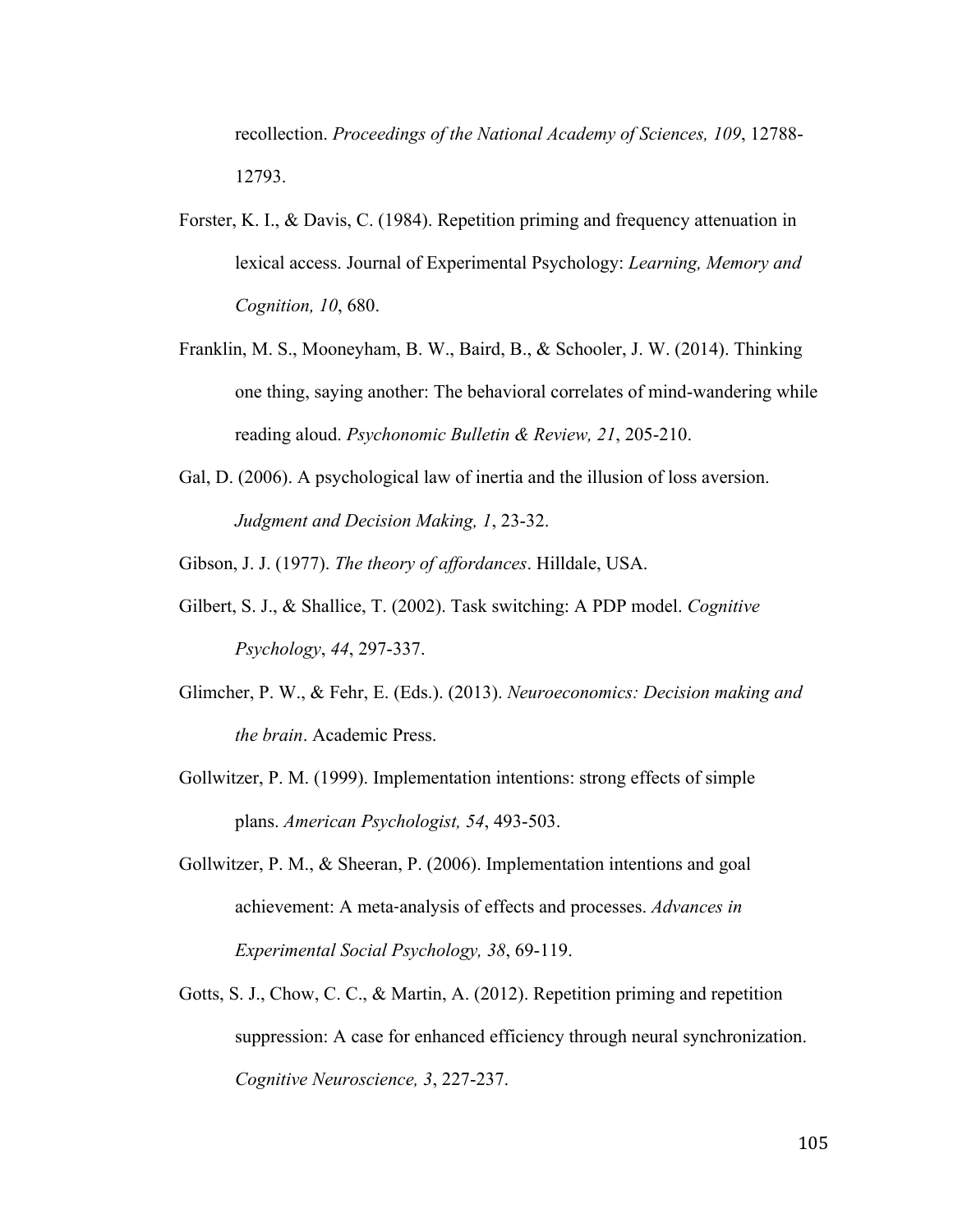- Graham, S., & Weiner, B. (1996). Theories and principles of motivation. *Handbook of educational psychology*, *4*, 63-84.
- Gross, J. J., & John, O. P. (2003). Individual differences in two emotion regulation processes: implications for affect, relationships, and well-being. *Journal of Personality and Social Psychology*, 85, 348-362.
- Gross, J.J. (2014). *Emotion regulation: Conceptual and empirical foundations*. In J.J. Gross (Ed.), Handbook of emotion regulation (2nd ed.) (pp. 3-20). New York, NY: Guilford.
- Gyurak, A., Gross, J.J., & Etkin, A. (2011). Explicit and implicit emotion regulation: A dual-process framework. *Cognition and Emotion, 25*, 400-412.
- Hanks, A. S., Just, D. R., Smith, L. E., & Wansink, B. (2012). Healthy convenience: Nudging students toward healthier choices in the lunchroom. *Journal of Public Health*, fds003.
- Hare, T. A., Malmaud, J., & Rangel, A. (2011). Focusing attention on the health aspects of foods changes value signals in vmPFC and improves dietary choice. *The Journal of Neuroscience*, 31, 11077-11087.
- Hare, T. A., Schultz, W., Camerer, C. F., O'Doherty, J. P., & Rangel, A. (2011). Transformation of stimulus value signals into motor commands during simple choice. *Proceedings of the National Academy of Sciences, 108*, 18120-18125.
- Harris, S.B., Kapor, J., Lank, C.N., Willan, A.R., & Houston, T. (2010). Clinical inertia in patients with T2DM requiring insulin in family practice. *Canadian Family Physician, 56*, e418-e424.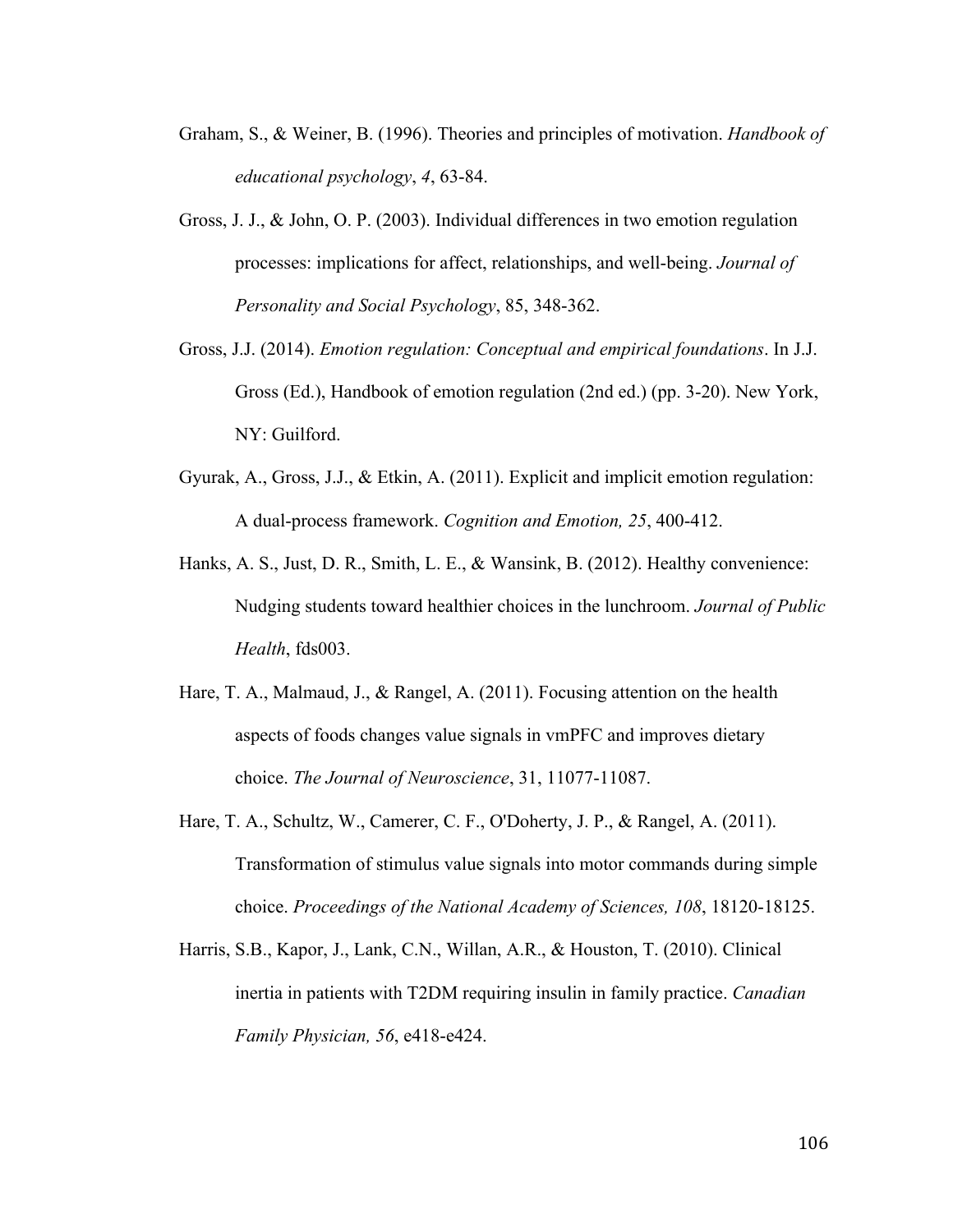- Hartman, R., Doane, M., & Woo, C.K. (1991). Consumer rationality and the status quo. *Quarterly Journal of Economics, 106*, 141-162.
- Hassin, R. R., Aarts, H., Eitam, B., Custers, R., & Kleiman, T. (2009). Non-conscious goal pursuit and the effortful control of behavior. *Oxford handbook of human action*, 549-566.
- Henson, R., Shallice, T., & Dolan, R. (2000). Neuroimaging evidence for dissociable forms of repetition priming. *Science, 287*, 1269-1272.
- Higgins, E. T. (1998). Promotion and prevention: Regulatory focus as a motivational principle. *Advances in Experimental Social Psychology, 30*, 1-46.
- John R., & Cheney M. (2008). Resistance to influenza vaccination: psychographics, audience segments and potential promotions to increase vaccination. *Social Marketing Quarterly*, *14,* 67-90.
- John, O.P., & Gross, J.J. (2007). *Individual differences in emotion regulation strategies: Links to global trait, dynamic, and social cognitive constructs*. In J.J. Gross (Ed.), Handbook of emotion regulation (pp. 351-372). New York: Guilford Press.
- Johnson, E. J., & Goldstein, D.G. (2003). Do defaults save lives? *Science*, *302*, 1338- 1339.
- Johnson, E. J., Hershey, J., Meszaros, J., & Kunreuther. H. (1993). Framing, probability distortions, and insurance decisions. *Journal of Risk and Uncertainty, 7*, 35-51.

Johnson, E., & Goldstein, D. (2003). Do defaults save lives? *Science, 302*, 1338-1339.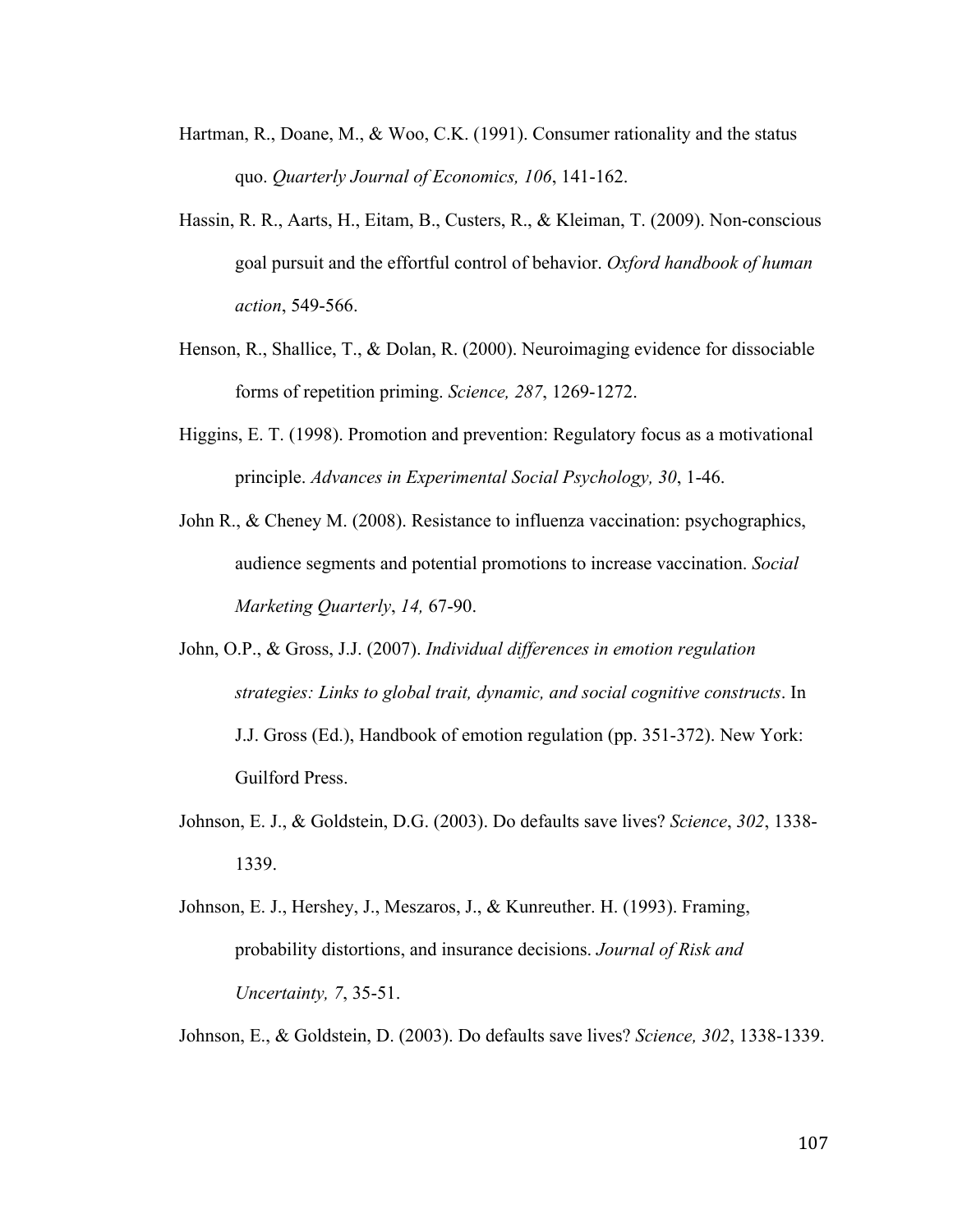- Joyner-Grantham, J., Mount, D. L., McCorkle, O. D., Simmons, D. R., Ferrario, C. M., & Cline, D. M. (2009). Self-reported influences of hopelessness, health literacy, lifestyle action, and patient inertia on blood pressure control in a hypertensive emergency department population. *The American Journal of the Medical Sciences, 338*, 368–372.
- Kahneman, D., & Tversky, A. (1972). Subjective probability: A judgment of representativeness. *Cognitive Psychology 3*, 430-454.
- Kahneman, D., Knetsch, J. L., & Thaler, R. H. (1991). The endowment effect, loss aversion, and status quo bias. *Journal of Economic Perspectives, 5*, 193-206.
- Knutson, B., Wimmer, G. E., Kuhnen, C. M., Winkielman, P. (2008). Nucleus accumbens activation mediates the influence of reward cues on financial risk taking. *Neuroreport*, *19*, 509-513.
- Kool, W., McGuire, J. T., Rosen, Z. B., & Botvinick, M. M. (2010). Decision making and the avoidance of cognitive demand. *Journal of Experimental Psychology: General, 139*, 665-682.
- Kring, A. M., & Barch, D. M. (2014). The motivation and pleasure dimension of negative symptoms: Neural substrates and behavioral outputs. *European Neuropsychopharmacology, 24*, 725-736.

Kring, A. M., & Sloan, D. M. (Eds.). (2009). *Emotion regulation and psychopathology: A transdiagnostic approach to etiology and treatment*. Guilford Press.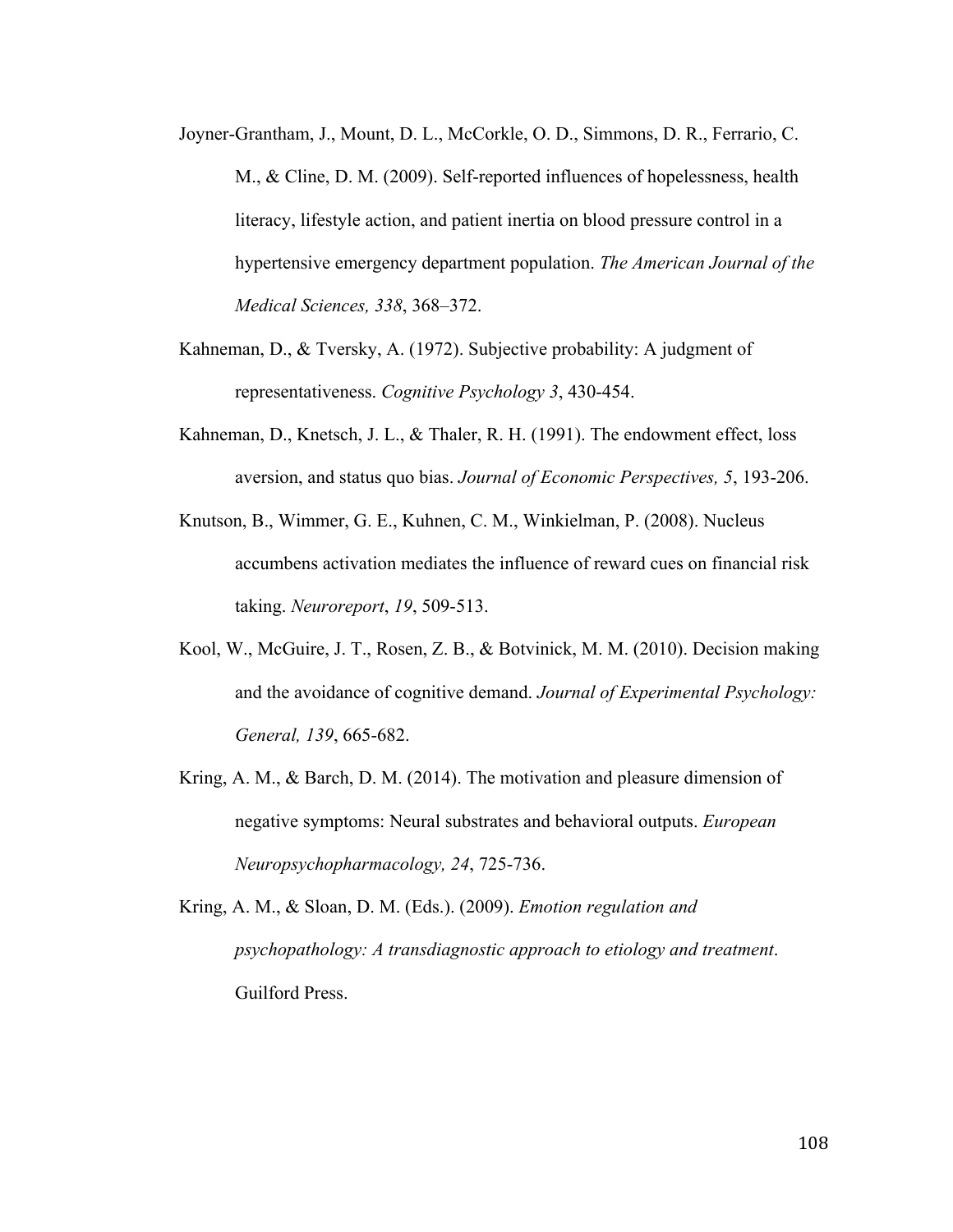- Kruglanski, A. W., Bélanger, J. J., Chen, X., Köpetz, C., Pierro, A., & Mannetti, L. (2012). The energetics of motivated cognition: a force-field analysis*. Psychological Review*, *119*, 1.
- Kuhl, J., & Beckmann, J. (Eds.). (2012). *Action control: From cognition to behavior.* Springer Science & Business Media.
- Lang, P. J., & Bradley, M. M. (2010). Emotion and the motivational brain. *Biological psychology*, *84*, 437-450.
- Lang, P. J., Bradley, M. M., & Cuthbert, B. N. (1999). *International affective picture system (IAPS): Instruction manual and affective ratings.* The Center for Research in Psychophysiology, University of Florida.
- Larsson, J., & Smith, A. T. (2012). fMRI repetition suppression: neuronal adaptation or stimulus expectation? *Cerebral Cortex, 22*, 567-576.
- Lawrence, M. A., & Klein, R. M. (2013). Isolating exogenous and endogenous modes of temporal attention. *Journal of Experimental Psychology: General*, 142, 560- 572.
- Lee, D. (2013). Decision making: From neuroscience to psychiatry. *Neuron, 78*, 233- 248.
- Levy, D. J., & Glimcher, P. W. (2012). The root of all value: A neural common currency for choice. *Current Opinion in Neurobiology, 22*, 1027-1038.
- Madrian, B. C., & Shea, D. F. (2000). The power of suggestion: Inertia in 401 (k) participation and savings behavior (No. w7682). *National Bureau of Economic Research.*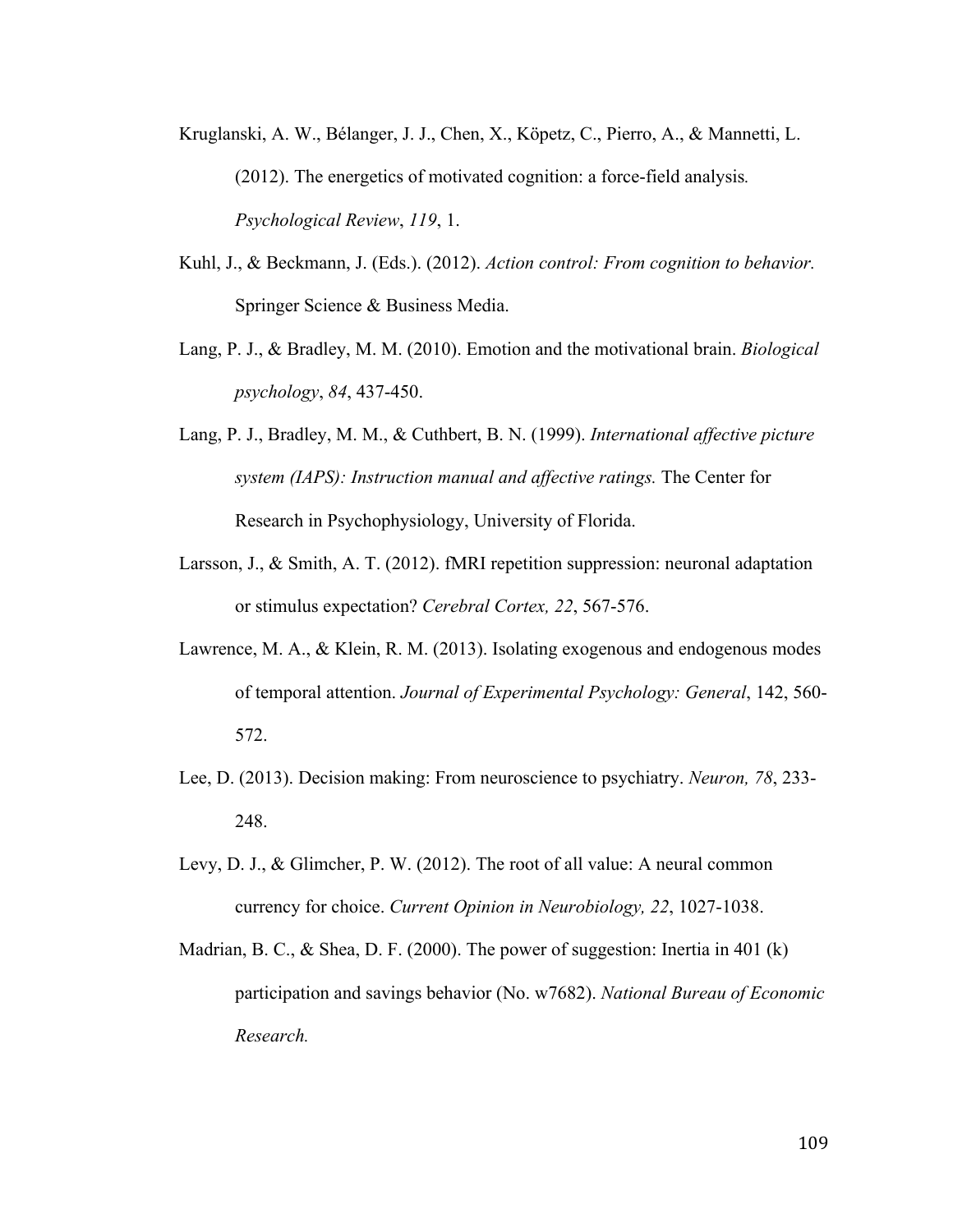- McFadden, D. (1973). Conditional logit analysis of qualitative choice behavior. *Frontiers of Econometrics*. New York: Academic Press.
- McKenzie, C., Liersch, M. J., & Finkelstein, S.R (2006). Recommendations implicit in policy defaults. *Psychological Science, 17*, 414.
- McVay, J. C., Kane, M. J., & Kwapil, T. R. (2009). Tracking the train of thought from the laboratory into everyday life: An experience-sampling study of mind wandering across controlled and ecological contexts. *Psychonomic Bulletin & Review, 16*, 857-863.
- Mehrabian, A., & Riccioni, M. (1986). Measures of eating-related characteristics for the general population: relationships with temperament. *Journal of Personality Assessment, 50*, 610-629.
- Monsell, S. (2003). Task switching. *Trends in cognitive sciences*, *7*, 134-140.
- Morris L.S., & Schulz R.M. (1992). Patient compliance: an overview. *Journal of Clinical Pharmacy and Therapeutics, 17*, 183-195.
- Morris, R. W., Dezfouli, A., Griffiths, K. R., & Balleine, B. W. (2014). Action-value comparisons in the dorsolateral prefrontal cortex control choice between goaldirected actions. *Nature Communications, 5*, 4390-4399.
- Neal, D. T., Wood, W., & Quinn, J. M. (2006). Habits—A repeat performance. *Current Directions in Psychological Science*, *15*, 198-202.
- Norman, D. A. (1999). Affordance, conventions, and design. *Interactions*, *6*, 38-43.
- Ochsner, K. N., & Gross, J. J. (2014). *The neural bases of emotion and emotion regulation: A valuation perspective*. In J. J. Gross (Ed.), Handbook of emotion regulation (2nd ed.) (pp. 23-42). New York, NY: Guilford Press.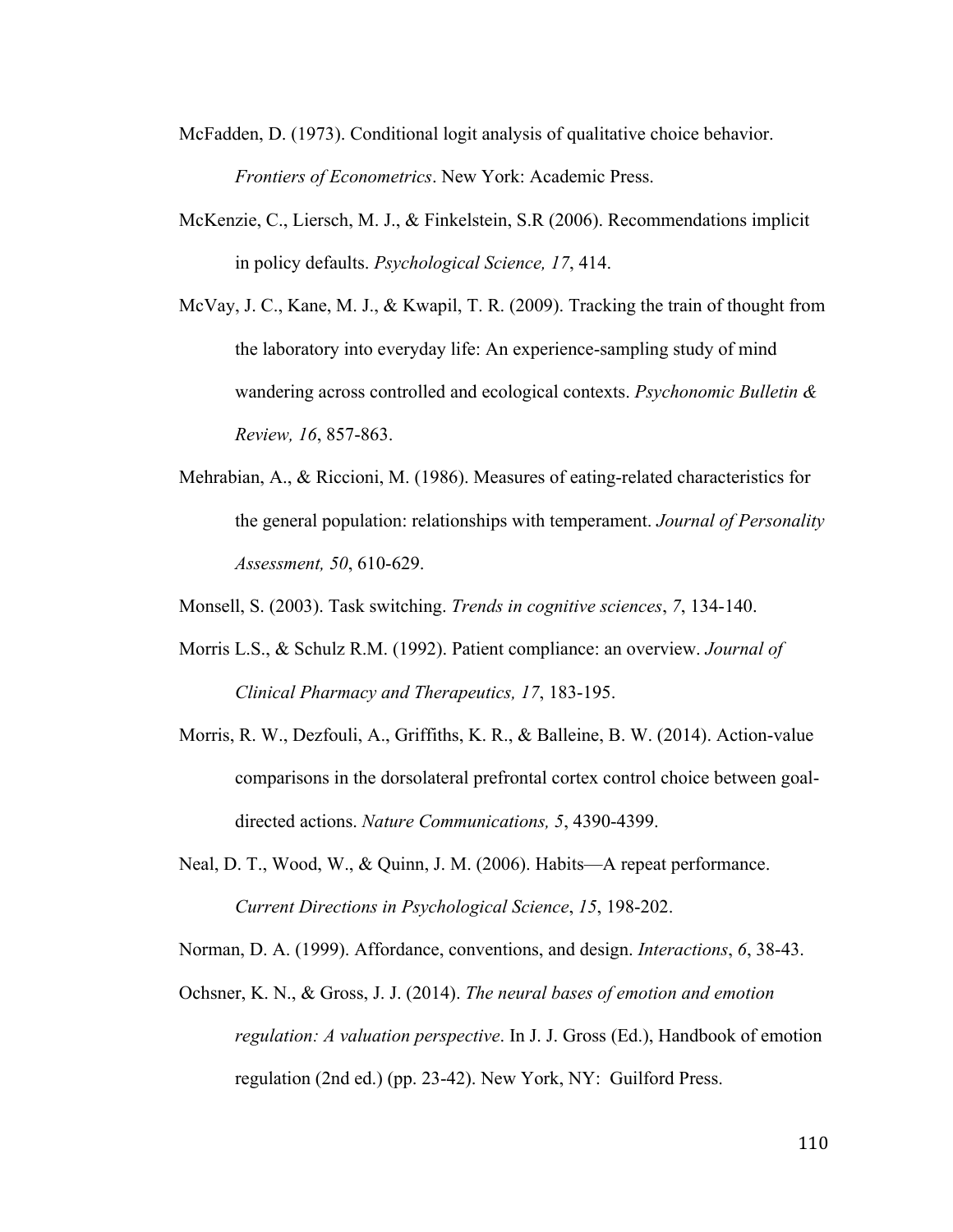- Öhman, A., Flykt, A., & Esteves, F. (2001). Emotion drives attention: Detecting the snake in the grass. *Journal of Experimental Psychology: General*, 130, 466- 478.
- Padoa-Schioppa, C. (2011). Neurobiology of economic choice: a good-based model. *Annual Review of Neuroscience, 34*, 333-359.
- Panidi, K. (2008). Why do We Avoid Doctors? The View from Behavioral Economics Standpoint. Available at SSRN: http://ssrn.com/abstract=1150328 or http://dx.doi.org/10.2139/ssrn.1150328
- Pessoa, L., McKenna, M., Gutierrez, E., & Ungerleider, L. G. (2002). Neural processing of emotional faces requires attention. *Proceedings of the National Academy of Sciences, 99*, 11458-11463.
- Petersen, S. E., & Posner, M. I. (2012). The attention system of the human brain: 20 years after. *Annual Review of Neuroscience, 35*, 73-89.
- Qin, P., & Northoff, G. (2011). How is our self related to midline regions and the default-mode network? *Neuroimage, 57*, 1221-1233.
- Raichle, M. E. (in press). The brain's default mode network. *Annual review of neuroscience*.
- Rangel, A. (2013). Regulation of dietary choice by the decision-making circuitry. *Nature Neuroscience, 16*, 1717-1724.
- Rangel, A., & Clithero, J. A. (2013). The computation of stimulus values in simple choice. In Glimcher, P.W., Fehr, E. (Eds.), *Neuroeconomics: Decision making and the brain* (Second Edition), Academic Press, San Diego.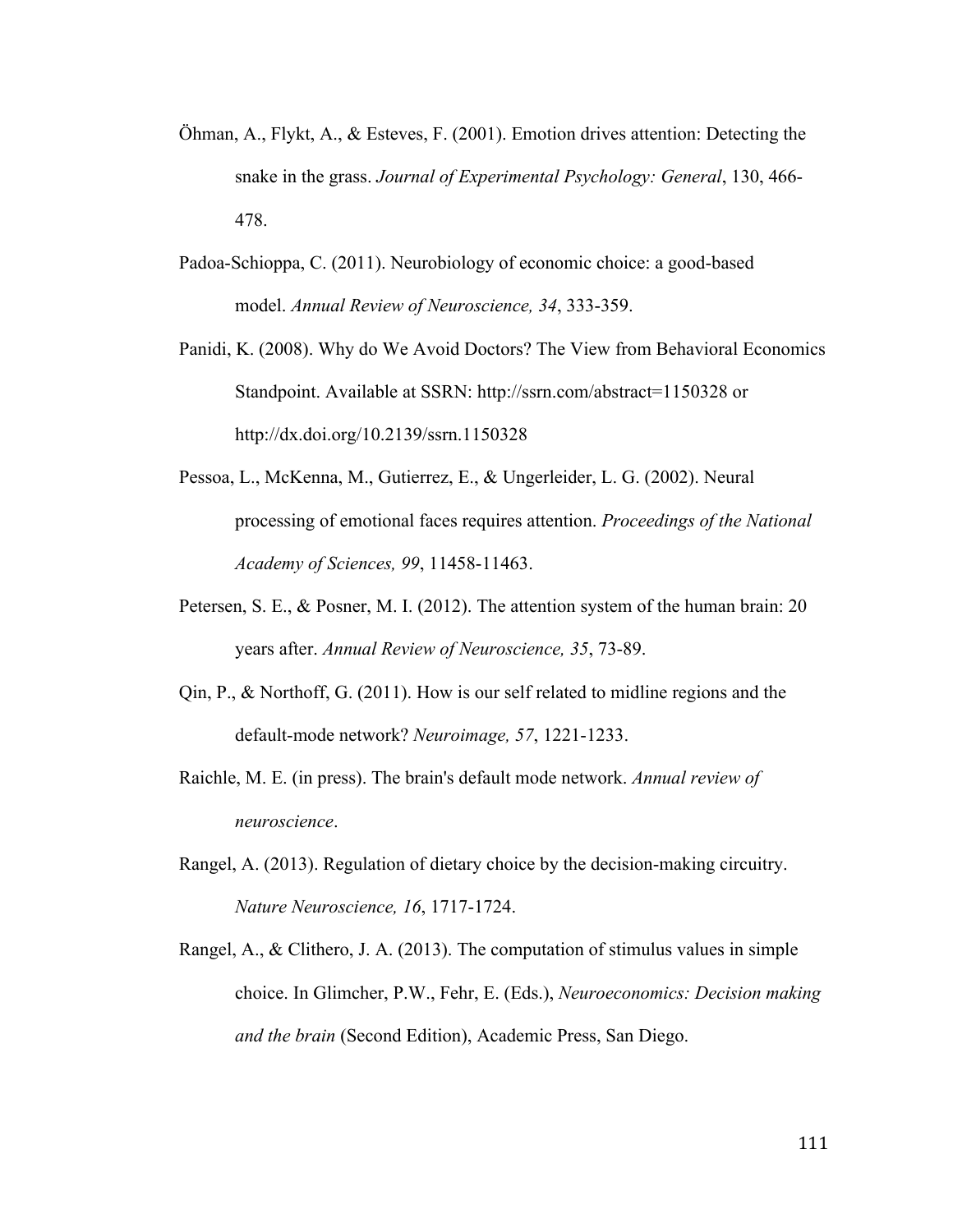- Rangel, A., Camerer, C., & Montague, P. R. (2008). A framework for studying the neurobiology of value-based decision making. *Nature Reviews Neuroscience*, 9, 545-556.
- Rangel, A., Hare, T. (2010). Neural computations associated with goal-directed choice. *Current Opinions in Neurobiology, 20*, 262-270.
- Ritov, I., & Baron, J. (1992). Status quo and omission biases. *Journal of Risk and Uncertainty, 5*, 49-61.
- Rolls, E. T. (2007). *Memory, attention, and decision-making*: *A unifying computational neuroscience approach*. Oxford: Oxford University Press.
- Rubinstein, J. S., Meyer, D. E., & Evans, J. E. (2001). Executive control of cognitive processes in task switching. *Journal of Experimental Psychology: Human Perception and Performance*, *27*, 763-797.
- Rushworth, M. F., Kolling, N., Sallet, J., & Mars, R. B. (2012). Valuation and decision-making in frontal cortex: One or many serial or parallel systems? *Current Opinion in Neurobiology*, 22, 946-955.
- Samuelson, W., Zeckhauser, R. (1988). Status Quo Bias in decision making. *Journal of Risk and Uncertainty, 1*, 7-59.
- Schooler, J. W., Smallwood, J., Christoff, K., Handy, T. C., Reichle, E. D., & Sayette, M. A. (2011). Meta-awareness, perceptual decoupling and the wandering mind. *Trends in Cognitive Sciences, 15*, 319-326.
- Schotter, A., & Braunstein, Y. M. (1981). Economic search: an experimental study. *Economic Inquiry*, *19*, 1-25.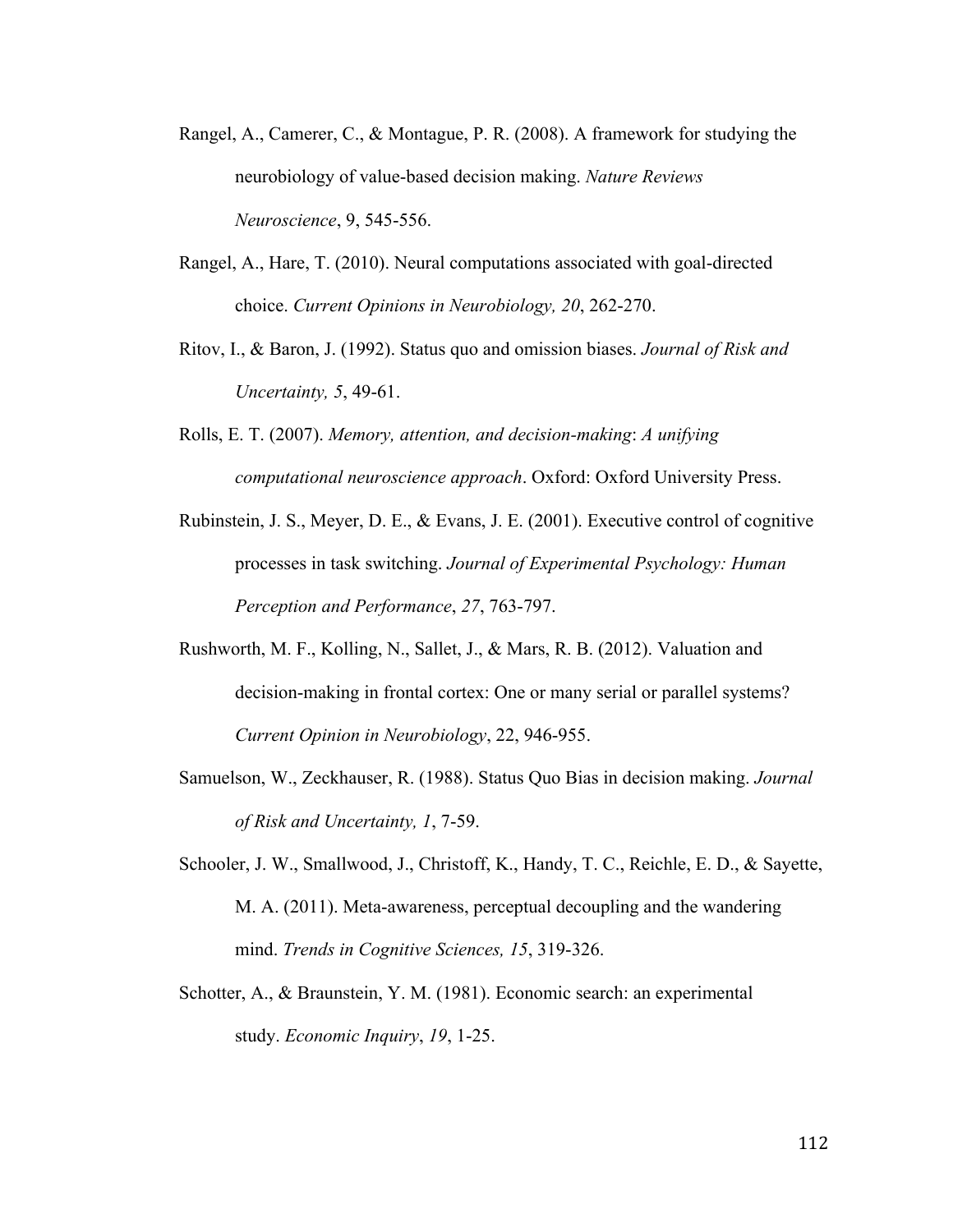- Shah, A. K., & Oppenheimer, D. M. (2008). Heuristics made easy: An effort-reduction framework. *Psychological Bulletin, 134*, 207-222.
- Shenhav, A., Botvinick, M. M., & Cohen, J. D. (2013). The expected value of control: an integrative theory of anterior cingulate cortex function. *Neuron*, *79*, 217- 240.
- Sheppes, G., Scheibe, S., Suri, G., & Gross, J. J. (2011). Emotion-regulation choice. *Psychological Science, 22*, 1391-1396.
- Sheppes, G., Scheibe, S., Suri, G., Radu, P., Blechert, J., & Gross, J.J. (2014). Emotion regulation choice: A conceptual framework and supporting evidence. *Journal of Experimental Psychology: General*, *143*, 163-181.
- Smallwood, J., & Schooler, J. W. (2015). The science of mind wandering: empirically navigating the stream of consciousness. *Annual Review of Psychology, 66*, 487-518.
- Smallwood, J., Brown, K., Baird, B., & Schooler, J. W. (2012). Cooperation between the default mode network and the frontal–parietal network in the production of an internal train of thought. *Brain Research, 1428*, 60-70.
- Smallwood, J., McSpadden, M., & Schooler, J. W. (2008). When attention matters: The curious incident of the wandering mind. *Memory & Cognition, 36*, 1144- 1150.
- Suri, G., & Gross, J. J. (in press) The role of attention in motivated behavior*. Journal of Experimental Psychology: General.*